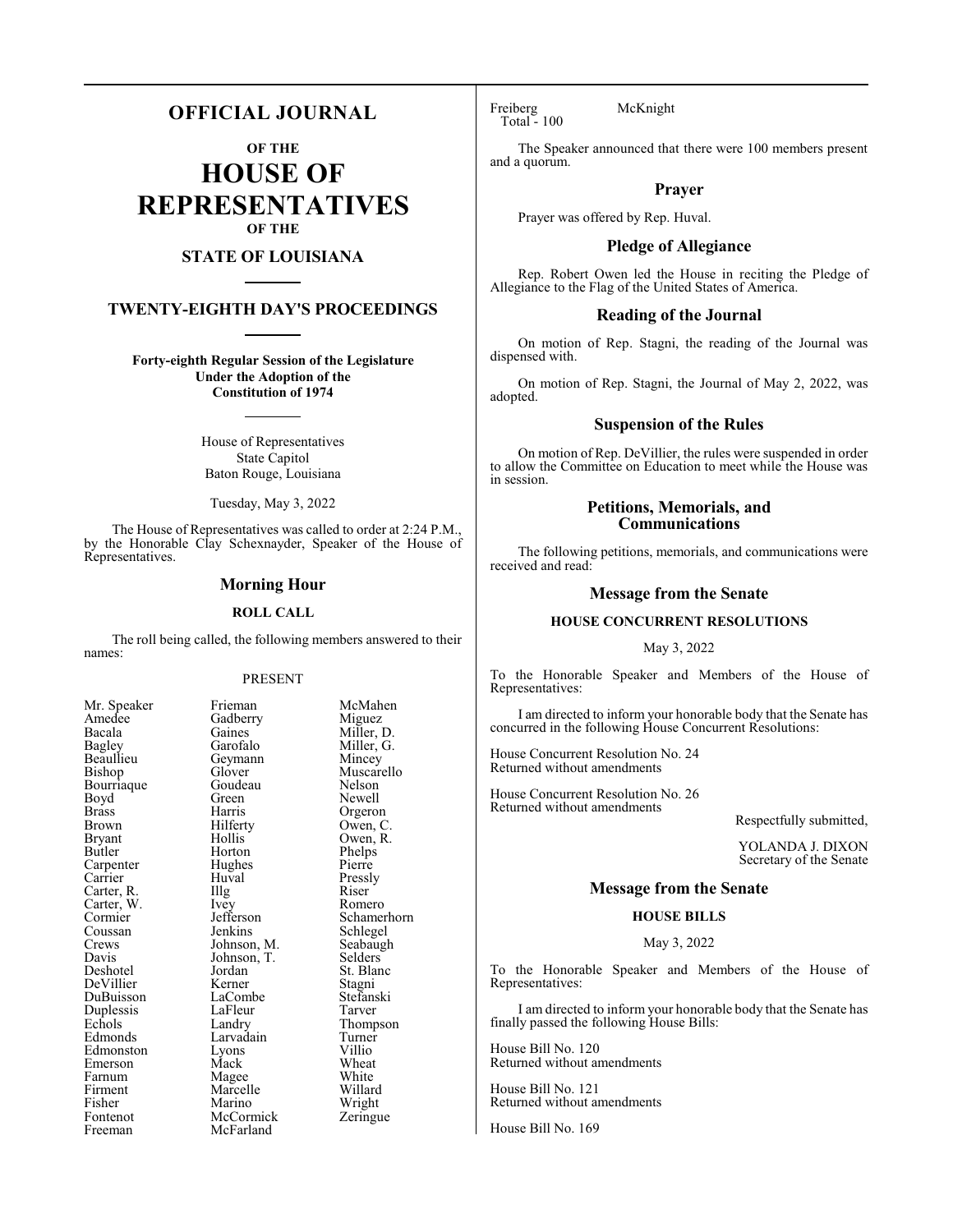# Page 2 HOUSE

28th Day's Proceedings - May 3, 2022

### Returned without amendments

House Bill No. 198 Returned with amendments

House Bill No. 210 Returned with amendments

House Bill No. 331 Returned with amendments

House Bill No. 397 Returned without amendments

House Bill No. 749 Returned without amendments

House Bill No. 750 Returned without amendments

Respectfully submitted,

YOLANDA J. DIXON Secretary of the Senate

# **Message from the Senate**

### **ASKING CONCURRENCE IN SENATE CONCURRENT RESOLUTIONS**

## May 3, 2022

To the Honorable Speaker and Members of the House of Representatives:

I am directed to inform your honorable body that the Senate has adopted and asks your concurrence in the following Senate Concurrent Resolutions:

Senate Concurrent Resolution Nos. 33 and 40

Respectfully submitted,

YOLANDA J. DIXON Secretary of the Senate

# **Senate Concurrent Resolutions Lying Over**

The following Senate Concurrent Resolutions contained in the message were taken up and acted upon as follows:

#### **SENATE CONCURRENT RESOLUTION NO. 33—** BY SENATOR MILLIGAN

A CONCURRENT RESOLUTION To urge and request the state superintendent of education to create the Teachers' Advisory Council.

Read by title.

Lies over under the rules.

#### **SENATE CONCURRENT RESOLUTION NO. 40—** BY SENATOR MILLIGAN

A CONCURRENT RESOLUTION To urge and request each city, parish, and other local school board to create a Teachers' Advisory Council.

Read by title.

Lies over under the rules.

# **Suspension of the Rules**

On motion of Rep. Magee, the rules were suspended in order to take up and consider Petitions, Memorials, and Communications at this time.

# **Petitions, Memorials, and Communications**

The following petitions, memorials, and communications were received and read:

# **Message from the Senate**

## **SENATE BILLS**

May 3, 2022

To the Honorable Speaker and Members of the House of Representatives:

I am directed to inform your honorable body that the Senate has finally passed the following Senate Bills:

Senate Bill Nos. 47, 50, 323, 342, 377, 417 and 442

Respectfully submitted,

YOLANDA J. DIXON Secretary of the Senate

# **Senate Bills and Joint Resolutions on First Reading**

The following Senate Bills and Joint Resolutions on first reading were taken up, read, and placed upon the calendar for their second reading:

**SENATE BILL NO. 47—** BY SENATOR FIELDS

AN ACT To amend and reenact R.S. 17:24.8(A) and to enact R.S. 17:24.8(D), relative to prekindergarten instruction; to require each city, parish, and other public school board to work to implement a mixed provider delivery model for full-day prekindergarten instruction; and to provide for related matters.

Read by title.

Lies over under the rules.

# **SENATE BILL NO. 50—**

BY SENATOR HEWITT AN ACT

To enact R.S. 17:4035.2, relative to public school choice in certain high school programs; to provide for high school programs of choice; to provide for eligibility criteria for students and high schools; to provide for restrictions; to provide relative to the responsibilities of public school systems; and to provide for related matters.

Read by title.

Lies over under the rules.

# **SENATE BILL NO. 323—**

BY SENATORS CLOUD, WHITE AND HENRY AN ACT

To enact R.S. 15:903.1, relative to juveniles; to provide for the placement of children in the custody of the office of juvenile justice; to provide for juvenile facilities; to provide for a tiered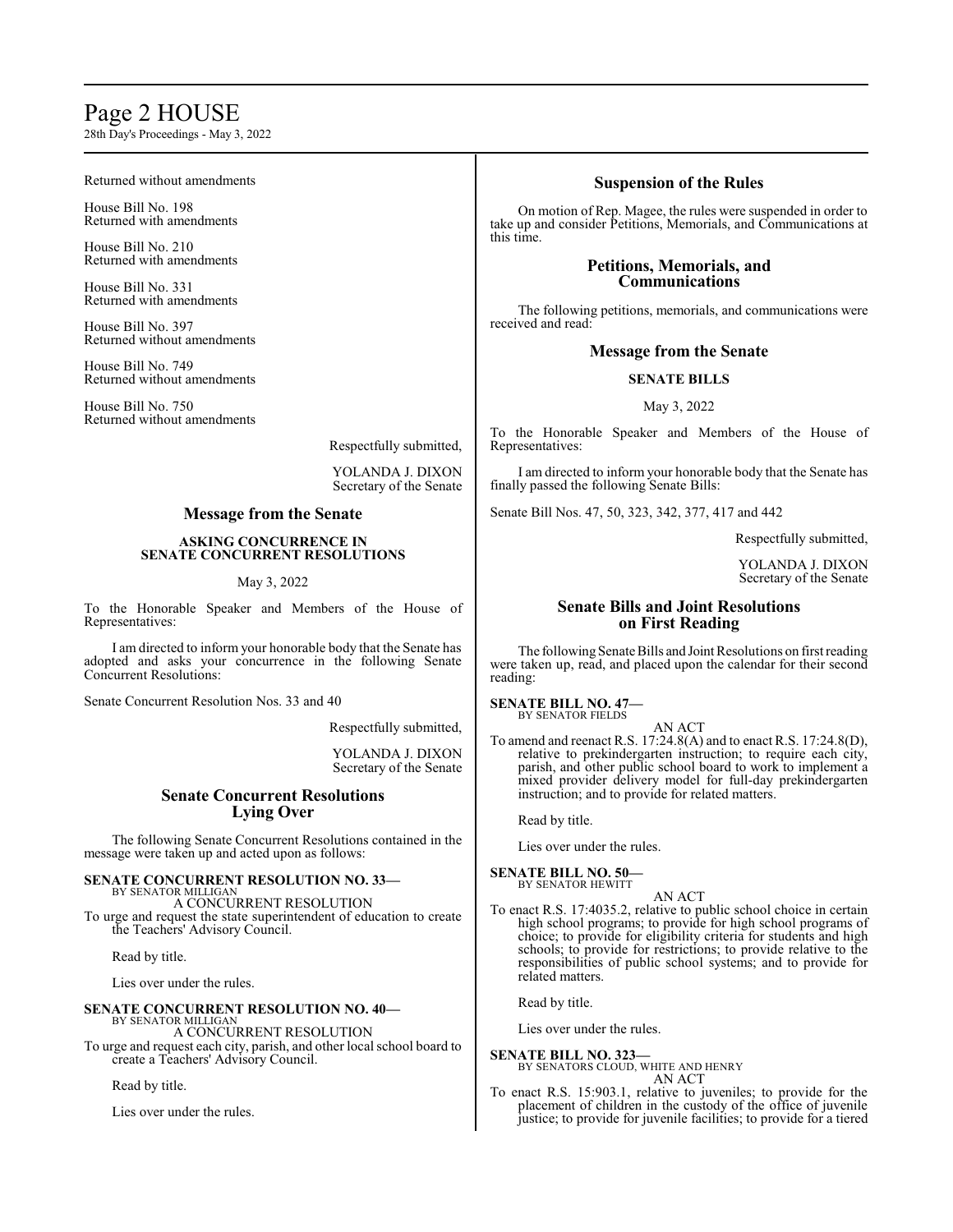28th Day's Proceedings - May 3, 2022

system of secured juvenile facilities; to provide for rulemaking; to provide for terms, conditions, procedures, and requirements; and to provide for related matters.

Read by title.

Lies over under the rules.

### **SENATE BILL NO. 342—**

BY SENATORS JACKSON, CLOUD, ROBERT MILLS, PEACOCK AND STINE AN ACT

To amend and reenact R.S. 40:1061(D) and 1061.1.3(C) and to enact R.S. 1:18 and R.S. 14:87.7 and 87.8 and to repeal R.S. 14:87, relative to abortion; to provide for the interpretation of multiple abortion statutes; to provide for the independent construction of each separate enactment of law related to abortion; to provide for the severability; to restrict certain ordinances enacted by local governing authorities; to provide with respect to the crime of abortion; to provide relative to a late term abortion; to provide for penalties; to provide for definitions; to provide for effective dates; and to provide for related matters.

Read by title.

Lies over under the rules.

#### **SENATE BILL NO. 417—** BY SENATOR CATHEY

AN ACT

To amend and reenact the introductory paragraph of R.S. 26:308(C) and  $308(C)(12)(b)$  and to enact R.S.  $26:308(C)(13)$  and  $(14)$ , relative to alcoholic beverages; to provide for alcoholic beverage delivery agreements, requirements, and limitations; and to provide for related matters.

Read by title.

Lies over under the rules.

### **SENATE BILL NO. 442—**

BY SENATORS WARD, ABRAHAM, CONNICK, HARRIS, HENRY AND **MORRIS** 

AN ACT

To enact Chapter 62 of Title 51 of the Louisiana Revised Statutes of 1950, to be comprised ofR.S. 51:3221 through 3226, relative to an online marketplace; to provide for identification of certain sellers on an online marketplace; to require disclosure of certain information; to provide relative to certain consumer products offered for sale on an online marketplace; to provide for unfair or deceptive trade practices and acts; to provide for certain terms, requirements, conditions, and procedures; to provide for an effective date; and to provide for related matters.

Read by title.

Lies over under the rules.

# **Senate Bills and Joint Resolutions on First Reading**

The following Senate Bills and Joint Resolutions on first reading were taken up, read, and, under a suspension of the rules, referred to committees, as follows:

## **SENATE BILL NO. 377—**

BY SENATORS PEACOCK, BARROW, BERNARD, BOUDREAUX,<br>BOUIE,CARTER,CATHEY,CLOUD,CONNICK,CORTEZ,FESI,FIELDS,<br>HEWITT,JACKSON, LAMBERT, MCMATH, FRED MILLS, ROBERT<br>MILLS, MIZELL, POPE, PRICE, REESE, SMITH, STINE, TALBOT,<br>TARVER AND

AN ACT

To amend and reenact R.S. 17:7(6)(b), (c), and (e), 7.1(A)(3)(b) and  $(B)(1)$ , to enact R.S. 17:7.1(A)(1) and 7.2(A)(7), and to repeal R.S. 17:7.1(A)(7) and 7.2(A)(4), relative to the certification of teachers; to provide relative to the responsibilities of the State Board of Elementary and Secondary Education; to provide for teaching certification qualifications and requirements; to provide eligibility criteria; to provide for the granting of teaching certifications; to provide relative to approved teacher education programs; and to provide for related matters.

Read by title.

Under the rules, the above bill was referred to the Committee on Education.

# **Suspension of the Rules**

On motion of Rep. Zeringue, the rules were suspended in order to take up and consider Introduction of Resolutions, House and House Concurrent at this time.

# **Introduction of Resolutions, House and House Concurrent**

The following members introduced the following entitled House and House Concurrent Resolutions, which were read the first time by their titles and placed upon the calendar for their second reading:

# **HOUSE RESOLUTION NO. 108—** BY REPRESENTATIVE ZERINGUE

A RESOLUTION

To urge and request the Louisiana Department of Health to explore ways to procure services related to Medicaid Management Information Systems that will reduce administrative costs, lower the chance of federal penalties, and secure high-quality contractors.

Read by title.

Lies over under the rules.

#### **HOUSE RESOLUTION NO. 109—** BY REPRESENTATIVE HUVAL

A RESOLUTION

To recognize Wednesday, May 4, 2022, Breaux Bridge Crawfish Festival Day at the state capitol and to commend the organizers, volunteers, and royal court of the 2022 Breaux Bridge Crawfish Festival.

Read by title.

On motion of Rep. Huval, and under a suspension of the rules, the resolution was adopted.

# **HOUSE CONCURRENT RESOLUTION NO. 100—**

BY REPRESENTATIVE MCFARLAND A CONCURRENT RESOLUTION

To urge and request the United States Department of Agriculture (USDA) Natural Resources Conservation Service (NRCS) to establish a cost share program to assist landowners and producers with the purchase and application of lime for enhancement of crop and grass production.

Read by title.

Lies over under the rules.

# **House and House Concurrent Resolutions Lying Over**

The following House and House Concurrent Resolutions lying over were taken up and acted upon as follows: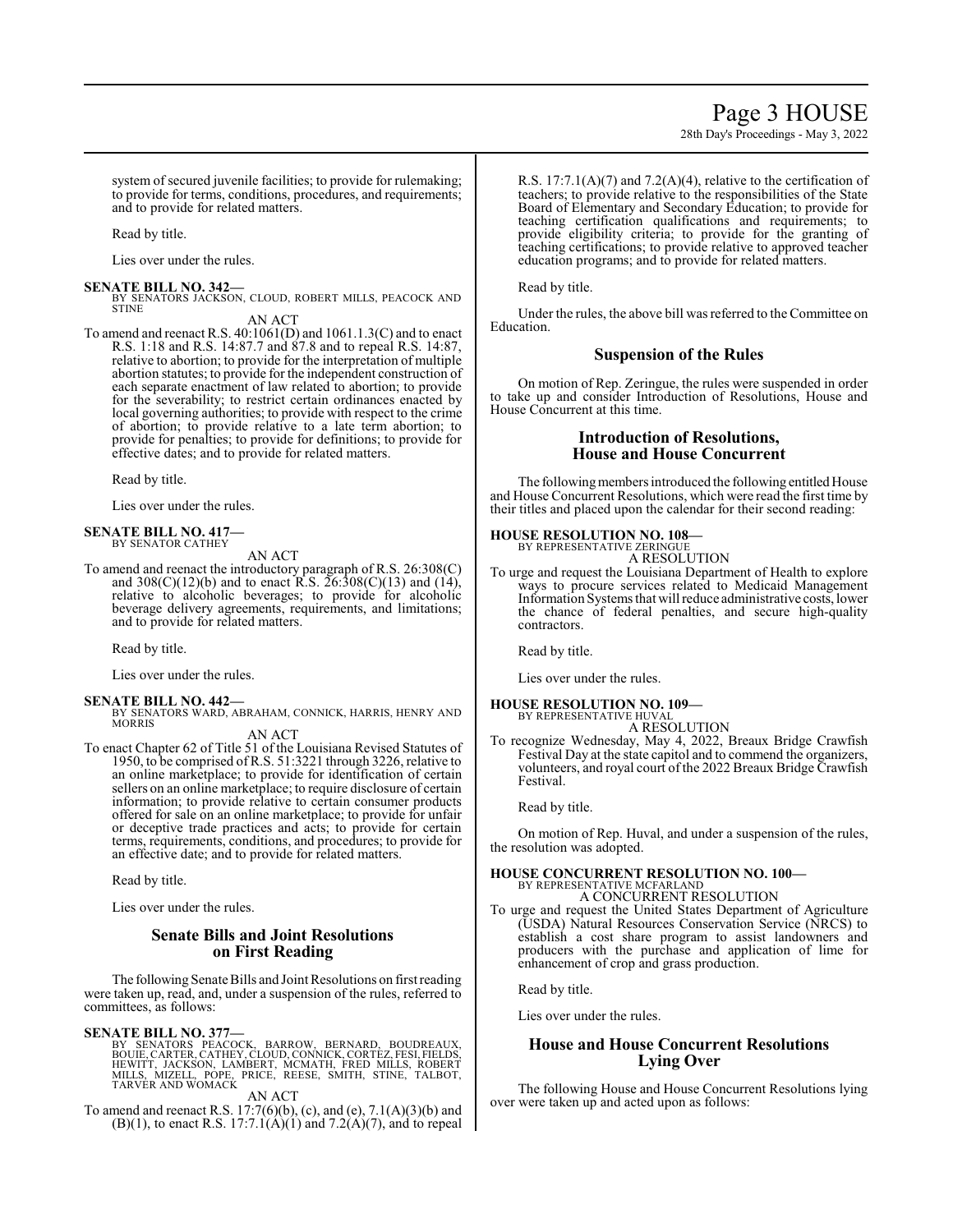# Page 4 HOUSE

28th Day's Proceedings - May 3, 2022

#### **HOUSE RESOLUTION NO. 99—** BY REPRESENTATIVE JEFFERSON

A RESOLUTION

To urge and request members of the Louisiana House of Representatives to volunteer to substitute teach in a public school.

Read by title.

Under the rules, the above resolution was referred to the Committee on House and Governmental Affairs.

### **HOUSE RESOLUTION NO. 103—**

BY REPRESENTATIVE DUPLESSIS A RESOLUTION

To urge and request urge and request the Louisiana Housing Corporation to consider emergency preparedness and disaster resiliency characteristics when implementing design criteria for housing developments competing for funding in programs administered by the corporation and to explore sources of federal funds that may be available to retrofit existing buildings using these same emergency preparedness and disaster resiliency design criteria.

Read by title.

Under the rules, the above resolution was referred to the Committee on Municipal, Parochial and Cultural Affairs.

# **HOUSE RESOLUTION NO. 104—**

BY REPRESENTATIVE DUPLESSIS A RESOLUTION

To create a task force to study and make recommendations on protective measures for improving the safety of ridesharing services.

Read by title.

Under the rules, the above resolution was referred to the Committee on Transportation, Highways and Public Works.

#### **HOUSE RESOLUTION NO. 105—** BY REPRESENTATIVE DUPLESSIS

A RESOLUTION

To create a task force to study and make policy recommendations relative to ridesharing accommodations for persons with disabilities.

Read by title.

Under the rules, the above resolution was referred to the Committee on Transportation, Highways and Public Works.

### **HOUSE RESOLUTION NO. 107—** BY REPRESENTATIVE ECHOLS

A RESOLUTION

To urge and request the Louisiana Housing Corporation to perform all necessary study and to hold public hearings for the purpose of soliciting comment on various topics affecting the availability of low income housing and to report its findings to the House of Representatives of the Legislature of Louisiana prior to March 1, 2023.

Read by title.

Under the rules, the above resolution was referred to the Committee on Municipal, Parochial and Cultural Affairs.

#### **HOUSE CONCURRENT RESOLUTION NO. 97—** BY REPRESENTATIVE DUPLESSIS

A CONCURRENT RESOLUTION

To urge and request the Louisiana Housing Corporation to consider emergency preparedness and disaster resiliency characteristics when implementing design criteria for housing developments competing for funding in programs administered by the corporation and to explore sources of federal funds that may be available to retrofit existing buildings using these same emergency preparedness and disaster resiliency design criteria.

Read by title.

Under the rules, the above resolution was referred to the Committee on Municipal, Parochial and Cultural Affairs.

# **HOUSE CONCURRENT RESOLUTION NO. 98—** BY REPRESENTATIVE ZERINGUE

A CONCURRENT RESOLUTION

To urge and request continued support for the efforts by the state of Louisiana and other states in the Mississippi River Basin to work together toward achieving the goals of the Gulf Hypoxia Action Plan and a reduction of the hypoxic zone off the coast of Louisiana.

Read by title.

Under the rules, the above resolution was referred to the Committee on Natural Resources and Environment.

#### **HOUSE CONCURRENT RESOLUTION NO. 99—** BY REPRESENTATIVE BAGLEY

A CONCURRENT RESOLUTION

To urge and request the Louisiana Department of Health to fully utilize the National Association of State Procurement Officials' ValuePoint process to procure Medicaid managed care information systems and services.

Read by title.

Under the rules, the above resolution was referred to the Committee on Health and Welfare.

# **Senate Concurrent Resolutions Lying Over**

The following Senate Concurrent Resolutions lying over were taken up and acted upon as follows:

**SENATE CONCURRENT RESOLUTION NO. 39—**<br>BY SENATORS ALLAIN, BARROW, BOUDREAUX, CARTER,<br>HENSGENS, LUNEAU, MCMATH, FRED MILLS AND POPE A CONCURRENT RESOLUTION

To urge and request the Louisiana Department of Health to study and develop a proposal for a statewide patient movement plan that identifies load-balancing practices for use during declared disasters, and to submit a report to the House and Senate committees on health and welfare and the House and Senate select committees on homeland security.

Read by title.

Under the rules, the above resolution was referred to the Committee on Health and Welfare.

### **SENATE CONCURRENT RESOLUTION NO. 44—** BY SENATOR FRED MILLS

A CONCURRENT RESOLUTION

To commend Malcolm Joseph Broussard upon the occasion of his retirement from the Louisiana Board of Pharmacy and for his outstanding accomplishments in the field of regulating and practicing pharmacy, his many years of steadfast public service, his international representation of Louisiana in developing pharmacy best practices, his receipt of countless awards and accolades of excellence in the field of pharmacy, and his immeasurable contributions to the people of the great state of Louisiana.

Read by title.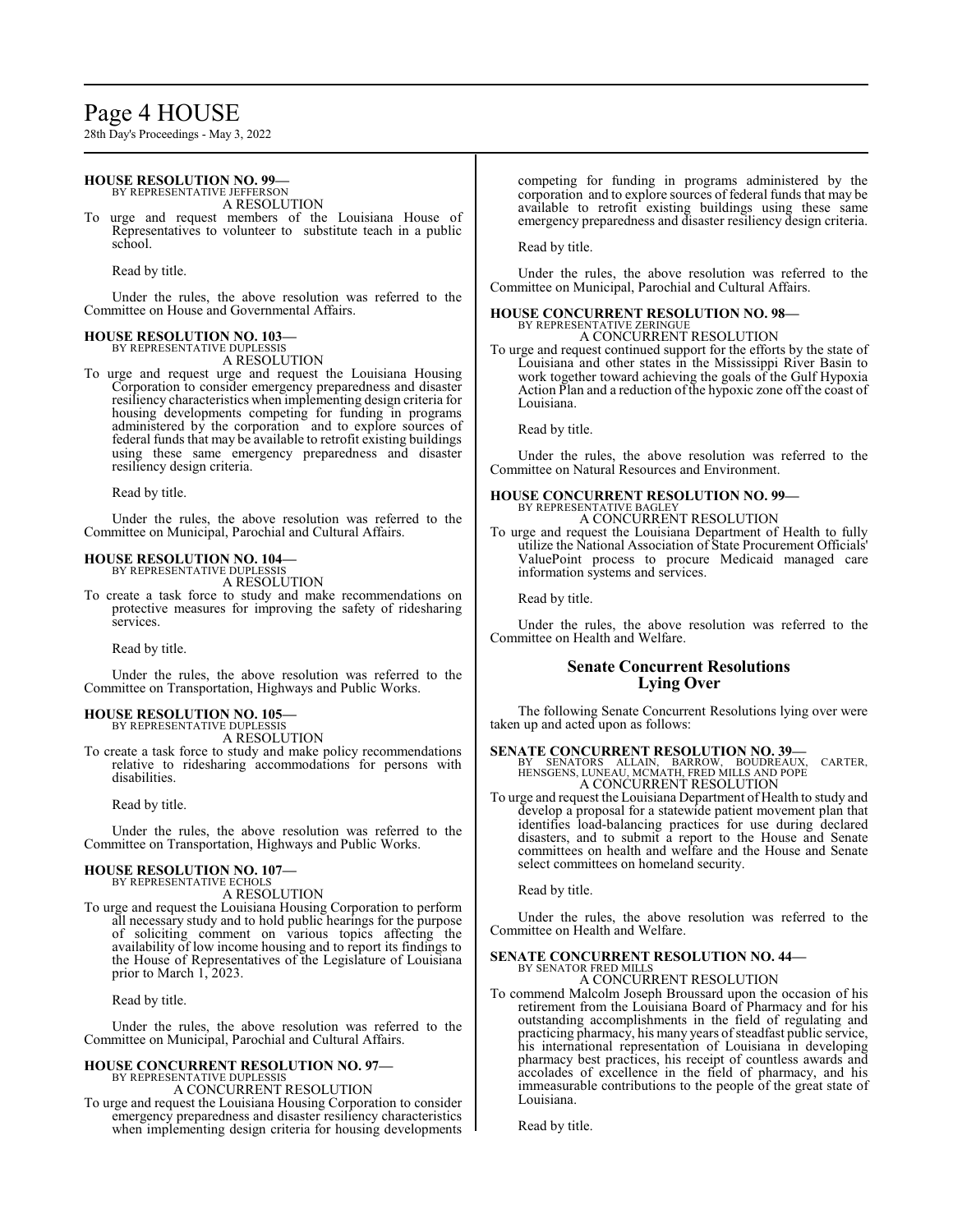# Page 5 HOUSE

28th Day's Proceedings - May 3, 2022

On motion of Rep. Huval, and under a suspension of the rules, the resolution was concurred in.

# **Senate Bills and Joint Resolutions on Second Reading to be Referred**

The following Senate Bills and Joint Resolutions on second reading to be referred were taken up, read, and referred to committees, as follows:

#### **SENATE BILL NO. 81—** BY SENATOR WHITE

AN ACT

To amend and reenact R.S. 17:5067(B)(7), relative to the Taylor Opportunity Program for Students information reporting system; to remove the requirement for the reporting system to include household income information of award recipients; and to provide for related matters.

Read by title.

Under the rules, the above bill was referred to the Committee on Education.

# **SENATE BILL NO. 190—** BY SENATORS HEWITT AND FOIL

- AN ACT
- To enact Subpart A-3 of Part III of Chapter 1 of Title 17 of the Louisiana Revised Statutes of 1950, to be comprised of R.S. 17:187.1 through 187.5, and R.S.  $36:651(F)(7)$ , relative to computer science education; to provide for legislative findings and intent; to provide for the development of a statewide computer science education program; to create the Computer Science Education Advisory Commission; to provide for its membership, compensation, and duties; and to provide for related matters.

Read by title.

Under the rules, the above bill was referred to the Committee on Education.

#### **SENATE BILL NO. 272—** BY SENATOR CORTEZ

AN ACT

To amend and reenact R.S. 4:149, 211, 213, and 214 and R.S. 27:602(13) and to enact R.S. 4:147(7), 215(D), and 228(H) and R.S. 27:602(18.1), 607(H), and 629, relative to horse racing; to provide for pari-mutuel wagering; to provide regarding offtrack wagering facilities; to authorize pari-mutuel wagering in a sports book lounge of certain licensed entities as offtrack wagering facilities; to require certain agreements or plans of operations; to provide for required terms of the agreement or plan and approval; to provide for requirements and exceptions; to provide regarding restrictions and prohibitions; and to provide for related matters.

Read by title.

Under the rules, the above bill was referred to theCommittee on Commerce.

# **SENATE BILL NO. 273—** BY SENATORS FOIL AND BARROW

AN ACT

To enact R.S. 15:574.4(K), relative to parole; to provide eligibility for parole consideration for offenders serving a life sentence for offenses committed on or before July 2, 1973, to which the offender pled guilty; and to provide for related matters.

Read by title.

Under the rules, the above bill was referred to the Committee on Administration of Criminal Justice.

#### **SENATE BILL NO. 275—** BY SENATOR ABRAHAM

AN ACT

To enact Chapter 15-B of Title 33 of the Louisiana Revised Statutes of 1950, to be comprised ofR.S. 33:5081 through 5089, relative to affiliates and subsidiaries of local housing authority members; to authorize the pooling of coverage risks; to authorize the pooling of coverage risks that the board of the risk management organization agencydeems appropriate; to provide for definitions; and to provide for related matters.

Read by title.

Under the rules, the above bill was referred to the Committee on Municipal, Parochial and Cultural Affairs.

# **SENATE BILL NO. 280—**

BY SENATOR BERNARD

AN ACT To amend and reenact R.S. 38:21, 22, 23, 26(C), 27, and 28(B), and to enact R.S. 38:28(C) and (D), relative to DOTD and the inspection, regulation, and supervision of all present or future dams within the state; to provide for additional requirements for the engineer; to provide for certain penalties; and to provide for related matters.

Read by title.

Under the rules, the above bill was referred to the Committee on Transportation, Highways and Public Works.

# **SENATE BILL NO. 347—**

BY SENATOR MILLIGAN

AN ACT To amend and reenact R.S. 38:2237.1(D) and R.S. 39:1672(C)(2) and 1753.1(A)(1) and (E), and to enact R.S. 39:1672(C)(7), relative to procurement of certain telecommunications equipment; to provide for audits of documentation submitted by certain vendors; to provide for definitions; and to provide for related matters.

Read by title.

Under the rules, the above bill was referred to the Committee on Appropriations.

#### **SENATE BILL NO. 369—** BY SENATOR HARRIS

AN ACT

To amend and reenact R.S. 18:423(E), 426.1(A)(2), and 1309(J), relative to compensation for certain election workers; to provide for increased rates of compensation; and to provide for related matters.

Read by title.

Under the rules, the above bill was referred to the Committee on House and Governmental Affairs.

# **SENATE BILL NO. 416—**

BY SENATOR ABRAHAM AN ACT

To repeal Part IV of Chapter 3 of Title 34 of the Louisiana Revised Statutes of 1950, comprised ofR.S. 34:481 through 490, relative to navigation districts; to repeal the creation of the Calcasieu-Cameron Navigation District; to repeal all policies, duties and functions created to administer the district; to repeal tax, fee, and bond authority for the district; and to provide for related matters.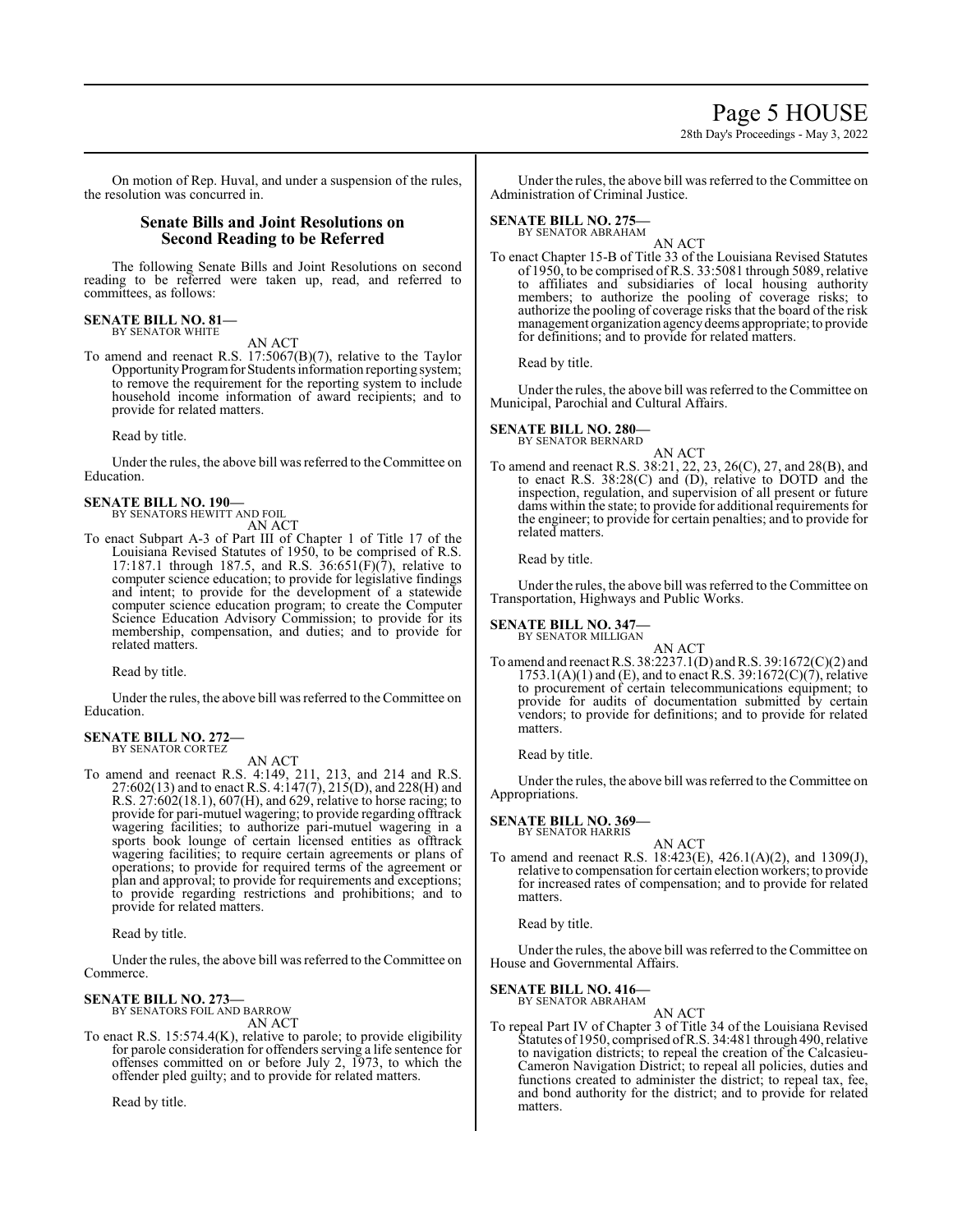# Page 6 HOUSE

28th Day's Proceedings - May 3, 2022

# Read by title.

Under the rules, the above bill was referred to the Committee on Transportation, Highways and Public Works.

# **SENATE BILL NO. 429—** BY SENATOR WOMACK

AN ACT

To amend and reenact R.S. 38:2248(B), relative to public works contracts; to provide with respect to substantial completion of public works; to provide for notice and itemization of work to be performed; and to provide for related matters.

Read by title.

Under the rules, the above bill was referred to the Committee on Transportation, Highways and Public Works.

- **SENATE BILL NO. 435—**<br>BY SENATORS CORTEZ, BARROW, BOUDREAUX, BOUIE, FESI,<br>FIELDS, HENSGENS, JACKSON, MILLIGAN, FRED MILLS, MIZELL,<br>PEACOCK, POPE, PRICE, STINE, TALBOT AND WOMACK AN ACT
- To enact R.S. 32:57(J) and 268, relative to the Louisiana Highway Regulatory Act; to establish the Atchafalaya Basin Bridge as a highway safety corridor; to provide for camera safety devices; to provide relative to traffic regulations; to provide relative to speed limits; to provide relative to driving on the right side, overtaking, and passing; to provide for signs; to provide for penalties; and to provide for related matters.

Read by title.

Under the rules, the above bill was referred to the Committee on Transportation, Highways and Public Works.

#### **SENATE BILL NO. 450—** BY SENATOR STINE

AN ACT

To amend and reenact R.S. 26:271.1(A), relative to microbreweries; to provide for retail sales on or off premises; to provide for transfers; to provide for conditions; and to provide for related matters.

Read by title.

Under the rules, the above bill was referred to the Committee on Judiciary.

# **SENATE BILL NO. 484—** BY SENATOR LUNEAU

AN ACT

To amend and reenact R.S. 22:868(D), relative to insurers; to provide relative to insurance contracts; to provide relative to limiting of actions; to provide certain prohibitions; to provide relative to jurisdiction and venue; authorizes a commercial insurer to select a forum or venue in a policy form; and to provide for related matters.

Read by title.

Under the rules, the above bill was referred to the Committee on Civil Law and Procedure.

#### **SENATE BILL NO. 488—** BY SENATOR HEWITT

AN ACT

To amend and reenact R.S. 47:1705.1, relative to ad valorem tax millages; to provide with respect to constitutionally authorized millage adjustments; to provide for increases in the millage rate in certain parishes; to provide public hearing requirements; to provide for an effective date; and to provide for related matters.

Read by title.

Under the rules, the above bill was referred to the Committee on Ways and Means.

#### **SENATE BILL NO. 493—** BY SENATOR HEWITT

AN ACT To enact R.S. 38:1674.16.1, relative to drainage districts; to provide relative to parishes with a population between  $245,000$  and 265,000; to provide for the levy of a maintenance and operation tax; to provide for an effective date; and to provide for related matters.

Read by title.

Under the rules, the above bill was referred to the Committee on Municipal, Parochial and Cultural Affairs.

# **House and House Concurrent Resolutions Reported by Committee**

The following House and House Concurrent Resolutions reported by committee were taken up and acted upon as follows:

#### **HOUSE CONCURRENT RESOLUTION NO. 50—** BY REPRESENTATIVE NEWELL

A CONCURRENT RESOLUTION

To authorize and request the chairman of the House Committee on Ways and Means and the chairman of the Senate Committee on Revenue and Fiscal Affairs to establish a joint subcommittee composed of not more than three members of each respective committee to study the practicality and feasibility of phasing-in property tax increases when the assessed value of property increases after the reassessment of the property by a percentage of less than fifty percent of the previous year's assessed value, and to report its findings and recommendations to the legislature prior to the convening of the 2023 Regular Session.

Read by title.

Reported with amendments by the Committee on Ways and Means.

The committee amendments were read as follows:

### **HOUSE COMMITTEE AMENDMENTS**

Amendments proposed by House Committee on Ways and Means to Original House Concurrent Resolution No. 50 by Representative Newell

### AMENDMENT NO. 1

On page 1, line 2, after "request the" delete the remainder of the line in its entirety and delete line 3 in its entirety and insert the following:

"chairman of the House Committee on Ways and Means and the chairman of the Senate Committee on Revenue and Fiscal Affairs to establish a joint subcommittee composed of not more than three members of each respective committee"

### AMENDMENT NO. 2

On page 1, at the end of line 6, before the period "." insert a comma "," and insert the following:

"and to report its findings and recommendations to the legislature prior to the convening of the 2023 Regular Session"

### AMENDMENT NO. 3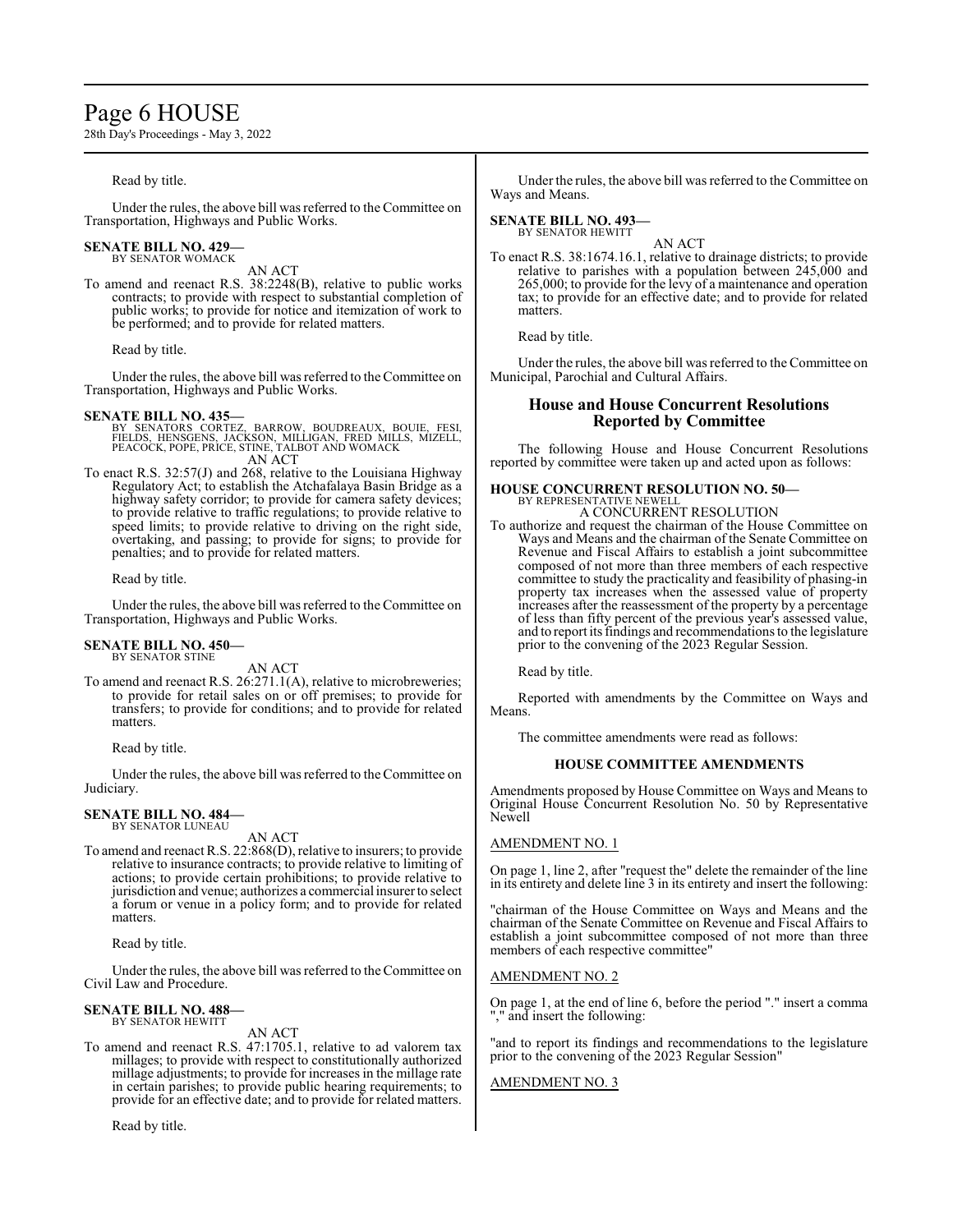# Page 7 HOUSE

28th Day's Proceedings - May 3, 2022

On page 2, line 9, after "request the" delete the remainder of the line in its entirety and delete line 10 in its entirety and insert the following:

"chairman of the House Committee on Ways and Means and the chairman of the Senate Committee on Revenue and Fiscal Affairs to establish a joint subcommittee composed of not more than three members of each respective committee to study the"

# AMENDMENT NO. 4

On page 2, at the end of line 13, after "value" delete the period "." and insert a comma "," and insert the following:

"and to report its findings and recommendations to the legislature prior to the convening of the 2023 Regular Session.

BE IT FURTHER RESOLVED that the chairman of the House Committee on Ways and Means shall call the first meeting of the joint subcommittee, and, at such meeting, the members of the joint subcommittee shall select a member of the joint subcommittee to serve as its chairman and shall select any other officers deemed necessary by the joint subcommittee."

On motion of Rep. Bishop, the amendments were adopted.

Under the rules, the above resolution, as amended, was ordered engrossed and recommitted to the Committee on House and Governmental Affairs.

## **HOUSE CONCURRENT RESOLUTION NO. 60—**

BY REPRESENTATIVE DESHOTEL A CONCURRENT RESOLUTION

To authorize and request the chairmen of the House Committee on Appropriations and the Senate Committee on Finance, acting jointly, to appoint a joint subcommittee composed of members from each committee to research, evaluate, and make recommendations for proposed legislation and policy changes relative to the office of technology services within the division of administration.

Read by title.

Reported favorably by the Committee on Appropriations.

Under the rules, the above resolution was ordered engrossed and recommitted to the Committee on House and Governmental Affairs.

# **House Bills and Joint Resolutions on Second Reading Reported by Committee**

The following House Bills and Joint Resolutions on second reading reported by committee were taken up and acted upon as follows:

# **HOUSE BILL NO. 63—** BY REPRESENTATIVE FREEMAN

AN ACT

To amend and reenact R.S.  $39:51.1(B)(1)$ , relative to nongovernmental entity funding request forms; to exempt certain entities from providing certain information on the request form; and to provide for related matters.

Read by title.

Reported favorably by the Committee on Appropriations.

On motion of Rep. Zeringue, the bill was ordered engrossed and passed to its third reading.

## **HOUSE BILL NO. 146—**

BY REPRESENTATIVE CHARLES OWEN AN ACT

To amend and reenact Civil Code Article 358 and to enact Code of Civil Procedure Article 4566.1, relative to interdiction and persons under continuing tutorship; to provide relative to consent to abortion or sterilization; to provide for judicial authorization; to provide for attorney appointment; to provide for procedure; to provide for notice; to provide for legislative intent; and to provide for related matters.

Read by title.

Reported favorably by the Committee on Civil Law and Procedure.

On motion of Rep. Gregory Miller, the bill was ordered engrossed and passed to its third reading.

**HOUSE BILL NO. 438—** BY REPRESENTATIVES BACALA, HARRIS, AND MCFARLAND AN ACT

To amend and reenact R.S. 47:321.1(A), (B), and (C), relative to state sales and use taxes; to provide for the tax rate; to provide for an effective date; and to provide for related matters.

Read by title.

Reported with amendments by the Committee on Ways and Means.

The committee amendments were read as follows:

### **HOUSE COMMITTEE AMENDMENTS**

Amendments proposed by House Committee on Ways and Means to Original House Bill No. 438 by Representative Bacala

### AMENDMENT NO. 1

On page 1, delete lines 15 through 20 in their entirety and on page 2, delete lines 1 through 20 in their entirety and insert the following:

 $''(1)(a)$  At the rate of forty-five hundredths of one percent of the sales price of each item or article of tangible personal property when sold at retail in this state, the tax to be computed on gross sales for the purpose of remitting the amount of tax to the state, and to include each and every retail sale.

(b) Notwithstanding the provisions of Subparagraph (a) of this Paragraph, beginning July 1, 2023, through June 30, 2024, at the rate of thirty hundredths of one percent of the sales price of each item or article of tangible personal property when sold at retail in this state, the tax to be computed on gross sales for the purpose of remitting the amount of tax to the state, and to include each and every retail sale.

(c) Notwithstanding the provisions of Subparagraph (a) of this Paragraph, beginning July 1, 2024, through June 30, 2025, at the rate of fifteen hundredths of one percent of the sales price of each item or article of tangible personal property when sold at retail in this state, the tax to be computed on gross sales for the purpose of remitting the amount of tax to the state, and to include each and every retail sale.

 $(2)(a)$  At the rate of forty-five hundredths of one percent of the cost price of each item or article of tangible personal property when the same is not sold but is used, consumed, distributed, or stored for use or consumption in this state, provided that there shall be no duplication of the tax.

(b) Notwithstanding the provisions of Subparagraph (a) of this Paragraph, beginning July 1, 2023, through June 30, 2024, at the rate of thirty hundredths of one percent of the cost price of each item or article of tangible personal property when the same is not sold but is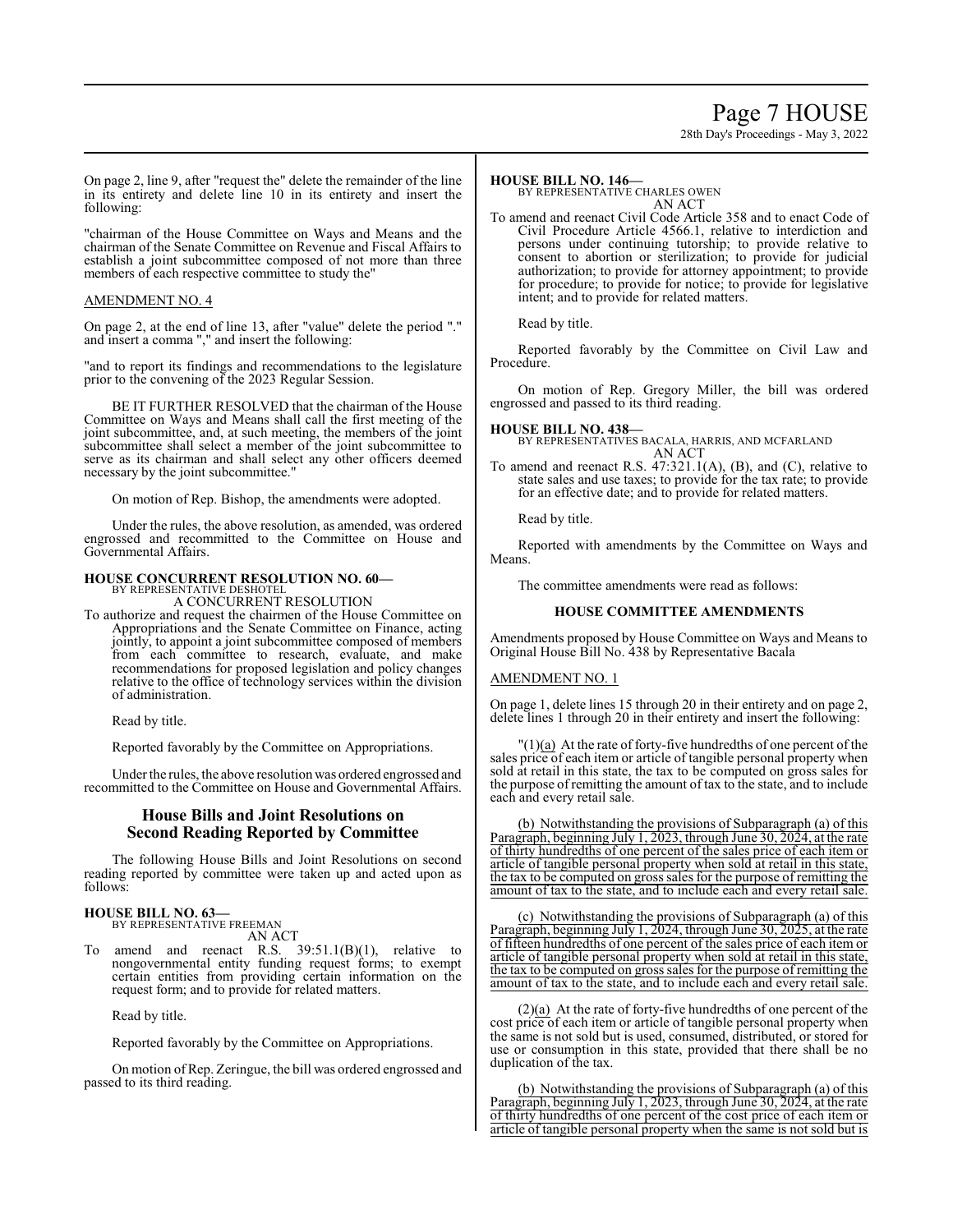28th Day's Proceedings - May 3, 2022

### used, consumed, distributed, or stored for use or consumption in this state, provided that there shall be no duplication of the tax.

(c) Notwithstanding the provisions of Subparagraph (a) of this Paragraph, beginning July 1, 2024, through June 30, 2025, at the rate of fifteen hundredths of one percent of the cost price of each item or article of tangible personal property when the same is not sold but is used, consumed, distributed, or stored for use or consumption in this state, provided that there shall be no duplication of the tax.

B. In addition to the tax levied by R.S. 47:302(B), 321(B), and 331(B) and collected under the provisions of Chapter 2 of this Subtitle, there is hereby levied a tax upon the lease or rental within this state of each item or article of tangible personal property, as defined by Chapter 2 of this Subtitle; the levy of the tax to be as follows:

(1)(a) At the rate of forty-five hundredths of one percent of the gross proceeds derived from the lease or rental of tangible personal property, as defined in Chapter 2 of this Subtitle, where the lease or rental of such property is in an established business, or part of an established business, or the same is incidental or germane to the business.

(b) Notwithstanding the provisions of Subparagraph (a) of this Paragraph, beginning July 1, 2023, through June 30, 2024, at the rate of thirty hundredths of one percent of the gross proceeds derived from the lease or rental of tangible personal property, as defined in Chapter 2 of this Subtitle, where the lease or rental of such property is in an established business, or part of an established business, or the same is incidental or germane to the business.

(c) Notwithstanding the provisions of Subparagraph (a) of this Paragraph, beginning July 1, 2024, through June 30, 2025, at the rate of fifteen hundredths of one percent of the gross proceeds derived from the lease or rental of tangible personal property, as defined in Chapter 2 of this Subtitle, where the lease or rental of such property is in an established business, or part of an established business, or the same is incidental or germane to the business.

(2)(a) At the rate of forty-five hundredths of one percent of the monthly lease or rental price paid by a lessee or rentee, or contracted or agreed to be paid by a lessee or rentee to the owner of the tangible personal property.

(b) Notwithstanding the provisions of Subparagraph (a) of this Paragraph, beginning July 1, 2023, through June 30, 2024, at the rate of thirty hundredths of one percent of the monthly lease or rental price paid by a lessee or rentee, or contracted or agreed to be paid by a lessee or rentee to the owner of the tangible personal property.

(c) Notwithstanding the provisions of Subparagraph (a) of this Paragraph, beginning July 1, 2024, through June 30, 2025, at the rate of fifteen hundredths of one percent of the monthly lease or rental price paid by a lessee or rentee, or contracted or agreed to be paid by a lessee or rentee to the owner of the tangible personal property.

C. In addition to the tax levied on sales of services by R.S.  $47:302(C)$ ,  $321(C)$ , and  $331(C)$  and collected under the provisions of Chapter 2 of this Subtitle, there is hereby levied a tax upon all sales of services in this state, as those services are defined by Chapter 2 of this Subtitle, . The levy of the tax shall be as follows:

(a) At  $at$  the rate of forty-five hundredths of one percent of the amounts paid or charged for the services.

(b) Notwithstanding the provisions of Subparagraph (a) of this Paragraph, beginning July 1, 2023, through June 30, 2024, at the rate of thirty hundredths of one percent of the amounts paid or charged for the services.

(c) Notwithstanding the provisions of Subparagraph (a) of this Paragraph, beginning July 1, 2024, through June 30, 2025, at the rate of fifteen hundredths of one percent of the amounts paid or charged for the services.

On motion of Rep. Bishop, the amendments were adopted.

On motion of Rep. Bishop, the bill, as amended, was ordered engrossed and passed to its third reading.

# **HOUSE BILL NO. 612—** BY REPRESENTATIVE HUVAL

AN ACT

To enact R.S. 22:1483.1, relative to the Louisiana Fortify Homes Program; to provide for financial grants to retrofit residential property; to define certain terms; to provide for eligibility requirements; to provide for confidentiality of applicants; to provide for an effective date; and to provide for related matters.

Read by title.

Reported with amendments by the Committee on Appropriations.

The committee amendments were read as follows:

# **HOUSE COMMITTEE AMENDMENTS**

Amendments proposed by House Committee on Appropriations to Engrossed House Bill No. 612 by Representative Huval

# AMENDMENT NO. 1

On page 1, line 5, after "effective date;" and before "and to provide" insert "to provide for termination of the program;"

# AMENDMENT NO. 2

On page 1, line 11, between "retrofit" and "insurable property" insert "roofs of"

### AMENDMENT NO. 3

On page 1, line 13, after "exceed the" delete the remainder of the line in its entirety and insert the following in lieu thereof: ""fortified roof" standard of the"

### AMENDMENT NO. 4

On page 2, delete lines 9 through 16 in their entirety and insert the following in lieu thereof:

"D. There is hereby established in the state treasury as a special fund the Louisiana Fortify Homes Program Fund, hereafter referred to in this Section as the "fund". Each year the state treasurer shall deposit into the fund all fees and self-generated revenues of the Department of Insurance above the baseline, up to a maximum of ten million dollars per year. For the purposes of this Section, the term "baseline" shall mean the sum of the Department of Insurance's annual fees and self-generated revenue budget authority plus an amount equal to one and one-half million dollars. Monies in the fund shall be subject to the provisions of Article VII, Section 9(B) of the constitution of Louisiana. Monies in the fund shall be invested in the same manner as monies in the general fund. Interest earned on monies in the fund shall be credited to the fund, and unexpended and unencumbered monies in the fund at the end of the fiscal year shall remain in the fund. Subject to appropriation, monies in the fund shall be used by the department for the Louisiana Fortify Homes Program."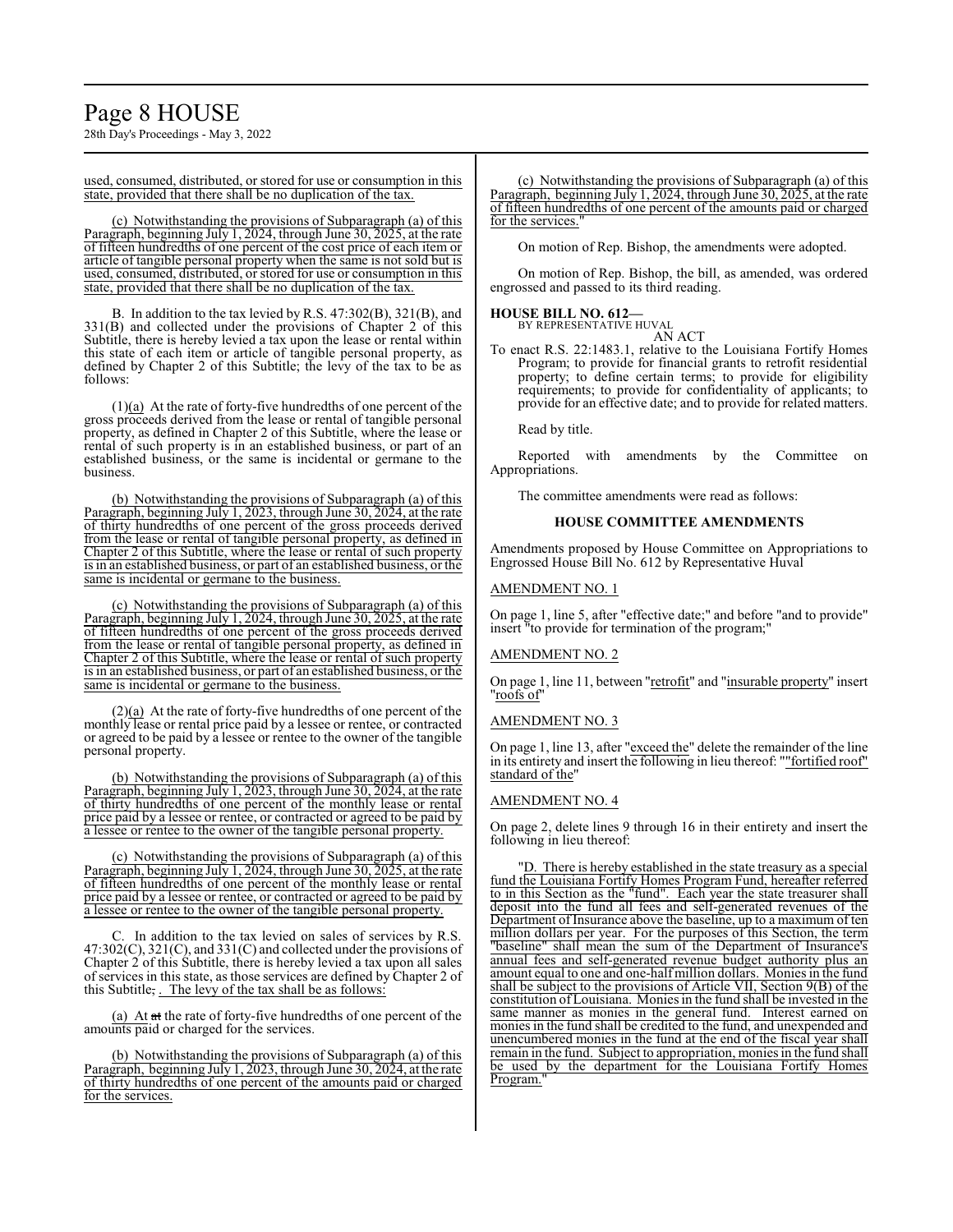# Page 9 HOUSE

28th Day's Proceedings - May 3, 2022

# AMENDMENT NO. 5

On page 2, between lines 21 and 22, insert:

"F. The provisions of this Section shall terminate and have no effect beginning at twelve o'clock midnight on June 30, 2025.

On motion of Rep. Zeringue, the amendments were adopted.

On motion of Rep. Zeringue, the bill, as amended, was ordered reengrossed and passed to its third reading.

# **HOUSE BILL NO. 648—** BY REPRESENTATIVE HILFERTY

AN ACT

To amend and reenact R.S. 46:1806(A)(1), 1809(B)(1), (3)(a), and  $(4)(a)$ ,  $1810(A)$ , and  $1813(A)$  and to enact R.S.  $46:1802(10)(a)(vi)$  and (b)(vi), relative to the Crime Victims Reparations Act; to provide relative to definitions; to provide relative to application time periods; to provide relative to documentation; to provide relative to the issuance ofreparations awards; to provide relative to reporting requirements; to provide relative to the amount of reparations awards; to provide relative to the amount of emergency awards; and to provide for related matters.

Read by title.

Reported with amendments by the Committee on Appropriations.

The committee amendments were read as follows:

### **HOUSE COMMITTEE AMENDMENTS**

Amendments proposed by House Committee on Appropriations to Engrossed House Bill No. 648 by Representative Hilferty

## AMENDMENT NO. 1

On page 1, line 2, after "reenact" delete the remainder of the line in its entirety and insert the following:

"R.S. 46:1806(A)(1), 1809(B)(1), (3)(a), and (4)(a), 1810(A), and 1813(A) and to enact R.S.  $46:1802(10)(a)(vi)$  and  $(b)(vi)$ , relative"

### AMENDMENT NO. 2

On page 1, line 9, after "Section 1." delete the remainder of the line in its entirety and delete line 10 in its entirety and insert the following:

"R.S. 46:1806(A)(1), 1809(B)(1), (3)(a), and (4)(a), 1810(A), and 1813(A) are hereby amended and reenacted and R.S.  $46:1802(10)(a)(vi)$  and (b)(vi) are hereby enacted to read as follows:"

### AMENDMENT NO. 3

On page 4, delete lines 9 through 17 in their entirety

On motion of Rep. Zeringue, the amendments were adopted.

On motion of Rep. Zeringue, the bill, as amended, was ordered reengrossed and passed to its third reading.

#### **HOUSE BILL NO. 656—** BY REPRESENTATIVE GEYMANN

AN ACT

To amend and reenact R.S. 39:24(A) and to enact R.S. 39:24.1.1, relative to state funds; to require certain funds to be designated as above a baseline in the state's official forecast; to provide for the calculation of recurring revenue amounts; to provide with respect to the powers and duties of the Revenue Estimating Conference; to provide definitions; and to provide for related matters.

Read by title.

Reported with amendments by the Committee on Appropriations.

The committee amendments were read as follows:

### **HOUSE COMMITTEE AMENDMENTS**

Amendments proposed by House Committee on Appropriations to Original House Bill No. 656 by Representative Geymann

### AMENDMENT NO. 1

On page 1, line 3, after "designated" and before "in the state's official" delete "nonrecurring" and insert in lieu thereof "as above a baseline"

### AMENDMENT NO. 2

On page 1, line 17, after "as recurring" and before the period "." insert "as provided in Paragraph (2) of this Subsection"

### AMENDMENT NO. 3

On page 2, delete lines 1 through 4 in their entirety and insert the following in lieu thereof:

 $'(2)(a)$  The conference shall designate as "recurring above the revenue limit" all recurring state general fund revenues that are in excess of the revenue limit, as calculated pursuant to R.S. 39:24.1.1. All other recurring revenues shall be designated as recurring.

### AMENDMENT NO. 4

On page 2, delete lines 8 through 19 in their entirety

### AMENDMENT NO. 5

On page 3, at the end of line 4, delete "the mean" and delete line 5 in its entirety and insert in lieu thereof "be calculated as the sum of the following two figures:"

### AMENDMENT NO. 6

On page 3, line 6, after "(1) The" and before "percentage" insert "product of thirty-five percent and the annual"

#### AMENDMENT NO. 7

On page 3, line 8, after "for the" and before "years immediately" delete "ten" and insert in lieu thereof "twenty-five"

### AMENDMENT NO. 8

On page 3 at the beginning of line 9, delete "base" and insert in lieu thereof "limit"

### AMENDMENT NO. 9

On page 3, line 10, after "(2) The" and before "percentage" insert "product of sixty-five percent and the annual"

### AMENDMENT NO. 10

On page 3, line 12, after "for the" delete the remainder of the line in its entirety and insert in lieu thereof "twenty-five years immediately preceding the year for which the limit is"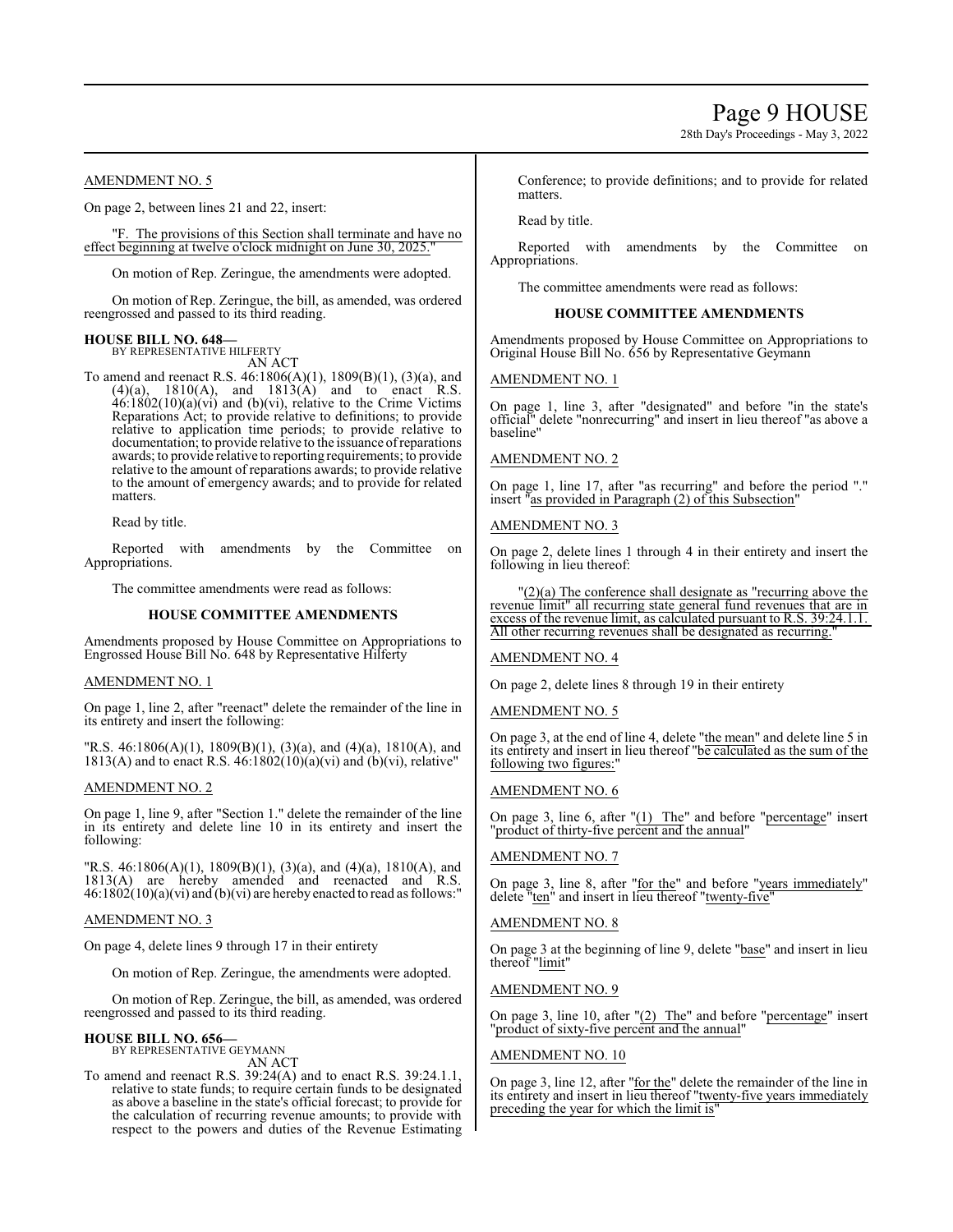# Page 10 HOUSE

28th Day's Proceedings - May 3, 2022

# AMENDMENT NO. 11

On page 3, line 15, after "provisions of" and before "this Section." insert "Subsection B of"

On motion of Rep. Zeringue, the amendments were adopted.

On motion of Rep. Zeringue, the bill, as amended, was ordered engrossed and passed to its third reading.

# **HOUSE BILL NO. 705—** BY REPRESENTATIVE SEABAUGH

AN ACT

To amend and reenact Code of Civil Procedure Article 1464, relative to civil procedure; to provide relative to additional medical opinions; to provide for submission to examinations; to provide for multiple examinations in certain circumstances; to provide relative to orders; and to provide for related matters.

Read by title.

Reported with amendments by the Committee on Civil Law and Procedure.

The committee amendments were read as follows:

# **HOUSE COMMITTEE AMENDMENTS**

Amendments proposed by House Committee on Civil Law and Procedure to Original House Bill No. 705 by Representative Seabaugh

#### AMENDMENT NO. 1

On page 1, delete lines 9 through 20 in their entirety and delete page 2 in its entirety and insert the following:

"Art. 1464. Order for an additional medical opinion for physical or mental examination of persons

A. When Upon motion of the opposing party, when the mental or physical condition of a party, or of a person in the custody or under the legal control of a party, is in controversy, the court in which the action is pending may shall order the party to submit to an one or more additional medical opinion opinions regarding physical or mental examination by a physician or to produce for examination the person in his custody or legal control, except as provided by law. In addition, the court may order the party to submit to an additional medical opinion regarding an examination by a vocational rehabilitation expert or a licensed clinical psychologist who is not a physician, provided the party has given notice of intention to use such an expert. The order may be made only on motion for good cause shown and upon notice to the person to be examined and to all parties and shall specify the time, place, manner, conditions, and scope of the examination and the person or persons by whom it is to be made.

B.(1) Regardless of the number of defendants, a plaintiff shall not be ordered to submit to multiple examinations by multiple physicians within the same field of specialty for the same injury except for good cause shown.

(2)(a) Notwithstanding Subsection (1) of this Paragraph, when the party has claimed more than one mental or physical condition in controversy, or a person in the custody of or under the legal control of a party has claimed more than one mental or physical condition in controversy, the court shall, upon motion of the opposing party, order separate examinations regarding each mental or physical condition placed in controversy.

(b) The party, or person in the custody of or under the legal control of the party, shall not be examined by more than one duly qualified medical practitioner in any one field or specialty for the same injury except for good cause shown.

C. A minor subject to examination under the provisions of this Article shall have the right to have a parent, tutor, or legal guardian present during the examination. Ifsuch person cannot be present, the court shall order the examination to be videotaped at the expense of the party being examined. The court shall consider the best interests ofthe minor and may impose conditions upon videotaping, including that it be done in a manner least harmful to the minor and without disclosure to the minor.

D. Except as provided in Paragraph C of this Article, any individual or emancipated minor shall have no right to have any examination videotaped or have a third party present at any examination.

On motion of Rep. Gregory Miller, the amendments were adopted.

On motion of Rep. Gregory Miller, the bill, as amended, was ordered engrossed and passed to its third reading.

### **HOUSE BILL NO. 786—**

BY REPRESENTATIVES WILLARD, ADAMS, BACALA, CARRIER,<br>DAVIS, DUBUISSON, DUPLESSIS, FREEMAN, HILFERTY, ILLG,<br>JORDAN,KERNER,LYONS,MARCELLE,NELSON,NEWELL,PRESSLY,<br>THOMAS,AND THOMPSON

AN ACT

To amend and reenact R.S. 51:2312(A)(1) and to enact R.S. 51:2401, relative to certain small business grants; to provide for the authority of the Department of Economic Development; to create the Small Business Innovation Retention Fund; to provide for uses of monies in the fund; to provide for eligibility of applicants; and to provide for related matters.

Read by title.

Reported with amendments by the Committee on Appropriations.

The committee amendments were read as follows:

### **HOUSE COMMITTEE AMENDMENTS**

Amendments proposed by House Committee on Appropriations to Engrossed House Bill No. 786 by Representative Willard

### AMENDMENT NO. 1

On page 2, delete lines 20 through 22 in their entirety and insert the following in lieu thereof:

"E. Subject to appropriation and the provisions of this Section, monies in the fund shall be used by the Department of Economic Development, hereinafter referred to in this Section as the "department", for awarding grants to selected applicants. The department shall"

### AMENDMENT NO. 2

On page 2, line 25, after "one million" and before "dollars" insert 'one hundred five thousand"

### AMENDMENT NO. 3

On page 2, line 27, after "allocated" and before "Phase I" delete "to" and insert in lieu thereof "for"

### AMENDMENT NO. 4

On page 3, line 3, after "allocated" and before "Phase II" delete "to" and insert in lieu thereof "for"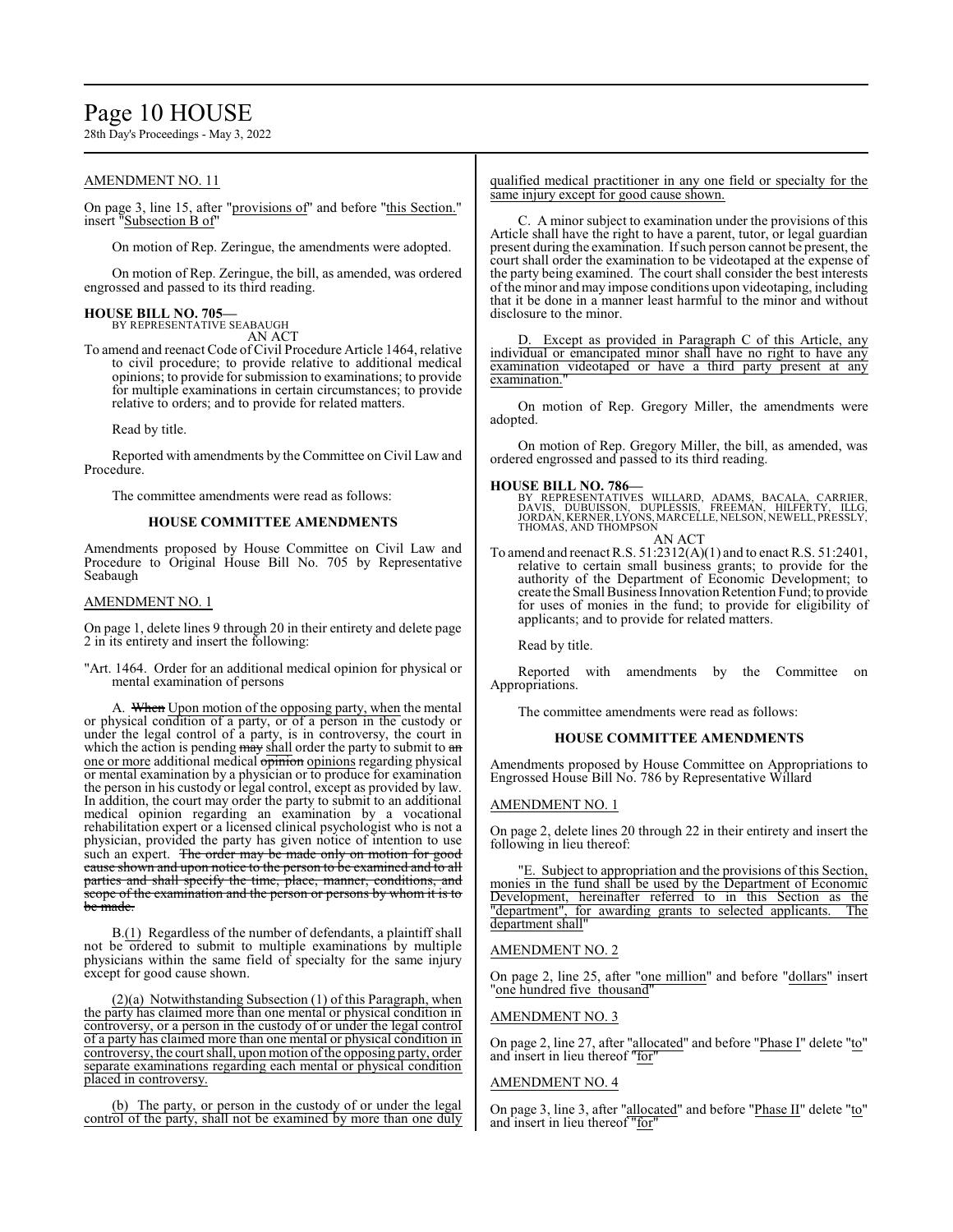# Page 11 HOUSE

28th Day's Proceedings - May 3, 2022

# AMENDMENT NO. 5

On page 3, delete line 7 in its entirety and insert the following in lieu thereof: "(3) Up to one hundred five thousand dollars per year shall be allocated for

### AMENDMENT NO. 6

On page 3, at the end of line 8, delete "the program." and insert in lieu thereof "grants from the fund."

## AMENDMENT NO. 7

On page 3, line 9, after "(4)" and before "awarded" delete "The grants" and insert in lieu thereof "Each grant"

### AMENDMENT NO. 8

On page 3, line 10, after "selected" and before "over" delete "applicants" and insert in lieu thereof "applicant"

# AMENDMENT NO. 9

On page 3, after line 11, insert the following:

"Section 2. The provisions of Section 1 ofthis Act shall become effective when an Act of the Louisiana Legislature containing a specific appropriation of monies for the implementation of the provisions of this Act becomes effective.

Section 3. The provisions of Sections 2 and 3 of this Act shall become effective upon signature by the governor or, if not signed by the governor, upon expiration of the time for bills to become law without signature by the governor, as provided by Article III, Section 18 of the Constitution of Louisiana. If vetoed by the governor and subsequently approved by the legislature, the provisions of Sections 2 and 3 of this Act shall become effective on the day following such approval."

On motion of Rep. Zeringue, the amendments were adopted.

On motion of Rep. Zeringue, the bill, as amended, was ordered reengrossed and passed to its third reading.

### **HOUSE BILL NO. 795—**

BY REPRESENTATIVES PRESSLY, BACALA, DAVIS, FREEMAN, NELSON, AND WILLARD AN ACT

To amend and reenact R.S. 51:2312(A)(1) and to enact R.S. 51:2401, relative to certain small business grants; to provide for the authority of the Department of Economic Development; to create the Small Business Innovation Recruitment Fund; to provide for uses of monies in the fund; to provide for limitations on appropriations from the fund; to provide for the administration of grants; to provide for eligibility of applicants; and to provide for related matters.

Read by title.

Reported with amendments by the Committee on Appropriations.

The committee amendments were read as follows:

#### **HOUSE COMMITTEE AMENDMENTS**

Amendments proposed by House Committee on Appropriations to Engrossed House Bill No. 795 by Representative Pressly

# AMENDMENT NO. 1

On page 2, delete lines 25 through 27 in their entirety and insert the following in lieu thereof:

"E. Subject to appropriation and the provisions of this Section, monies in the fund shall be used by the Department of Economic Development, hereinafter referred to in this Section as the "department", for awarding grants to selected applicants. The "department", for awarding grants to selected applicants. department shall"

## AMENDMENT NO. 2

On page 3, at the beginning of line 3, delete " $E$ ." and insert in lieu thereof  $"F(1)"$ 

AMENDMENT NO. 3

On page 3, between lines 7 and 8, insert "(2) In fiscal year 2025- 2026, in addition to any monies disbursed from the fund pursuant to Paragraph (1) of this Subsection, an amount of up to one hundred and five thousand dollars of fund monies shall be allocated to the department for administrative costs.

# AMENDMENT NO. 4

On page 3, line 8, after " $G$ ." and before "all of the following" delete "Only applicants that meet" and insert in lieu thereof "An applicant that meets

### AMENDMENT NO. 5

On page 3, at the beginning of line 9, delete "the grants" and insert in lieu thereof "a grant"

### AMENDMENT NO. 6

On page 3, after line 20, insert the following:

Section 2. The provisions of Section 1 of this Act shall become effective when an Act of the Louisiana Legislature containing a specific appropriation of monies for the implementation of the provisions of this Act becomes effective.

Section 3. The provisions of Sections 2 and 3 of this Act shall become effective upon signature by the governor or, if not signed by the governor, upon expiration of the time for bills to become law without signature by the governor, as provided by Article III, Section 18 of the Constitution of Louisiana. If vetoed by the governor and subsequently approved by the legislature, the provisions of Sections 2 and 3 of this Act shall become effective on the day following such approval."

On motion of Rep. Zeringue, the amendments were adopted.

On motion of Rep. Zeringue, the bill, as amended, was ordered reengrossed and passed to its third reading.

### **HOUSE BILL NO. 796—**

BY REPRESENTATIVES WILLARD, ADAMS, BACALA, CARRIER,<br>DAVIS, DUBUISSON, DUPLESSIS, FREEMAN, HILFERTY, HOLLIS,<br>ILLG,JORDAN,KERNER,LYONS,MARCELLE,MCFARLAND,NELSON,<br>NEWELL,PRESSLY,THOMAS,ANDTHOMPSON AN ACT

To amend and reenact R.S. 51:2312(A)(1) and to enact R.S. 51:2401, relative to certain small business grants; to provide for the authority of the Department of Economic Development; to create the Small Business Innovation Fund; to provide for uses of monies in the fund; to provide for the administration of grants; to provide for eligibility of applicants; to provide for an effective date; and to provide for related matters.

Read by title.

Reported with amendments by the Committee on Appropriations.

The committee amendments were read as follows: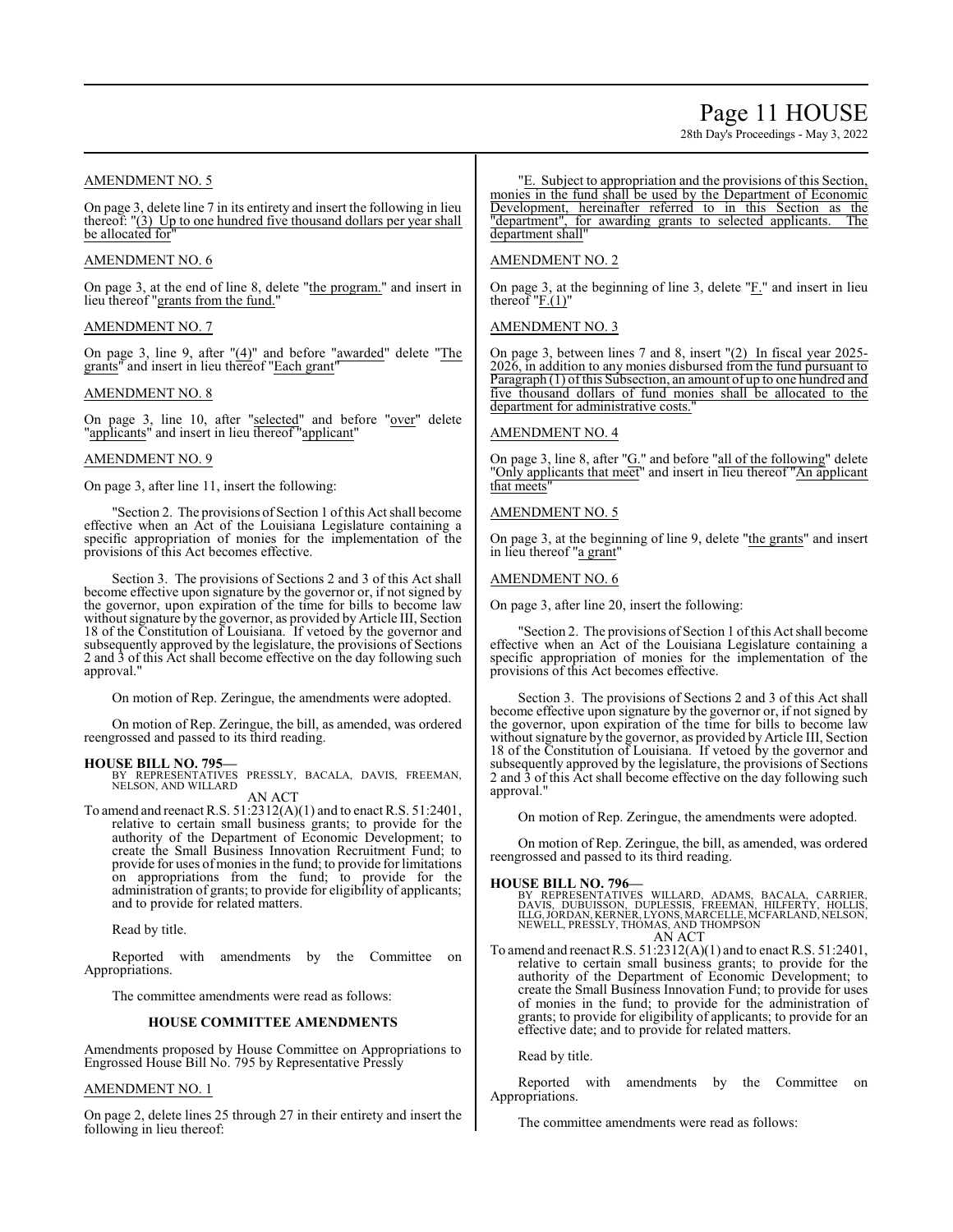### **HOUSE COMMITTEE AMENDMENTS**

Amendments proposed by House Committee on Appropriations to Engrossed House Bill No. 796 by Representative Willard

### AMENDMENT NO. 1

On page 2, delete line 19 in its entirety and insert the following in lieu thereof:

"E. Subject to appropriation and the provisions of this Section, monies in the fund shall be used by the Department of Economic Development for awarding grants to selected applicants. The Louisiana Economic Development Corporation, hereinafter referred"

### AMENDMENT NO. 2

On page 2, line 22, after "administer" delete the remainder of the line in its entirety and at the beginning of line 23 delete "disbursements" and insert in lieu thereof "awards"

# AMENDMENT NO. 3

On page 3, after line 9, insert the following:

"Section 2. The provisions of Section 1 ofthis Act shall become effective when an Act of the Louisiana Legislature containing a specific appropriation of monies for the implementation of the provisions of this Act becomes effective.

Section 3. The provisions of Sections 2 and 3 of this Act shall become effective upon signature by the governor or, if not signed by the governor, upon expiration of the time for bills to become law without signature by the governor, as provided by Article III, Section 18 of the Constitution of Louisiana. If vetoed by the governor and subsequently approved by the legislature, the provisions of Sections 2 and 3 of this Act shall become effective on the day following such approval."

On motion of Rep. Zeringue, the amendments were adopted.

On motion of Rep. Zeringue, the bill, as amended, was ordered reengrossed and passed to its third reading.

#### **HOUSE BILL NO. 801—** BY REPRESENTATIVE GOUDEAU

AN ACT

To amend and reenact R.S. 37:1963 and to enact R.S. 37:1963.1 and 1969(D) and (E), relative to second hand dealers; to require licensure; to provide for unlawful conduct; to provide for nonferrous metals and catalytic converters; to provide the minimum requisite number of licenses per capacity and location; to provide penalties for violation; to require a form for application; to provide procedures for application; to provide for bond; to provide for rulemaking; and to provide for related matters.

Read by title.

Reported by substitute by the Committee on Commerce.

The substitute was read by title as follows:

#### **HOUSE BILL NO. 1013—** BY REPRESENTATIVE WHITE

AN ACT

To enact Chapter 10 of Title 42 of the Louisiana Revised Statutes of 1950, comprised of R.S. 42:541 through 545, relative to compensation of state employees; to establish a minimum wage for state employees; to provide for civil remedies and recovery of damages; and to provide for related matters.

Read by title.

On motion of Rep. Davis, the substitute was adopted and became House Bill No. 1013 by Rep. Goudeau, on behalf of the Committee on Commerce, as a substitute for House Bill No. 801 by Rep. Goudeau.

Under the rules, lies over in the same order of business.

# **HOUSE BILL NO. 802—** BY REPRESENTATIVE WRIGHT

AN ACT

To enact Chapter 22 of Title 6 of the Louisiana Revised Statutes of 1950, to be comprised of R.S. 6:1401 and 1402, relative to digital assets; to provide definitions; to allow banks to serve as custodians of digital assets; to provide for parameters and procedures; and to provide for related matters.

Read by title.

Reported with amendments by the Committee on Commerce.

The committee amendments were read as follows:

# **HOUSE COMMITTEE AMENDMENTS**

Amendments proposed by House Committee on Commerce to Original House Bill No. 802 by Representative Wright

AMENDMENT NO. 1

On page 1, line 3, change "through 1405" to "and 1402"

AMENDMENT NO. 2

On page 1, line 5, after "procedures;" delete the remainder of the line

AMENDMENT NO. 3

On page 1, at the beginning of line 6, delete "for rulemaking;"

AMENDMENT NO. 4

On page 1, line 9, change "through 1405" to "and 1402"

AMENDMENT NO. 5

On page 1, delete lines 10 through 19 in their entirety and insert in lieu thereof the following:

"CHAPTER 22. VIRTUAL CURRENCY CUSTODY SERVICES

# §1401. Definitions

As used in this Chapter, the following words have the following meanings:

(1) "Bank" has the same meaning as provided for in R.S. 6:2.

(2) "Custody services" means the role of a bank in the safekeeping and custody of various customer assets.

(3) "Self-assessment" means either of the following:

(a) A bank's voluntary, self-initiated internal assessment, audit, or review of the bank and its practices, policies, and procedures.

(b) A bank's voluntary, self-initiated assessment, audit, or review of the practices, policies, and procedures of a person acting under contract, directly or indirectly, as the bank's service provider, including mortgage servicers and subservicers, credit and debit card processors, and providers of loan document systems.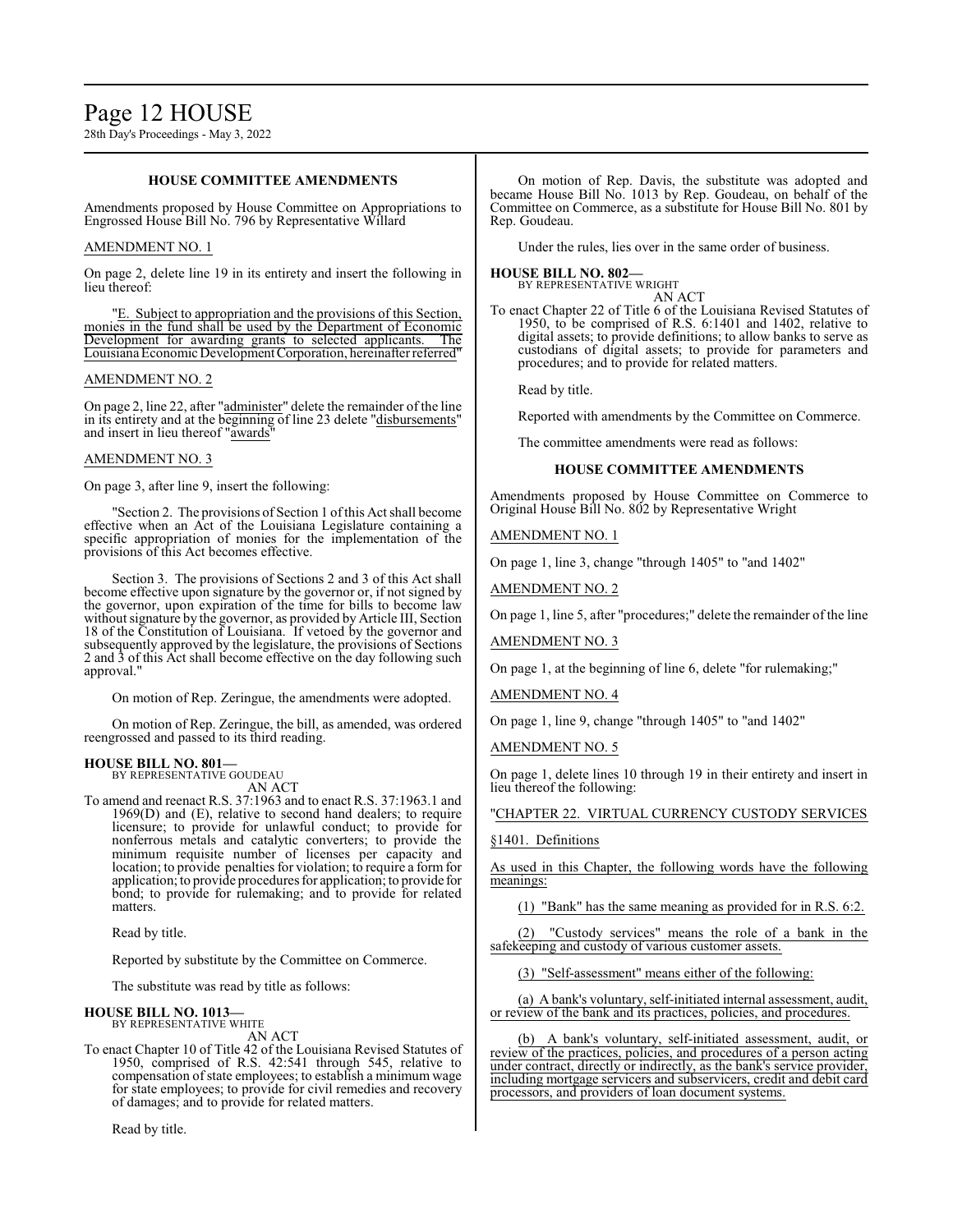# Page 13 HOUSE

28th Day's Proceedings - May 3, 2022

(4) "Virtual currency" means an electronic representation of value intended to be used as a medium of exchange, unit of account, or store of value. "Virtual currency" does not exist in a physical form; it is intangible and exists only on the blockchain or distributed ledger associated with a particular virtual currency. The owner of virtual currency holds cryptographic keys associated with the specific unit of virtual currency in a digital wallet, which allows the rightful owner of the virtual currency to access and utilize it.

§1402. Provision of virtual currency custody services

A. A bank may provide its customers with virtual currency custody services if the bank has adequate protocols in place to effectively manage risks and comply with applicable laws. Prior to a bank offering virtual currency custody services, the bank shall carefullyexamine the risksinvolved in offering such services through a methodical self-assessment process. If a bank decides to offer such services, the bank shall do all of the following:

(1) Implement effective risk management systems and controls to measure, monitor, and control relevant risks associated with custody of digital assets such as virtual currency.

(2) Confirm that it has adequate insurance coverage for such services.

(3) Maintain a service provider oversight program to address risks to service provider relationships as a result of engaging in virtual currency custody services.

B.(1) A bank may provide virtual currency custody services in either a nonfiduciary or fiduciary capacity.

(2) In providing such services in a nonfiduciary capacity, the bank shall act as a bailee, taking possession of the customer's asset for safekeeping while legal title remains with the customer. The customer shall retain direct control over the keys associated with his virtual currency.

(3) In providing such services in a fiduciary capacity, a bank is required to possess trust powers as provided for in R.S. 6:731. Acting in a fiduciary capacity, the bank shall require customers to transfer their virtual currencies to the control of the bank by creating new private keys to be held by the bank. In its fiduciary capacity, a bank shall have authority to manage virtual currency assets as it would any other type of asset held in such capacity.

### AMENDMENT NO. 6

Delete pages 2 through 5 in their entirety

On motion of Rep. Davis, the amendments were adopted.

On motion of Rep. Davis, the bill, as amended, was ordered engrossed and passed to its third reading.

### **HOUSE BILL NO. 884—** BY REPRESENTATIVE BEAULLIEU

AN ACT

To amend and reenact R.S. 39:33.1(A), (B)(1), and (C), relative to the expenditure limit; to provide with respect to the calculation ofthe expenditure limit; to provide with respect to identification of items that do and do not count against the expenditure limit; to provide relative to the duties of the commissioner of administration with respect to the expenditure limit; and to provide for related matters.

Read by title.

Reported with amendments by the Committee on Appropriations.

The committee amendments were read as follows:

# **HOUSE COMMITTEE AMENDMENTS**

Amendments proposed by House Committee on Appropriations to Original House Bill No. 884 by Representative Beaullieu

# AMENDMENT NO. 1

On page 1, line 4, between "of items that" and "do not count" insert "do and"

# AMENDMENT NO. 2

On page 1, at the end of line 14, delete "the" and delete line 15 in its entirety and insert the following in lieu thereof: "any calculation of expenditures in relation to the expenditure limit in accordance with Subsections (C), (D), and (E) of this Section.

# AMENDMENT NO. 3

On page 2, delete lines 1 through 4 in their entirety and insert the following in lieu thereof:

"(a) The sum of the total amounts appropriated by act of the legislature from the state general fund and dedicated funds as of July first for the fiscal year in which the calculation is made, less amounts appropriated from the state general fund and dedicated funds that were vetoed by the governor and not overridden by the legislature, plus the total amount ofnon-appropriated constitutional requirements reflected on the most recent budget status report submitted to the Joint Legislative Committee on the Budget pursuant to R.S. 39:75(A),"

AMENDMENT NO. 4

On page 2, line 5, change "amount" to "sum"

AMENDMENT NO. 5

On page 2, line 10, after "C." insert "(1)"

# AMENDMENT NO. 6

On page 2, line 13, after "exclude from" and before "the expenditure limit" delete "the calculation of" and insert in lieu thereof "any calculation of expenditures in relation to"

# AMENDMENT NO. 7

On page 2, between lines 14 and 15, insert the following:

"(2) Notwithstanding any provision of this Section to the contrary, the following items shall be included in any calculation of expenditures in relation to the expenditure limit:

(a) The total amount of non-appropriated constitutional requirements reflected on the most recent budget status report submitted to the Joint Legislative Committee on the Budget pursuant to R.S. 39:75(A).

(b) The total expenditures of monies held by the state in a fiduciary capacity, to the extent not excluded pursuant to the provisions of Paragraph (1) of this Subsection.

(c) Each expenditure of funds from an appropriation for a prior fiscal year made by legislative act which appropriation has been carried forward into the current fiscal year, to the extent not excluded pursuant to the provisions of Paragraph (1) of this Subsection.

On motion of Rep. Zeringue, the amendments were adopted.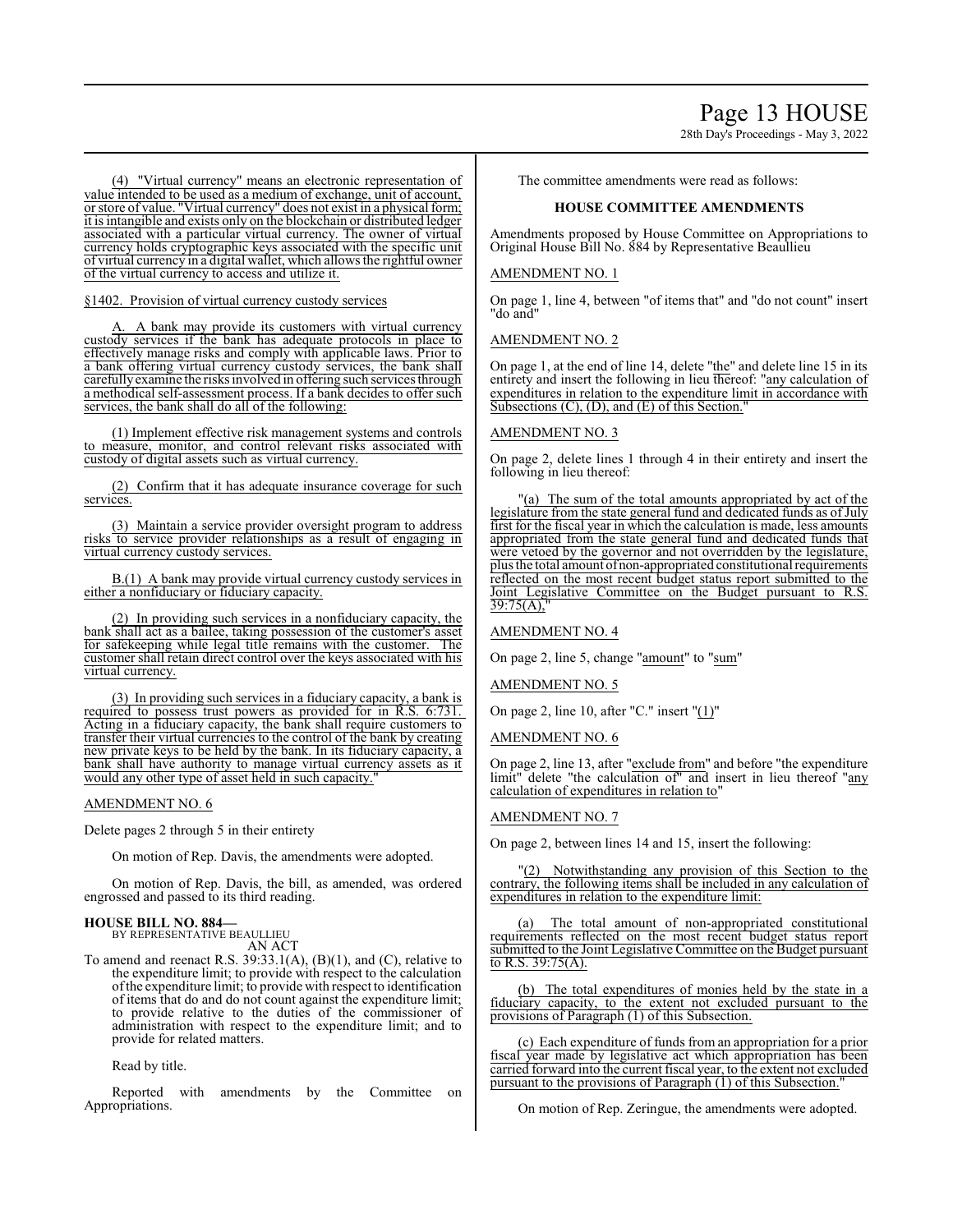# Page 14 HOUSE

28th Day's Proceedings - May 3, 2022

On motion of Rep. Zeringue, the bill, as amended, was ordered engrossed and passed to its third reading.

# **HOUSE BILL NO. 891—** BY REPRESENTATIVE DESHOTEL

AN ACT

To amend and reenact R.S. 39:15.3(D) and 1752(8) and to enact R.S. 39:141(C), relative to telecommunications; to provide with respect to the powers and duties of the offices of technology services and telecommunications management; to remove certain exclusive authority from such offices; to provide for applicability; to provide an effective date; and to provide for related matters.

Read by title.

Reported favorably by the Committee on Appropriations.

On motion ofRep. Zeringue, the bill was ordered engrossed and passed to its third reading.

#### **HOUSE BILL NO. 918—** BY REPRESENTATIVE WHEAT

AN ACT

To amend and reenact R.S. 40:1667.1(B)(1), 1667.3(A) through (D), 1667.4, and 1667.6(A) and to enact R.S. 40:1667.11, relative to supplemental pay for certain law enforcement officers; to provide relative to prior service for purposes of the period of service requirement; to provide relative to disbursement of funds; to provide for the board of review; to provide relative to eligibility for supplemental pay; and to provide for related matters.

Read by title.

Reported with amendments by the Committee on Appropriations.

The committee amendments were read as follows:

### **HOUSE COMMITTEE AMENDMENTS**

Amendments proposed by House Committee on Appropriations to Original House Bill No. 918 by Representative Wheat

# AMENDMENT NO. 1

On page 4, line 13, change "seven" to "nine"

### AMENDMENT NO. 2

On page 5, between lines 2 and 3, insert the following:

A member of the Louisiana City Marshals and City Constables Association selected by the president of the association.

A member of the Justices of the Peace and Constables Association selected by the president of the association. The member who serves pursuant to this Paragraph shall be a nonvoting member.

On motion of Rep. Zeringue, the amendments were adopted.

On motion of Rep. Zeringue, the bill, as amended, was ordered engrossed and passed to its third reading.

### **HOUSE BILL NO. 925—**

BY REPRESENTATIVES BUTLER AND BISHOP AN ACT

To enact Chapter 3-C of Subtitle I of Title 39 of the Louisiana Revised Statutes of 1950, to be comprised of R.S. 39:462.1 through 462.6, and  $1367(E)(2)(b)(ix)$ , relative to the capital outlay program; to provide with respect to the funding and financing of certain capital projects; to provide a funding source

for certain capital expenditures by local governments; to establish the Louisiana Infrastructure Revolving Loan Program; to provide for the administration, investment, and disposition of certain monies; to authorize the State Bond Commission to incur debt and issue bonds, notes, or other evidences of indebtedness and to guarantee the debt of certain other entities; to authorize loans from the commission to nonstate public entities for certain eligible infrastructure projects; to provide procedures for local governments to enter into indebtedness and provide for repayment of indebtedness; to exempt interest on such indebtedness from taxation; to authorize the legislative auditor to review certain applications; to establish the Louisiana Infrastructure Revolving Loan Program Fund; to provide for the deposit, use, and investment of monies into the fund; to provide for effectiveness; and to provide for related matters.

Read by title.

Reported with amendments by the Committee on Ways and Means.

The committee amendments were read as follows:

# **HOUSE COMMITTEE AMENDMENTS**

Amendments proposed by House Committee on Ways and Means to Original House Bill No. 925 by Representative Butler

# AMENDMENT NO. 1

On page 2, line 15, after "meeting" delete the remainder of the line in its entirety and insert "local"

# AMENDMENT NO. 2

On page 2, line 21, after "projects to" delete the reminder of the line in its entirety and delete line 22 in its entirety and insert "provide an alternative means to"

# AMENDMENT NO. 3

On page 2, line 25, after "required" delete the remainder of the line in its entirety and at the beginning of line 26, delete "governments, including matching funds," and insert "funding"

# AMENDMENT NO. 4

On page 2, line 29, after "fund" delete the remainder of the line in its entirety and on page 3, delete lines 1 and 2 in their entirety and insert "to assist local governments in funding eligible"

# AMENDMENT NO. 5

On page 8, at the beginning of line 1, after "G." delete the remainder of the line in its entirety and delete line 2 in its entirety and at the beginning of line 3, delete "taxation."

On motion of Rep. Bishop, the amendments were adopted.

Under the rules, the above bill, as amended, was ordered engrossed and recommitted to the Committee on Appropriations.

### **HOUSE BILL NO. 978—**

BY REPRESENTATIVE MIGUEZ AN ACT

To enact R.S. 38:2216.1 and R.S. 39:1602.2, relative to public contracts; to prohibit certain discriminatory practices with respect to firearm associations, retailers, and manufacturers; to provide for definitions; to provide restrictions on applicability; and to provide for related matters.

Read by title.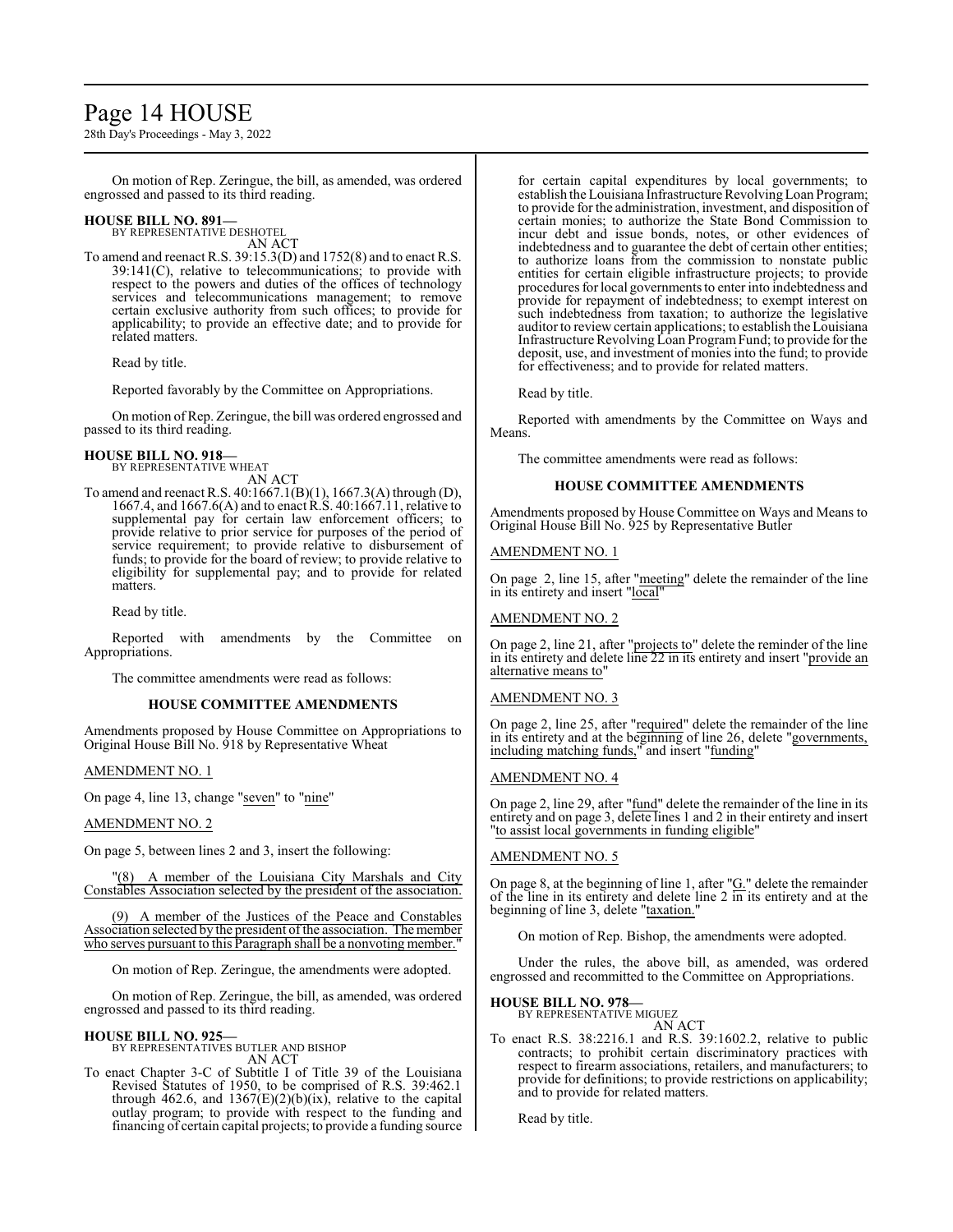28th Day's Proceedings - May 3, 2022

Reported with amendments by the Committee on Appropriations.

The committee amendments were read as follows:

# **HOUSE COMMITTEE AMENDMENTS**

Amendments proposed by House Committee on Appropriations to Original House Bill No. 978 by Representative Miguez

# AMENDMENT NO. 1

On page 1, line 16, after "liability company" delete the comma "," and delete the remainder of the line in its entirety and delete line 17 in its entirety and insert in lieu thereof "that exists to make a"

# AMENDMENT NO. 2

On page 2, line 15, after "traditional" and before "business" insert "or ordinary"

# AMENDMENT NO. 3

On page 4, line 19, after "liability company," delete the comma "," and delete the remainder of the line in its entirety and delete line 20 in its entirety and insert in lieu thereof "that exists to make a"

# AMENDMENT NO. 4

On page 5, line 10, after "traditional" and before "business" insert "or ordinary"

On motion of Rep. Zeringue, the amendments were adopted.

On motion of Rep. Zeringue, the bill, as amended, was ordered engrossed and passed to its third reading.

# **HOUSE BILL NO. 1018—**

BY REPRESENTATIVE EDMONDS AN ACT

To amend and reenact R.S. 47:321.1(G) and to enact Subpart Q-4 of Part II-A of Chapter 1 of Subtitle I of Title 39 of the Louisiana Revised Statutes of 1950, to be comprised of R.S. 39:100.125, relative to special treasury funds; to create the Temporary Sales Tax Fund as a special treasury fund; to provide for the deposit, use, and investment of monies in the fund; to provide for an effective date; to provide for certain limitations; and to provide for related matters.

Read by title.

Reported with amendments by the Committee on Ways and Means.

The committee amendments were read as follows:

# **HOUSE COMMITTEE AMENDMENTS**

Amendments proposed by House Committee on Ways and Means to Original House Bill No. 1018 by Representative Edmonds

# AMENDMENT NO. 1

On page 1, at the end of line 2, insert "of Subtitle I"

# AMENDMENT NO. 2

On page 1, line 6, after "date;" and before "and" insert "to provide for certain limitations;"

# AMENDMENT NO. 3

On page 1, line 9, after "Chapter 1" and before "of Title" insert "of Subtitle I"

# AMENDMENT NO. 4

On page 1, line 17, after "fund," and before "the" insert "except for monies dedicated pursuant to the provisions of R.S. 48:77,

# AMENDMENT NO. 5

On page 1, at the end of line 19, delete "Monies in the" and delete line 20 in its entirety and on page 2 delete lines 1 through 4 in their entirety and insert in lieu thereof:

C.(1) Unless specified for deposit into a specific subfund, monies deposited into the fund shall be allocated to the following subfunds as follows:

(a) An amount equal to thirty percent of monies deposited into the fund each year, not to exceed an aggregate total of one hundred million dollars each year, shall be credited to the Lake Charles Bridge Subfund, hereby established in the fund. Monies in this subfund shall be appropriated to the Department of Transportation and Development solely for direct costs associated with actual project delivery, construction, and maintenance of the I-10 bridge in the greater Lake Charles area.

(b) An amount equal to fifty percent of monies deposited into the fund each year, not to exceed an aggregate total of one hundred sixty-six million six hundred sixty-six thousand six hundred sixtyseven dollars each year, shall be credited to the Baton Rouge Bridge Subfund, hereby established in the fund. Monies in this subfund shall be appropriated to the Department of Transportation and Development solely for direct costs associated with actual project delivery, construction, and maintenance of a new bridge in the greater Baton Rouge area.

(c) An amount equal to twenty percent of monies deposited into the fund each year, not to exceed an aggregate total of sixty-six million six hundred sixty-six thousand six hundred sixty-seven dollars each year, shall be credited to the I-49 Projects Subfund, hereby established in the fund. Monies in this subfund shall be appropriated to the Department of Transportation and Development solely for direct costs associated with the expansion of the I-49 south corridor.

(2) Monies in each subfund established pursuant to Paragraphs (1) and (4) of this Section shall be invested in the same manner as monies in the state general fund and interest earned on such investment shall be deposited into each subfund. Unexpended and unencumbered monies in each subfund at the end of each fiscal year shall remain in the subfund to which they have been credited.

(3) Maximum subfund amounts established in Paragraph (1) of this Subsection shall apply only to the avails of the tax imposed pursuant to R.S. 47:321.1 and shall not apply to monies specifically identified for deposit into such subfund through donation, appropriation, or funds transfer.

(4) If a subfund established pursuant to the provisions of Paragraph (1) of this Subsection reaches the annual maximum credit amount provided in Paragraph (1) of this Subsection, not including funds deposited pursuant to Paragraph (2) of this Subsection, then any additional funds that would have been credited to such subfund shall be deposited into the Non-Federal Eligible Highway Program Subfund, hereby established in the fund. Monies in this subfund shall be appropriated to the Department of Transportation and Development solely for direct costs associated with actual project delivery, construction, and maintenance of highways in the Non-Federal Eligible Highway Program.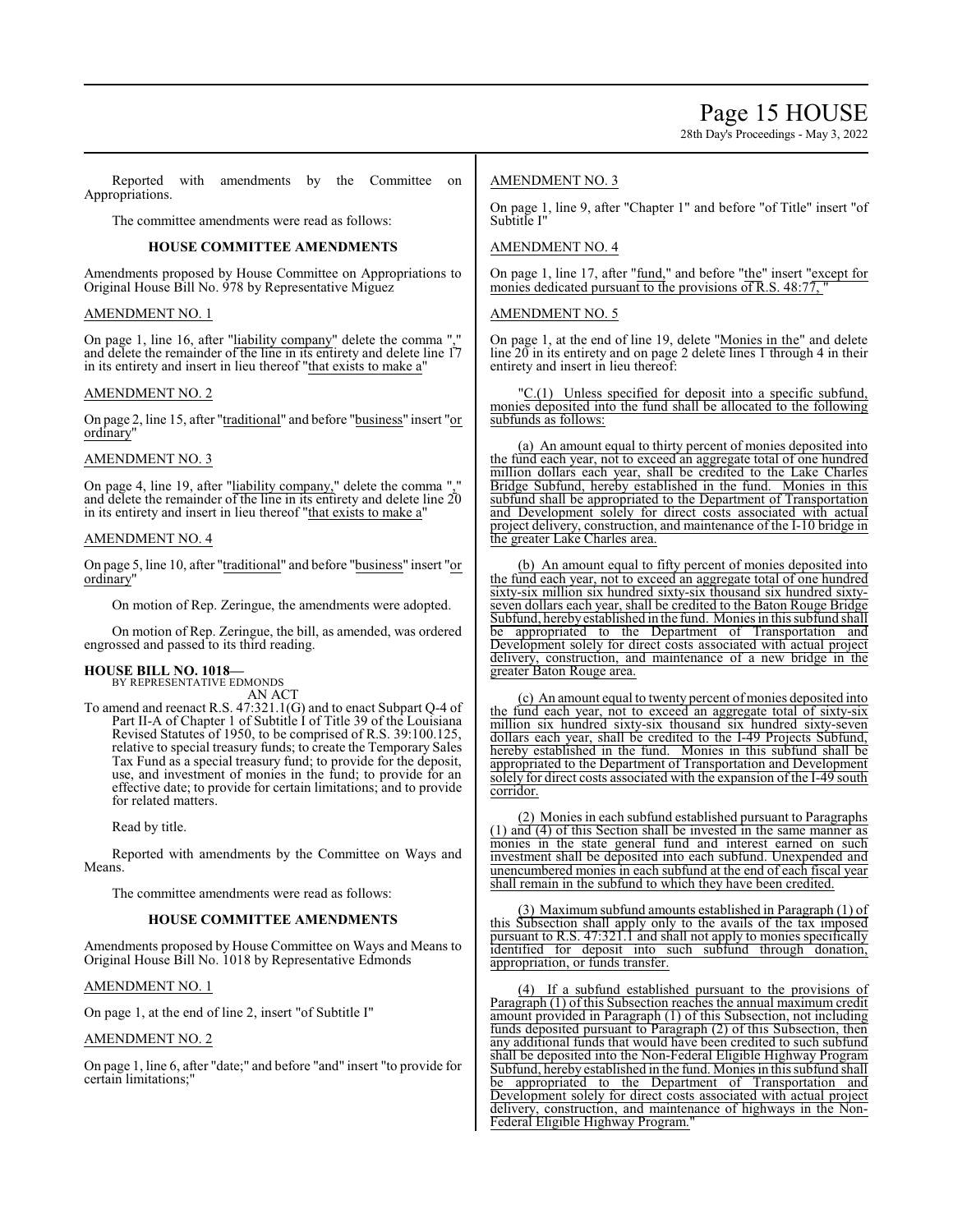# Page 16 HOUSE

28th Day's Proceedings - May 3, 2022

# AMENDMENT NO. 6

On page 2, delete lines 14 through 18 in their entirety and insert in lieu thereof:

Section 3. This Act shall become effective on July 1, 2022; if vetoed by the governor and subsequently approved by the legislature, this Act shall become effective on July 1, 2022, or on the day following such approval by the legislature, whichever is later."

On motion of Rep. Bishop, the amendments were adopted.

Under the rules, the above bill, as amended, was ordered engrossed and recommitted to the Committee on Appropriations.

# **HOUSE BILL NO. 1031—**

BY REPRESENTATIVE FREIBERG AN ACT

To enact Part II-A of Chapter 3 of Title 32 of the Louisiana Revised Statutes of 1950, to be comprised of R.S. 32:461, relative to an annual road usage fee on certain vehicles; to levy a road usage fee on electric and hybrid motor vehicles; to provide for the collection and disposition of the proceeds; to provide for certain definitions; to provide for the use of road usage fee proceeds; and to provide for related matters.

Read by title.

Reported with amendments by the Committee on Transportation, Highways and Public Works.

The committee amendments were read as follows:

### **HOUSE COMMITTEE AMENDMENTS**

Amendments proposed by House Committee on Transportation, Highways and Public Works to Original House Bill No. 1031 by Representative Freiberg

# AMENDMENT NO. 1

On page 1, line 3, after "to" and before "road" change "a yearly" to "an annual"

### AMENDMENT NO. 2

On page 1, line 13, after "of" change "four hundred" to "one hundred ten"

### AMENDMENT NO. 3

On page 1, at the end of line 18, change "two hundred seventy-five" to "sixty"

### AMENDMENT NO. 4

On page 2, delete lines 9 through 20 in their entirety and in lieu thereof insert the following:

"C. The Department of Revenue shall require each person filing an individual income tax return to report and certify on such return the number of electric vehicles and the number of hybrid vehicles registered in this state and owned by the filer. The Department of Revenue shall collect the fees imposed by Subsection A of this Section at the same time and in the same manner as it collects taxes owed in connection with the individual income tax return filed by the owner of an electric or hybrid vehicle.

D. The proceeds of the fees imposed by Subsection A of this Section shall be deposited as follows:

(1) Seventy percent of the proceeds shall be deposited into the Construction Subfund ofthe Transportation Trust Fund for use by the Department of Transportation and Development on road and bridge preservation projects included in the Highway Priority Program in accordance with the Department of Transportation and Development's definitions of such projects.

(2) Thirty percent of the proceeds shall be deposited into the Parish Transportation Fund and distributed to local governments in accordance with the formula set forth in R.S. 48:756. Amounts distributed may be used by local governments for any purpose that is a permitted use of funds received from the Parish Transportation Fund."

On motion of Rep. Wright, the amendments were adopted.

On motion of Rep. Wright, the bill, as amended, was ordered engrossed and passed to its third reading.

**HOUSE BILL NO. 1067** (Substitute for House Bill No. 241 by Representative Riser)**—** BY REPRESENTATIVE RISER

AN ACT

To amend and reenact the heading of Part XIII of Chapter 11 of Title 23 of the Louisiana Revised Statutes of 1950, R.S. 23:1771, 1773, and 1775(B) and (C)(2), and R.S. 47:1508(B)(28), to enact R.S. 23:1775(F) and R.S. 47:1576.3 and 1576.4, and to repeal R.S. 23:1772, 1774, and 1776, relative to the Fresh Start Proper Worker Classification Initiative and the Voluntary Disclosure Program; to provide for definitions; to provide for eligibility requirements for participation in the Voluntary Disclosure Program; to provide for the payment of unemployment taxes and penalties; to provide for withholding taxes, interest, and penalties; to provide for compliance with federal laws and regulations; to provide for a safe harbor; to provide for unemployment interest; to provide for a public records exception; to require the Department of Revenue to promulgate rules and regulations; and to provide for related matters.

Read by title.

On motion of Rep. Carpenter, the bill was ordered engrossed and passed to its third reading.

**HOUSE BILL NO. 1068** (Substitute for House Bill No. 255 by Representative Hilferty)**—** BY REPRESENTATIVE HILFERTY

AN ACT

To amend and reenact Section 6 of Act 110 of the 2020 Regular Session of the Legislature of Louisiana, relative to the assessment, collection, and distribution of certain court costs and fees in the parish of Orleans; to provide for the termination date of existing law; and to provide for related matters.

Read by title.

On motion of Rep. Gaines, the bill was ordered engrossed and passed to its third reading.

**HOUSE BILL NO. 1069** (Substitute for House Bill No. 461 by Representative Jordan)**—** BY REPRESENTATIVE JORDAN

AN ACT

To amend and reenact R.S. 33:441 through 447.16, 448(C) and (D), 449(C),450(C), 451(C), 452, 453(B), 454(B), 455(B), 456(B), and 457(B), relative to municipal courts; to provide relative to mayors' courts; to provide for the appointment of magistrates to preside over mayors' courts; to provide for the qualifications and appointment of magistrates; and to provide for related matters.

Read by title.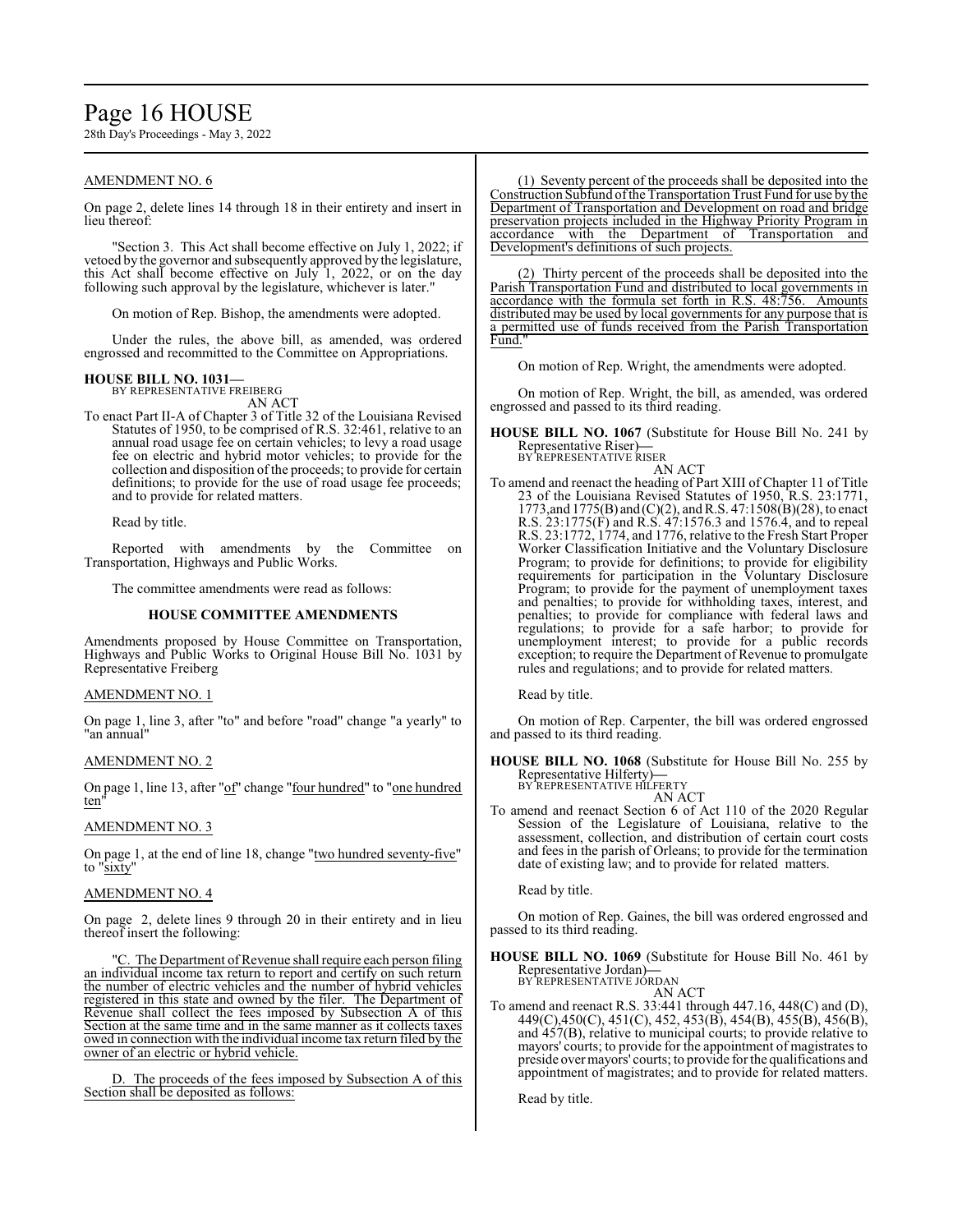# Page 17 HOUSE

28th Day's Proceedings - May 3, 2022

On motion of Rep. Gaines, the bill was ordered engrossed and passed to its third reading.

**HOUSE BILL NO. 1070** (Substitute for House Bill No. 759 by Representative Schexnayder)**—** BY REPRESENTATIVE SCHEXNAYDER

AN ACT

To amend and reenact R.S. 29:725(A) and 726(F), to enact R.S. 29:725(K), 726(G), and 728(G), and to repeal R.S. 29:725.5, 726(E)(25), and 731, relative to the Governor's Office of Homeland Security and Emergency Preparedness; to provide requirements for the statewide emergencymanagement software system; to provide for mandatory training requirements; to provide relative to employees in parish offices of homeland security and emergency preparedness; to provide relative to prepositioned contracts; to provide relative to procurement; to provide for reporting; to provide for temporary housing assistance; to provide for eligibility; to provide relative to waivers of local land use regulations; to provide for exemptions; to provide for an effective date; and to provide for related matters.

Read by title.

On motion of Rep. Gaines, the bill was ordered engrossed and passed to its third reading.

**HOUSE BILL NO. 1071** (Substitute for House Bill No. 840 by Representative Bagley)—

BY^REPRESENTATIVES ́BAGLEY, ECHOLS, PRESSLY, SEABAUGH,<br>AND TURNER AND SENATORS MILLIGAN AND PEACOCK AN ACT

To amend and reenact R.S. 40:2266.1(F), relative to criminalistics laboratory commissions; to provide for additional funding for optional revenues for criminalistics laboratories; and to provide for related matters.

Read by title.

On motion of Rep. Gaines, the bill was ordered engrossed and passed to its third reading.

**HOUSE BILL NO. 1072** (Substitute for House Bill No. 878 by Representative Horton)— BY REPRESENTATIVES HORTON, DUBUISSON, EDMONDS, FARNUM,

FONTENOT, FREIBERG, KERNER, MCKNIGHT, SCHAMERHORN, AND STAGNI

# AN ACT

To enact R.S. 33:2581.3, relative to the classified police service; to provide that the development of hearing loss while employed in the classified police service is an occupational disease; to provide for benefits to an affected employee; to create a rebuttable presumption that such hearing loss developed during employment under certain circumstances; to require certain persons appointed to the classified police service to submit to certain audiology examinations; and to provide for related matters.

Read by title.

On motion ofRep. Edmonds, the bill was ordered engrossed and passed to its third reading.

# **Senate Instruments on Second Reading Returned from the Legislative Bureau**

The following Senate Instruments on second reading, returned from the Legislative Bureau, were taken up and acted upon as follows:

#### **SENATE BILL NO. 282—** BY SENATOR JACKSON

AN ACT

To amend and reenact Part III of Chapter 3 of Title 46 of the Louisiana Revised Statutes of 1950, comprised of R.S. 46:351 through 356, relative to public assistance programs; to establish a workforce training initiative to serve public assistance recipients; to provide for interagency collaboration in administering the program; to provide for an advisory board; to provide for an initial service area followed by a statewide extension of the program; to provide for duties of the executive director of the Louisiana Workforce Commission, the secretary of the Department of Children and Family Services, the secretary of the Louisiana Department of Health, the state superintendent of education, and the president of the Louisiana Community and Technical College System with respect to the program; to provide for administrative rulemaking; to provide for an effective date; and to provide for related matters.

Read by title.

Reported favorably by the Committee on Labor and Industrial Relations.

Reported without amendments by the Legislative Bureau.

On motion of Rep. Carpenter, the bill was ordered passed to its third reading.

# **House and House Concurrent Resolutions on Third Reading for Final Consideration**

The following House and House Concurrent Resolutions on third reading for final consideration were taken up and acted upon as follows:

#### **HOUSE CONCURRENT RESOLUTION NO. 17—** BY REPRESENTATIVE HODGES A CONCURRENT RESOLUTION

To continue the Comite River Diversion Canal Project Task Force, which includes the Amite River Basin District, and to authorize the task force to study and make recommendations on actions necessary to complete construction of the Comite River Diversion Project and mitigate flooding caused by the Comite and Amite rivers.

Read by title.

# **Motion**

On motion of Rep. Mack, the resolution was returned to the calendar.

# **Notice of Intention to Call**

Pursuant to House Rule No. 8.20(A), Rep. Mack gave notice of Rep. Hodges's intention to call House Concurrent Resolution No. 17 from the calendar on Monday, May 9, 2022.

#### **HOUSE CONCURRENT RESOLUTION NO. 44—** BY REPRESENTATIVE DUSTIN MILLER A CONCURRENT RESOLUTION

To create the Health Disparities in Rural Areas Task Force as a subcommittee of the Statewide Health Equity Consortium within the Louisiana Department of Health, to provide for the composition and duties of the task force, and to require the task force to report findings and recommendations to the legislative committees on health and welfare.

Read by title.

Rep. Dustin Miller moved the adoption of the resolution.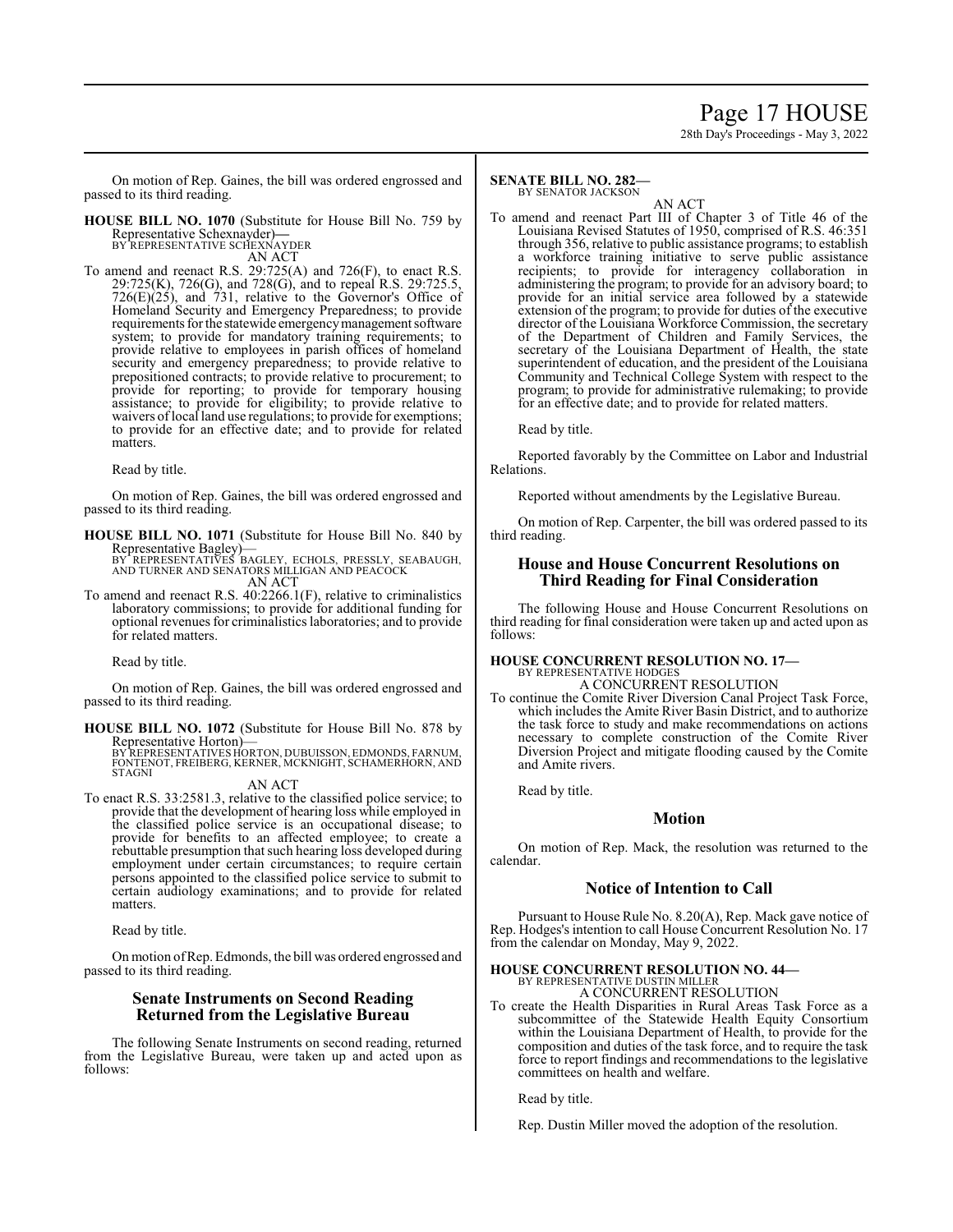# Page 18 HOUSE

28th Day's Proceedings - May 3, 2022

By a vote of 96 yeas and 0 nays, the resolution was adopted.

Ordered to the Senate.

## **HOUSE CONCURRENT RESOLUTION NO. 45—**

BY REPRESENTATIVE BAGLEY A CONCURRENT RESOLUTION

To urge and request the office of behavioral health of the Louisiana Department of Health to conduct a comprehensive assessment of this state's capacity and needs with respect to substance use disorder treatment and to report findings of the assessment to the legislative committees on health and welfare.

Read by title.

Rep. Bagley moved the adoption of the resolution.

By a vote of 98 yeas and 0 nays, the resolution was adopted.

Ordered to the Senate.

### **HOUSE CONCURRENT RESOLUTION NO. 65—** BY REPRESENTATIVE ECHOLS

A CONCURRENT RESOLUTION

To urge and request theLouisiana Alzheimer's Coalition to submit its Alzheimer's state plan to the office of the governor, speaker of the House of Representatives, president of the Senate, chairman of the House Committee on Health and Welfare, and chairman of the Senate Committee on Health and Welfare no later than March 31, 2023.

Read by title.

Rep. Echols moved the adoption of the resolution.

By a vote of 96 yeas and 0 nays, the resolution was adopted.

Ordered to the Senate.

HOUSE CONCURRENT RESOLUTION NO. 76<br>BY REPRESENTATIVES PHELPS, ADAMS, BOYD, BRASS, BROWN, BRYANT, CARPENTER, ROBBY CARTER, WILFORD CARTER,<br>CORMIER, COX, DUPLESSIS, FISHER, FREEMAN, GAINES, GLOVER,<br>GREEN, HUGHES, JEFFERSON,

To express the support of the Legislature of Louisiana for equitable access to transformative therapies for sickle cell disease.

Read by title.

### **Motion**

On motion of Rep. Phelps, the resolution was returned to the calendar.

HOUSE CONCURRENT RESOLUTION NO. 76—<br>BY REPRESENTATIVES PHELPS, ADAMS, BOYD, BRASS, BROWN,<br>BRYANT, CARPENTER, ROBBY CARTER, WILFORD CARTER,<br>CORMIER, COX, DUPLESSIS, FISHER, FREEMAN, GAINES, GLOVER,<br>GREEN, HUGHES, JEFFERSON,

To express the support of the Legislature of Louisiana for equitable access to transformative therapies for sickle cell disease.

Called from the calendar.

Read by title.

Rep. Phelps moved the adoption of the resolution.

By a vote of 93 yeas and 0 nays, the resolution was adopted.

Ordered to the Senate.

# **House Bills and Joint Resolutions on Third Reading and Final Passage**

The following House Bills and Joint Resolutions on third reading and final passage were taken up and acted upon as follows:

**HOUSE BILL NO. 889—** BY REPRESENTATIVES MAGEE, DUBUISSON, EDMONDS, FARNUM, GLOVER, LYONS, MARCELLE, AND STAGNI AN ACT

To enact Chapter 5-G of Title 25 of the Louisiana Revised Statues of 1950, to be comprised of R.S. 25:380.41 through 45, and R.S. 36:209(C)(5), relative to museums; to establish the Dew Drop-America's Rock and Roll Museum as a facility within Orleans Parish; to place the museum under the jurisdiction of the Department of Culture, Recreation and Tourism; to provide for an effective date; and to provide for related matters.

Read by title.

Rep. Magee sent up floor amendments which were read as follows:

## **HOUSE FLOOR AMENDMENTS**

Amendments proposed by Representative Magee to Engrossed House Bill No. 889 by Representative Magee

# AMENDMENT NO. 1

On page 1, line 5, after "museum" delete "under the jurisdiction of" and insert "within"

### AMENDMENT NO. 2

On page 1, at the end of line 14, delete "under" and on line 15 delete 'the overall jurisdiction of" and insert "within'

### AMENDMENT NO. 3

On page 2, line 7, between "created" and "within" insert "as a body corporate"

### AMENDMENT NO. 4

On page 2, between lines 15 and 16, insert the following:

"(6) The speaker of the House of Representatives or his designee.

(7) The president of the Senate or his designee."

### AMENDMENT NO. 5

On page 2, at the beginning of line 16, change "(6)" to "(8)"

AMENDMENT NO. 6

On page 2, at the beginning of line 17, change  $"(5)"$  to  $"(7)"$ 

### AMENDMENT NO. 7

On page 3, at the end of line 3, insert "The member appointed pursuant to Paragraph (A)(6) of this Section shall call the first meeting of the board of directors and serve as the chairman until the election of a chairman in accordance with this Subparagraph.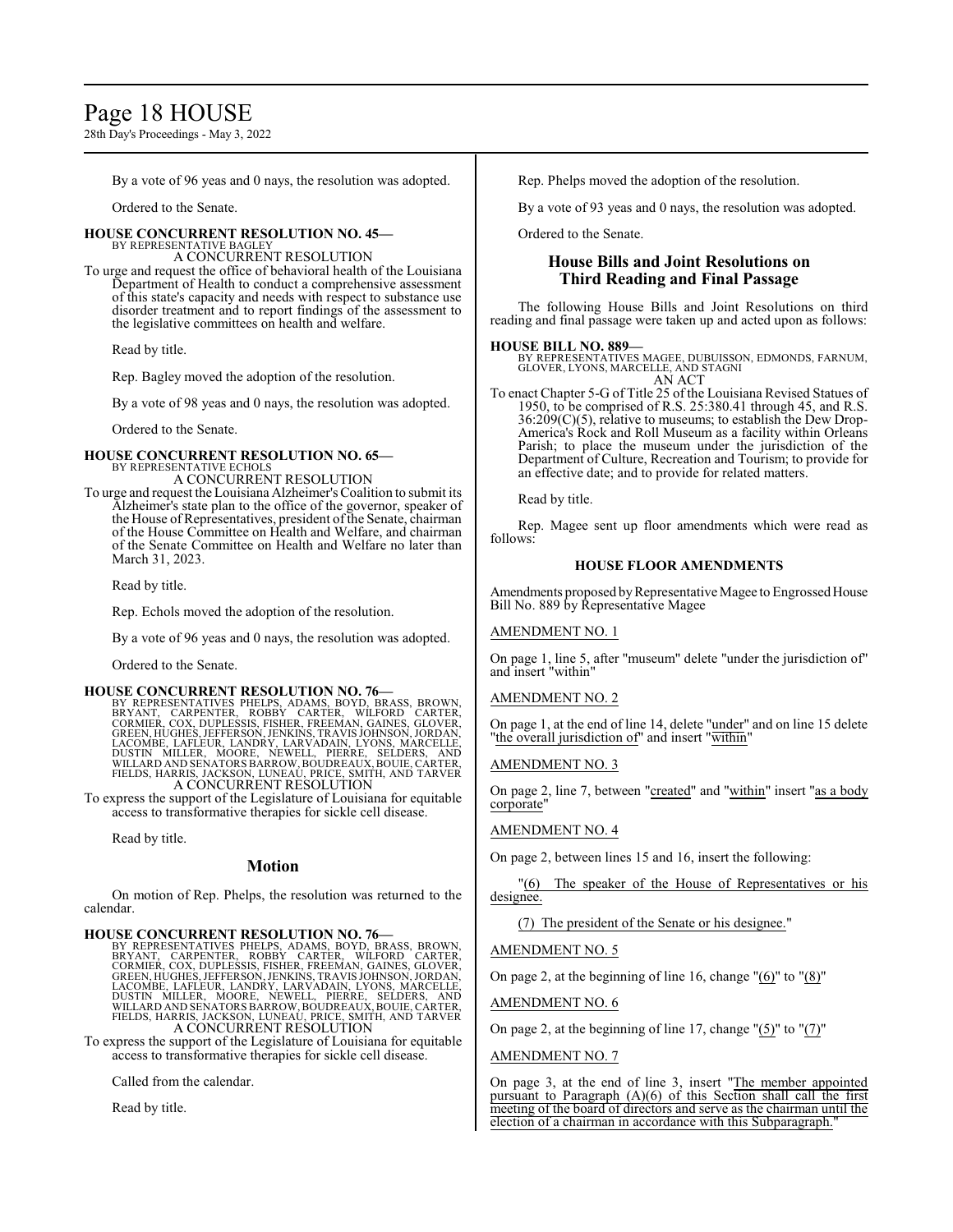# Page 19 HOUSE

28th Day's Proceedings - May 3, 2022

# AMENDMENT NO. 8

On page 3, delete lines 9 and 10 and at the beginning of line 11 change " $(4)$ " to " $(3)$ "

# AMENDMENT NO. 9

On page 3, at the beginning of line 12, change " $(5)$ " to " $(4)$ "

## AMENDMENT NO. 10

On page 3, line 13, after "board may" insert a colon ":" and delete the remainder of the line and delete lines 14 through 16 and insert the following:

"(1) Incur debt.

(2) Sue and be sued.

(3) Adopt, use, and alter at will a corporate seal.

(4) Adopt bylaws and rules and regulations.

(5) Receive by gift, grant, donation, or otherwise any sum of money, property, aid, or assistance from the United States, the state ofLouisiana, or any political subdivision thereof, or any person, firm, or corporation.

(6) Enter into contracts, agreements, or cooperative endeavors with the state and its political subdivisions or political corporations and with any public or private association, corporation, business entity, or individual. Pursuant to such a contract, the department may offer technical assistance and operational support to the board.

(7) Elect officers and appoint agents and employees, prescribe their duties, and fix their compensation.

(8) Acquire property by purchase, gift, grant, donation, or lease.

(9) Establish monetary, bank, and investment accounts.

(10) Perform or have performed any other function or activity necessary or appropriate to carry out and effectuate the purposes and provisions of this Chapter."

### AMENDMENT NO. 11

On page 3, line 18, after "department" change "shall" to "may"

### AMENDMENT NO. 12

On page 3, delete lines 23 and 24 and insert the following:

The board may individually or in cooperation with any nonprofit corporation established to support the museum and its activities solicit and accept funds,"

On motion of Rep. Magee, the amendments were adopted.

Rep. Magee moved the final passage of the bill, as amended.

### **ROLL CALL**

The roll was called with the following result:

### YEAS

| Friemai |
|---------|
| Gadber  |
| Gaines  |
| Garofal |
| Geyman  |
|         |

n McKnight<br>Try McMahen McMahen Miguez<br>
Miller I Miller, D. nn Miller, G.

Bishop Glover Mincey<br>Bourriague Goudeau Muscarello Bourriaque Goude<br>Boyd Green Boyd Green Nelson<br>Brass Harris Newell Brass Harris Newell Brown Hilferty Orgeron<br>Bryant Hollis Owen, C Butler Horton Owen, R.<br>
Carpenter Hughes Phelps Carpenter Hughes Phelps<br>Carrier Huval Pierre Carrier Huval Pierre<br>Carter, R. Illg Pressly Carter, R. Illg Pressl<br>Carter, W. Ivey Riser Carter, W. Ivey Riser Coussan Jefferson Romero Coussan Jefferson<br>Crews Jenkins Crews Jenkins Schamerhorn<br>
Davis Johnson, M. Schlegel Davis Johnson, M.<br>Deshotel Johnson, T. DeVillier Jordan Selders DuBuisson Kerner St. Blanc<br>Duplessis LaCombe Stagni Duplessis LaCombe<br>
Echols LaFleur Edmonds Landry Tarver<br>Edmonston Larvadain Thompson Edmonston Larvadain Thomp<br>Emerson Lyons Turner Emerson Lyons Turner<br>
Farnum Mack Villio Farnum Mack Villio<br>Firment Magee Wheat Firment Magee Wheat<br>
Fisher Marcelle White Fontenot Marino Willard<br>
Freeman McCormick Wright Freiberg McFarland Zeringue Total - 99

Total - 0

Owen, C. Johnson, T. Seabaugh<br>Jordan Selders LaFleur Stefanski<br>Landry Tarver Marcelle White<br>
Marino Willard McCormick Wright<br>
McFarland Zeringue

# **NAYS**

### ABSENT

| Adams     | Cox    | Moore         |
|-----------|--------|---------------|
| Cormier   | Hodges | <b>Thomas</b> |
| Total - 6 |        |               |

The Chair declared the above bill was finally passed.

The title of the above bill was read and adopted.

Rep. Magee moved to reconsider the vote by which the above bill was finally passed, and, on his own motion, the motion to reconsider was laid on the table.

### **HOUSE BILL NO. 895—**

BY REPRESENTATIVE MAGEE AN ACT

To enact Chapter 17-E of Title 25 of the Louisiana Revised Statutes of 1950, to be comprised of R.S. 25:850.21, relative to Orleans Parish; to create the LaSalle Cultural Corridor District; to provide relative to the boundaries, purpose, governance, and powers and duties of the district; and to provide for related matters.

Read by title.

Rep. Horton, on behalf of the Legislative Bureau, sent up floor amendments which were read as follows:

### **HOUSE FLOOR AMENDMENTS**

Amendments proposed by Representative Horton on behalf of the Legislative Bureau to Engrossed House Bill No. 895 by Representative Magee

### AMENDMENT NO. 1

On page 2, line 28, following "(1)(e)" insert "of this Subsection"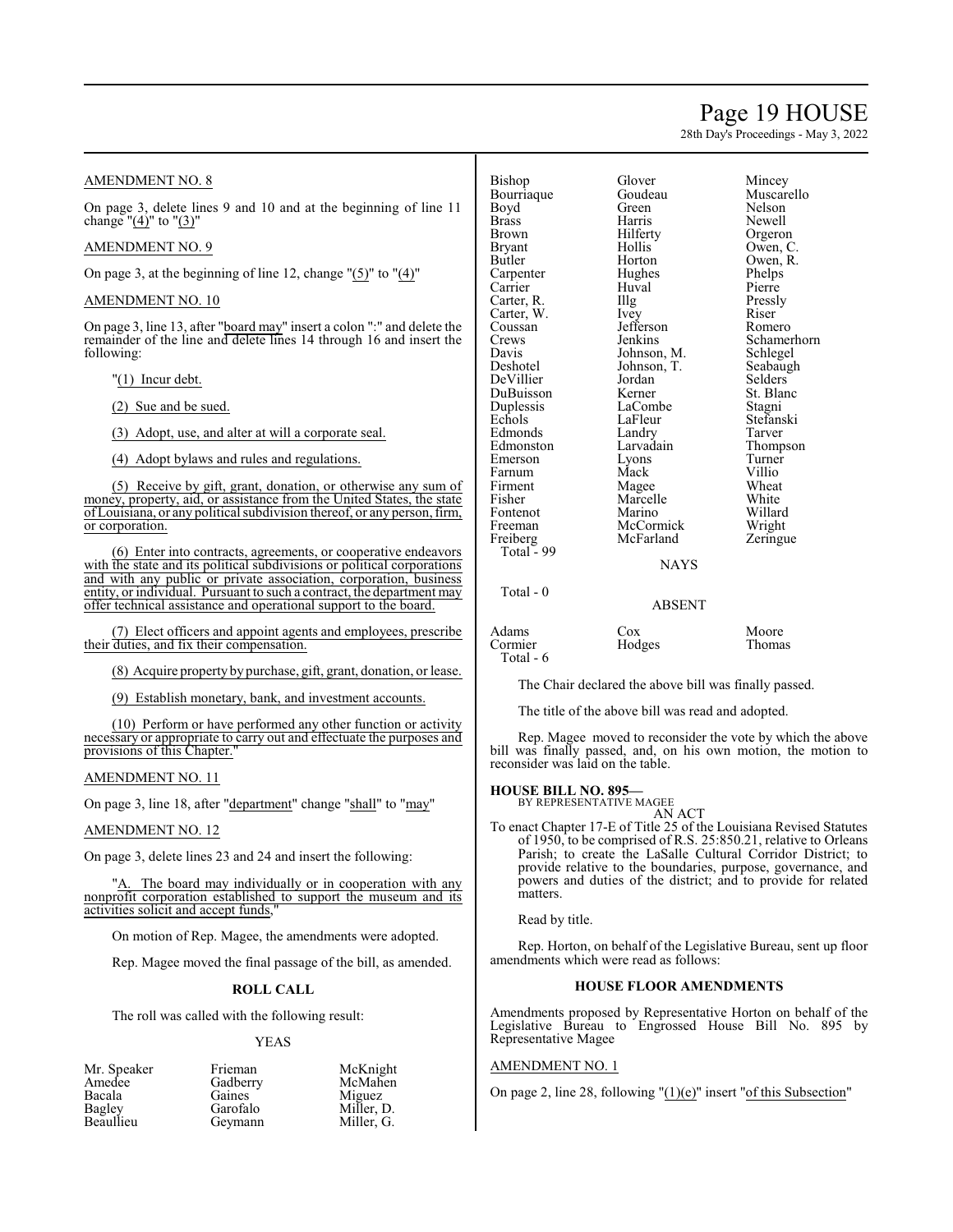# Page 20 HOUSE

28th Day's Proceedings - May 3, 2022

# AMENDMENT NO. 2

On page 3, line 4, following "(d)" insert "of this Subsection"

On motion of Rep. Horton, the amendments were adopted.

Rep. Magee moved the final passage of the bill, as amended.

### **ROLL CALL**

The roll was called with the following result:

### YEAS

| Mr. Speaker | Frieman       | McMahen    |
|-------------|---------------|------------|
| Amedee      | Gadberry      | Miguez     |
| Bacala      | Gaines        | Miller, D. |
| Bagley      | Garofalo      | Miller, G. |
| Beaullieu   | Geymann       | Mincey     |
| Bishop      | Glover        | Muscarello |
| Bourriaque  | Goudeau       | Nelson     |
| Boyd        | Green         | Newell     |
| Brass       | Harris        | Orgeron    |
| Brown       | Hilferty      | Owen, C.   |
| Bryant      | Hollis        | Owen, R.   |
| Butler      | Horton        | Phelps     |
| Carpenter   | Hughes        | Pierre     |
| Carrier     | Huval         | Pressly    |
| Carter, R.  | Illg          | Riser      |
| Carter, W.  | Ivey          | Romero     |
| Coussan     | Jefferson     | Schamerho: |
| Crews       | Jenkins       | Schlegel   |
| Davis       | Johnson, M.   | Seabaugh   |
| Deshotel    | Johnson, T.   | Selders    |
| DeVillier   | Jordan        | St. Blanc  |
| DuBuisson   | Kerner        | Stagni     |
| Duplessis   | LaCombe       | Stefanski  |
| Echols      | LaFleur       | Tarver     |
| Edmonds     | Larvadain     | Thompson   |
| Edmonston   | Lyons         | Turner     |
| Emerson     | Mack          | Villio     |
| Farnum      | Magee         | Wheat      |
| Firment     | Marcelle      | White      |
| Fisher      | Marino        | Willard    |
| Fontenot    | McCormick     | Wright     |
| Freeman     | McFarland     | Zeringue   |
| Freiberg    | McKnight      |            |
| Total - 98  |               |            |
|             | <b>NAYS</b>   |            |
| Total - 0   |               |            |
|             | <b>ABSENT</b> |            |
| Adams       | Hodges        | Thomas     |
| Cormier     | Landry        |            |
| Cox         | Moore         |            |

val Pressly<br>
Pressly<br>
Riser y Romero<br>
ferson Schamer ferson Schamerhorn<br>kins Schlegel kins Schlegel<br>
1991 - Seabaugh<br>
Seabaugh inson, T.<br>dan Combe Stefanski<br>Fleur Tarver Edmonds Thompson<br>
Turner<br>
Turner edmonstrated by Turner<br>Turner<br>Villio Exercelle Wheat<br>
Firment Marcelle<br>
Firment Millar :Cormick<br>:Farland

|                                      | ADSEN I                   |        |
|--------------------------------------|---------------------------|--------|
| Adams<br>Cormier<br>Cox<br>Total - 7 | Hodges<br>Landry<br>Moore | Thomas |

The Chair declared the above bill was finally passed.

The title of the above bill was read and adopted.

Rep. Magee moved to reconsider the vote by which the above bill was finally passed, and, on his own motion, the motion to reconsider was laid on the table.

### **HOUSE BILL NO. 898—**

BY REPRESENTATIVE DEVILLIER AN ACT

To enact R.S. 33:1377, relative to parishes and municipalities; to provide relative to the powers of parishes and municipalities with respect to the use and storage of liquefied petroleum gas; to prohibit parishes and municipalities from enacting certain ordinances relative to permit applications; and to provide for related matters.

Read by title.

Rep. DeVillier sent up floor amendments which were read as follows:

# **HOUSE FLOOR AMENDMENTS**

Amendments proposed by Representative DeVillier to Engrossed House Bill No. 898 by Representative DeVillier

### AMENDMENT NO. 1

On page 1, after line 20, insert the following:

"Section 2. The provisions of this Act shall be given prospective application only and shall not be deemed nor construed to preempt, supersede, repeal, or otherwise affect any ordinance of a parish or municipality that was adopted prior to the effective date of this Act."

On motion of Rep. DeVillier, the amendments were adopted.

Rep. DeVillier moved the final passage of the bill, as amended.

### **ROLL CALL**

The roll was called with the following result:

### YEAS

Mr. Speaker Gadberry Miguez<br>Amedee Gaines Miller, 1 Bagley Glover Mincey Boyd Hilferty<br>Brass Hollis Carter, W. Jefferso<br>Coussan Jenkins Total - 95 Total - 0

Bourriaque Harris Newell<br>Boyd Hilferty Orgeron Brass Hollis Owen, C.<br>Brown Horton Owen, R. Brown Horton Owen, R.<br>Bryant Hughes Phelps Bryant Hughes Phelps<br>Butler Huyal Pierre Carpenter Illg Pressl<br>Carrier Ivey Riser Carrier Ivey Riser<br>Carter, W. Jefferson Romero Deshotel Jordan Selders DeVillier Kerner St. Blanch<br>DuBuisson LaCombe Stagni DuBuisson LaCombe Stagni<br>
Duplessis LaFleur Stefanski Duplessis LaFleur Stefans<br>Echols Landry Tarver Echols Landry<br>Edmonds Larvadain Edmonston Lyons Turner<br>
Emerson Magee Villio Emerson Magee Villio<br>Firment Marcelle Wheat Firment Marcelle Wheat<br>Fisher Marino White Fisher Marino White<br>Fontenot McCormick Willard Fontenot McCormick Willard Freeman McFarland Wright<br>Freiberg McKnight Zeringue Freiberg McKnight<br>Frieman McMahen McMahen

Amedee Gaines Miller, D.<br>Bacala Garofalo Miller, G. Miller, G. Beaullieu Goudeau Muscarello<br>Bishop Green Nelson Green Nelson<br>Harris Newell Huval Pierre<br>Illg Pressly Coussan Jenkins Schamerhorn<br>Crews Johnson, M. Schlegel Crews Johnson, M. Schlegel<br>Davis Johnson, T. Seabaugh Johnson, T. Seabaughters<br>Selders Larvadain Thompson<br>Lyons Turner

NAYS

#### ABSENT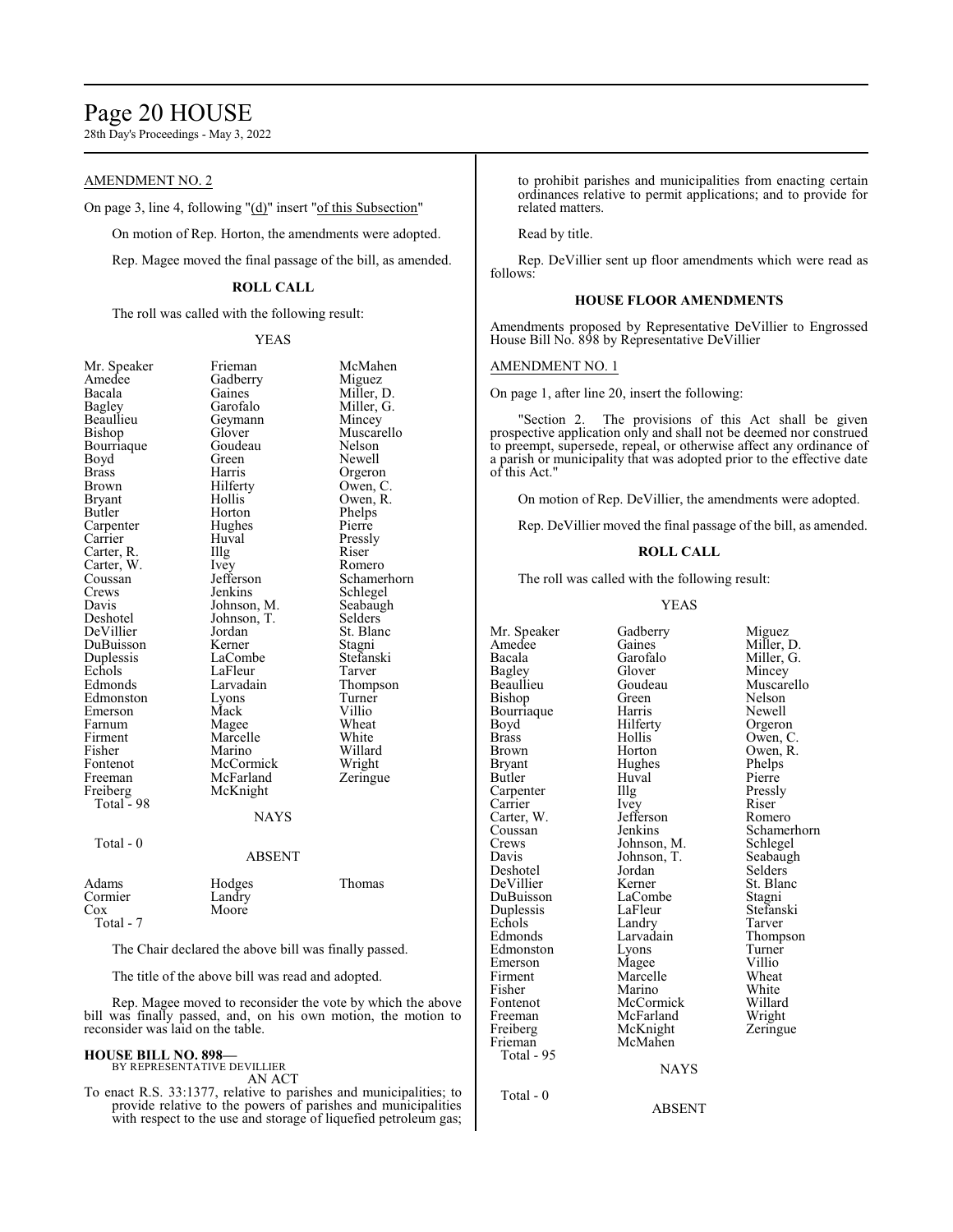# Page 21 HOUSE

28th Day's Proceedings - May 3, 2022

Adams Farnum Moore<br>Carter. R. Geymann Thomas Carter, R. Geymann<br>Cormier Hodges Cormier Hodges<br>Cox Mack Total - 10

The Chair declared the above bill was finally passed.

The title of the above bill was read and adopted.

Mack

Rep. DeVillier moved to reconsider the vote by which the above bill was finally passed, and, on his own motion, the motion to reconsider was laid on the table.

#### **HOUSE BILL NO. 902—** BY REPRESENTATIVE VILLIO

AN ACT

To enact R.S. 49:160.2, relative to state symbols; to provide for the official state steam locomotive; to provide relative to the 2-8-2 Mikado class of steam locomotives; and to provide for related matters.

Read by title.

Rep. Villio moved the final passage of the bill.

### **ROLL CALL**

The roll was called with the following result:

### YEAS

| Mr. Speaker<br>Amedee<br>Bacala<br><b>Bagley</b><br>Beaullieu<br>Bishop<br>Bourriaque<br>Boyd<br>Brass<br>Brown<br>Bryant<br>Butler<br>Carpenter<br>Carrier<br>Carter, W.<br>Coussan<br>Crews<br>Davis<br>Deshotel<br>DeVillier<br>DuBuisson<br>Duplessis<br>Echols<br>Edmonds<br>Edmonston<br>Emerson<br>Farnum<br>Firment<br>Fisher<br>Fontenot<br>Freeman | Frieman<br>Gadberry<br>Gaines<br>Garofalo<br>Glover<br>Goudeau<br>Green<br>Harris<br>Hilferty<br>Hollis<br>Horton<br>Hughes<br>Huval<br>Illg<br><i>lvey</i><br>Jefferson<br>Jenkins<br>Johnson, M.<br>Johnson, T.<br>Jordan<br>Kerner<br>LaCombe<br>LaFleur<br>Landry<br>Larvadain<br>Lyons<br>Mack<br>Magee<br>Marcelle<br>Marino<br>McCormick | McKnight<br>McMahen<br>Miguez<br>Miller, D.<br>Miller, G.<br>Mincey<br>Muscarello<br><b>Nelson</b><br>Newell<br>Orgeron<br>Owen, C.<br>Owen, R.<br>Pierre<br>Pressly<br>Riser<br>Romero<br>Schamerhorn<br>Schlegel<br>Seabaugh<br>Selders<br>St. Blanc<br>Stagni<br>Stefanski<br>Tarver<br>Thompson<br>Turner<br>Villio<br>Wheat<br>White<br>Willard<br>Wright |
|--------------------------------------------------------------------------------------------------------------------------------------------------------------------------------------------------------------------------------------------------------------------------------------------------------------------------------------------------------------|-------------------------------------------------------------------------------------------------------------------------------------------------------------------------------------------------------------------------------------------------------------------------------------------------------------------------------------------------|----------------------------------------------------------------------------------------------------------------------------------------------------------------------------------------------------------------------------------------------------------------------------------------------------------------------------------------------------------------|
| Freiberg                                                                                                                                                                                                                                                                                                                                                     | McFarland                                                                                                                                                                                                                                                                                                                                       | Zeringue                                                                                                                                                                                                                                                                                                                                                       |
| Total - 96                                                                                                                                                                                                                                                                                                                                                   |                                                                                                                                                                                                                                                                                                                                                 |                                                                                                                                                                                                                                                                                                                                                                |
|                                                                                                                                                                                                                                                                                                                                                              | <b>NAYS</b>                                                                                                                                                                                                                                                                                                                                     |                                                                                                                                                                                                                                                                                                                                                                |
| Total - 0                                                                                                                                                                                                                                                                                                                                                    |                                                                                                                                                                                                                                                                                                                                                 |                                                                                                                                                                                                                                                                                                                                                                |
|                                                                                                                                                                                                                                                                                                                                                              | <b>ABSENT</b>                                                                                                                                                                                                                                                                                                                                   |                                                                                                                                                                                                                                                                                                                                                                |
| Adams                                                                                                                                                                                                                                                                                                                                                        | Cox                                                                                                                                                                                                                                                                                                                                             | Moore                                                                                                                                                                                                                                                                                                                                                          |
| Carter, R.                                                                                                                                                                                                                                                                                                                                                   | Geymann                                                                                                                                                                                                                                                                                                                                         | Phelps                                                                                                                                                                                                                                                                                                                                                         |

Cormier Hodges Thomas Total - 9

The Chair declared the above bill was finally passed.

The title of the above bill was read and adopted.

Rep. Villio moved to reconsider the vote bywhich the above bill was finally passed, and, on her own motion, the motion to reconsider was laid on the table.

### **HOUSE BILL NO. 1021—**

BY REPRESENTATIVES MCFARLAND, DEVILLIER, EDMONDS, FRIEMAN, HARRIS, AND ROMERO AN ACT

To amend and reenact R.S. 11:710(F)(1) and (G), relative to the Teachers' Retirement System of Louisiana; to provide for the reemployment of teachers; to provide for the advertising of a critical shortage position; to provide for the certification of reemployed teachers; and to provide for related matters.

Read by title.

### **Motion**

On motion of Rep. McFarland, the bill was returned to the calendar.

**HOUSE BILL NO. 1061** (Substitute for House Bill No. 520 by Representative Hughes)— BY REPRESENTATIVE HUGHES

AN ACT

To amend and reenact R.S. 40:1216.1(G) and to enact R.S.  $40:1216.1(A)(10)$ , relative to procedures for victims of sexuallyoriented criminal offenses; to provide for emergency contraception; to provide for informational materials relating to emergency contraception; to provide for definitions; to provide for an effective date; and to provide for related matters.

Read by title.

Rep. Hughes moved the final passage of the bill.

### **ROLL CALL**

The roll was called with the following result:

### YEAS

Bishop Glover Mincey<br>Bourriaque Goudeau Muscar Boyd Green Nelson<br>Brass Harris Newell Brass Harris Newell<br>Brown Hilferty Orgerou Brown Hilferty Orgeron<br>Bryant Hollis Owen, C Bryant Hollis Owen, C.<br>Butler Horton Owen, R. Carpenter Hughe<br>Carrier Huval Carter, R. Illg Riser<br>Carter, W. Ivey Romero Carter, W. Ivey<br>Cormier Jefferson Crews Johnson, M. Seabaughter Seabaughter Seabaughter Seabaughter Seabaughter Seabaughter Seabaughter Seabaughter Seabaughter Seabaughter Seabaughter Seabaughter Seabaughter Seabaughter Seabaughter Seabaughter Seabaughter Davis Johnson, T.<br>Deshotel Jordan Duplessis LaFleur<br>Echols Landry

Huval Pressly<br>
Illg Riser LaCombe Stefans<br>LaFleur Tarver

Mr. Speaker Frieman McKnight<br>Bacala Gadberry McMahen Bacala Gadberry McMahen Bagley Gaines Miller, D.<br>Beaullieu Garofalo Miller, G. Beaullieu Garofalo Miller, G.<br>Bishop Glover Mincey Bourriaque Goudeau Muscarello<br>
Boyd Green Nelson Horton Owen, R.<br>Hughes Pierre Cormier Jefferson Schamerhorn<br>
Coussan Jenkins Schlegel Coussan Jenkins Schlegel<br>Crews Johnson, M. Seabaugh Jordan St. Blanc<br>Kerner Stagni DeVillier Kerner Stagni Thompson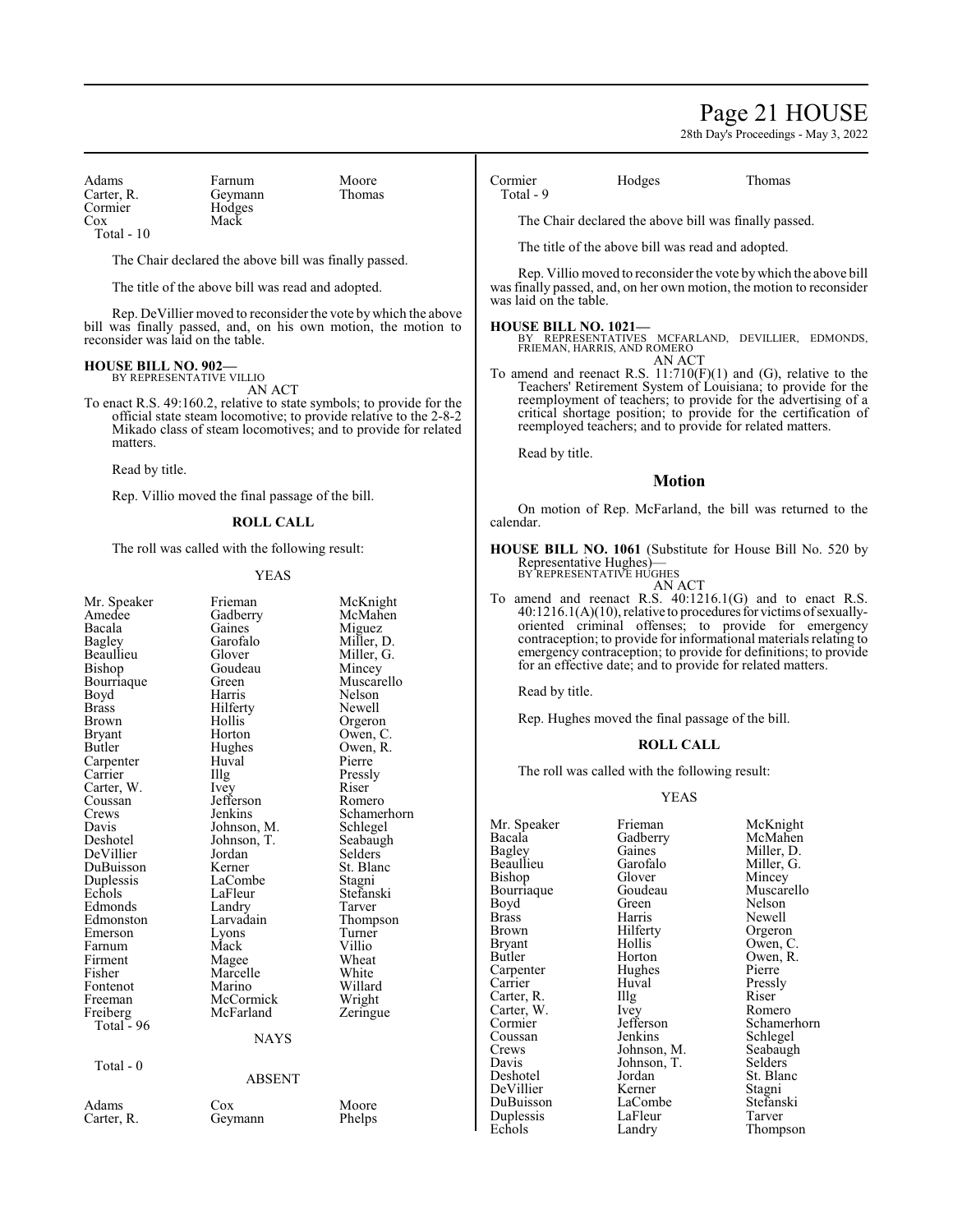# Page 22 HOUSE

28th Day's Proceedings - May 3, 2022

| Edmonds<br>Edmonston<br>Emerson<br>Farnum<br>Fisher<br>Fontenot<br>Freeman | Larvadain<br>Lyons<br>Mack<br>Magee<br>Marcelle<br>Marino<br>McCormick | Turner<br>Villio<br>Wheat<br>White<br>Willard<br>Wright<br>Zeringue | Coussan<br>Crews<br>Deshotel<br>DeVillier<br>DuBuisson<br>Edmonston<br>Total - 38 | Harris<br>Hilferty<br>Hollis<br>Horton<br>$\prod$ llg<br>Magee | Schamerl<br>Stagni<br>Tarver<br>Wright<br>Zeringue |
|----------------------------------------------------------------------------|------------------------------------------------------------------------|---------------------------------------------------------------------|-----------------------------------------------------------------------------------|----------------------------------------------------------------|----------------------------------------------------|
| Freiberg<br>Total - 95                                                     | McFarland                                                              |                                                                     |                                                                                   | <b>NAYS</b>                                                    |                                                    |
|                                                                            | <b>NAYS</b>                                                            |                                                                     | Bacala<br>Bishop                                                                  | Hughes<br>Huval                                                | Miller, D<br>Mincey                                |
| Total - 0                                                                  | <b>ABSENT</b>                                                          |                                                                     | Bourriaque<br>Boyd<br>Brass                                                       | Ivey<br>Jefferson<br>Jenkins                                   | Muscarel<br>Newell<br>Orgeron                      |
| Adams                                                                      | Geymann                                                                | Phelps                                                              | Brown                                                                             | Johnson, T.                                                    | Phelps                                             |
| Amedee                                                                     | Hodges                                                                 | Thomas                                                              | <b>Bryant</b>                                                                     | Jordan                                                         | Pierre                                             |
| $\cos$                                                                     | Miguez                                                                 |                                                                     | Carpenter                                                                         | Kerner                                                         | Pressly                                            |
| Firment                                                                    | Moore                                                                  |                                                                     | Carter, R.                                                                        | LaCombe                                                        | Riser                                              |
| Total - 10                                                                 |                                                                        |                                                                     | Carter, W.                                                                        | LaFleur                                                        | Schlegel                                           |
|                                                                            |                                                                        |                                                                     | Davis                                                                             | Landry                                                         | St. Blanc                                          |
|                                                                            | The Chair declared the above bill was finally passed.                  |                                                                     | Duplessis                                                                         | Larvadain                                                      | Stefanski                                          |
|                                                                            |                                                                        |                                                                     | <b>Edmonds</b>                                                                    | $V\Omega$ ns                                                   | Thomnsc                                            |

The title of the above bill was read and adopted.

Rep. Hughes moved to reconsider the vote by which the above bill was finally passed, and, on his own motion, the motion to reconsider was laid on the table.

### **HOUSE BILL NO. 4—**

BY REPRESENTATIVE TARVER

A JOINT RESOLUTION

Proposing to amend Article VIII, Section 3(B) and (C) of the Constitution ofLouisiana, to provide relative to the membership of the State Board of Elementary and Secondary Education; to eliminate the gubernatorial appointment of three members; to reduce the membership from eleven members to eight members; to provide for submission of the proposed amendment to the electors; and to provide for related matters.

Read by title.

## **Motion**

On motion of Rep. Tarver, the bill was returned to the calendar.

### **HOUSE BILL NO. 53—**

BY REPRESENTATIVE FRIEMAN A JOINT RESOLUTION

Proposing to add Article I, Section 28 of the Constitution of Louisiana, relative to autonomy in healthcare decisionmaking; to provide that Louisiana citizens have the right to accept or reject any form of health care; to provide for exceptions; to provide for submission of the proposed amendment to the electors; and to provide for related matters.

Read by title.

Rep. Frieman moved the final passage of the bill.

### **ROLL CALL**

The roll was called with the following result:

#### YEAS

| Mr. Speaker | Emerson  | McCormick  |
|-------------|----------|------------|
| Amedee      | Firment  | Miguez     |
| Bagley      | Fontenot | Miller, G. |
| Beaullieu   | Frieman  | Nelson     |
| Butler      | Gadberry | Owen, C.   |
| Carrier     | Geymann  | Owen, R.   |
| Cormier     | Goudeau  | Romero     |

Farnum Mack Turner<br>Freeman Marcelle Villio Freiberg Marino Wheat<br>
Glover McKnight White Glover McKnight White<br>
Green McMahen Willard McMahen

chamerhorn<br>tagni eringue

filler, D. Iincey Iuscarello<br>Iewell chlegel<br>t. Blanc tefanski Lyons Thompson<br>Mack Turner Marcelle Villio<br>
Marino Wheat

#### ABSENT

Adams Garofalo Seabaugh<br>Cox Hodges Selders Cox Hodges Selders<br>Echols Johnson, M. Thomas Echols Johnson, M.<br>Fisher McFarland Fisher McFarland<br>Gaines Moore Moore

The Chair declared the above bill, not having received a twothirds vote of the elected members, failed to pass.

# **HOUSE BILL NO. 55—**

Total - 54

Total - 13

BY REPRESENTATIVE BUTLER AN ACT

To amend and reenact R.S. 40:1250.31(A)(1), relative to the medical assistance program of this state known as Medicaid; to provide for Medicaid coverage of dental care for certain persons with developmental or intellectual disabilities; to extend Medicaid coverage for dental care to certain Medicaid enrollees who reside in intermediate care facilities for people with developmental disabilities; to provide for an effective date; and to provide for related matters.

Read by title.

Rep. Butler moved the final passage of the bill.

### **ROLL CALL**

The roll was called with the following result:

### YEAS

Mr. Speaker Frieman McMahen<br>Amedee Gadberry Miguez Amedee Gadberry<br>Bacala Gaines Bacala Gaines Miller, D.<br>Bagley Garofalo Miller, G. Bagley Garofalo Miller, G.<br>Beaullieu Geymann Mincey Beaullieu Geymann<br>Bishop Glover Bourriaque Goude<br>Boyd Green Boyd Green Newell<br>Brass Harris Orgerou Brass Harris Orgeron

Glover Muscarello<br>Goudeau Nelson Owen, C.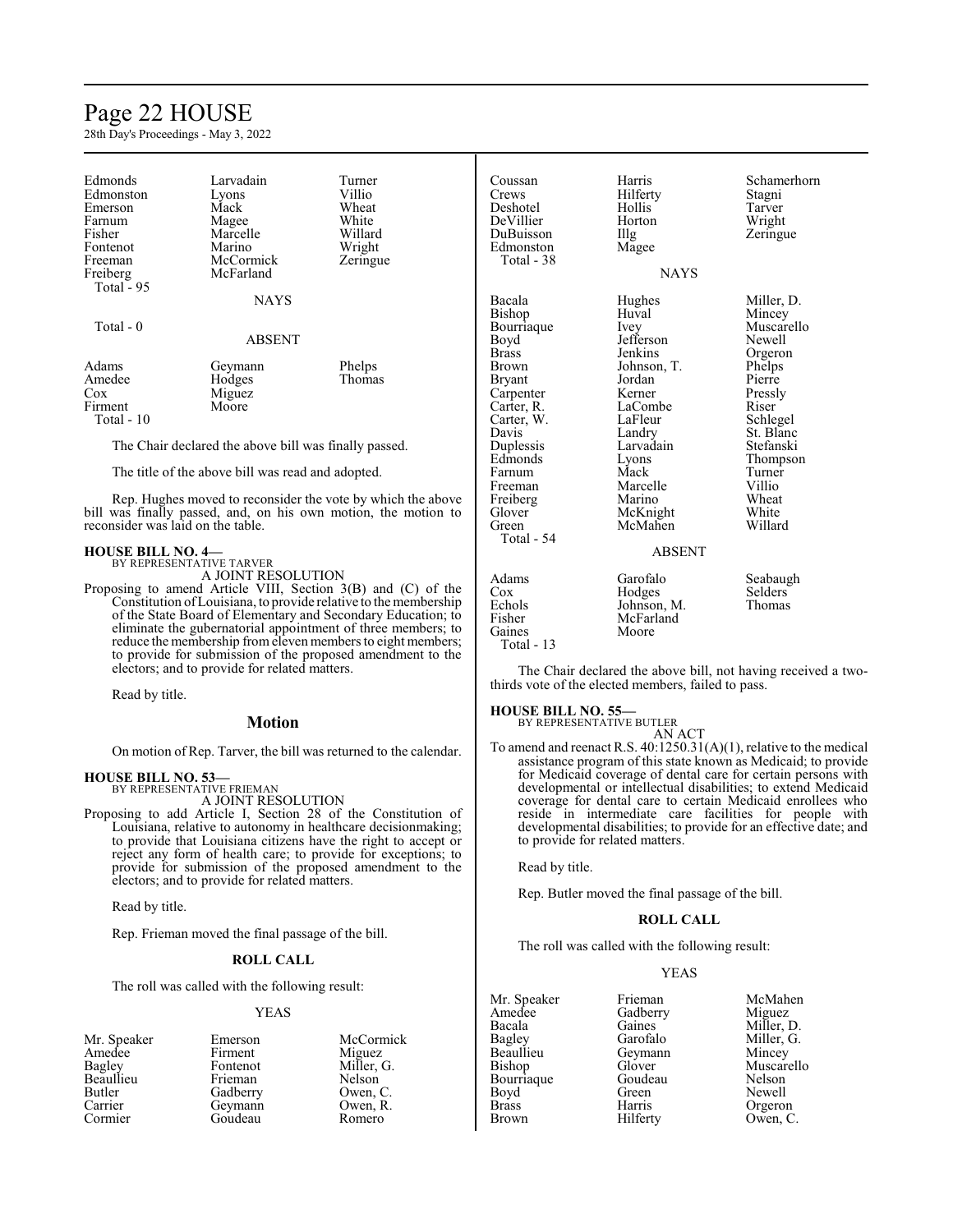# Page 23 HOUSE

28th Day's Proceedings - May 3, 2022

| <b>Bryant</b> | Hollis        | Owen, R.       | Carpenter  | Horton        | Owen, R.    |
|---------------|---------------|----------------|------------|---------------|-------------|
| Butler        | Horton        | Phelps         | Carrier    | Hughes        | Phelps      |
| Carpenter     | Hughes        | Pierre         | Carter, R. | Huval         | Pierre      |
| Carrier       | Huval         | Pressly        | Carter, W. | Illg          | Pressly     |
| Carter, R.    | Illg          | Riser          | Cormier    | Ivey          | Riser       |
| Carter, W.    | Ivey          | Romero         | Coussan    | Jefferson     | Romero      |
| Cormier       | Jefferson     | Schamerhorn    | Crews      | Jenkins       | Schamerhorn |
| Coussan       | Jenkins       | Schlegel       | Davis      | Johnson, M.   | Selders     |
| Crews         | Johnson, M.   | Seabaugh       | Deshotel   | Johnson, T.   | St. Blanc   |
| Davis         | Johnson, T.   | <b>Selders</b> | DeVillier  | Jordan        | Stagni      |
| Deshotel      | Jordan        | St. Blanc      | DuBuisson  | Kerner        | Stefanski   |
| DeVillier     | Kerner        | Stagni         | Duplessis  | LaCombe       | Tarver      |
| DuBuisson     | LaCombe       | Stefanski      | Echols     | LaFleur       | Thompson    |
| Duplessis     | LaFleur       | Tarver         | Edmonds    | Landry        | Turner      |
| Echols        | Landry        | Thompson       | Edmonston  | Larvadain     | Villio      |
| Edmonds       | Larvadain     | Turner         | Emerson    | Lyons         | Wheat       |
| Edmonston     | Lyons         | Villio         | Farnum     | Mack          | White       |
| Emerson       | Mack          | Wheat          | Firment    | Magee         | Willard     |
| Farnum        | Magee         | White          | Fisher     | Marcelle      | Wright      |
| Firment       | Marcelle      | Willard        | Fontenot   | Marino        | Zeringue    |
| Fisher        | Marino        | Wright         | Freeman    | McCormick     |             |
| Fontenot      | McCormick     | Zeringue       | Freiberg   | McFarland     |             |
| Freeman       | McFarland     |                | Total - 97 |               |             |
| Freiberg      | McKnight      |                |            | <b>NAYS</b>   |             |
| Total $-100$  |               |                |            |               |             |
|               | <b>NAYS</b>   |                | Bagley     | Seabaugh      |             |
|               |               |                | Total - 2  |               |             |
| Total - 0     |               |                |            | <b>ABSENT</b> |             |
|               | <b>ABSENT</b> |                |            |               |             |
|               |               |                | Adams      | Hodges        | Schlegel    |
| Adams         | Hodges        | Thomas         | Cox        | Moore         | Thomas      |
| Cox           | Moore         |                | Total - 6  |               |             |

Total - 5

The Chair declared the above bill was finally passed.

The title of the above bill was read and adopted.

Rep. Butler moved to reconsider the vote by which the above bill was finally passed, and, on her own motion, the motion to reconsider was laid on the table.

# **HOUSE BILL NO. 65—** BY REPRESENTATIVE ZERINGUE

AN ACT

To enact R.S. 13:82.1, relative to judicial budget reports; to provide for a uniform budget document; to provide for an annual report; to provide for a submission deadline; to provide for the publication of an annual report; and to provide for related matters.

Read by title.

Rep. Zeringue moved the final passage of the bill.

### **ROLL CALL**

The roll was called with the following result:

#### YEAS

| Mr. Speaker<br>Amedee<br>Bacala<br>Beaullieu<br>Bishop<br>Bourriague<br>Boyd<br><b>Brass</b><br><b>Brown</b><br><b>Bryant</b> | Frieman<br>Gadberry<br>Gaines<br>Garofalo<br>Geymann<br>Glover<br>Goudeau<br>Green<br>Harris<br>Hilferty | McKnight<br>McMahen<br>Miguez<br>Miller, D.<br>Miller, G.<br>Mincey<br>Muscarello<br>Nelson<br>Newell<br>Orgeron |
|-------------------------------------------------------------------------------------------------------------------------------|----------------------------------------------------------------------------------------------------------|------------------------------------------------------------------------------------------------------------------|
| Butler                                                                                                                        | Hollis                                                                                                   | Owen, C.                                                                                                         |
|                                                                                                                               |                                                                                                          |                                                                                                                  |

The Chair declared the above bill was finally passed.

The title of the above bill was read and adopted.

Rep. Zeringue moved to reconsider the vote by which the above bill was finally passed, and, on his own motion, the motion to reconsider was laid on the table.

# **HOUSE BILL NO. 80—** BY REPRESENTATIVE EDMONDS

AN ACT

To enact R.S.  $39:34(F)$  and  $54(E)$ , relative to the expenditure of state funds; to limit recommended appropriations from state general fund revenue-direct in the executive budget; to limit appropriations from state general fund revenue-direct by the legislature; and to provide for related matters.

Read by title.

Rep. Ivey sent up floor amendments which were read as follows:

### **HOUSE FLOOR AMENDMENTS**

Amendments proposed by Representative Ivey to Engrossed House Bill No. 80 by Representative Edmonds

### AMENDMENT NO. 1

On page 1, line 2, after "To enact" and before "relative" delete "R.S. 39:34(F) and 54(E)," and insert "R.S. 39:34(F),"

# AMENDMENT NO. 2

On page 1, line 7, after "Section 1. " and before "hereby" delete "R.S. 39:34(F) and 54(E) are" and insert "R.S. 39:34(F) is"

# AMENDMENT NO. 3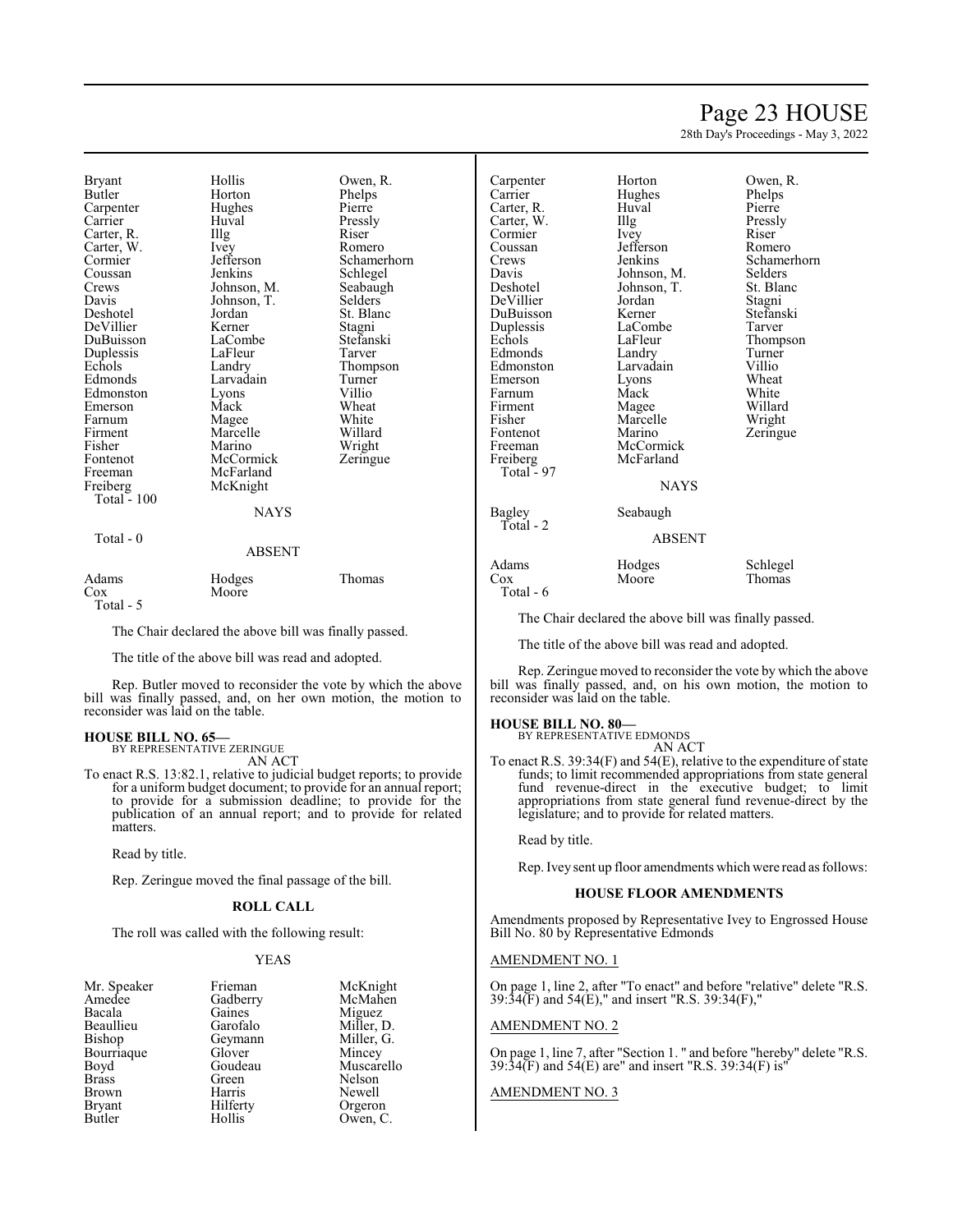# Page 24 HOUSE

28th Day's Proceedings - May 3, 2022

On page 1, delete lines 17 through 19 in their entirety and delete page 2 in its entirety

Rep. Ivey moved the adoption of the amendments.

# Rep. Edmonds objected.

By a vote of 18 yeas and 79 nays, the amendments were rejected.

Rep. Edmonds moved the final passage of the bill.

### **ROLL CALL**

The roll was called with the following result:

### YEAS

| Mr. Speaker<br>Amedee<br>Bacala<br>Bagley | Gadberry<br>Garofalo<br>Geymann<br>Glover | Muscarello<br>Nelson<br>Orgeron<br>Owen, C. |
|-------------------------------------------|-------------------------------------------|---------------------------------------------|
| Beaullieu                                 | Goudeau                                   | Owen, R.                                    |
| Bishop                                    | Harris                                    | Pressly                                     |
| Bourriaque                                | Hilferty                                  | Riser                                       |
| Butler                                    | Hollis                                    | Romero                                      |
| Carrier                                   | Horton                                    | Schamerhorn                                 |
| Coussan                                   | Huval                                     | Schlegel                                    |
| Crews                                     | Illg                                      | Seabaugh                                    |
| Davis                                     | Ivey                                      | Stagni                                      |
| Deshotel                                  | Johnson, M.                               | Stefanski                                   |
| DeVillier                                 | Kerner                                    | Tarver                                      |
| DuBuisson                                 | Mack                                      | Thompson                                    |
| Echols                                    | Magee                                     | Turner                                      |
| Edmonds                                   | McCormick                                 | Villio                                      |
| Emerson                                   | McFarland                                 | Wheat                                       |
| Farnum                                    | McKnight                                  | White                                       |
| Firment                                   | McMahen                                   | Wright                                      |
| Fontenot                                  | Miguez                                    | Zeringue                                    |
| Freiberg                                  | Miller, G.                                |                                             |
| Frieman                                   | Mincey                                    |                                             |
| Total - 67                                |                                           |                                             |
|                                           | <b>NAYS</b>                               |                                             |
| Boyd                                      | Gaines                                    | Larvadain                                   |
| <b>Brass</b>                              | Green                                     | Lyons                                       |
| Brown                                     | Hughes                                    | Marcelle                                    |
| Carpenter                                 | Jefferson                                 | Marino                                      |
| Carter, R.                                | Jenkins                                   | Miller, D.                                  |
| Carter, W.                                | Johnson, T.                               | Newell                                      |
| Cormier                                   | Jordan                                    | Phelps                                      |
| Duplessis                                 | LaCombe                                   | Pierre                                      |
| Fisher                                    | LaFleur                                   | Selders                                     |
| Freeman                                   | Landry                                    | Willard                                     |
| Total - 30                                | <b>ABSENT</b>                             |                                             |
|                                           |                                           |                                             |
| Adams<br>Bryant<br>Cox<br>Total - 8       | Edmonston<br>Hodges<br>Moore              | St. Blanc<br>Thomas                         |
|                                           |                                           |                                             |

The Chair declared the above bill was finally passed.

The title of the above bill was read and adopted.

Rep. Edmondsmoved to reconsider the vote by which the above bill was finally passed, and, on his own motion, the motion to reconsider was laid on the table.

### **HOUSE BILL NO. 90—**

BY REPRESENTATIVES MARCELLE, ADAMS, BAGLEY, COX,<br>FREIBERG, TRAVIS JOHNSON, LANDRY, LARVADAIN, DUSTIN<br>MILLER,NEWELL,AND SELDERS AND SENATOR BARROW AN ACT

To amend and reenact R.S.  $36:251(C)(1)$  and to enact R.S.  $36:258(E)$ and Part I-B of Chapter 11 of Title 40 of the Louisiana Revised Statutes of 1950, to be comprised of R.S. 40:2031 and 2032, relative to the composition of the Louisiana Department of Health; to create within the department an office on women's health; to provide for the purposes, duties, and functions of the office; and to provide for related matters.

Read by title.

Rep. Marcelle moved the final passage of the bill.

### **ROLL CALL**

The roll was called with the following result:

### YEAS

| Mr. Speaker<br>Bacala<br>Bagley<br>Beaullieu<br>Bishop<br>Bourriaque<br>Boyd<br>Brass<br><b>Brown</b><br>Bryant<br>Butler<br>Carpenter<br>Carrier<br>Carter, R.<br>Carter, W.<br>Cormier<br>Davis<br>Deshotel<br>DeVillier<br>DuBuisson<br>Duplessis<br>Echols<br>Edmonston<br>Fisher<br>Freeman<br>Freiberg<br>Total - 76 | Gadberry<br>Gaines<br>Glover<br>Goudeau<br>Green<br>Harris<br>Hilferty<br>Hollis<br>Hughes<br>Huval<br>Ivey<br>Jefferson<br>Jenkins<br>Johnson, M.<br>Johnson, T.<br>Jordan<br>Kerner<br>LaCombe<br>LaFleur<br>Landry<br>Larvadain<br>Lyons<br>Mack<br>Magee<br>Marcelle<br>Marino | McFarland<br>McKnight<br>McMahen<br>Miller, D.<br>Miller, G.<br>Mincey<br>Nelson<br>Newell<br>Owen, C.<br>Phelps<br>Pierre<br>Pressly<br>Riser<br>Schlegel<br>Selders<br>St. Blanc<br>Stagni<br>Stefanski<br>Thompson<br>Turner<br>Villio<br>White<br>Willard<br>Zeringue |
|----------------------------------------------------------------------------------------------------------------------------------------------------------------------------------------------------------------------------------------------------------------------------------------------------------------------------|------------------------------------------------------------------------------------------------------------------------------------------------------------------------------------------------------------------------------------------------------------------------------------|---------------------------------------------------------------------------------------------------------------------------------------------------------------------------------------------------------------------------------------------------------------------------|
|                                                                                                                                                                                                                                                                                                                            | <b>NAYS</b>                                                                                                                                                                                                                                                                        |                                                                                                                                                                                                                                                                           |
| Amedee<br>Coussan<br>Crews<br>Edmonds<br>Farnum<br>Firment<br>Fontenot<br>Total - 20                                                                                                                                                                                                                                       | Frieman<br>Garofalo<br>Horton<br>Illg<br>Miguez<br>Muscarello<br>Orgeron<br><b>ABSENT</b>                                                                                                                                                                                          | Owen, R.<br>Romero<br>Schamerhorn<br>Seabaugh<br>Wheat<br>Wright                                                                                                                                                                                                          |
| Adams<br>Cox<br>Emerson<br>Total - 9                                                                                                                                                                                                                                                                                       | Geymann<br>Hodges<br>McCormick                                                                                                                                                                                                                                                     | Moore<br>Tarver<br>Thomas                                                                                                                                                                                                                                                 |

The Chair declared the above bill was finally passed.

The title of the above bill was read and adopted.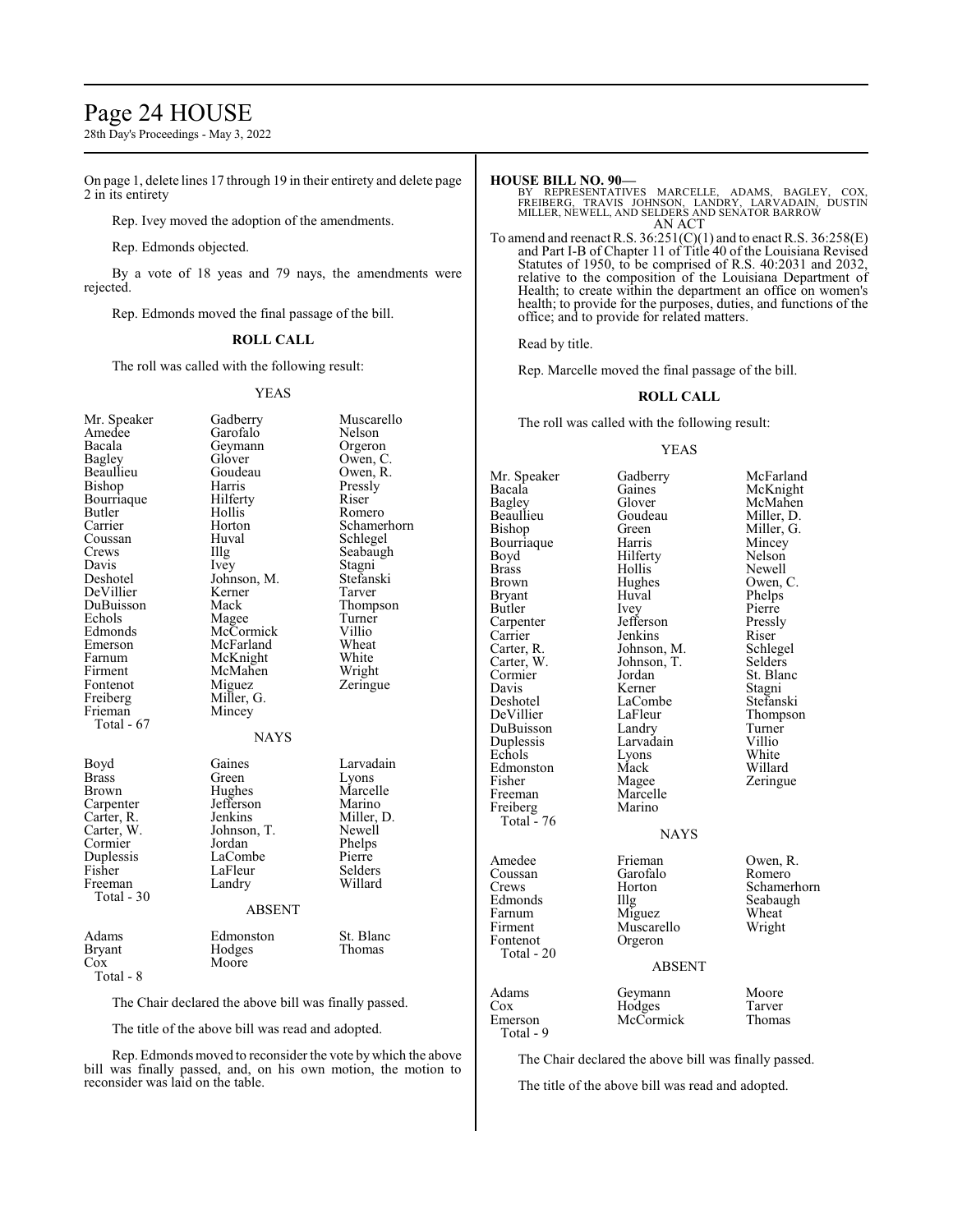Rep. Marcelle moved to reconsider the vote by which the above bill was finally passed, and, on her own motion, the motion to reconsider was laid on the table.

# **Consent to Correct a Vote Record**

Rep. Pressly requested the House consent to correct his vote on final passage of House Bill No. 90 from nay to yea, which consent was unanimously granted.

# **HOUSE BILL NO. 150—**

BY REPRESENTATIVE ST. BLANC

AN ACT To amend and reenact R.S. 34:322.1(C) and (E) and 2472(B), relative to the Morgan City Harbor and Terminal District and certain port commissions; to extend the length of the term of commissioners; to provide for the domicile and regular meeting place of certain port commissions; and to provide for related matters.

Read by title.

Rep. St. Blanc moved the final passage of the bill.

### **ROLL CALL**

The roll was called with the following result:

#### YEAS

| Mr. Speaker<br>Amedee<br>Bacala<br>Bagley<br>Beaullieu<br>Bishop<br>Bourriaque<br>Boyd | Freiberg<br>Frieman<br>Gadberry<br>Gaines<br>Garofalo<br>Geymann<br>Glover<br>Goudeau | McKnight<br>McMahen<br>Miguez<br>Miller, D.<br>Miller, G.<br>Mincey<br>Muscarello<br>Nelson |
|----------------------------------------------------------------------------------------|---------------------------------------------------------------------------------------|---------------------------------------------------------------------------------------------|
| Brass                                                                                  | Green                                                                                 | Newell                                                                                      |
| Brown                                                                                  | Harris                                                                                | Orgeron                                                                                     |
| Bryant                                                                                 | Hilferty                                                                              | Owen, C.                                                                                    |
| Butler                                                                                 | Hollis                                                                                | Owen, R.                                                                                    |
| Carpenter<br>Carrier                                                                   | Hughes<br>Huval                                                                       | Phelps<br>Pierre                                                                            |
| Carter, R.                                                                             | Illg                                                                                  | Pressly                                                                                     |
| Carter, W.                                                                             | Ivey                                                                                  | Riser                                                                                       |
| Cormier                                                                                | Jefferson                                                                             | Romero                                                                                      |
| Coussan                                                                                | Jenkins                                                                               | Schamerhorn                                                                                 |
| Crews                                                                                  | Johnson, M.                                                                           | Seabaugh                                                                                    |
| Davis                                                                                  | Johnson, T.                                                                           | Selders                                                                                     |
| Deshotel                                                                               | Jordan                                                                                | St. Blanc                                                                                   |
| DeVillier                                                                              | Kerner                                                                                | Stagni                                                                                      |
| DuBuisson                                                                              | LaCombe                                                                               | Stefanski                                                                                   |
| Duplessis                                                                              | LaFleur                                                                               | Tarver                                                                                      |
| Echols                                                                                 | Landry                                                                                | Thompson                                                                                    |
| Edmonds                                                                                | Larvadain                                                                             | Turner                                                                                      |
| Edmonston                                                                              | Lyons                                                                                 | Villio                                                                                      |
| Emerson                                                                                | Mack                                                                                  | Wheat<br>White                                                                              |
| Farnum                                                                                 | Magee                                                                                 | Willard                                                                                     |
| Firment<br>Fisher                                                                      | Marcelle<br>Marino                                                                    |                                                                                             |
| Fontenot                                                                               | McCormick                                                                             | Wright<br>Zeringue                                                                          |
| Freeman                                                                                | McFarland                                                                             |                                                                                             |
| Total - 98                                                                             |                                                                                       |                                                                                             |
|                                                                                        | <b>NAYS</b>                                                                           |                                                                                             |
|                                                                                        |                                                                                       |                                                                                             |
| Total $-0$                                                                             |                                                                                       |                                                                                             |
|                                                                                        | <b>ABSENT</b>                                                                         |                                                                                             |
| Adams                                                                                  | Horton                                                                                | Thomas                                                                                      |
| Cox                                                                                    | Moore                                                                                 |                                                                                             |
| Hodges                                                                                 | Schlegel                                                                              |                                                                                             |

### Total - 7

The Chair declared the above bill was finally passed.

The title of the above bill was read and adopted.

Rep. St. Blanc moved to reconsider the vote by which the above bill was finally passed, and, on his own motion, the motion to reconsider was laid on the table.

## **Consent to Correct a Vote Record**

Rep. Kerner requested the House consent to correct his vote on final passage of House Bill No. 150 from nay to yea, which consent was unanimously granted.

# **HOUSE BILL NO. 250—** BY REPRESENTATIVE MAGEE

- A JOINT RESOLUTION
- Proposing to amend Article VII, Section 10.8(C)(3)(b) of the Constitution of Louisiana, relative to the Education Excellence Fund; to provide for appropriations from the Education Excellence Fund for École Pointe-au-Chien; to provide for submission of the proposed amendment to the electors; to provide for effectiveness; and to provide for related matters.

Read by title.

Rep. Magee moved the final passage of the bill.

### **ROLL CALL**

The roll was called with the following result:

### YEAS

Beaullieu Geymann<br>Bishop Glover Bourriaque Goude<br>Boyd Green Carpenter Hughe<br>
Carrier Huval Carter, R. Illg Pressl<br>Carter, W. Ivey Riser Cormier Jefferson<br>Coussan Jenkins DeVillier Kerner St. Blanch<br>DuBuisson LaCombe Stagni DuBuisson LaComb<br>
Duplessis LaFleur Edmonston Lyons<br>Emerson Mack Emerson Mack Wheat<br>
Farnum Magee White Fisher Marino<br>Freeman McCormick Freiberg Total - 98

Mr. Speaker Frieman McKnight<br>Amedee Gadberry McMahen Amedee Gadberry McMahen<br>Bacala Gaines Miguez Bacala Gaines Miguez Bagley Garofalo Miller, D.<br>Beaullieu Geymann Miller, G. Glover Mincey<br>Goudeau Muscarello Boyd Green Nelson<br>Brass Harris Newell Brass Harris Newell<br>Brown Hilferty Orgeron Brown Hilferty Orgeron<br>Bryant Hollis Owen, C Bryant Hollis Owen, C.<br>Butler Horton Owen, R. Horton Owen, R.<br>Hughes Phelps Huval Pierre<br>Illg Pressly Carter, W. Ivey Riser Cormier Jefferson Romero Coussan Jenkins Schamerhorn<br>Crews Johnson, M. Schlegel Crews Johnson, M. Schlegel<br>Davis Johnson, T. Seabaugh Johnson, T. Seabaughters<br>Selders Deshotel Jordan Selders<br>DeVillier Kerner St. Blanc Duplessis LaFleur Stefanski<br>Echols Landry Thompson Echols Landry Thompson<br>Edmonds Larvadain Turner Larvadain Turner<br>Lyons Villio Farnum Magee White<br>
Firment Marcelle Willard Firment Marcelle Willard<br>
Fisher Marino Wright McCormick Zeringue<br>McFarland

**NAYS**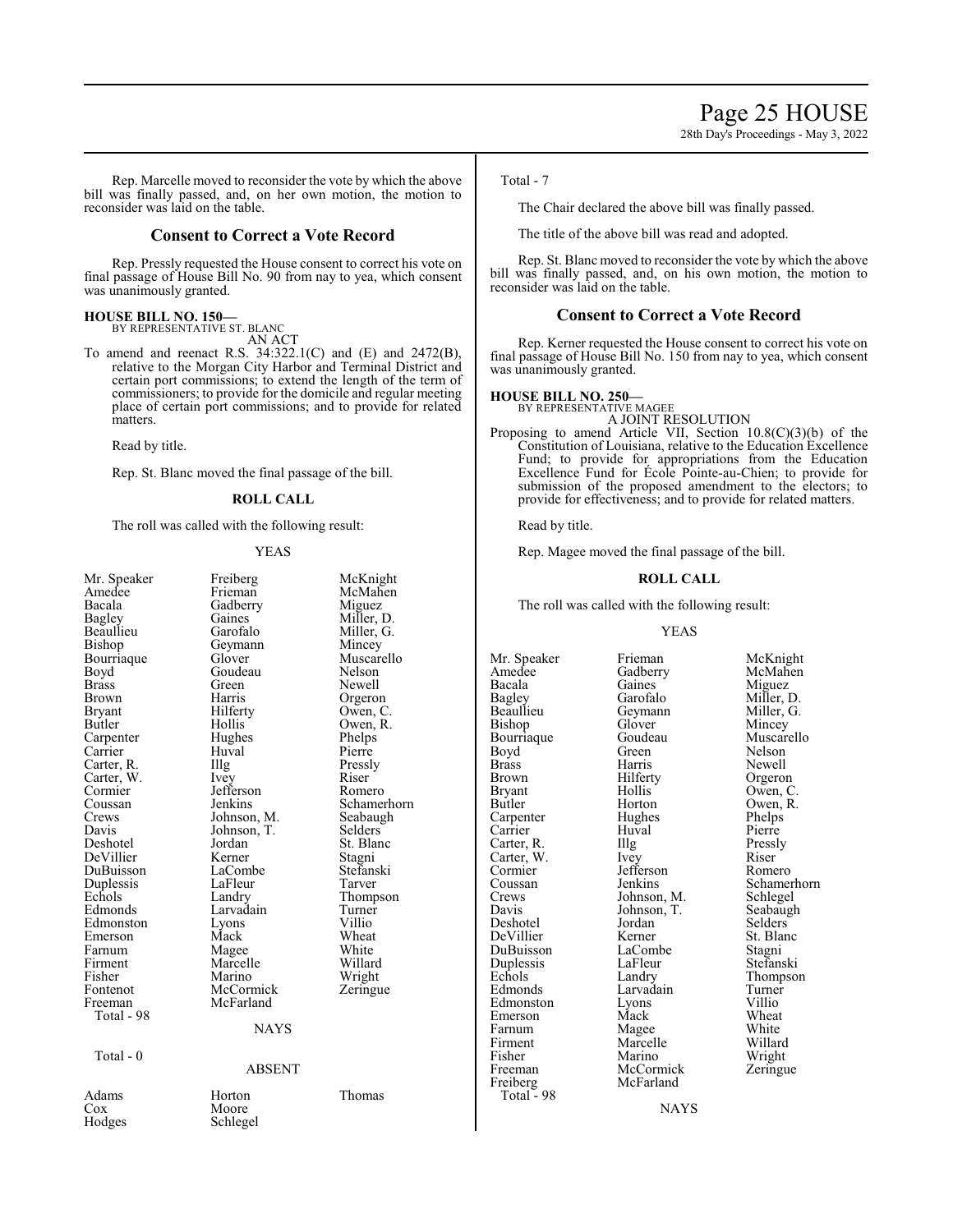# Page 26 HOUSE

28th Day's Proceedings - May 3, 2022

| Total - 0                   | <b>ABSENT</b>             |        |
|-----------------------------|---------------------------|--------|
| Adams<br>$\cos$<br>Fontenot | Hodges<br>Moore<br>Tarver | Thomas |

The Chair declared the above bill, having received a two-thirds vote of the elected members, was finally passed.

The title of the above bill was read and adopted.

Rep. Magee moved to reconsider the vote by which the above bill was finally passed, and, on his own motion, the motion to reconsider was laid on the table.

### **HOUSE BILL NO. 303—**

BY REPRESENTATIVE FREEMAN AN ACT

To amend and reenact R.S. 51:2602(A), 2603(10) through (12), 2606(A)(1) through (5), 2607(A) and (C), and 2608 and to enact R.S. 51:2603(13) and (14), relative to discrimination in the sale orrental of housing; to prohibit discriminatoryhousing practices based on sexual orientation and gender identity; to provide for definitions; and to provide for related matters.

Read by title.

# **Motion**

On motion of Rep. Freeman, the bill was returned to the calendar.

# **Notice of Intention to Call**

Pursuant to House Rule No. 8.20(A), Rep. Freeman gave notice of her intention to call House Bill No. 303 from the calendar on Thursday, May 5, 2022.

# **HOUSE BILL NO. 329—** BY REPRESENTATIVE ZERINGUE

AN ACT

To amend and reenact R.S. 47:1483(A), (C), and (D), relative to payment of judgments issued by the Board of Tax Appeals; to provide for the payment of certain claims approved by the board; to provide for requirements and limitations; to provide for an effective date; and to provide for related matters.

Read by title.

Rep. Zeringue moved the final passage of the bill.

# **ROLL CALL**

The roll was called with the following result:

### YEAS

| Mr. Speaker  | Gadberry    | Miguez     |
|--------------|-------------|------------|
| Amedee       | Gaines      | Miller, D. |
| Bacala       | Garofalo    | Miller, G. |
| Bagley       | Glover      | Mincey     |
| Beaullieu    | Goudeau     | Muscarello |
| Bishop       | Green       | Nelson     |
| Bourriaque   | Harris      | Newell     |
| Boyd         | Hilferty    | Orgeron    |
| <b>Brass</b> | Hollis      | Owen, C.   |
| Brown        | Horton      | Owen, R.   |
| Butler       | Hughes      | Phelps     |
| Carpenter    | Huval       | Pierre     |
| Carrier      | $\prod$ llg | Pressly    |

| Carter, R. | Ivey        | Riser       |
|------------|-------------|-------------|
| Carter, W. | Jefferson   | Romero      |
| Coussan    | Jenkins     | Schamerhorn |
| Crews      | Johnson, M. | Schlegel    |
| Davis      | Johnson, T. | Seabaugh    |
| Deshotel   | Jordan      | Selders     |
| DeVillier  | Kerner      | St. Blanc   |
| DuBuisson  | LaCombe     | Stagni      |
| Duplessis  | LaFleur     | Stefanski   |
| Echols     | Landry      | Tarver      |
| Edmonds    | Larvadain   | Thompson    |
| Edmonston  | Lyons       | Turner      |
| Emerson    | Mack        | Villio      |
| Farnum     | Magee       | Wheat       |
| Firment    | Marcelle    | White       |
| Fisher     | Marino      | Willard     |
| Fontenot   | McCormick   | Wright      |
| Freeman    | McFarland   | Zeringue    |
| Freiberg   | McKnight    |             |
| Frieman    | McMahen     |             |
| Total - 97 |             |             |
|            | <b>NAYS</b> |             |
| Total - 0  |             |             |
|            | ABSENT      |             |
| Adams      | Cox         | Moore       |
| Bryant     | Geymann     | Thomas      |
| Cormier    | Hodges      |             |

The Chair declared the above bill was finally passed.

The title of the above bill was read and adopted.

Rep. Zeringue moved to reconsider the vote by which the above bill was finally passed, and, on his own motion, the motion to reconsider was laid on the table.

Total - 8

**HOUSE BILL NO. 469—** BY REPRESENTATIVE TRAVIS JOHNSON

AN ACT To enact Chapter 33 of Title 25 of the Louisiana Revised Statutes of 1950, to be comprised ofR.S. 25:1301 through 1306, relative to the "Delta Bike Trail Commission"; to create and provide with respect to the Delta Bike Trail Commission; to provide for the membership of the commission; to provide for the duties and responsibilities of the commission; and to provide for related matters.

Read by title.

Rep. C. Travis Johnson moved the final passage of the bill.

### **ROLL CALL**

The roll was called with the following result:

### YEAS

| Gaines   | Miguez     |
|----------|------------|
| Garofalo | Miller, D. |
| Geymann  | Miller, G. |
| Glover   | Mincey     |
| Goudeau  | Muscarello |
| Green    | Nelson     |
| Harris   | Newell     |
| Hilferty | Orgeron    |
| Hollis   | Owen, C.   |
| Horton   | Owen, R.   |
| Hughes   | Phelps     |
| Huval    | Pierre     |
|          |            |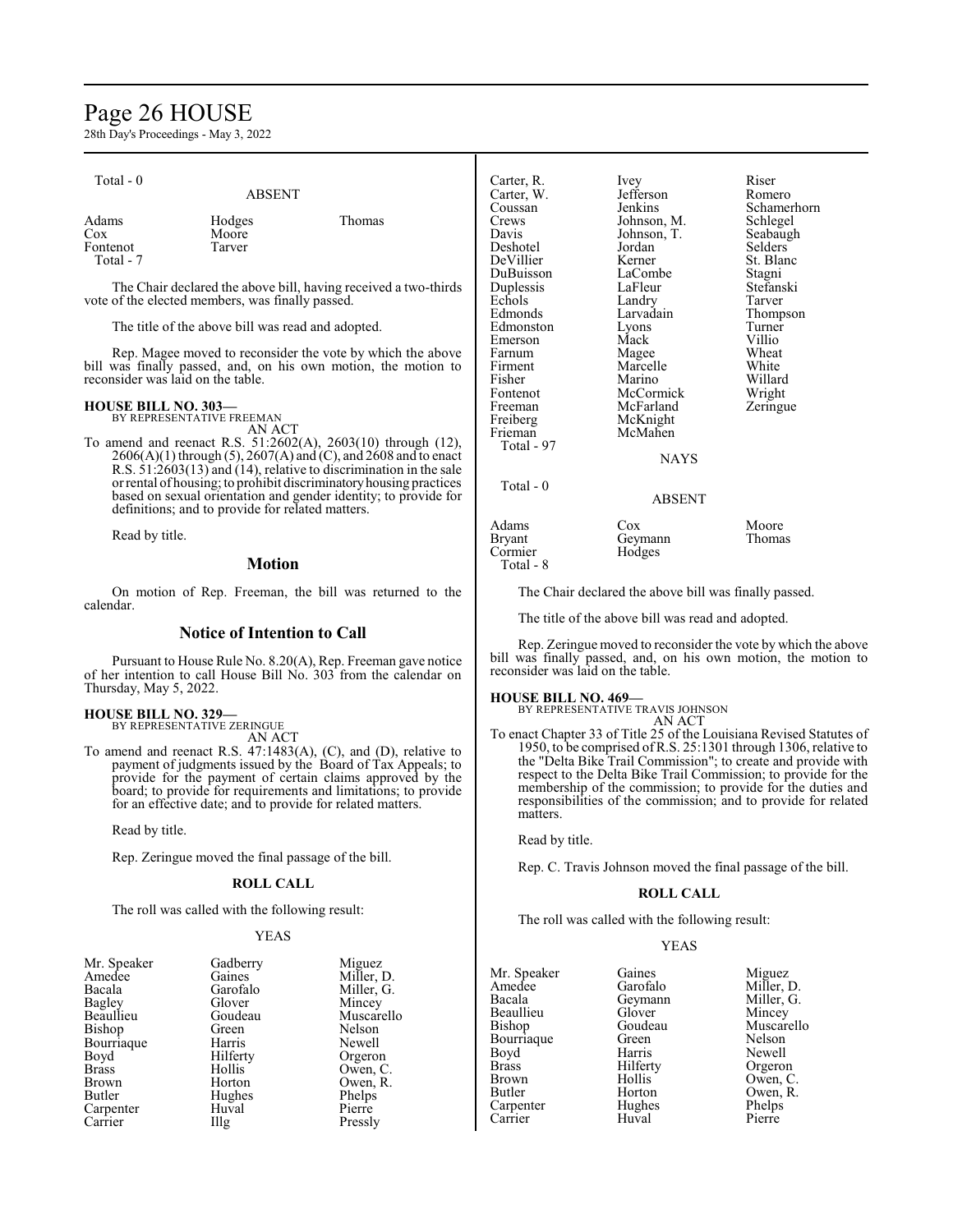# Page 27 HOUSE

28th Day's Proceedings - May 3, 2022

Schlegel

St. Blanc<br>Stagni

Stefanski<br>Tarver

Thompson<br>Turner

Zeringue

| Carter, R.       | Illg          | Pressly        |
|------------------|---------------|----------------|
| Carter, W.       | Ivey          | Riser          |
| Cormier          | Jefferson     | Romero         |
| Coussan          | Jenkins       | Schamerhorn    |
| Crews            | Johnson, M.   | Schlegel       |
| Davis            | Johnson, T.   | Seabaugh       |
| Deshotel         | Jordan        | <b>Selders</b> |
| DeVillier        | Kerner        | St. Blanc      |
| DuBuisson        | LaCombe       | Stagni         |
| Duplessis        | LaFleur       | Stefanski      |
| Echols           | Landry        | Tarver         |
| Edmonds          | Larvadain     | Thompson       |
| Emerson          | Lyons         | Turner         |
| Farnum           | Mack          | Villio         |
| Firment          | Magee         | Wheat          |
| Fisher           | Marcelle      | White          |
| Fontenot         | Marino        | Willard        |
| Freeman          | McCormick     | Wright         |
| Freiberg         | McFarland     | Zeringue       |
| Frieman          | McKnight      |                |
| Gadberry         | McMahen       |                |
| Total - 97       |               |                |
|                  | <b>NAYS</b>   |                |
| Total - 0        |               |                |
|                  | <b>ABSENT</b> |                |
| Adams            | $\cos$        | Moore          |
|                  | Edmonston     | Thomas         |
| Bagley<br>Bryant | Hodges        |                |

Total - 8

The Chair declared the above bill was finally passed.

The title of the above bill was read and adopted.

Rep. C. Travis Johnson moved to reconsider the vote by which the above bill was finally passed, and, on his own motion, the motion to reconsider was laid on the table.

### **HOUSE BILL NO. 477—**

BY REPRESENTATIVES COUSSAN, BISHOP, GEYMANN, TRAVIS JOHNSON, CHARLES OWEN, ST. BLANC, AND ZERINGUE AN ACT

To amend and reenact R.S. 16:51(A)(1), (5), (7), (14), (15), (16), (18), (19), (21), (24), (29), (32), (36), and (37), relative to assistant district attorneys; to provide for additional assistant district attorneys for certain judicial districts; to provide for an effective date; and to provide for related matters.

Read by title.

Rep. Coussan moved the final passage of the bill.

### **ROLL CALL**

The roll was called with the following result:

### YEAS

| Mr. Speaker   | Freiberg |
|---------------|----------|
| Amedee        | Frieman  |
| Bacala        | Gadberry |
| Bagley        | Gaines   |
| Beaullieu     | Garofalo |
| <b>Bishop</b> | Geymann  |
| Bourriaque    | Glover   |
| Boyd          | Goudeau  |
| <b>Brass</b>  | Green    |
| Brown         | Harris   |
| <b>Bryant</b> | Hilferty |
| Butler        | Hollis   |
| Carpenter     | Horton   |

McKnight McMahen Miguez Miller, D. Miller, G. Mincey Muscarello Nelson Newell Orgeron Owen, C. Owen, R. Phelps

| Carrier<br>Carter, R.<br>Carter, W.<br>Cormier<br>Coussan<br>Crews<br>Davis<br>Deshotel<br>DeVillier<br>DuBuisson<br>Duplessis<br>Echols<br>Edmonds<br>Edmonston<br>Emerson<br>Farnum<br>Firment<br>Fisher<br>Fontenot<br>Freeman<br>Total - 99 | Hughes<br>Huval<br>Illg<br>Ivey<br>Jefferson<br>Jenkins<br>Johnson, M.<br>Johnson, T.<br>Jordan<br>Kerner<br>LaCombe<br>LaFleur<br>Larvadain<br>Lyons<br>Mack<br>Magee<br>Marcelle<br>Marino<br>McCormick<br>McFarland<br><b>NAYS</b> | Pierre<br>Pressly<br>Riser<br>Romero<br>Schame<br>Schlege<br>Seabau<br>Selders<br>St. Blar<br>Stagni<br>Stefans<br>Tarver<br><b>Thomps</b><br>Turner<br>Villio<br>Wheat<br>White<br>Willard<br>Wright<br>Zeringu |
|-------------------------------------------------------------------------------------------------------------------------------------------------------------------------------------------------------------------------------------------------|---------------------------------------------------------------------------------------------------------------------------------------------------------------------------------------------------------------------------------------|------------------------------------------------------------------------------------------------------------------------------------------------------------------------------------------------------------------|
| Total - 0                                                                                                                                                                                                                                       | ABSENT                                                                                                                                                                                                                                |                                                                                                                                                                                                                  |
| Adams                                                                                                                                                                                                                                           |                                                                                                                                                                                                                                       |                                                                                                                                                                                                                  |

Total - 6

Huval Pressly<br>
Illg Riser Ivey Romero<br>Jefferson Schame Jefferson Schamerhorn<br>Jenkins Schlegel Johnson, M. Seabaugh<br>Johnson, T. Selders Johnson, T.<br>Jordan Kerner<br>LaCombe LaFleur<br>Larvadain Lyons Turner<br>
Mack Villio Magee Wheat<br>Marcelle White Marcelle White<br>
Marino Willard NAYS

# ABSENT

| Adams | Hodges | Moore  |
|-------|--------|--------|
| Cox   | Landry | Thomas |

The Chair declared the above bill was finally passed.

The title of the above bill was read and adopted.

Rep. Coussan moved to reconsider the vote by which the above bill was finally passed, and, on his own motion, the motion to reconsider was laid on the table.

### **HOUSE BILL NO. 555—**

BY REPRESENTATIVE CHARLES OWEN AN ACT

To enact R.S. 37:3611 and 3612, relative to occupational licensing; to provide definitions; to require certain boards to publish information relative to occupational licensing on their website; to require an annual update; and to provide for related matters

Read by title.

Rep. Charles Owen moved the final passage of the bill.

### **ROLL CALL**

The roll was called with the following result:

#### YEAS

| Mr. Speaker   | Frieman           | McKnight   |
|---------------|-------------------|------------|
| Amedee        | Gadberry          | McMahen    |
| Bacala        | Gaines            | Miguez     |
| Beaullieu     | Garofalo          | Miller, D. |
| Bishop        | Geymann           | Miller, G. |
| Bourriaque    | Glover            | Mincey     |
| Boyd          | Goudeau           | Muscarello |
| <b>Brass</b>  | Green             | Nelson     |
| Brown         | Harris            | Newell     |
| <b>Bryant</b> | Hilferty          | Orgeron    |
| Butler        | Hollis            | Owen, C.   |
| Carpenter     | Horton            | Owen, R.   |
| Carrier       | Hughes            | Pressly    |
| Carter, R.    | Huval             | Riser      |
| Carter, W.    | $\prod_{i=1}^{n}$ | Romero     |
| Cormier       | Ivey              | Schamerho  |

Filferty Orgeron<br>Filis Owen Schamerhorn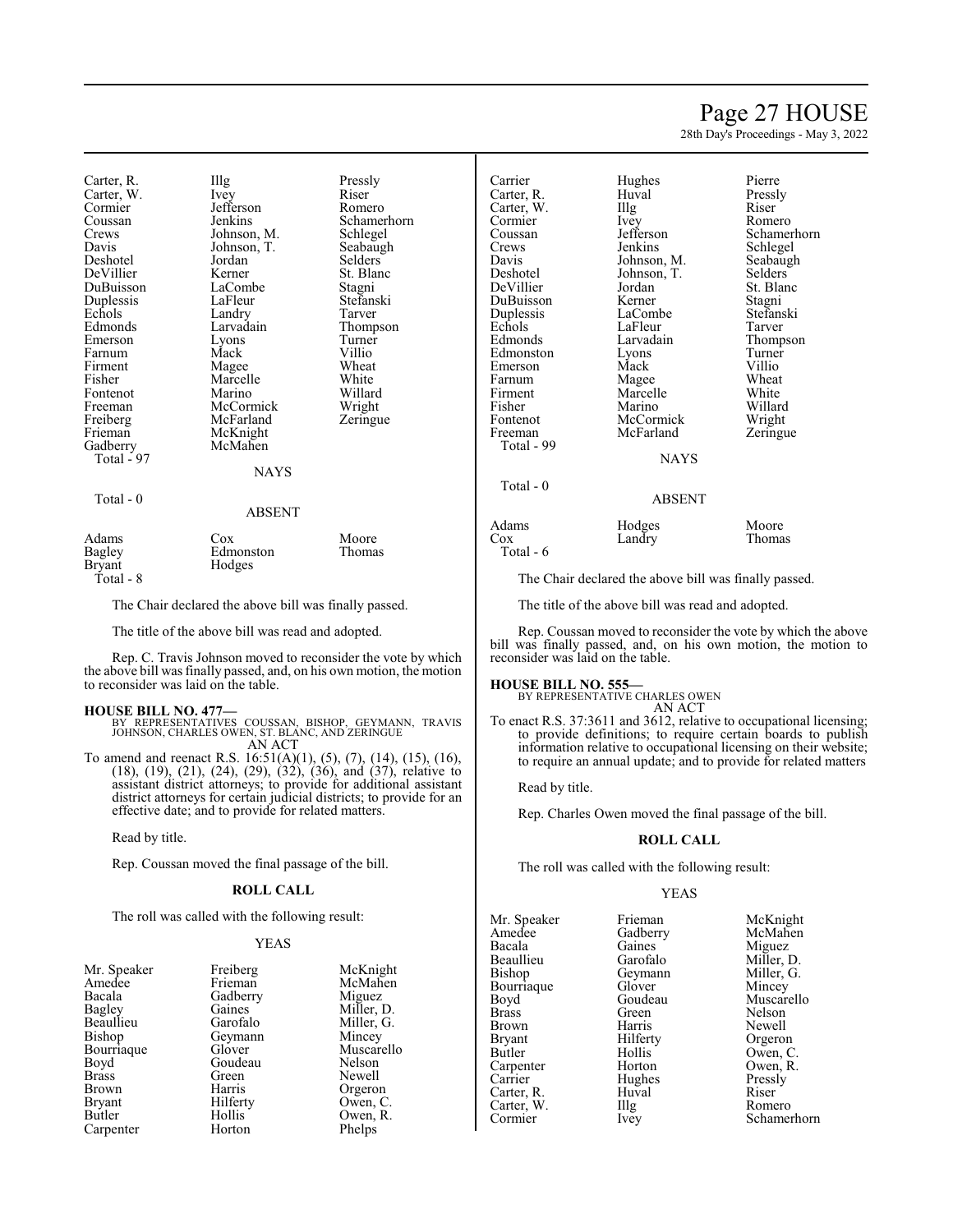# Page 28 HOUSE

28th Day's Proceedings - May 3, 2022

| Coussan<br>Crews<br>Davis<br>Deshotel<br>DeVillier<br>DuBuisson<br>Duplessis<br>Echols<br>Edmonds<br>Edmonston<br>Emerson<br>Farnum<br>Firment<br>Fisher<br>Fontenot<br>Freeman<br>Freiberg<br>Total - 97 | Jefferson<br>Jenkins<br>Johnson, M.<br>Johnson, T.<br>Jordan<br>Kerner<br>LaCombe<br>LaFleur<br>Landry<br>Larvadain<br>Lyons<br>Mack<br>Magee<br>Marcelle<br>Marino<br>McCormick<br>McFarland<br><b>NAYS</b> | Schlegel<br>Seabaugh<br>Selders<br>St. Blanc<br>Stagni<br>Stefanski<br>Tarver<br>Thompson<br>Turner<br>Villio<br>Wheat<br>White<br>Willard<br>Wright<br>Zeringue |  |
|-----------------------------------------------------------------------------------------------------------------------------------------------------------------------------------------------------------|--------------------------------------------------------------------------------------------------------------------------------------------------------------------------------------------------------------|------------------------------------------------------------------------------------------------------------------------------------------------------------------|--|
| Total - 0                                                                                                                                                                                                 | <b>ABSENT</b>                                                                                                                                                                                                |                                                                                                                                                                  |  |
| Adams<br>Bagley<br>Cox<br>Total - 8                                                                                                                                                                       | Hodges<br>Moore<br>Phelps                                                                                                                                                                                    | Pierre<br>Thomas                                                                                                                                                 |  |

The Chair declared the above bill was finally passed.

The title of the above bill was read and adopted.

Rep. Charles Owen moved to reconsider the vote by which the above bill was finally passed, and, on his own motion, the motion to reconsider was laid on the table.

# **Consent to Correct a Vote Record**

Rep. Echols requested the House consent to correct his vote on final passage of House Bill No. 555 from nay to yea, which consent was unanimously granted.

### **Consent to Correct a Vote Record**

Rep. Gadberry requested the House consent to record his vote on final passage of House Bill No. 555 as yea, which consent was unanimously granted.

# **HOUSE BILL NO. 587—**

BY REPRESENTATIVES HILFERTY AND WILLARD AN ACT

To amend and reenact R.S. 38:330.12.1(C)(introductory paragraph) and (5), relative to the composition of the Lakefront Management Authority Board; to increase the number of members; to provide for the appointments by the property owners association; and to provide for related matters.

Read by title.

Rep. Hilferty sent up floor amendments which were read as follows:

### **HOUSE FLOOR AMENDMENTS**

Amendments proposed by Representative Hilferty to Engrossed House Bill No. 587 by Representative Hilferty

### AMENDMENT NO. 1

On page 1, line 2, after "reenact" and before the comma "," delete "R.S. 38:330.12.1(C)(introductory paragraph) and (5)" and insert "R.S. 38:330.12.1( $\tilde{C}$ )(5) and (7)"

## AMENDMENT NO. 2

On page 1, line 3, after the semicolon ";" delete the remainder of the line and delete line 4 in its entirety and insert "to provide relative to the appointment of authority members;"

### AMENDMENT NO. 3

On page 1, line 10, after "Section 1." and before "are" delete "R.S. 38:330.12.1(C)(introductory paragraph) and (5)" and insert "R.S. 38:330.12.1(C)(5) and  $(7)$ "

# AMENDMENT NO. 4

On page 1, line 15, after "following" and before "members" delete "eleven"

### AMENDMENT NO. 5

On page 2, at the beginning of line 1, change "Four" to "Two" and after "appointed" insert "jointly by the presidents" and delete "with one member"

# AMENDMENT NO. 6

On page 2, at the beginning of line 2, delete "selected by each president"

### AMENDMENT NO. 7

On page 2, at the end of line 3, insert the following:

The associations involved in the appointment of these members shall comply with the following:

(a) The appointed members shall reside within the residential boundaries of the Lakeshore, Lake Vista, Lake Terrace, and Lake Oaks neighborhoods.

(b) Preference shall be given to the neighborhood with the least number of representatives appointed for the authority.

(c) Nomination and reappointment shall be determined by a majority vote of the presidents of the property owners associations."

### AMENDMENT NO. 8

On page 2, after line 4, insert the following:

"(7) One member appointed by the Lake Pontchartrain Basin Foundation Pontchartrain Conservancy."

On motion of Rep. Hilferty, the amendments were adopted.

Rep. Hughes sent up floor amendments which were read as follows:

### **HOUSE FLOOR AMENDMENTS**

Amendments proposed by Representative Hughes to Engrossed House Bill No. 587 by Representative Hilferty

### AMENDMENT NO. 1

On page 2, after line 4, insert the following:

"(9) Two members appointed by the East New Orleans Neighborhood Advisory Commission."

On motion of Rep. Hughes, the amendments were withdrawn.

Rep. Hilferty moved the final passage of the bill, as amended.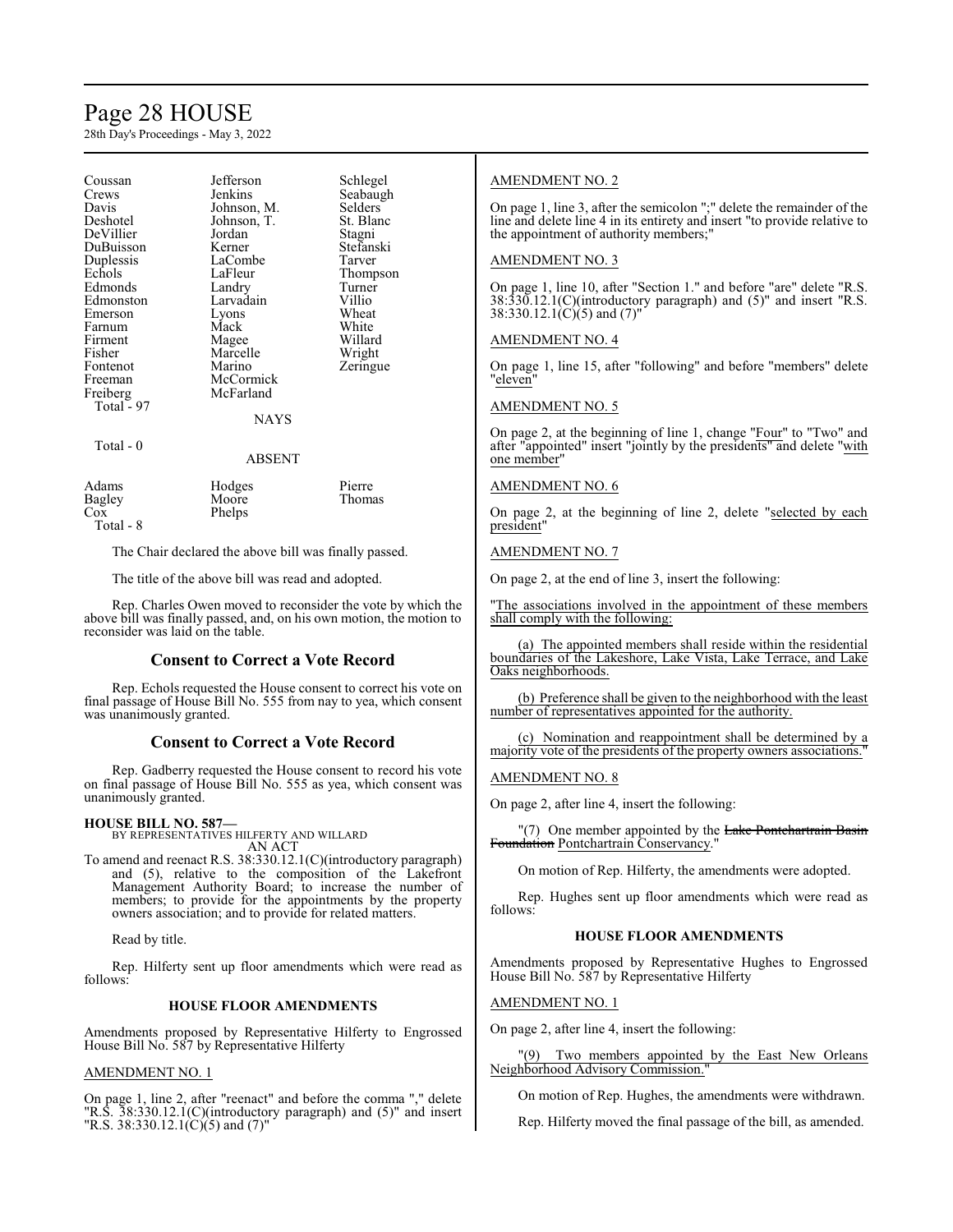# Page 29 HOUSE

28th Day's Proceedings - May 3, 2022

# **ROLL CALL**

The roll was called with the following result:

Bagley Gadberry<br>Beaullieu Gaines Bourriaque Geymann Geymann Geymann Mincey<br>Boyd Glover Carter, W. Illg<br>Cormier Ivey Duplessis LaComb<br>Echols LaFleur Firment Marcelle<br>Fisher Marino Total - 96  $Total - 0$ 

YEAS Mr. Speaker Freeman McFarland<br>Amedee Freiberg McKnight Amedee Freiberg McKnight<br>Bacala Frieman McMahen Bacala Frieman McMahen Beaullieu Gaines Miller, D.<br>Bishop Garofalo Miller, G. Garofalo Miller, G.<br>Geymann Mincey Boyd Glover Muscarello<br>Brass Goudeau Nelson Goudeau Brown Green Orgeron<br>Bryant Harris Owen, C Bryant Harris Owen, C. Hilferty Owen, R.<br>Hollis Phelps Carpenter Hollis Phelps<br>
Carrier Horton Pierre Carrier Horton Pierre<br>Carter, R. Huval Pressly Carter, R. Huval Pressl<br>Carter, W. Illg Riser Cormier Ivey Schamerhorn<br>
Coussan Iefferson Schlegel Coussan Jefferson Schlegel<br>Crews Jenkins Seabaugl Crews Jenkins Seabaugh<br>
Davis Johnson, M. Selders Davis Johnson, M. Selders Johnson, T. Selders Johnson, T. St. Blanch<br>Jordan Stagni DeVillier Jordan Stagni<br>DuBuisson Kerner Stefanski DuBuisson Kerner Stefans<br>Duplessis LaCombe Tarver Echols LaFleur Thompson<br>Edmonds Larvadain Turner Larvadain Turner<br>Lyons Villio Edmonston Lyons Villio<br>
Emerson Mack Wheat Emerson Mack Wheat Farnum Magee White<br>
Firment Marcelle Willard Fisher Marino Wright<br>Fontenot McCormick Zeringu McCormick Zeringue **NAYS** ABSENT

| Adams     | Hughes | Newell |
|-----------|--------|--------|
| Cox       | Landry | Romero |
| Hodges    | Moore  | Thomas |
| Total - 9 |        |        |

The Chair declared the above bill was finally passed.

The title of the above bill was read and adopted.

Rep. Hilferty moved to reconsider the vote by which the above bill was finally passed, and, on her own motion, the motion to reconsider was laid on the table.

#### **HOUSE BILL NO. 639—** BY REPRESENTATIVE PRESSLY

AN ACT

To amend and reenact R.S. 37:33, 34 through 36, and 2950 and to repeal R.S. 37:32, relative to occupational licensing; to provide for the issuance of occupational licensing in conjunction with criminal history records; to provide for application requirements; to provide for recordkeeping; to provide for reporting; and to provide for related matters.

Read by title.

Rep. Pressly moved the final passage of the bill.

### **ROLL CALL**

| The roll was called with the following result: |  |  |  |  |  |  |  |
|------------------------------------------------|--|--|--|--|--|--|--|
|------------------------------------------------|--|--|--|--|--|--|--|

YEAS

Mr. Speaker Freiberg McKnight<br>Amedee Frieman McMahen Amedee Frieman McMahen<br>Bacala Gadberry Miguez Bacala Gadberry Miguez Bagley Gaines Miller, D. Beaullieu Garofalo Miller, G. Bourriaque Glover Muscarello<br>Boyd Goudeau Nelson Boyd Goudeau<br>Brass Green Brass Green Newell<br>Brown Harris Orgerol Brown Harris Orgeron<br>Bryant Hilferty Owen, C Butler Hollis Owen, R.<br>
Carpenter Horton Phelps Carpenter Horton Phelps<br>
Carrier Hughes Pierre Carter, R. Huval Press.<br>Carter, W. Illg. Riser Carter, W. Illg<br>Cormier Ivey Cormier Ivey Romero<br>
Coussan Jefferson Schamer Coussan Jefferson Schamerhorn<br>Crews Jenkins Schlegel Crews Jenkins Schlegel<br>Davis Johnson, M. Seabaugh Davis Johnson, M. Seabaughter Seabaughter Seabaughter Selders<br>
Johnson, T. Selders DeVillier Jordan St. Blanc<br>DuBuisson Kerner Stagni DuBuisson Kerner<br>Duplessis LaCombe Duplessis LaCombe Stefanski Echols LaFleur<br>Edmonds Larvadain Edmonston Lyons Turner<br>
Emerson Mack Villio Emerson Mack Villio<br>
Farnum Magee Wheat Farnum Magee Wheat<br>Firment Marcelle White Firment Marcelle White<br>
Fisher Marino Willard Fisher Marino Willard<br>Fontenot McCormick Wright Fontenot McCormick Wright<br>
Freeman McFarland Zeringue Total - 99

Geymann Mincey<br>Glover Muscarello Hilferty Owen, C.<br>Hollis Owen, R. Hughes Pierre<br>Huval Pressly Johnson, T. Selders<br>Jordan St. Blanc Larvadain Thompson<br>
Lyons Turner McFarland NAYS

Total - 0

|                           | <b>ABSENT</b>    |                 |
|---------------------------|------------------|-----------------|
| Adams<br>Cox<br>Total - 6 | Hodges<br>Landry | Moore<br>Thomas |

The Chair declared the above bill was finally passed.

The title of the above bill was read and adopted.

Rep. Pressly moved to reconsider the vote by which the above bill was finally passed, and, on his own motion, the motion to reconsider was laid on the table.

### **Consent to Correct a Vote Record**

Rep. Green requested the House consent to record his vote on final passage of House Bill No. 639 as yea, which consent was unanimously granted.

**HOUSE BILL NO. 724—** BY REPRESENTATIVES BAGLEY, COX, DAVIS, FISHER, FONTENOT, GOUDEAU, HILFERTY, NEWELL, PRESSLY, ST.BLANC, AND THOMAS AN ACT

To enact Chapter 15-B of Subtitle III of Title 39 of the Louisiana Revised Statutes of 1950, to be comprised of R.S. 39:1481 through 1490, relative to economic development; to provide for intent; to provide for definitions; to provide for an economic development program; to create a special treasury fund for economic development; to provide for qualified expenditures; to provide form requirements; to provide for deposit and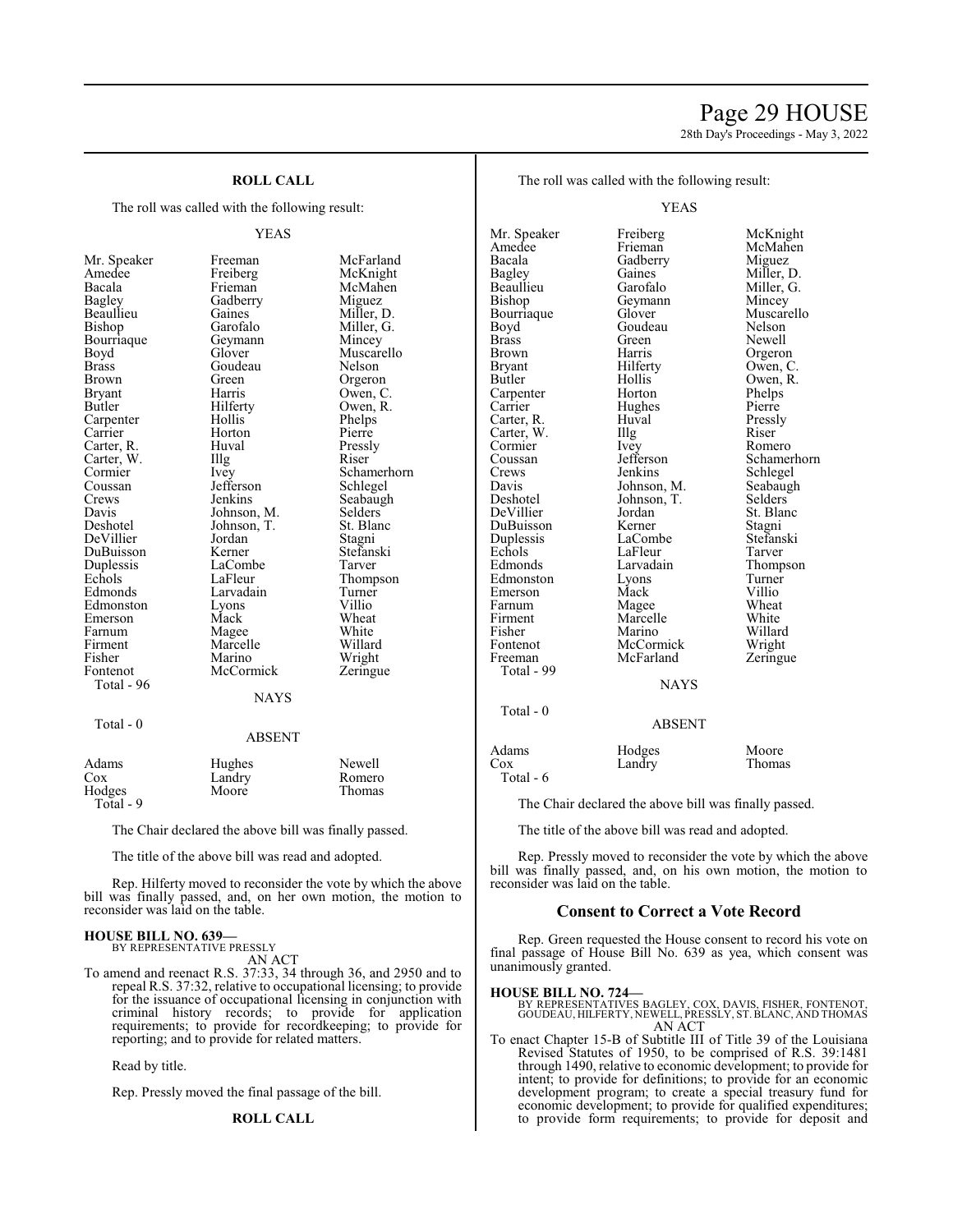# Page 30 HOUSE

28th Day's Proceedings - May 3, 2022

allocation of funds; to provide relative to the powers and duties of the Department of Economic Development, the Department of Revenue, and the state treasurer; to provide relative to the promulgation of rules; to provide for procedure; to provide for cooperative endeavor agreements; to provide for application of law; and to provide for related matters.

Read by title.

Rep. Bagley sent up floor amendments which were read as follows:

## **HOUSE FLOOR AMENDMENTS**

Amendments proposed by Representative Bagley to Reengrossed House Bill No. 724 by Representative Bagley

## AMENDMENT NO. 1

On page 2, line 23, after " $(1)$ " and before "the commissioner" delete ""Commissioner of administration" means" and insert in lieu thereof ""Commissioner" means"

## AMENDMENT NO. 2

On page 8, line 16, after "means the" and before "tax on the" delete "sales" and insert in lieu thereof "state"

## AMENDMENT NO. 3

On page 8, at the end of line 18, after "services," delete the remainder of the line in its entirety and insert the following in lieu thereof: "levied pursuant to R.S. 47:321."

### AMENDMENT NO. 4

On page 8, line 28, after "equal to" and before "percent" delete "five" and insert in lieu thereof "three"

### AMENDMENT NO. 5

On page 9, delete line 11in its entirety and insert the following in lieu thereof:

"Section 2. The state treasurer is hereby authorized and directed to transfer \$8,000,000 from the state general fund into the Louisiana Competes Regional Economic Development Fund and to credit the amount pro rata between each of the subfunds created by this Act.

Section 3. The provisions of Sections 1 and 2 of this Act shall become effective when an"

### AMENDMENT NO. 6

On page 9, delete line 14 in its entirety and insert the following in lieu thereof:

"Section 4. The provisions of Sections 3 and 4 of this Act shall become effective"

### AMENDMENT NO. 7

On page 9, line 18, after "Sections" and before "of this Act" delete "2 and 3" and insert the following in lieu thereof "3 and 4"

On motion of Rep. Bagley, the amendments were adopted.

Rep. Ivey sent up floor amendments which were read as follows:

# **HOUSE FLOOR AMENDMENTS**

Amendments proposed by Representative Ivey to Reengrossed House Bill No. 724 by Representative Bagley

# AMENDMENT NO. 1

On page 9, delete lines 1 through 7 in their entirety and insert the following in lieu thereof:

"C. The Department of Economic Development shall promulgate rules pursuant to the Administrative Procedure Act for the implementation of the provisions of this Chapter.

Rep. Ivey moved the adoption of the amendments.

Rep. Bagley objected.

By a vote of 39 yeas and 57 nays, the amendments were rejected.

Rep. Fontenot sent up floor amendments which were read as follows:

## **HOUSE FLOOR AMENDMENTS**

Amendments proposed by Representative Fontenot to Reengrossed House Bill No. 724 by Representative Bagley

## AMENDMENT NO. 1

On page 3, at the beginning of line 10, delete "the South Louisiana Economic Council," and insert "the South Louisiana Planning and Development Commission,"

# AMENDMENT NO. 2

On page 4, line 14, after "The" and before "Subfund" delete "South Louisiana Economic Council" and insert "South Central Planning and Development Commission"

### AMENDMENT NO. 3

On page 4, line 15, after "the" and before "or its successor" delete "South Louisiana Economic Council," and insert "South Central Planning and Development Commission,"

On motion of Rep. Fontenot, the amendments were adopted.

# **Suspension of the Rules**

On motion of Rep. Stagni, the rules were suspended to limit the author or proponent handling the legislative instrument to three minutes for opening remarks and all subsequent speakers on the instrument to five minutes.

# **Motion**

On motion of Rep. Bagley, the bill was returned to the calendar.

**HOUSE BILL NO. 776—** BY REPRESENTATIVE GLOVER

AN ACT

To designate a portion of Interstate 49 in Shreveport, Louisiana, as "The Cooper Road Pioneers Memorial Interchange".

Read by title.

Rep. Glover moved the final passage of the bill.

# **ROLL CALL**

The roll was called with the following result: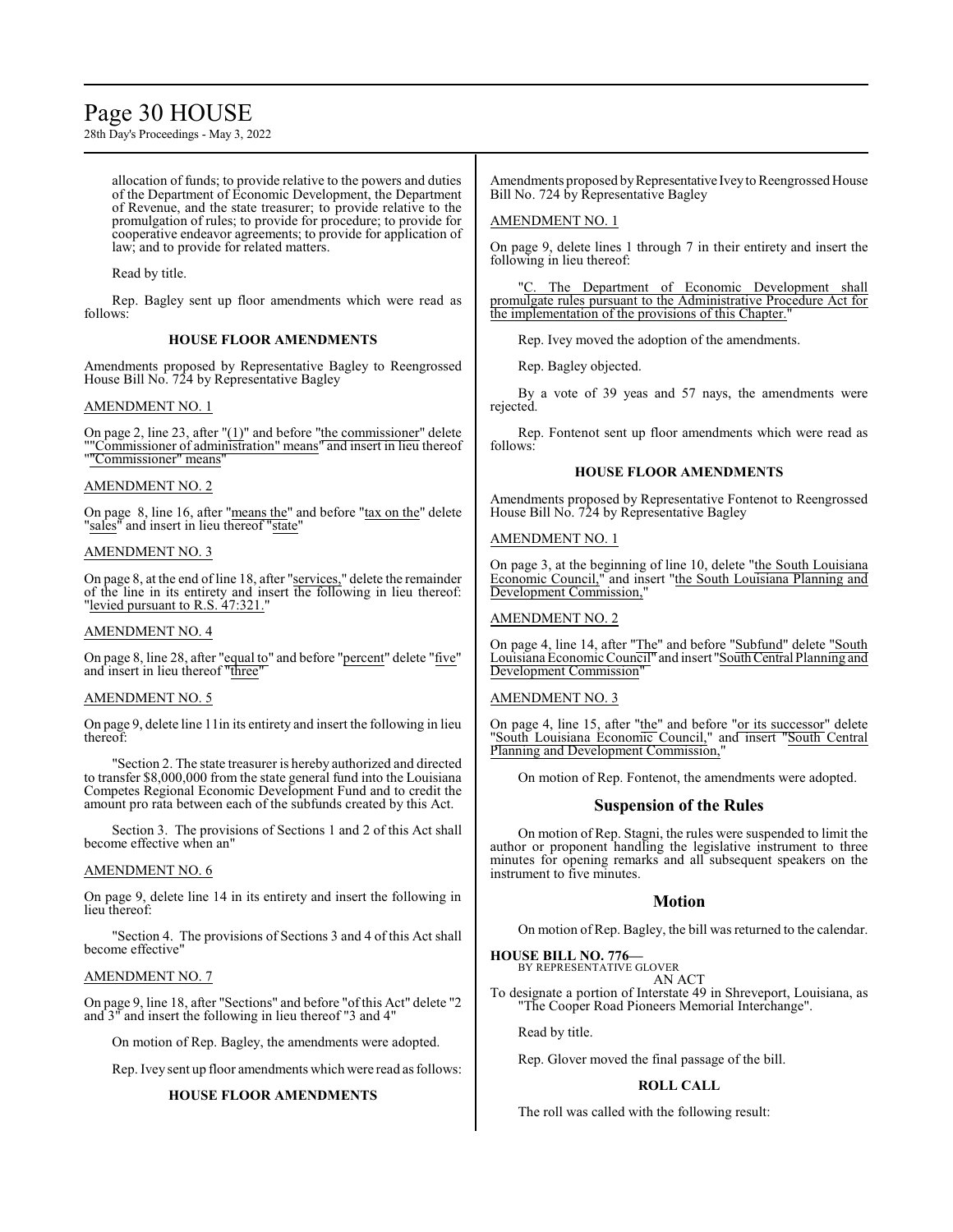# Page 31 HOUSE

28th Day's Proceedings - May 3, 2022

|                                                                                                                                                                                                                                                                                                                                                                                                                          | <b>YEAS</b>                                                                                                                                                                                                                                                                                                                                                                    | <b>YEAS</b>                                                                                                                                                                                                                                                                                                                                                           |                                                                                                                                                                                                                                                                                                                                                                                                                 |                                                                                                                                                                                                                                                                                                                                                                      |                                                                                                                                                                                                                                                                                                                                               |
|--------------------------------------------------------------------------------------------------------------------------------------------------------------------------------------------------------------------------------------------------------------------------------------------------------------------------------------------------------------------------------------------------------------------------|--------------------------------------------------------------------------------------------------------------------------------------------------------------------------------------------------------------------------------------------------------------------------------------------------------------------------------------------------------------------------------|-----------------------------------------------------------------------------------------------------------------------------------------------------------------------------------------------------------------------------------------------------------------------------------------------------------------------------------------------------------------------|-----------------------------------------------------------------------------------------------------------------------------------------------------------------------------------------------------------------------------------------------------------------------------------------------------------------------------------------------------------------------------------------------------------------|----------------------------------------------------------------------------------------------------------------------------------------------------------------------------------------------------------------------------------------------------------------------------------------------------------------------------------------------------------------------|-----------------------------------------------------------------------------------------------------------------------------------------------------------------------------------------------------------------------------------------------------------------------------------------------------------------------------------------------|
| Mr. Speaker<br>Amedee<br>Bacala<br><b>Bagley</b><br>Beaullieu<br>Bishop<br>Bourriaque<br>Boyd<br><b>Brass</b><br><b>Brown</b><br><b>Bryant</b><br>Butler<br>Carpenter<br>Carrier<br>Carter, R.<br>Carter, W.<br>Cormier<br>Coussan<br>Crews<br>Davis<br>Deshotel<br>DeVillier<br>DuBuisson<br>Duplessis<br>Echols<br>Edmonds<br>Edmonston<br>Emerson<br>Farnum<br>Firment<br>Fisher<br>Fontenot<br>Freeman<br>Total - 98 | Freiberg<br>Frieman<br>Gadberry<br>Gaines<br>Garofalo<br>Geymann<br>Glover<br>Goudeau<br>Green<br>Harris<br>Hilferty<br>Hollis<br>Horton<br>Hughes<br>Huval<br>Illg<br>Ivey<br>Jefferson<br>Jenkins<br>Johnson, M.<br>Johnson, T.<br>Jordan<br>Kerner<br>LaCombe<br>LaFleur<br>Landry<br>Larvadain<br>Lyons<br>Mack<br>Magee<br>Marcelle<br>Marino<br>McCormick<br><b>NAYS</b> | McFarland<br>McKnight<br>McMahen<br>Miguez<br>Miller, D.<br>Miller, G.<br>Mincey<br>Muscarello<br>Nelson<br>Newell<br>Owen, C.<br>Owen, R.<br>Phelps<br>Pierre<br>Pressly<br>Riser<br>Romero<br>Schamerhorn<br>Schlegel<br>Seabaugh<br>Selders<br>St. Blanc<br>Stagni<br>Stefanski<br>Tarver<br>Thompson<br>Turner<br>Villio<br>Wheat<br>White<br>Willard<br>Zeringue | Mr. Speaker<br>Amedee<br>Bacala<br>Beaullieu<br>Bishop<br>Bourriaque<br>Boyd<br><b>Brass</b><br><b>Brown</b><br><b>Bryant</b><br><b>Butler</b><br>Carpenter<br>Carrier<br>Carter, R.<br>Carter, W.<br>Coussan<br>Crews<br>Davis<br>Deshotel<br>DeVillier<br>DuBuisson<br>Duplessis<br>Echols<br>Edmonds<br>Edmonston<br>Emerson<br>Farnum<br>Firment<br>Fisher<br>Fontenot<br>Frieman<br>Gadberry<br>Total - 94 | Gaines<br>Garofalo<br>Geymann<br>Glover<br>Goudeau<br>Green<br>Harris<br>Hilferty<br>Hollis<br>Horton<br>Hughes<br>Huval<br>Illg<br>Ivey<br>Jefferson<br>Jenkins<br>Johnson, M.<br>Johnson, T.<br>Jordan<br>Kerner<br>LaCombe<br>LaFleur<br>Landry<br>Larvadain<br>Lyons<br>Mack<br>Magee<br>Marcelle<br>Marino<br>McCormick<br>McFarland<br>McKnight<br><b>NAYS</b> | McMahen<br>Miguez<br>Miller, D.<br>Miller, G.<br>Mincey<br>Muscarello<br>Nelson<br>Newell<br>Orgeron<br>Owen, C.<br>Owen, R.<br>Pierre<br>Pressly<br>Riser<br>Romero<br>Schamerhorn<br>Schlegel<br>Seabaugh<br>Selders<br>St. Blanc<br>Stagni<br>Stefanski<br>Tarver<br>Thompson<br>Turner<br>Villio<br>Wheat<br>White<br>Willard<br>Zeringue |
| Total - 0                                                                                                                                                                                                                                                                                                                                                                                                                | <b>ABSENT</b>                                                                                                                                                                                                                                                                                                                                                                  |                                                                                                                                                                                                                                                                                                                                                                       | Freeman<br>Total - 3                                                                                                                                                                                                                                                                                                                                                                                            | Freiberg<br><b>ABSENT</b>                                                                                                                                                                                                                                                                                                                                            | Phelps                                                                                                                                                                                                                                                                                                                                        |
|                                                                                                                                                                                                                                                                                                                                                                                                                          |                                                                                                                                                                                                                                                                                                                                                                                |                                                                                                                                                                                                                                                                                                                                                                       |                                                                                                                                                                                                                                                                                                                                                                                                                 |                                                                                                                                                                                                                                                                                                                                                                      |                                                                                                                                                                                                                                                                                                                                               |
| Adams<br>Cox<br>Hodges<br>Total - 7                                                                                                                                                                                                                                                                                                                                                                                      | Moore<br>Orgeron<br>Thomas                                                                                                                                                                                                                                                                                                                                                     | Wright                                                                                                                                                                                                                                                                                                                                                                | Adams<br><b>Bagley</b><br>Cormier<br>Total - 8                                                                                                                                                                                                                                                                                                                                                                  | Cox<br>Hodges<br>Moore                                                                                                                                                                                                                                                                                                                                               | Thomas<br>Wright                                                                                                                                                                                                                                                                                                                              |

The Chair declared the above bill was finally passed.

The title of the above bill was read and adopted.

Rep. Glover moved to reconsider the vote by which the above bill was finally passed, and, on his own motion, the motion to reconsider was laid on the table.

# **HOUSE BILL NO. 860—**

BY REPRESENTATIVES MCFARLAND, DESHOTEL, AND DUSTIN MILLER AN ACT

To amend and reenact R.S. 48:77(C)(introductory paragraph) and (D) and to enact R.S. 48:77(F), relative to the use of certain monies in the Transportation Trust Fund; to provide for the utilization of monies deposited in the subfund; to provide relative to securing federal funding for transportation; to decrease monies utilized for mega projects; to increase monies utilized for preservation projects; and to provide for related matters.

Read by title.

Rep. McFarland moved the final passage of the bill.

### **ROLL CALL**

The roll was called with the following result:

The Chair declared the above bill was finally passed.

The title of the above bill was read and adopted.

Rep. McFarland moved to reconsider the vote by which the above bill was finally passed, and, on his own motion, the motion to reconsider was laid on the table.

### **HOUSE BILL NO. 869—**

BY REPRESENTATIVE ROMERO AN ACT

To designate a portion of United States Highway 90 in Jefferson Davis Parish as the "Winston Guillory Memorial Highway"; to designate a portion of Louisiana Highway 14 in Jefferson Davis Parish as the "Marion "Butch" Fox Memorial Highway"; to designate a portion of Louisiana Highway 21 in Washington Parish as the "Lt. Brian Anthony Nichols "Lt. Nic" Memorial Highway"; and to provide for related matters.

Read by title.

Rep. Romero sent up floor amendments which were read as follows:

# **HOUSE FLOOR AMENDMENTS**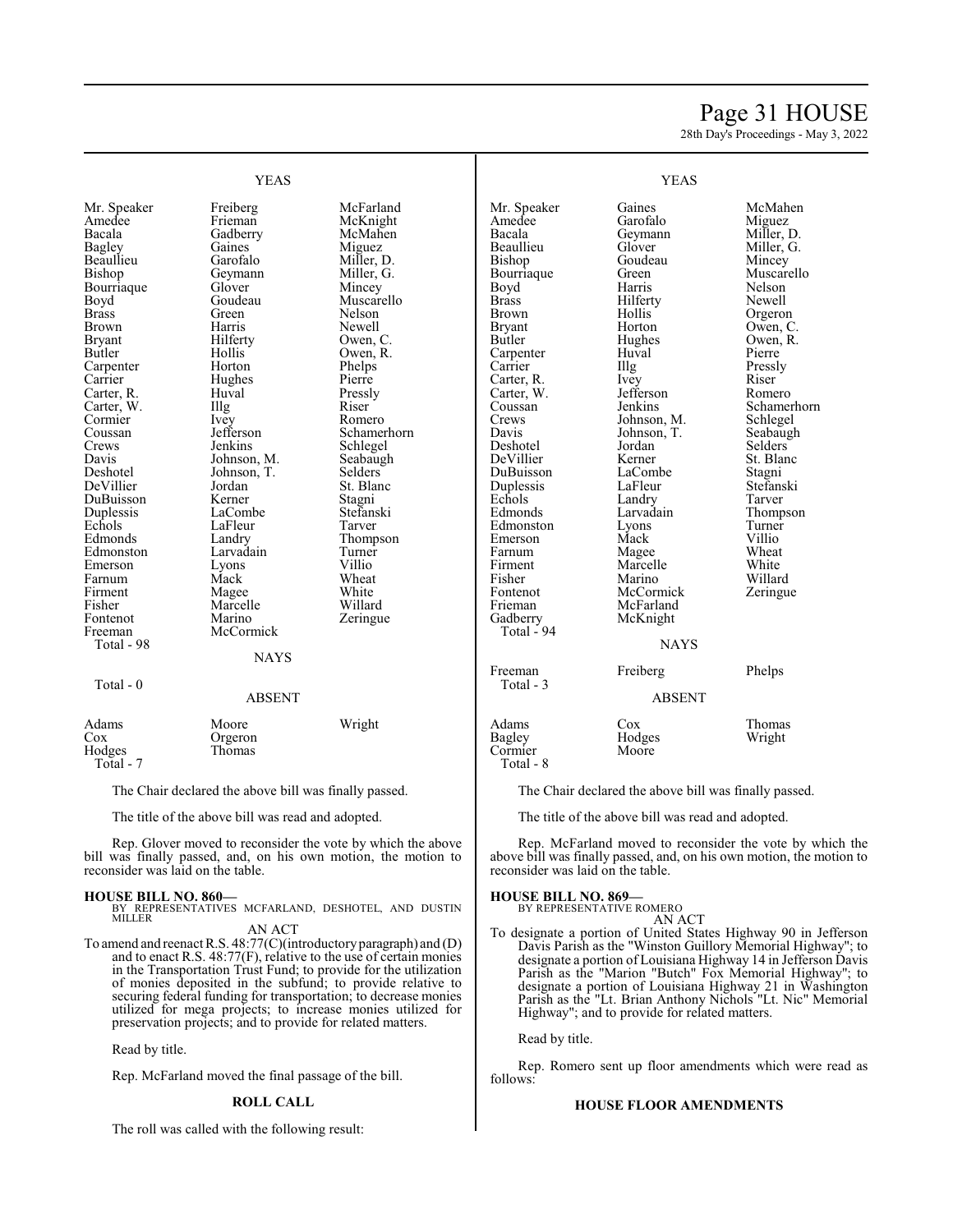# Page 32 HOUSE

28th Day's Proceedings - May 3, 2022

Amendments proposed by Representative Romero to Engrossed House Bill No. 869 by Representative Romero

# AMENDMENT NO. 1

On page 1, line 10, after "and" and before "hereby" insert "is"

### AMENDMENT NO. 2

On page 1, line 13, after "and" and before "hereby" insert "is"

## AMENDMENT NO. 3

On page 1, at the end of line 19, change "this designation" to "these designations"

On motion of Rep. Romero, the amendments were adopted.

Rep. Romero moved the final passage of the bill, as amended.

# **ROLL CALL**

The roll was called with the following result:

#### YEAS

| Mr. Speaker<br>Amedee<br>Bacala<br>Bagley<br>Beaullieu<br>Bishop<br>Bourriaque<br>Boyd<br><b>Brass</b><br>Brown<br>Bryant<br>Butler<br>Carpenter<br>Carrier<br>Carter, R.<br>Carter, W.<br>Cormier<br>Coussan<br>Crews<br>Davis<br>Deshotel<br>DeVillier<br>DuBuisson<br>Duplessis<br>Echols<br>Edmonds<br>Edmonston<br>Emerson<br>Farnum<br>Firment<br>Fisher<br>Fontenot<br>Total - 96 | Freeman<br>Freiberg<br>Frieman<br>Gadberry<br>Gaines<br>Garofalo<br>Glover<br>Goudeau<br>Green)<br>Harris<br>Hilferty<br>Hollis<br>Horton<br>Hughes<br>Huval<br>Illg<br>Ivey<br>Jefferson<br>Jenkins<br>Johnson, M.<br>Johnson, T.<br>Jordan<br>Kerner<br>LaCombe<br>LaFleur<br>Landry<br>Larvadain<br>Lyons<br>Mack<br>Magee<br>Marino<br>McCormick<br><b>NAYS</b> | McFarland<br>McKnight<br>McMahen<br>Miguez<br>Miller, D.<br>Miller, G.<br>Mincey<br>Muscarello<br>Newell<br>Orgeron<br>Owen, C.<br>Owen, R.<br>Phelps<br>Pierre<br>Pressly<br>Riser<br>Romero<br>Schamerhorn<br>Schlegel<br>Seabaugh<br>Selders<br>St. Blanc<br>Stagni<br>Stefanski<br>Tarver<br>Thompson<br>Turner<br>Villio<br>Wheat<br>White<br>Willard<br>Zeringue |
|------------------------------------------------------------------------------------------------------------------------------------------------------------------------------------------------------------------------------------------------------------------------------------------------------------------------------------------------------------------------------------------|---------------------------------------------------------------------------------------------------------------------------------------------------------------------------------------------------------------------------------------------------------------------------------------------------------------------------------------------------------------------|------------------------------------------------------------------------------------------------------------------------------------------------------------------------------------------------------------------------------------------------------------------------------------------------------------------------------------------------------------------------|
|                                                                                                                                                                                                                                                                                                                                                                                          |                                                                                                                                                                                                                                                                                                                                                                     |                                                                                                                                                                                                                                                                                                                                                                        |
| Total - 0                                                                                                                                                                                                                                                                                                                                                                                | <b>ABSENT</b>                                                                                                                                                                                                                                                                                                                                                       |                                                                                                                                                                                                                                                                                                                                                                        |
| Adams<br>$\cos$<br>Geymann<br>Total - 9                                                                                                                                                                                                                                                                                                                                                  | Hodges<br>Marcelle<br>Moore                                                                                                                                                                                                                                                                                                                                         | Nelson<br>Thomas<br>Wright                                                                                                                                                                                                                                                                                                                                             |

The Chair declared the above bill was finally passed.

The title of the above bill was read and adopted.

Rep. Romero moved to reconsider the vote by which the above bill was finally passed, and, on his own motion, the motion to reconsider was laid on the table.

#### **HOUSE BILL NO. 953—**

BY REPRESENTATIVE SEABAUGH AN ACT

To amend and reenact R.S. 13:5233, relative to the Preservation of Religious Freedom Act; to provide relative to the free exercise of religion; to provide for protection for places of worship; to prohibit certain restrictions against places of worship; and to provide for related matters.

Read by title.

Rep. Seabaugh moved the final passage of the bill.

# **ROLL CALL**

The roll was called with the following result:

# YEAS

| Mr. Speaker   | Freiberg      | Mincey      |
|---------------|---------------|-------------|
| Amedee        | Frieman       | Muscarello  |
| Bacala        | Gadberry      | Nelson      |
| <b>Bagley</b> | Garofalo      | Orgeron     |
| Beaullieu     | Goudeau       | Owen, C.    |
| Bishop        | Harris        | Owen, R.    |
| Bournaque     | Hilferty      | Pressly     |
| Brown         | Hollis        | Riser       |
| Butler        | Horton        | Romero      |
| Carrier       | Huval         | Schamerhorn |
| Cormier       | Illg          | Schlegel    |
| Coussan       | Ivey          | Seabaugh    |
| Crews         | Johnson, M.   | Selders     |
| Davis         | Kerner        | St. Blanc   |
| Deshotel      | LaCombe       | Stagni      |
| DeVillier     | Mack          | Stefanski   |
| DuBuisson     | Magee         | Tarver      |
| Echols        | Marino        | Thompson    |
| Edmonds       | McCormick     | Turner      |
| Emerson       | McFarland     | Villio      |
| Farnum        | McKnight      | Wheat       |
| Firment       | McMahen       | White       |
| Fisher        | Miguez        | Zeringue    |
| Fontenot      | Miller, G.    |             |
| Total - 71    |               |             |
|               | <b>NAYS</b>   |             |
|               |               |             |
| Boyd          | Green         | Lyons       |
| Brass         | Hughes        | Marcelle    |
| Carpenter     | Jefferson     | Newell      |
| Carter, R.    | Jenkins       | Phelps      |
| Carter, W.    | Jordan        | Pierre      |
| Duplessis     | LaFleur       | Willard     |
| Freeman       | Landry        |             |
| Total - 20    |               |             |
|               | <b>ABSENT</b> |             |
|               |               |             |
| Adams         | Geymann       | Miller, D.  |
| <b>Bryant</b> | Glover        | Moore       |
| Cox           | Hodges        | Thomas      |
| Edmonston     | Johnson, T.   | Wright      |
| Gaines        | Larvadain     |             |
| Total - 14    |               |             |
|               |               |             |

The Chair declared the above bill was finally passed.

The title of the above bill was read and adopted.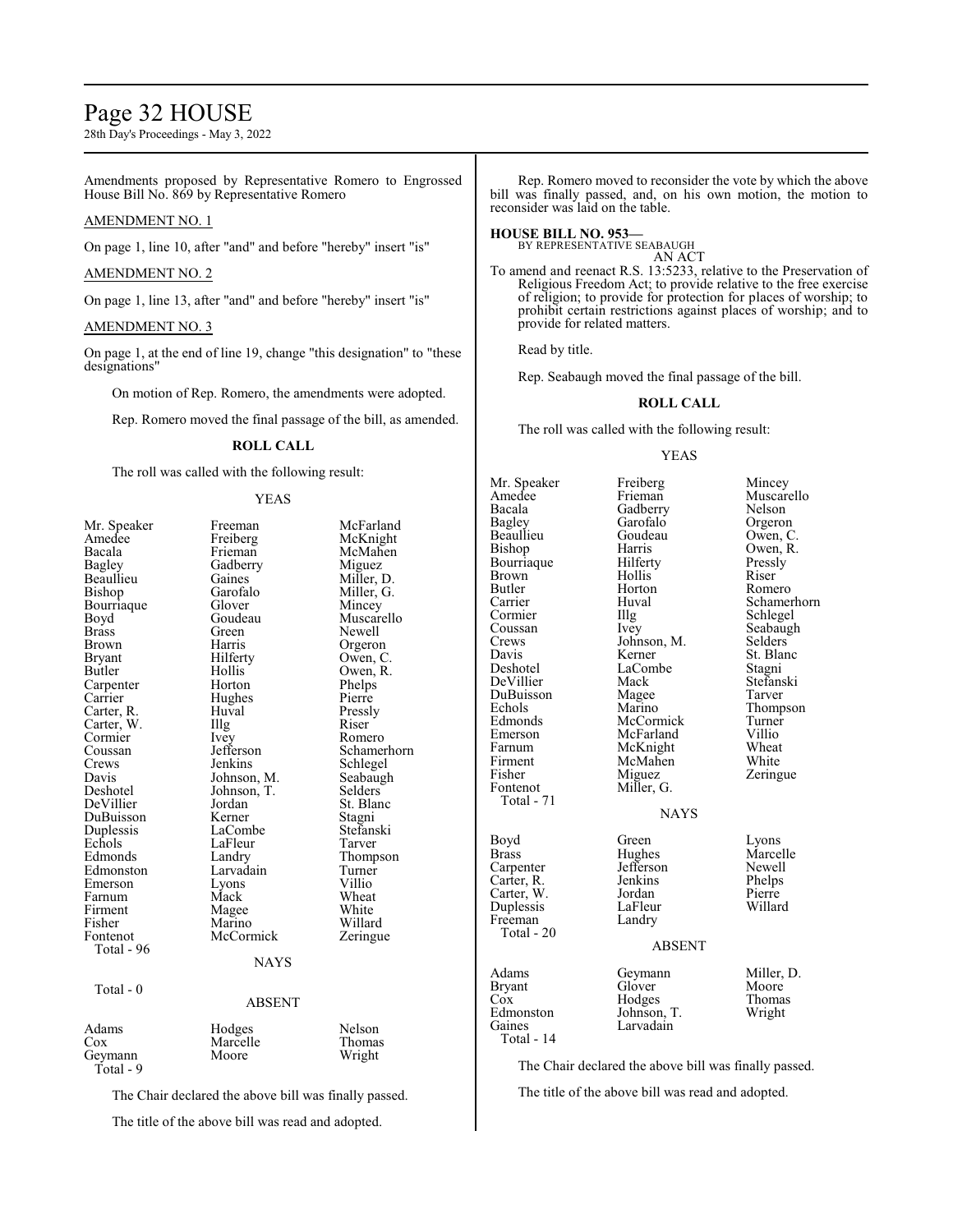# Page 33 HOUSE

28th Day's Proceedings - May 3, 2022

Rep. Seabaugh moved to reconsider the vote bywhich the above bill was finally passed, and, on his own motion, the motion to reconsider was laid on the table.

# **Consent to Correct a Vote Record**

Rep. Jordan requested the House consent to record his vote on final passage of House Bill No. 953 as nay, which consent was unanimously granted.

# **HOUSE BILL NO. 1007—** BY REPRESENTATIVE PHELPS

AN ACT

To amend and reenact R.S.  $47:2121(C)(1)$  and (3) and to enact R.S. 47:2158.1 and 2231.1 and Code of Civil Procedure Article 4736, relative to tax sale property; to provide relative to certain persons residing in tax sale property; to provide relative to the rights of owners of tax sale property; to provide for the right of possession and occupancy; to prohibit evictions of certain persons under certain circumstances; to prohibit the taking of possession of tax sale property under certain circumstances; to prohibit the charging of rental or lease payments under certain circumstances; to prohibit certain actions on tax sale property under certain circumstances; to provide for exceptions; and to provide for related matters.

Read by title.

Rep. Phelps moved the final passage of the bill.

### **ROLL CALL**

The roll was called with the following result:

#### YEAS

Amedee Gadberry<br>Bacala Gaines Bourriaque Green<br>Boyd Harris Carpenter Huv<br>Carrier Hllg Carter, W. Jefferson<br>Cormier Jenkins DuBuisson<br>Duplessis Fontenot McCormick<br>Freeman McFarland Total  $-95$ 

Mr. Speaker Frieman McMahen<br>Amedee Gadberry Miguez Bacala Gaines Miller, D.<br>Bagley Garofalo Miller, G. Bagley Garofalo Miller, G.<br>Beaullieu Glover Mincey Beaullieu Glover Mincey<br>Bishop Goudeau Muscare Goudeau Muscarello<br>Green Nelson Boyd Harris Newell<br>Brass Hilferty Orgeror Brass Hilferty Orgeron Brown Hollis Owen, C.<br>Bryant Horton Owen, R. Bryant Horton Owen, R. Hughes Phelps<br>Huval Pierre Carrier IIIg Pressly<br>Carter. R. Ivev Riser Carter, R. Ivey Riser<br>Carter, W. Jefferson Romero Cormier Jenkins Schamerhorn<br>Coussan Johnson, M. Schlegel Coussan Johnson, M. Schlegel<br>Davis Johnson, T. Seabaugh Johnson, T.<br>Jordan Selders Deshotel Jordan Selders DeVillier Kerner St. Blanch<br>DuBuisson LaFleur Stagni Duplessis Landry Stefanski Larvadain Tarver<br>
Lyons Thompson Edmonston Lyons Thomp<br>
Emerson Mack Turner Emerson Mack Turner<br>
Farnum Magee Villio Farnum Magee Villio<br>Firment Marcelle Wheat Firment Marcelle Wheat<br>Fisher Marino White Fisher Marino White<br>Fontenot McCormick Willard Freeman McFarland Zeringue<br>
Freiberg McKnight McKnight

**NAYS** 

Adams Geymann Thomas<br>Cox Hodges Wright Cox Hodges<br>Crews LaComl **Edmonds** Total - 10

The Chair declared the above bill was finally passed.

ABSENT

The title of the above bill was read and adopted.

LaCombe<br>Moore

Rep. Phelps moved to reconsider the vote by which the above bill was finally passed, and, on her own motion, the motion to reconsider was laid on the table.

# **Consent to Correct a Vote Record**

Rep. Landry requested the House consent to record her vote on final passage of House Bill No. 1007 as yea, which consent was unanimously granted.

#### **HOUSE BILL NO. 1040—**

BY REPRESENTATIVES LACOMBE, DAVIS, FISHER, FONTENOT, GOUDEAU, MCKNIGHT, MIGUEZ, NEWELL, PRESSLY, AND THOMAS AN ACT

To enact Chapter 20 of Title 51 of the Louisiana Revised Statutes of 1950, to be comprised ofR.S. 51:1751 through 1754, relative to payment processors; to provide definitions; to prohibit discrimination; to provide for a violation; to provide for an unfair trade practice; to exempt certain entities from the application of unfair trade practices law; to provide for enforcement by the commissioner of the office of financial institutions in certain situations; to provide for unauthorized or illegal acts; and to provide for related matters.

Read by title.

Rep. LaCombe moved the final passage of the bill.

### **ROLL CALL**

The roll was called with the following result:

### YEAS

| Mr. Speaker | Freiberg    | McKnight    |
|-------------|-------------|-------------|
| Amedee      | Frieman     | McMahen     |
| Bacala      | Gadberry    | Miguez      |
| Bagley      | Gaines      | Miller, D.  |
| Beaullieu   | Garofalo    | Miller, G.  |
| Bishop      | Geymann     | Mincey      |
| Bourriaque  | Glover      | Muscarello  |
| Boyd        | Goudeau     | Nelson      |
| Brass       | Green)      | Newell      |
| Brown       | Harris      | Orgeron     |
| Bryant      | Hilferty    | Owen, C.    |
| Butler      | Hollis      | Owen, R.    |
| Carpenter   | Horton      | Pierre      |
| Carrier     | Hughes      | Pressly     |
| Carter, R.  | Huval       | Riser       |
| Carter, W.  | Illg        | Romero      |
| Cormier     | Ivey        | Schamerhorn |
| Coussan     | Jefferson   | Schlegel    |
| Crews       | Jenkins     | Seabaugh    |
| Davis       | Johnson, M. | Selders     |
| Deshotel    | Johnson, T. | St. Blanc   |
| DeVillier   | Jordan      | Stagni      |
| DuBuisson   | Kerner      | Stefanski   |
| Duplessis   | LaCombe     | Tarver      |
| Echols      | LaFleur     | Thompson    |
| Edmonds     | Larvadain   | Turner      |
|             |             |             |

Total - 0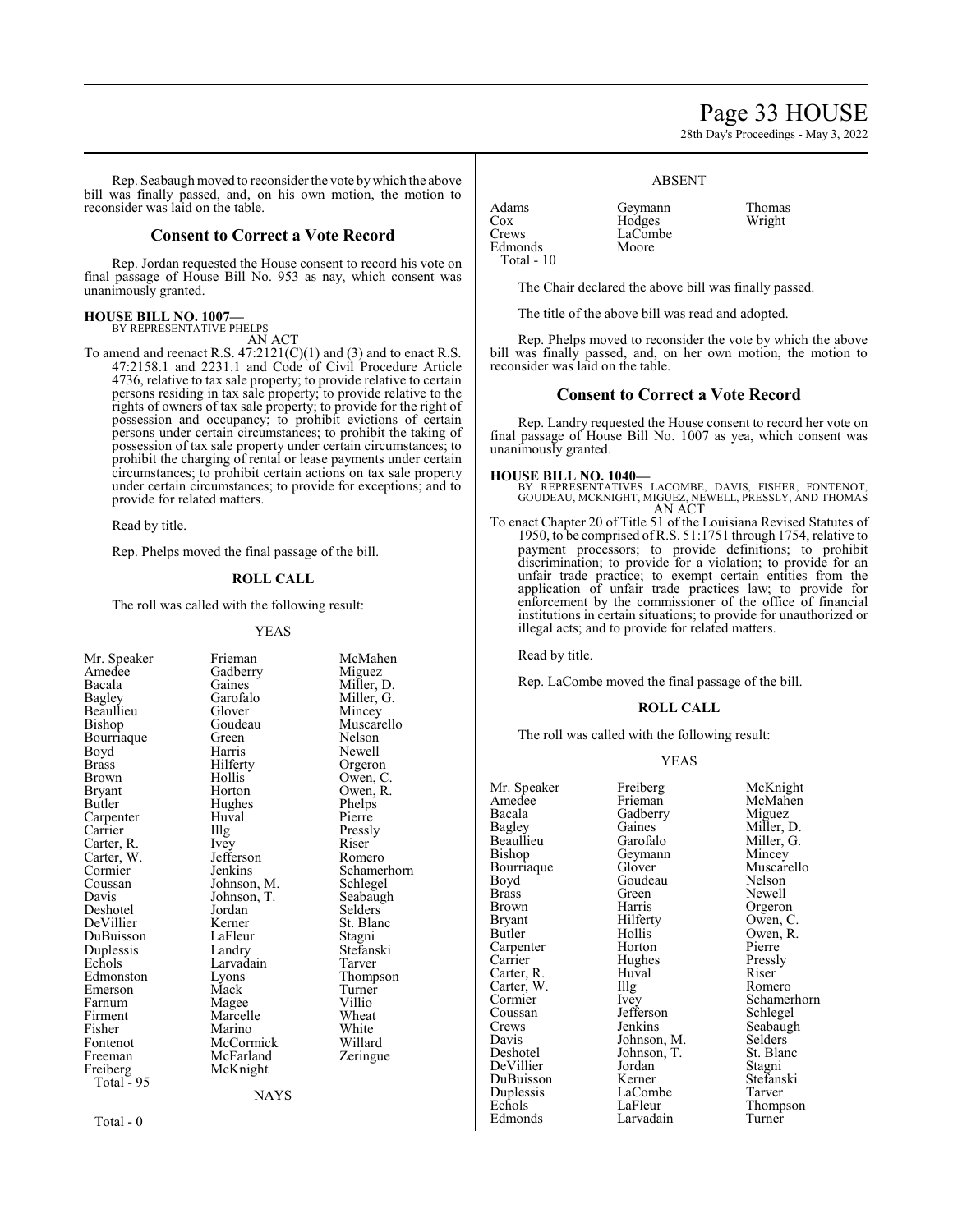# Page 34 HOUSE

28th Day's Proceedings - May 3, 2022

| Edmonston<br>Emerson<br>Farnum<br>Firment<br>Fisher<br>Fontenot<br>Freeman<br>Total - 98 | Lyons<br>Mack<br>Magee<br>Marcelle<br>Marino<br>McCormick<br>McFarland | Villio<br>Wheat<br>White<br>Willard<br>Wright<br>Zeringue |
|------------------------------------------------------------------------------------------|------------------------------------------------------------------------|-----------------------------------------------------------|
|                                                                                          | <b>NAYS</b>                                                            |                                                           |
| Total - 0                                                                                | <b>ABSENT</b>                                                          |                                                           |
| Adams<br>Cox<br>Hodges<br>Total - 7                                                      | Landry<br>Moore<br>Phelps                                              | Thomas                                                    |

The Chair declared the above bill was finally passed.

The title of the above bill was read and adopted.

Rep. LaCombe moved to reconsider the vote by which the above bill was finally passed, and, on his own motion, the motion to reconsider was laid on the table.

# **HOUSE BILL NO. 136—**

BY REPRESENTATIVES MARINO, BRASS, FREEMAN, HILFERTY, JEFFERSON, CHARLES OWEN, PRESSLY, AND SCHLEGEL AN ACT

To amend and reenact R.S. 17:7.2(D) and to enact R.S. 17:7.2(A)(7), relative to teacher education programs; to require that such programs include dyslexia education; to provide relative to the powers and duties of the State Board of Elementary and Secondary Education; to provide for applicability; and to provide for related matters.

Read by title.

# **Acting Speaker Coussan in the Chair**

## **Speaker Schexnayder in the Chair**

Rep. Marino moved the final passage of the bill.

### **ROLL CALL**

The roll was called with the following result:

### YEAS

DuBuisson Kerner Stefanski Duplessis LaComb<br>Echols LaFleur LaFleur Thompson<br>Landry Turner Edmonds Landry Turner<br>Edmonston Larvadain Villio Edmonston Larvadain Villio Lyons Wheat<br>
Mack White Farnum Mack White Firment Magee Willard<br>Fisher Marcelle Wright Fisher Marcelle<br>Fontenot Marino Fontenot Marino Zeringue<br>Freeman McCormick Zeringue Freeman McCormick<br>Freiberg McFarland McFarland Total  $-97$ NAYS Total - 0 ABSENT Adams Hodges Orgeron<br>
Cox Mincey Thomas Cox Mincey<br>Davis Moore

Total - 8

The Chair declared the above bill was finally passed.

The title of the above bill was read and adopted.

Moore

Rep. Marino moved to reconsider the vote by which the above bill was finally passed, and, on his own motion, the motion to reconsider was laid on the table.

### **HOUSE BILL NO. 156—**

BY REPRESENTATIVE FREIBERG AN ACT

To amend and reenact R.S.  $15:587(A)(1)(j)(ii)$  and  $587.1(B)(1)(c)$ and R.S. 17:15(C) and to repeal R.S. 15:587.1(A)(2), relative to teacher certification; to require criminal background checks for those applying for an educator credential or teaching authorization; to require criminal background checks upon the renewal, advancement, or other modification of an existing certification or teaching authorization; to authorize the state Department of Education to charge a fee for such purposes; to provide for effectiveness; and to provide for related matters.

Read by title.

Rep. Freiberg moved the final passage of the bill.

#### **ROLL CALL**

The roll was called with the following result:

### YEAS

Mr. Speaker Fontenot Marcelle<br>Amedee Freeman Marino Amedee Freeman<br>Bacala Freiberg Bacala Freiberg McCormick<br>Bagley Frieman McFarland Bagley Frieman McFarland<br>Beaullieu Gadberry McKnight Beaullieu Gadberry McKnight<br>Bishop Gaines McMahen Bourriaque Garofalo Miguez<br>Boyd Geymann Miller, D. Boyd Geymann<br>Brass Glover Brass Glover Miller, G. Bryant Green<br>Butler Harris Carpenter Hilfert<br>Carrier Hollis Carter, R. Horton Pierre<br>Carter, W. Hughes Pressly Carter, W. Hughes Pressl<br>Cormier Huval Riser Cormier Huval Riser<br>
Coussan IIIg Romero Coussan

Gaines McMahen<br>Garofalo Miguez Goudeau Muscarello<br>Green Nelson Harris Newell<br>Hilferty Orgeron Hollis Owen, R.<br>Horton Pierre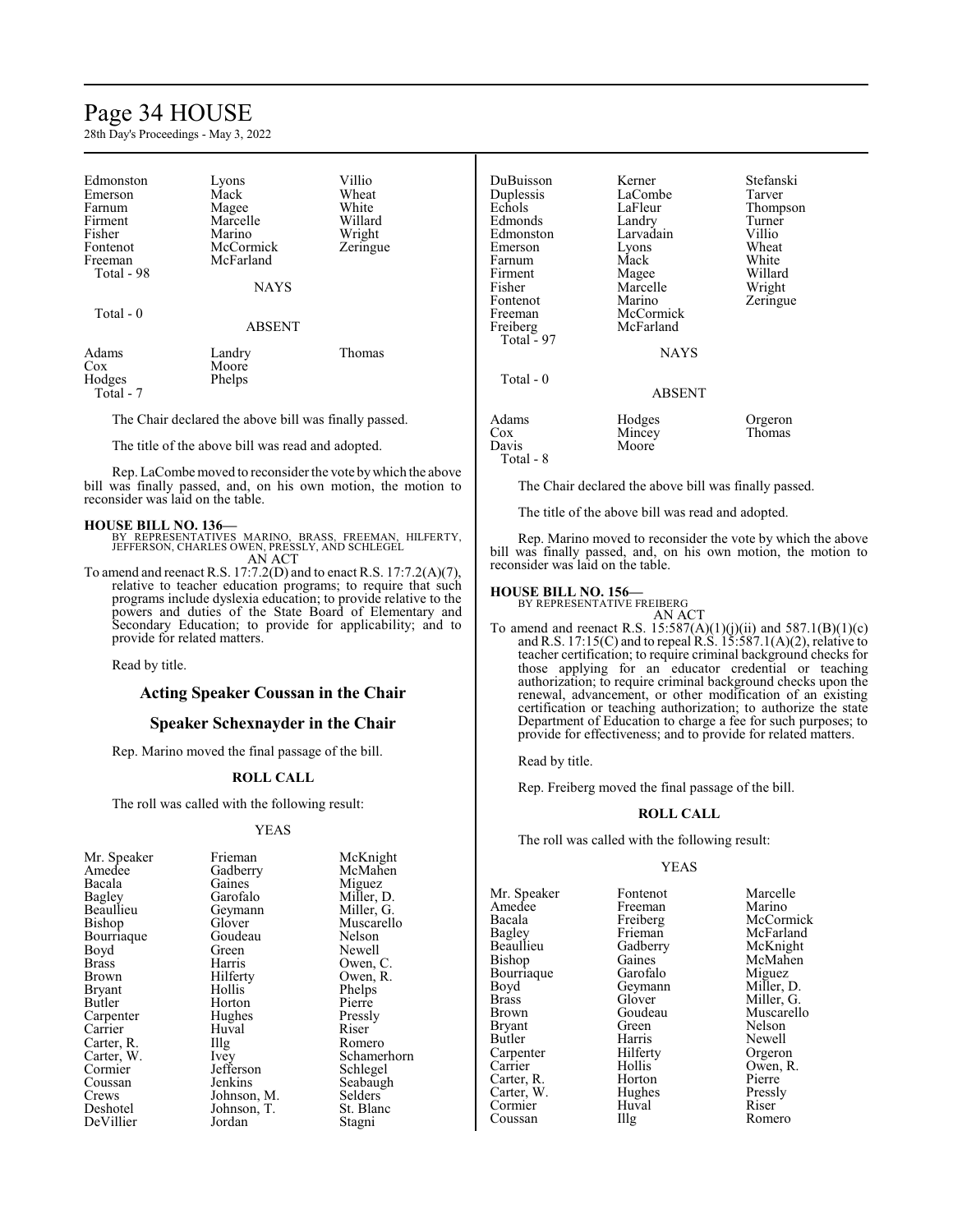28th Day's Proceedings - May 3, 2022

| Crews<br>Davis<br>Deshotel<br>DeVillier<br>DuBuisson<br>Duplessis<br>Echols<br>Edmonds<br>Edmonston<br>Emerson<br>Farnum<br>Firment<br>Fisher<br>Total - 93 | <i>lvey</i><br>Jefferson<br>Jenkins<br>Johnson, T.<br>Jordan<br>Kerner<br>LaCombe<br>LaFleur<br>Landry<br>Larvadain<br>Lyons<br>Mack<br>Magee<br><b>NAYS</b> | Schamerhorn<br>Schlegel<br>Seabaugh<br>Selders<br>St. Blanc<br>Stefanski<br>Tarver<br>Turner<br>Villio<br>White<br>Willard<br>Wright<br>Zeringue |
|-------------------------------------------------------------------------------------------------------------------------------------------------------------|--------------------------------------------------------------------------------------------------------------------------------------------------------------|--------------------------------------------------------------------------------------------------------------------------------------------------|
| Johnson, M.<br>Mincey<br>Total - 5                                                                                                                          | Owen, C.<br>Phelps<br><b>ABSENT</b>                                                                                                                          | Wheat                                                                                                                                            |
| Adams<br>Cox<br>Hodges<br>Total - 7                                                                                                                         | Moore<br>Stagni<br>Thomas                                                                                                                                    | Thompson                                                                                                                                         |

The Chair declared the above bill was finally passed.

The title of the above bill was read and adopted.

Rep. Freiberg moved to reconsider the vote by which the above bill was finally passed, and, on her own motion, the motion to reconsider was laid on the table.

# **Consent to Correct a Vote Record**

Rep. Michael Johnson requested the House consent to correct his vote on final passage of House Bill No. 156 from yea to nay, which consent was unanimously granted.

# **Consent to Correct a Vote Record**

Rep. Mincey requested the House consent to record his vote on final passage of House Bill No. 156 as nay, which consent was unanimously granted.

# **Consent to Correct a Vote Record**

Rep. Charles Owen requested the House consent to correct his vote on final passage of House Bill No. 156 from yea to nay, which consent was unanimously granted.

### **Consent to Correct a Vote Record**

Rep. Wheat requested the House consent to correct his vote on final passage of House Bill No. 156 from yea to nay, which consent was unanimously granted.

**HOUSE BILL NO. 724—** BY REPRESENTATIVES BAGLEY, COX, DAVIS, FISHER, FONTENOT, GOUDEAU, HILFERTY, NEWELL, PRESSLY, ST. BLANC, AND THOMAS

### AN ACT

To enact Chapter 15-B of Subtitle III of Title 39 of the Louisiana Revised Statutes of 1950, to be comprised of R.S. 39:1481 through 1490, relative to economic development; to provide for intent; to provide for definitions; to provide for an economic development program; to create a special treasury fund for economic development; to provide for qualified expenditures; to provide form requirements; to provide for deposit and allocation of funds; to provide relative to the powers and duties of the Department of Economic Development, the Department of Revenue, and the state treasurer; to provide relative to the promulgation of rules; to provide for procedure; to provide for cooperative endeavor agreements; to provide for application of law; and to provide for related matters.

Called from the calendar.

Read by title.

Rep. Bagley sent up floor amendments which were read as follows:

### **HOUSE FLOOR AMENDMENTS**

Amendments proposed by Representative Bagley to Reengrossed House Bill No. 724 by Representative Bagley

### AMENDMENT NO. 1

Delete House Floor Amendments Nos. 2, 3, and 4 by Representative Bagley (#3714)

## AMENDMENT NO. 2

On page 1, line 3, after "through" and before "relative to" delete "1490," and insert in lieu thereof "1489,"

## AMENDMENT NO. 3

On page 1, line 14, after "through" and before "is hereby" delete "1490," and insert in lieu thereof "1489,"

# AMENDMENT NO. 4

On page 8, delete lines 9 through line 29 in its entirety and the top of page 9, delete lines 1 through  $\bar{7}$  in their entirety

#### AMENDMENT NO. 5

On page 9, at the beginning of line 8, delete "§1490." and insert in lieu thereof "§1489.

On motion of Rep. Bagley, the amendments were adopted.

Rep. Bagley moved the final passage of the bill, as amended.

### **ROLL CALL**

The roll was called with the following result:

### YEAS

Mr. Speaker Frieman McKnight<br>Amedee Gadberry McMahen Amedee Gadberry McMah<br>Bacala Gaines Miguez Bacala Gaines Miguez Bagley Garofalo Miller, D. Bishop Glover Mincey Bourriaque Goudeau Muscarello<br>Royd Green Nelson Boyd Green<br>Brass Harris Brass Harris Newell Brown Hilferty Orgeron<br>Bryant Hollis Owen, C Bryant Hollis Owen, C.<br>Butler Horton Owen, R. Carpenter Hughes Phelps<br>
Carrier Huval Pierre Carter, R. Illg Pressl<br>Carter, W. Ivev Riser Carter, W. Ivey Riser Cormier Jefferson Romero Cormier Jefferson<br>Coussan Jenkins Coussan Jenkins Schamerhorn<br>Crews Johnson, M. Schlegel

Geymann Miller,<br>Glover Mincey Horton Owen, R.<br>Hughes Phelps Huval Pierre<br>Illg Pressly Johnson, M. Davis Johnson, T. Seabaugh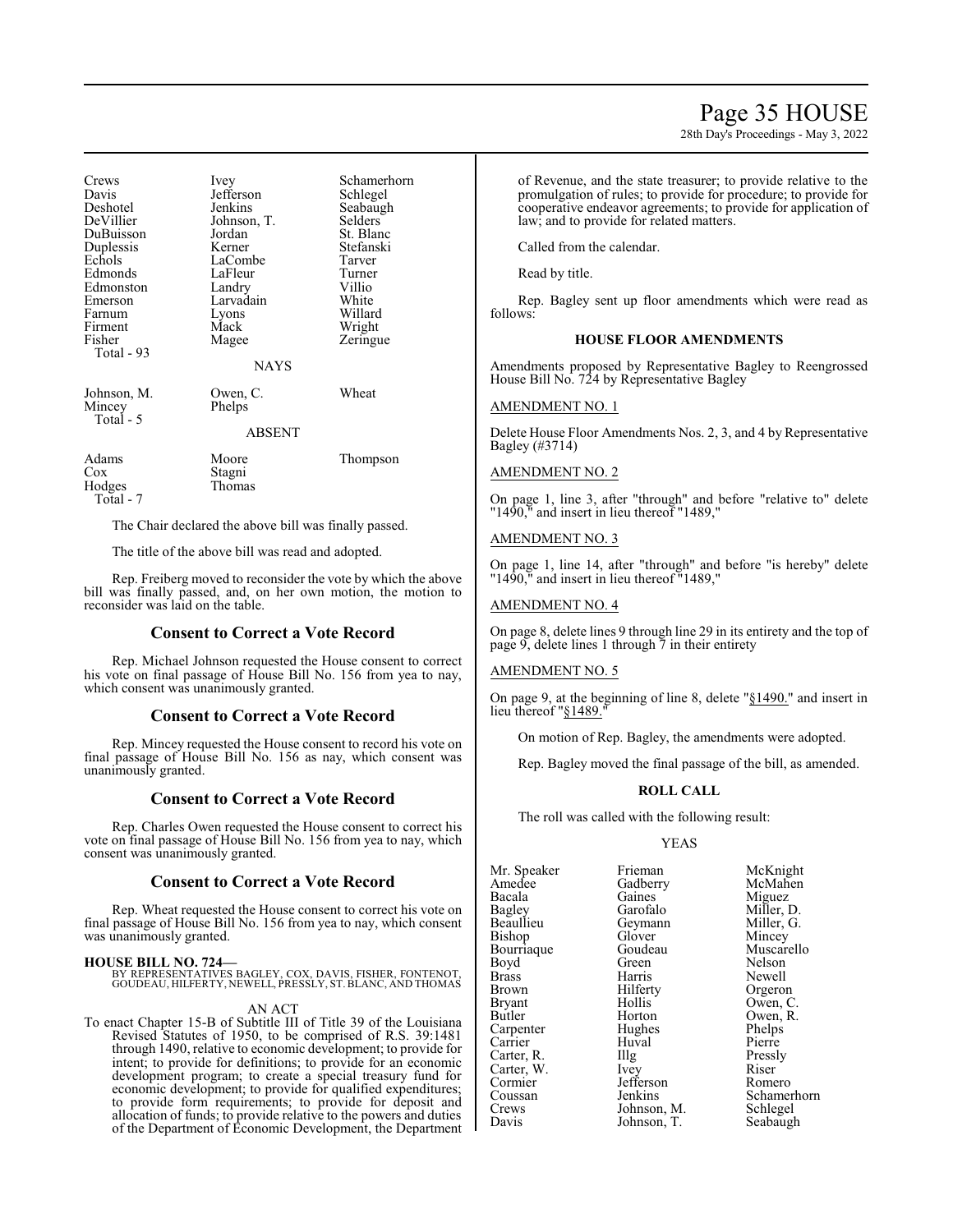# Page 36 HOUSE

28th Day's Proceedings - May 3, 2022

| Deshotel               | Jordan        | Selders   |
|------------------------|---------------|-----------|
| DuBuisson              | Kerner        | St. Blanc |
| Duplessis              | LaCombe       | Stagni    |
| Echols                 | LaFleur       | Stefanski |
| Edmonds                | Landry        | Tarver    |
| Edmonston              | Larvadain     | Thompson  |
| Emerson                | Lyons         | Turner    |
| Farnum                 | Mack          | Villio    |
| Firment                | Magee         | Wheat     |
| Fisher                 | Marcelle      | White     |
| Fontenot               | Marino        | Wright    |
| Freeman                | McCormick     | Zeringue  |
|                        | McFarland     |           |
| Freiberg<br>Total - 98 |               |           |
|                        |               |           |
|                        | NAYS          |           |
| Total - 0              |               |           |
|                        | <b>ABSENT</b> |           |
|                        |               |           |
| Adams                  | Hodges        | Willard   |
| Cox                    | Moore         |           |
| $DeV$ illier           | Thomae        |           |

DeVillier Thomas Total - 7

The Chair declared the above bill was finally passed.

The title of the above bill was read and adopted.

Rep. Bagley moved to reconsider the vote by which the above bill was finally passed, and, on his own motion, the motion to reconsider was laid on the table.

# **Suspension of the Rules**

On motion of Rep. Freeman, the rules were suspended in order to take up and consider House and House Concurrent Resolutions on Third Reading for Final Consideration at this time.

# **House and House Concurrent Resolutions on Third Reading for Final Consideration**

The following House and House Concurrent Resolutions on third reading for final consideration were taken up and acted upon as follows:

# **HOUSE CONCURRENT RESOLUTION NO. 64—**

BY REPRESENTATIVE FREEMAN A CONCURRENT RESOLUTION

To urge and request the Department ofChildren and Family Services to conduct a study to evaluate the Alternatives to Abortion Initiative and to submit a written report of its findings and recommendations to the Legislature of Louisiana.

Called from the calendar.

Read by title.

# **Motion**

On motion of Rep. Freeman, the resolution was returned to the calendar.

# **Notice of Intention to Call**

Pursuant to House Rule No. 8.20(A), Rep. Freeman gave notice of her intention to call House Concurrent Resolution No. 64 from the calendar on Thursday, May 5, 2022.

# **House Bills and Joint Resolutions on Third Reading and Final Passage**

The following House Bills and Joint Resolutions on third reading and final passage were taken up and acted upon as follows:

# **HOUSE BILL NO. 986—** BY REPRESENTATIVE EDMONDS

AN ACT

To amend and reenact R.S. 17:194(B)(introductory paragraph) and to repeal R.S. 17:194(B)(1) and (2), relative to school nutrition programs; to provide relative to the use of state funds for school nutrition programs; and to provide for related matters.

Called from the calendar.

Read by title.

## **Motion**

On motion of Rep. Edmonds, the bill was returned to the calendar.

# **Notice of Intention to Call**

Pursuant to House Rule No. 8.20(A), Rep. Edmonds gave notice of his intention to call House Bill No. 986 from the calendar on Thursday, May 5, 2022.

# **HOUSE BILL NO. 84—**

BY REPRESENTATIVE TARVER AN ACT

To amend and reenact R.S. 17:1 and 3(C), relative to the membership of the State Board of Elementary and Secondary Education; to eliminate the gubernatorial appointment of three members; to reduce the membership from eleven members to eight members; to reduce the number of members constituting a quorum; and to provide for related matters.

Called from the calendar.

Read by title.

### **Motion**

On motion of Rep. Tarver, the bill was returned to the calendar.

# **HOUSE BILL NO. 376—**

BY REPRESENTATIVES HUVAL, GREEN, AND WRIGHT AND SENATORS TALBOT AND MCMATH AN ACT

To amend and reenact R.S. 32:300.5 and to repeal R.S. 32:300.6, 300.7, and 300.8, relative to the prohibition of the use of certain wireless telecommunications devices while operating a motor vehicle; to provide for definitions; to provide for exceptions and penalties; to provide for enforcement and reporting; and to provide for related matters.

Called from the calendar.

Read by title.

Rep. Selders sent up floor amendments which were read as follows:

### **HOUSE FLOOR AMENDMENTS**

Amendments proposed by Representative Selders to Engrossed House Bill No. 376 by Representative Huval

## AMENDMENT NO. 1

Delete the set of House Floor Amendments by Representative Selders (#1713)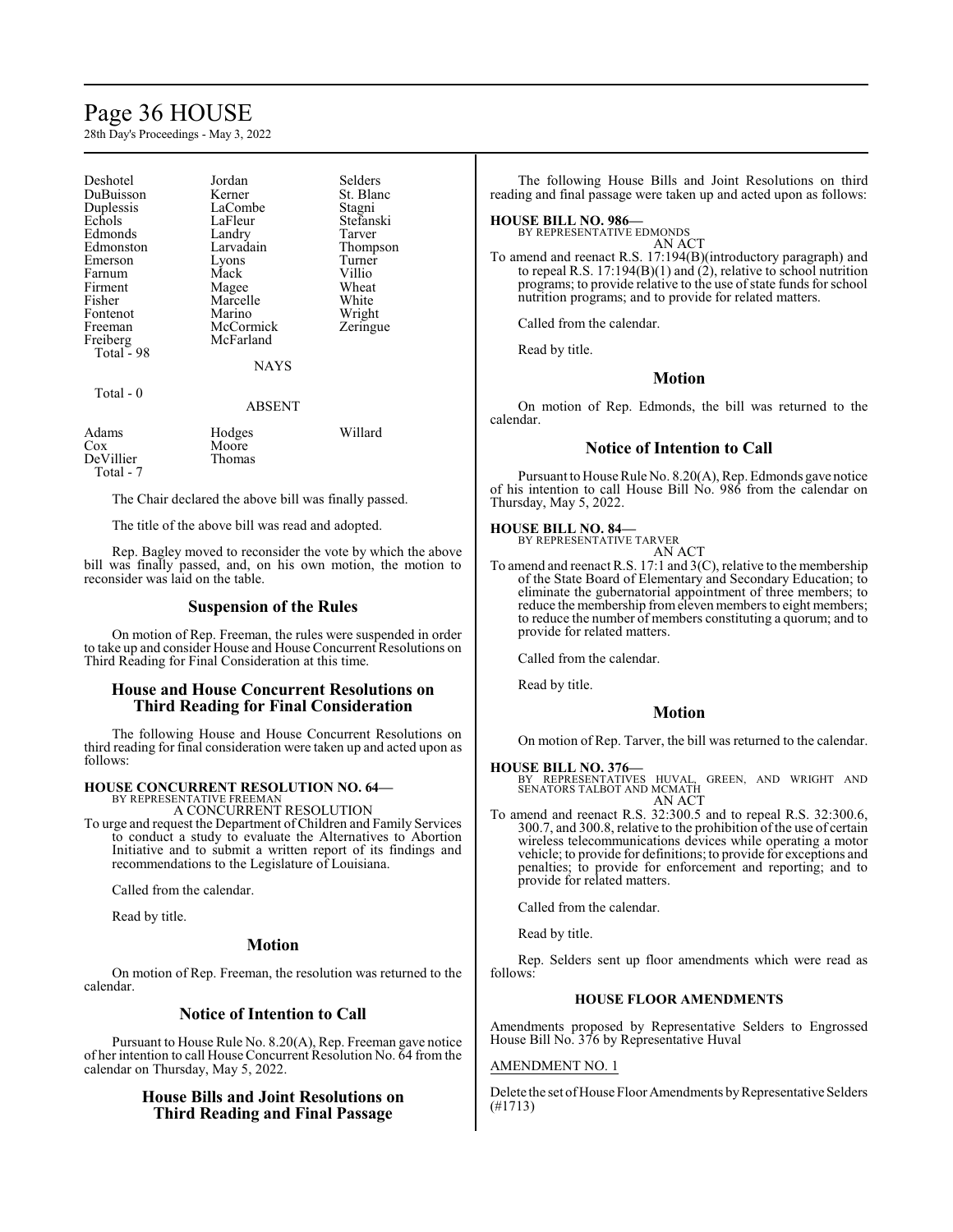# Page 37 HOUSE

28th Day's Proceedings - May 3, 2022

On motion of Rep. Selders, the amendments were withdrawn.

Rep. Wilford Carter sent up floor amendments which were read as follows:

# **HOUSE FLOOR AMENDMENTS**

Amendments proposed by Representative Wilford Carter to Engrossed House Bill No. 376 by Representative Huval

AMENDMENT NO. 1

On page 7, between lines 19 and 20, insert the following:

"(5) For any violation of this Section, a law enforcement officer may issue a citation but shall not arrest the motorist."

On motion of Rep. Wilford Carter, the amendments were adopted.

Rep. Huval moved the final passage of the bill, as amended.

### **ROLL CALL**

The roll was called with the following result:

### YEAS

| Mr. Speaker<br>Bacala<br>Bagley<br>Beaullieu<br>Bishop<br>Bourriaque<br>Butler<br>Carrier<br>Davis<br>DeVillier<br>DuBuisson<br>Duplessis<br>Echols<br>Edmonston<br>Fisher<br>Freeman<br>Total - 48    | Freiberg<br>Gadberry<br>Gaines<br>Glover<br>Green<br>Harris<br>Hilferty<br>Hollis<br>Hughes<br>Huval<br>IIIg<br>Johnson, T.<br>Jordan<br>Kerner<br>Landry<br>Mack<br><b>NAYS</b>                        | Magee<br>McFarland<br>McKnight<br>McMahen<br>Owen, C.<br>Owen, R.<br>Romero<br>Schamerhorn<br>Selders<br>Stefanski<br>Turner<br>Wheat<br>White<br>Willard<br>Wright<br>Zeringue |
|--------------------------------------------------------------------------------------------------------------------------------------------------------------------------------------------------------|---------------------------------------------------------------------------------------------------------------------------------------------------------------------------------------------------------|---------------------------------------------------------------------------------------------------------------------------------------------------------------------------------|
| Amedee<br>Boyd<br><b>Brass</b><br>Brown<br><b>Bryant</b><br>Carpenter<br>Carter, R.<br>Carter, W.<br>Coussan<br>Crews<br>Deshotel<br>Edmonds<br>Emerson<br>Farnum<br>Firment<br>Fontenot<br>Total - 46 | Frieman<br>Garofalo<br>Geymann<br>Goudeau<br>Ivey<br>Jefferson<br>Jenkins<br>Johnson, M.<br>LaCombe<br>LaFleur<br>Larvadain<br>Marcelle<br>Marino<br>McCormick<br>Miguez<br>Miller, D.<br><b>ABSENT</b> | Mincey<br>Muscarello<br>Nelson<br>Orgeron<br>Phelps<br>Pierre<br>Riser<br>Schlegel<br>Seabaugh<br>St. Blanc<br>Stagni<br>Tarver<br>Thompson<br>Villio                           |
| Adams                                                                                                                                                                                                  | Horton                                                                                                                                                                                                  | Newell                                                                                                                                                                          |

### NAYS

### ABSENT

Miller, G.<br>Moore

Cormier Lyons Pressly<br>Cox Miller, G. Thomas Hodges Total - 11

Horton Newell<br>Lyons Pressly

The Chair declared the above bill failed to pass.

Motion to reconsider pending.

# **HOUSE BILL NO. 967—**

BY REPRESENTATIVE SEABAUGH AN ACT

To repeal R.S. 22:1272, relative to liability limits; to repeal a prohibition on reducing liability limits on certain insurance policies for certain costs.

Called from the calendar.

Read by title.

Rep. Seabaugh sent up floor amendments which were read as follows:

### **HOUSE FLOOR AMENDMENTS**

Amendments proposed by Representative Seabaugh to Engrossed House Bill No. 967 by Representative Seabaugh

#### AMENDMENT NO. 1

On page1, delete lines 2 and 3 in their entirety and insert in lieu thereof the following:

"To amend and reenact R.S. 22:1272, relative to liability limits; to prohibit the reduction of policy limits based on expenses of defense; to provide for waivers; to provide for which expenses qualify as expenses of defense; and to provide for related matters."

### AMENDMENT NO. 2

On page 1, delete line 5 in its entirety and insert in lieu thereof the following:

"Section 1. R.S. 22:1272 is hereby amended and reenacted to read as follows:

§1272. Defense costs; prohibition; waiver

A. The liability limits contained in a policy or contract of insurance issued by an authorized insurer shall not be reduced by the expenses of defense in a suit under the policy unless waived by the commissioner executes a written waiver, as provided in Paragraph  $(B)(2)$  or  $(3)$  of this Section, to authorize the policy liability limits to be reduced by the defense expenses.

B.(1) The commissioner shall not waive the prohibition contained in Subsection A of this Section shall apply to for any of the following types of insurance coverage:

- (a) All personal lines.
- (b) Medical malpractice.
- (c) Commercial vehicle.
- (d) Commercial general liability.

(2) The prohibition contained in Subsection A of this Section shall be waived by the commissioner for the following types of insurance coverage:

(a) Professional liability other than medical malpractice.

(b) Directors' and officers' liability.

(c) Errors and omissions liability.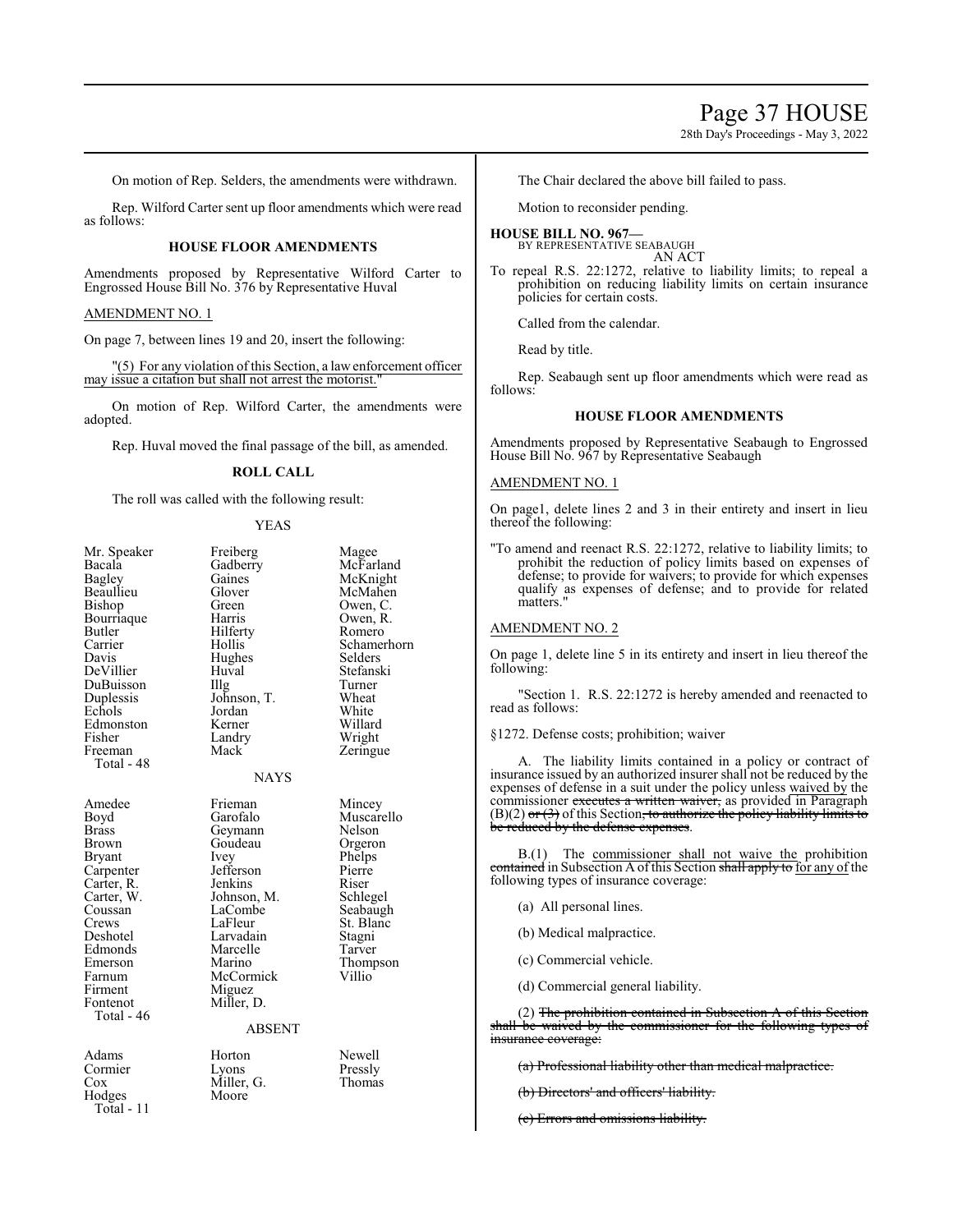# Page 38 HOUSE

28th Day's Proceedings - May 3, 2022

### (d) Pollution liability.

(e) Employment practices liability.

(f) Cyber risk liability.

(g) Information security and privacy liability.

(h) Patent defense or other intellectual property infringement liability.

(i) Commercial liability coverages sold in combination.

(3) The commissioner may waive the prohibition contained in Subsection A of this Section may be waived by the commissioner for other types of insurance, except those coverage not listed in Paragraph (1) of this Subsection, upon consideration by the commissioner of the level of market competition, the nature and design of the product, the availability of insurance coverage, and other relevant factors customs of the industry and the interests of the particular insured.

C. Every policy or contract for which a waiver is executed by the commissioner pursuant to this Section shall be subject to the following requirements:

(1) Defense expenses used to reduce the liability limits on the policy or contract shall not include overhead costs, adjusting expenses, or other expenses incurred by the insurer in the ordinary course of business.

(2) Defense expenses used to reduce the liability limits shall Expenses of defense may include only reasonable attorney fees and expenses directly connected to the insurer's defense of a specific liability claim on behalf of an insured and any other litigation expenses directly arising from the defense of a specific liability claim. Expenses of defense shall not include overhead, unallocated loss adjustment expenses, or other unallocated expenses incurred by the insurer in the ordinary course of business.

(3) The inclusion of defense expenses shall not exhaust the entire amount of liability coverage.

D. The commissioner is authorized to do any of the following:

(1) Limit the amount of defense expenses used to reduce the liability limits or establish a minimum amount of liability coverage from which defense expenses shall not be deducted.

(2) Limit or define the amount of expenses that reduce the liability limits for all or specific type of insurance coverage.

E. Any policy or contract of insurance containing terms that require a waiver pursuant to this Section shall include a separate notice or inclusion on the declaration page stating that the insurance policy or contract includes defense expenses which may be deducted from the liability limits of the policy. This notice shall be prominently printed or stamped in bold on the policy or contract and shall not be less than a ten-point type."

On motion of Rep. Seabaugh, the amendments were adopted.

Rep. Seabaugh moved the final passage of the bill, as amended.

### **ROLL CALL**

The roll was called with the following result:

Gadberry

#### YEAS

Mr. Speaker Frieman Muscarello<br>Amedee Gadberry Nelson

| Bacala<br>Bagley<br>Beaullieu<br>Bishop<br>Bourriaque<br>Butler<br>Carrier<br>Coussan<br>Crews<br>Davis<br>Deshotel<br>DeVillier<br>DuBuisson<br>Echols<br>Edmonds<br>Edmonston<br>Emerson<br>Farnum<br>Firment<br>Fontenot<br>Freiberg<br>Total - 69 | Gaines<br>Garofalo<br>Geymann<br>Goudeau<br>Harris<br>Hollis<br>Horton<br>Huval<br>Illg<br>Ivey<br>Johnson, M.<br>Kerner<br>Mack<br>Marino<br>McCormick<br>McFarland<br>McKnight<br>McMahen<br>Miguez<br>Miller, G.<br>Mincey | Orgeron<br>Owen, C.<br>Owen, R.<br>Pressly<br>Riser<br>Romero<br>Schamerhorn<br>Schlegel<br>Seabaugh<br>Selders<br>St. Blanc<br>Stagni<br>Stefanski<br>Tarver<br>Thompson<br>Turner<br>Villio<br>Wheat<br>White<br>Wright<br>Zeringue |
|-------------------------------------------------------------------------------------------------------------------------------------------------------------------------------------------------------------------------------------------------------|-------------------------------------------------------------------------------------------------------------------------------------------------------------------------------------------------------------------------------|---------------------------------------------------------------------------------------------------------------------------------------------------------------------------------------------------------------------------------------|
| Boyd<br><b>Brass</b><br>Brown<br>Carpenter<br>Carter, R.<br>Carter, W.<br>Cormier<br>Duplessis<br>Fisher<br>Total - 26                                                                                                                                | <b>NAYS</b><br>Freeman<br>Glover<br>Green<br>Jefferson<br>Jenkins<br>Jordan<br>LaCombe<br>LaFleur<br>Landry<br><b>ABSENT</b>                                                                                                  | Larvadain<br>Lyons<br>Marcelle<br>Miller, D.<br>Newell<br>Phelps<br>Pierre<br>Willard                                                                                                                                                 |
| Adams<br><b>Bryant</b><br>Cox<br>Hilferty                                                                                                                                                                                                             | Hodges<br>Hughes<br>Johnson, T.<br>Magee                                                                                                                                                                                      | Moore<br>Thomas                                                                                                                                                                                                                       |

The Chair declared the above bill was finally passed.

The title of the above bill was read and adopted.

Hilferty Total - 10

Rep. Seabaugh moved to reconsider the vote bywhich the above bill was finally passed, and, on his own motion, the motion to reconsider was laid on the table.

# **Consent to Correct a Vote Record**

Rep. Glover requested the House consent to correct his vote on final passage of House Bill No. 967 from yea to nay, which consent was unanimously granted.

# **Consent to Correct a Vote Record**

Rep. Green requested the House consent to correct his vote on final passage of House Bill No. 967 from yea to nay, which consent was unanimously granted.

# **Consent to Correct a Vote Record**

Rep. Dustin Miller requested the House consent to correct his vote on final passage of House Bill No. 967 from yea to nay, which consent was unanimously granted.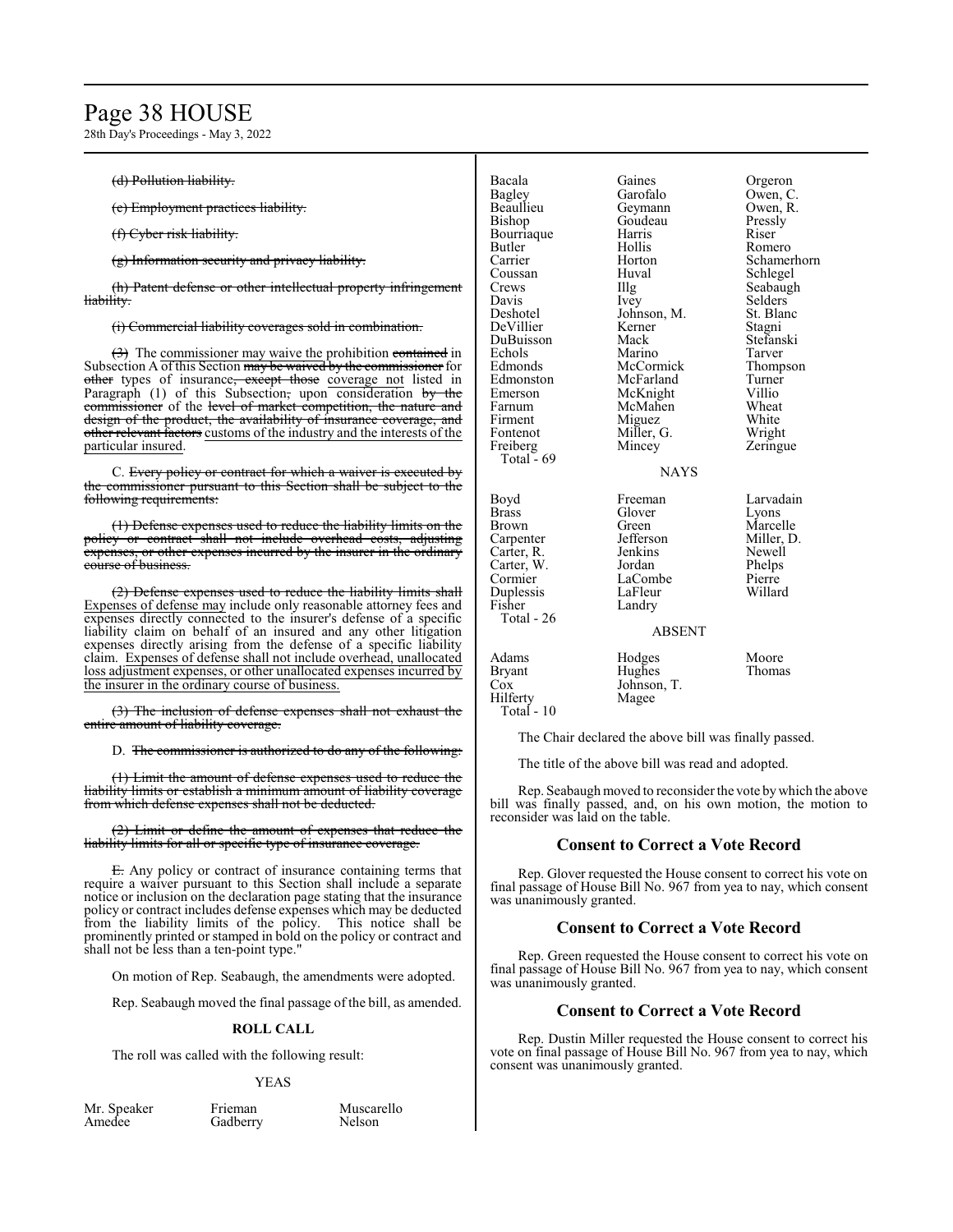# Page 39 HOUSE

28th Day's Proceedings - May 3, 2022

| <b>HOUSE BILL NO. 223-</b><br>BY REPRESENTATIVES MARCELLE AND MARINO<br>AN ACT<br>To amend and reenact R.S. $13:5401(B)(1)(f)$ , (g), and (h) and to<br>repeal R.S. $13:5401(B)(1)(d)$ and $(i)$ , relative to reentry courts;<br>to provide for participation in workforce development<br>sentencing programs; to provide for eligibility; to provide<br>relative to certain exceptions; and to provide for related matters.<br>Called from the calendar.<br>Read by title.<br>Rep. Marcelle sent up floor amendments which were read as | Crews<br>Davis<br>Deshotel<br>DeVillier<br>DuBuisson<br>Duplessis<br>Echols<br>Edmonds<br>Emerson<br>Farnum<br>Fisher<br>Freeman<br>Total - 86 | Jordan<br>LaCombe<br>LaFleur<br>Landry<br>Larvadain<br>Lyons<br>Magee<br>Marcelle<br>Marino<br>McCormick<br>McFarland<br>McKnight<br><b>NAYS</b> | St. Blanc<br>Stagni<br>Tarver<br>Thompson<br>Turner<br>Villio<br>Wheat<br>White<br>Willard<br>Wright<br>Zeringue |
|-------------------------------------------------------------------------------------------------------------------------------------------------------------------------------------------------------------------------------------------------------------------------------------------------------------------------------------------------------------------------------------------------------------------------------------------------------------------------------------------------------------------------------------------|------------------------------------------------------------------------------------------------------------------------------------------------|--------------------------------------------------------------------------------------------------------------------------------------------------|------------------------------------------------------------------------------------------------------------------|
| follows:                                                                                                                                                                                                                                                                                                                                                                                                                                                                                                                                  |                                                                                                                                                |                                                                                                                                                  |                                                                                                                  |
| <b>HOUSE FLOOR AMENDMENTS</b>                                                                                                                                                                                                                                                                                                                                                                                                                                                                                                             | Edmonston<br>Firment<br>Fontenot                                                                                                               | Frieman<br>Garofalo<br>Pressly                                                                                                                   | Seabaugh                                                                                                         |
| Amendments proposed by Representative Marcelle to Engrossed<br>House Bill No. 223 by Representative Marcelle                                                                                                                                                                                                                                                                                                                                                                                                                              | Total - 7                                                                                                                                      | <b>ABSENT</b>                                                                                                                                    |                                                                                                                  |
| <b>AMENDMENT NO. 1</b>                                                                                                                                                                                                                                                                                                                                                                                                                                                                                                                    | Adams                                                                                                                                          | Hodges                                                                                                                                           | Moore                                                                                                            |
| On page 2, delete line 11 in its entirety                                                                                                                                                                                                                                                                                                                                                                                                                                                                                                 | Amedee<br>Cox                                                                                                                                  | $\prod_{i=1}^{n}$<br>Kerner                                                                                                                      | Newell<br>Stefanski                                                                                              |
| AMENDMENT NO. 2                                                                                                                                                                                                                                                                                                                                                                                                                                                                                                                           | Geymann<br>Total - $12$                                                                                                                        | Mack                                                                                                                                             | Thomas                                                                                                           |
| On page 2, line 12, change " $(xii)$ " to " $(xi)$ "                                                                                                                                                                                                                                                                                                                                                                                                                                                                                      |                                                                                                                                                | The Chair declared the above bill was finally passed.                                                                                            |                                                                                                                  |
| <b>AMENDMENT NO. 3</b>                                                                                                                                                                                                                                                                                                                                                                                                                                                                                                                    |                                                                                                                                                | The title of the above bill was read and adopted.                                                                                                |                                                                                                                  |
| On page 2, line 13, change " $(xiii)$ " to " $(xii)$ "                                                                                                                                                                                                                                                                                                                                                                                                                                                                                    |                                                                                                                                                |                                                                                                                                                  | Rep. Marcelle moved to reconsider the vote by which the above                                                    |
| <b>AMENDMENT NO. 4</b>                                                                                                                                                                                                                                                                                                                                                                                                                                                                                                                    | reconsider was laid on the table.                                                                                                              |                                                                                                                                                  | bill was finally passed, and, on her own motion, the motion to                                                   |
| On page 2, line 14, change " $(xiv)$ " to " $(xiii)$ "                                                                                                                                                                                                                                                                                                                                                                                                                                                                                    |                                                                                                                                                | <b>Consent to Correct a Vote Record</b>                                                                                                          |                                                                                                                  |

Rep. Pressly requested the House consent to correct his vote on final passage of House Bill No. 223 from yea to nay, which consent was unanimously granted.

**HOUSE BILL NO. 588—** BY REPRESENTATIVE LACOMBE

AN ACT

To repeal R.S. 40:1046(K), relative to the termination date of the ability to grow, manufacture, and dispense marijuana for therapeutic use; to remove the termination date; and to provide for related matters.

Called from the calendar.

Read by title.

Rep. LaCombe moved the final passage of the bill.

### **ROLL CALL**

The roll was called with the following result:

# YEAS

| Amedee     | Hughes      | Nelson      |
|------------|-------------|-------------|
| Bacala     | Ivey        | Newell      |
| Bagley     | Jefferson   | Orgeron     |
| Boyd       | Jenkins     | Owen, C.    |
| Brass      | Johnson, M. | Owen, R.    |
| Bryant     | Johnson, T. | Phelps      |
| Butler     | Jordan      | Pierre      |
| Carpenter  | LaCombe     | Riser       |
| Carter, R. | LaFleur     | Romero      |
| Carter, W. | Landry      | Schamerhorn |
| Cormier    | Larvadain   | Schlegel    |
|            |             |             |

AMENDMENT NO. 5

On page 2, line 15, change " $(xv)$ " to " $(xiv)$ "

AMENDMENT NO. 6

On page 2, line 16, change " $(xvi)$ " to " $(xv)$ "

On motion of Rep. Marcelle, the amendments were adopted.

Rep. Marcelle moved the final passage of the bill, as amended.

### **ROLL CALL**

The roll was called with the following result:

# YEAS

| Mr. Speaker   | Freiberg    | McMaher    |
|---------------|-------------|------------|
| Bacala        | Gadberry    | Miguez     |
| Bagley        | Gaines      | Miller, D. |
| Beaullieu     | Glover      | Miller, G. |
| Bishop        | Goudeau     | Mincey     |
| Bourriaque    | Green       | Muscarel   |
| Boyd          | Harris      | Nelson     |
| Brass         | Hilferty    | Orgeron    |
| Brown         | Hollis      | Owen, C.   |
| <b>Bryant</b> | Horton      | Owen, R.   |
| Butler        | Hughes      | Phelps     |
| Carpenter     | Huval       | Pierre     |
| Carrier       | Ivey        | Riser      |
| Carter, R.    | Jefferson   | Romero     |
| Carter, W.    | Jenkins     | Schamerl   |
| Cormier       | Johnson, M. | Schlegel   |
| Coussan       | Johnson, T. | Selders    |

Mahen<br>guez  $\mathop{\text{ller}}\nolimits$ , D. ller, G.<br>ncey iscarello<br>Ison <sup>z</sup>en, R.<br>elps namerhorn<br>nlegel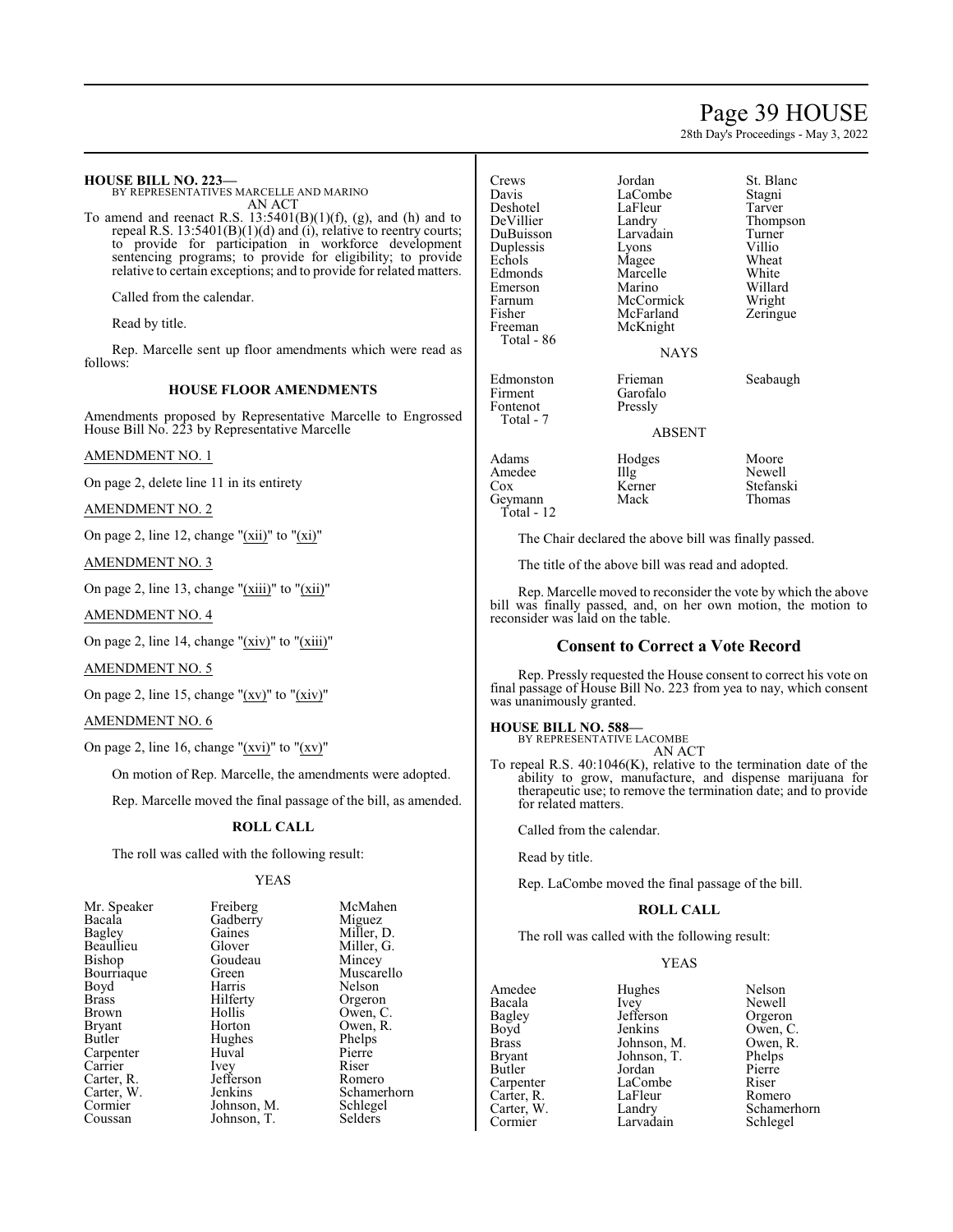# Page 40 HOUSE

28th Day's Proceedings - May 3, 2022

| Duplessis<br>Emerson<br>Fisher<br>Freeman<br>Freiberg<br>Gadberry<br>Gaines<br>Glover<br>Green<br>Total - 58                                                          | Lyons<br>Magee<br>Marcelle<br>Marino<br>McCormick<br>McKnight<br>McMahen<br>Miller, D.<br>Muscarello<br><b>NAYS</b>                                    | Seabaugh<br>Selders<br>Stagni<br>Villio<br>White<br>Willard<br>Zeringue                                                |
|-----------------------------------------------------------------------------------------------------------------------------------------------------------------------|--------------------------------------------------------------------------------------------------------------------------------------------------------|------------------------------------------------------------------------------------------------------------------------|
| Mr. Speaker<br>Beaullieu<br>Bishop<br>Bourriaque<br>Carrier<br>Coussan<br>Crews<br>Deshotel<br>DeVillier<br>DuBuisson<br>Echols<br>Edmonds<br>Edmonston<br>Total - 37 | Farnum<br>Firment<br>Fontenot<br>Frieman<br>Garofalo<br>Goudeau<br>Harris<br>Hollis<br>Horton<br>Huval<br>Illg<br>Kerner<br>McFarland<br><b>ABSENT</b> | Miguez<br>Miller, G.<br>Mincey<br>Pressly<br>St. Blanc<br>Stefanski<br>Tarver<br>Thompson<br>Turner<br>Wheat<br>Wright |
| Adams<br>Brown<br>Cox<br>Davis<br>Total - 10                                                                                                                          | Geymann<br>Hilferty<br>Hodges<br>Mack                                                                                                                  | Moore<br>Thomas                                                                                                        |

The Chair declared the above bill was finally passed.

The title of the above bill was read and adopted.

Rep. LaCombe moved to reconsider the vote by which the above bill was finally passed, and, on his own motion, the motion to reconsider was laid on the table.

# **Consent to Correct a Vote Record**

Rep. Edmonds requested the House consent to correct his vote on final passage of House Bill No. 588 from yea to nay, which consent was unanimously granted.

# **Consent to Correct a Vote Record**

Rep. Kerner requested the House consent to correct his vote on final passage of House Bill No. 588 from yea to nay, which consent was unanimously granted.

### **HOUSE BILL NO. 909—**

BY REPRESENTATIVE EDMONDS

- AN ACT
- To enact Chapter 15 of Title 46 of the Louisiana Revised Statutes of 1950, to be comprised ofR.S. 46:1451 through 1455, relative to assistance programs of the Department of Children and Family Services; to establish within the department an assistance program for certain pregnant women and parents; to provide for services to be delivered through the program; to require reporting to certain legislative committees concerning the program; to require administrative rulemaking; and to provide for related matters.

Called from the calendar.

Read by title.

Rep. Edmonds sent up floor amendments which were read as follows:

### **HOUSE FLOOR AMENDMENTS**

Amendments proposed by Representative Edmonds to Engrossed House Bill No. 909 by Representative Edmonds

### AMENDMENT NO. 1

On page 2, delete lines 18 through 21 in their entirety and insert in lieu thereof the following:

"C.(1) The program shall encompass a statewide telecare support network. The department shall provide in rule for the functions and administration of this network.

(2) The rules of the department providing for the telecare support network shall ensure that the network does not hold itself out to be an entity that can perform, refer for, or assist with an abortion. The telecare support network shall not set appointments with or refer women or parents to any entity that performs abortions or recommends for abortion."

### AMENDMENT NO. 2

On page 2, at the beginning of line 25, change "A." to "A.(1)"

### AMENDMENT NO. 3

On page 2, between lines 27 and 28, insert the following:

"(2) The program shall deliver services exclusively through electronic means, including synchronous and asynchronous interactions, utilizing the telecare support network provided for in R.S. 46:1452 unless the legislature specifically appropriates monies for other modes of service delivery.

### AMENDMENT NO. 4

On page 3, between lines 15 and 16, insert the following:

"(4) Coordination for pregnant women served by the telecare support network of appointments with in-person pregnancy resources centers or similar agencies in this state which provide information and services including, without limitation, counseling, ultrasound services, pregnancy tests, prenatal assistance, parenting classes, material support, and adoption information."

On motion of Rep. Edmonds, the amendments were adopted.

### **Point of Order**

Rep. Jenkins asked for a ruling from the Chair as to whether or not the bill should be duly referred to the Committee on Appropriations.

# **Ruling of the Chair**

The Chair ruled that the amendments added funds which causes the bill to be duly referred to the Committee on Appropriations.

## **Motion**

Rep. Jenkins moved that the bill be recommitted to the House Committee on Appropriations.

# **Point of Order**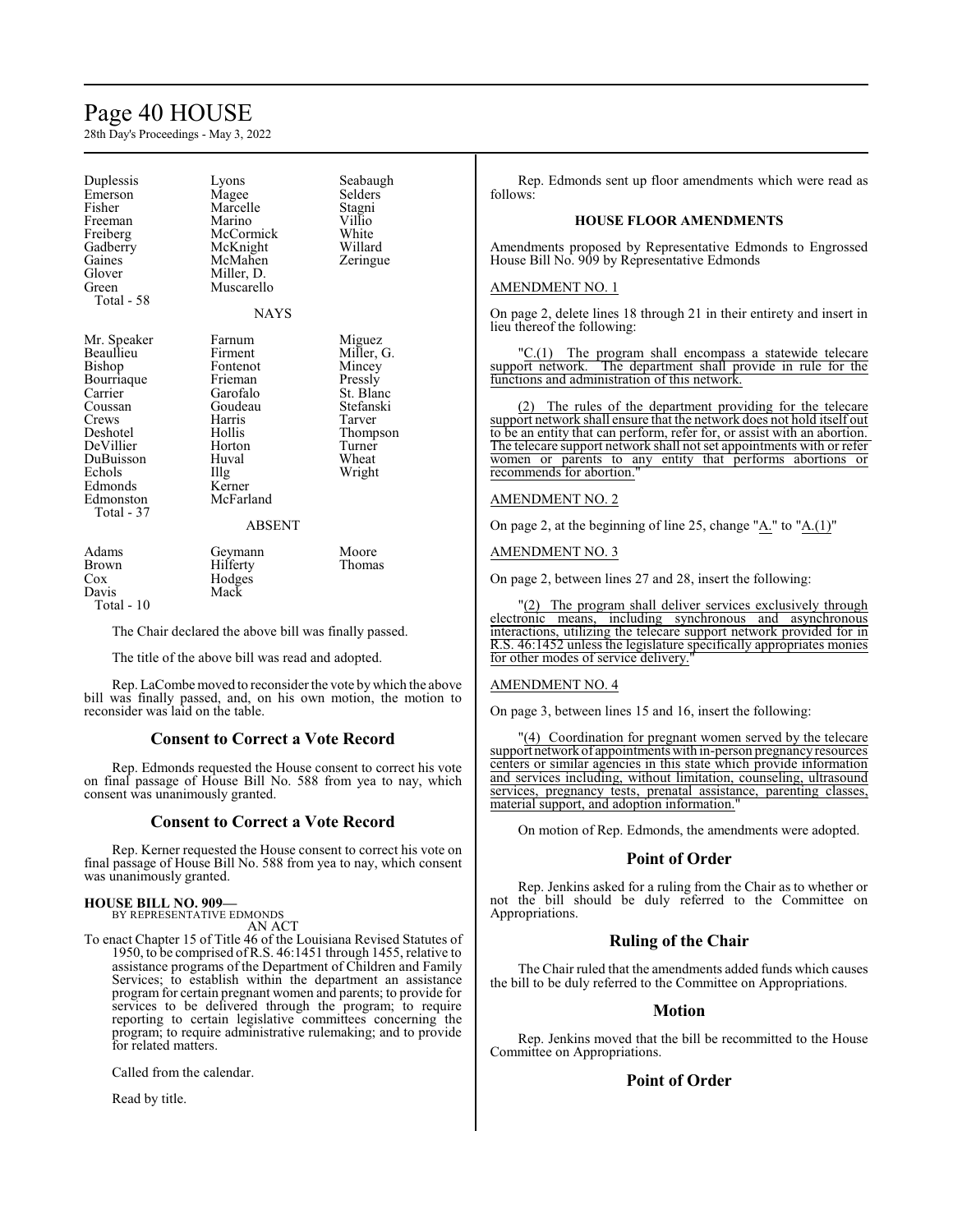# Page 41 HOUSE

28th Day's Proceedings - May 3, 2022

Rep. Bacala asked for a ruling from the Chair if it would be permissible to search House Bill No. 1 to confirm if the funding for House Bill No. 909 was included.

# **Ruling of the Chair**

The Chair ruled it would be permissible to search House Bill No. 1 to confirm if the funding for House Bill No. 909 was included.

# **Motion**

As a substitute motion, Rep. Edmonds moved the bill be returned to the calendar.

#### **HOUSE BILL NO. 1044—** BY REPRESENTATIVE MIGUEZ

AN ACT

To amend and reenact R.S. 30:2531(A)(2)(b), relative to the offense of intentional littering from a vehicle; to provide for additional penalties for second and subsequent intentional littering offenses; and to provide for related matters.

Called from the calendar.

Read by title.

Rep. Magee sent up floor amendments which were read as follows:

# **HOUSE FLOOR AMENDMENTS**

Amendments proposed byRepresentative Magee to Engrossed House Bill No. 1044 by Representative Miguez

# AMENDMENT NO. 1

Delete the set of House Floor Amendments by Representative Miguez (#3268)

# AMENDMENT NO. 2

On page 1, line 3, after "provide for" and before "penalties" change "additional" to "increase"

# AMENDMENT NO. 3

On page 1, at the beginning of line 14, change "(b)(i)" to "(b)"

# AMENDMENT NO. 4

On page 1, line 14, change "nine hundred" to "one thousand eight hundred"

# AMENDMENT NO. 5

On page 1, line 15 change "twenty" to "sixty"

# AMENDMENT NO. 6

On page 1, delete lines 17 through 20 in their entirety

## AMENDMENT NO. 7

On page 2, delete lines 1 and 2 in their entirety

On motion of Rep. Magee, the amendments were withdrawn.

Rep. Stefanski sent up floor amendments which were read as follows:

### **HOUSE FLOOR AMENDMENTS**

Amendments proposed by Representative Stefanski to Engrossed House Bill No. 1044 by Representative Miguez

# AMENDMENT NO. 1

Delete the set of House Floor Amendments by Representative Miguez (#3268)

# AMENDMENT NO. 2

On page 1, line 2, change "R.S. 30:2531(A)(2)(b)," to "R.S.  $30:253\bar{1}(A)(2)(c)$  and  $(3)(c)$ ,"

## AMENDMENT NO. 3

On page 1, line 3, after "penalties for" and before "and" change 'second" to "third"

## AMENDMENT NO. 4

On page 1, line 6, change "R.S. 30:2531(A)(2)(b) is" to "R.S. 30:2531(A)(2)(c) and (3)(c) are"

# AMENDMENT NO. 5

On page 1, delete lines 14 though 20 in their entirety

## AMENDMENT NO. 6

On page 2, delete lines 1 and 2 in their entirety and insert the following:

 $(c)(i)$  Upon third or subsequent conviction, be fined two thousand five hundred dollars, have his motor vehicle driver's license suspended for one year, and be sentenced to serve eighty hours of community service in a litter abatement work program as approved by the court, or all or any combination of the penalties provided by this Subparagraph.

(ii) In addition to penalties otherwise provided in this Paragraph, when the offender is the registered owner of the vehicle being operated at the time of the offense and has been convicted or held liable for a third or subsequent offense of littering from a vehicle under this Subsection, he shall have ninety days to pay the fine. If the offender fails to pay the fine within the requisite time period, upon motion of the prosecuting attorney, his vehicle may be seized and sold in accordance with the provisions of Code of Civil Procedure Art. 2721 in order to satisfy the penalty. Any seizure and sale of a vehicle under the provisions of this Paragraph shall be subject to any existing security interest in the vehicle.

(3) Whoever violates the provisions of this Subsection by the intentional disposal or permitting the disposal of cigarettes, cigarette butts, cigars, cigarillos, or cigar or cigarillo tips from a motor vehicle shall:

\* \* \*

(c)(i) Upon third or subsequent conviction, be fined one thousand five hundred dollars, have his motor vehicle driver's license suspended for one year, and be sentenced to serve eighty hours of community service in a litter abatement work program as approved by the court, or all or any combination of the penalties provided by this Subparagraph.

(ii) In addition to penalties otherwise provided in this Paragraph, when the offender is the registered owner of the vehicle being operated at the time of the offense and has been convicted or held liable for a third or subsequent offense of littering from a vehicle under this Subsection, he shall have ninety days to pay the fine. If the offender fails to pay the fine within the requisite time period, upon motion of the prosecuting attorney, his vehicle may be seized and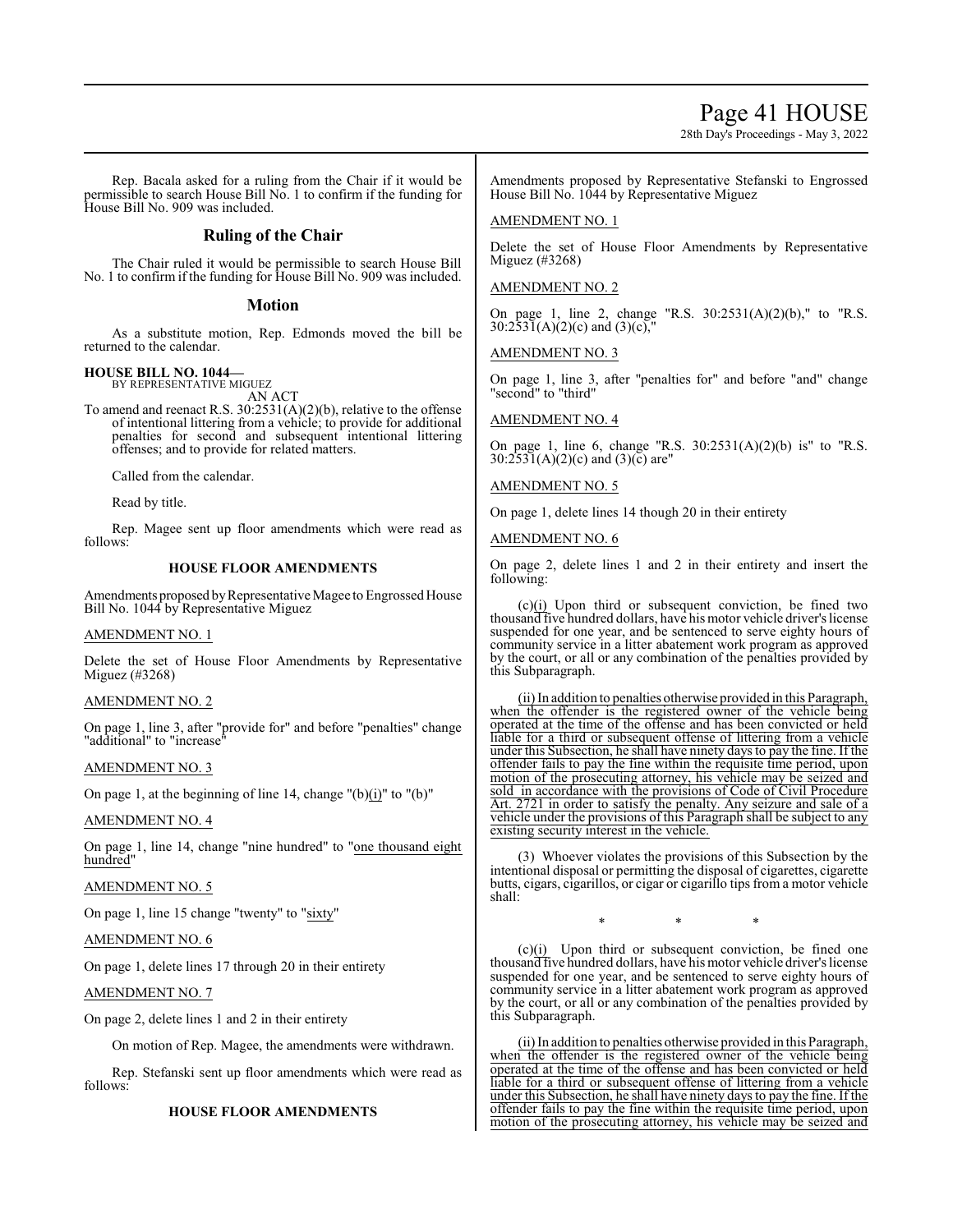# Page 42 HOUSE

28th Day's Proceedings - May 3, 2022

sold in accordance with the provisions of Code of Civil Procedure Art. 2721 satisfy the penalty. Any seizure and sale of a vehicle under the provisions of this Paragraph shall be subject to any existing security interest in the vehicle."

On motion of Rep. Stefanski, the amendments were adopted.

Rep. Nelson sent up floor amendments which were read as follows:

### **HOUSE FLOOR AMENDMENTS**

Amendments proposed by Representative Nelson to Engrossed House Bill No. 1044 by Representative Miguez

### AMENDMENT NO. 1

On page 2, after line 3, insert the following:

"Section 2. The provision of this Act shall only apply in a parish with a population between sixty thousand and seventy thousand persons according to the most recent federal decennial census."

Rep. Nelson moved the adoption of the amendments.

Rep. Schamerhorn objected.

By a vote of 61 yeas and 30 nays, the amendments were adopted.

### **Motion**

On motion ofRep. Miguez, the bill was returned to the calendar.

#### **HOUSE BILL NO. 909—** BY REPRESENTATIVE EDMONDS

AN ACT

To enact Chapter 15 of Title 46 of the Louisiana Revised Statutes of 1950, to be comprised ofR.S. 46:1451 through 1455, relative to assistance programs of the Department of Children and Family Services; to establish within the department an assistance program for certain pregnant women and parents; to provide for services to be delivered through the program; to require reporting to certain legislative committees concerning the program; to require administrative rulemaking; and to provide for related matters.

Called from the calendar.

Read by title.

# **Motion**

On motion of Rep. Edmonds, the bill was recommitted to the House Committee on Appropriations.

# **Suspension of the Rules**

On motion of Rep. Magee, the rules were suspended in order to take up and consider Petitions, Memorials, and Communications at this time.

# **Introduction of Resolutions, House and House Concurrent**

The following members introduced the following entitled House and House Concurrent Resolutions, which were read the first time by their titles and placed upon the calendar for their second reading:

**HOUSE RESOLUTION NO. 110—**<br>BY REPRESENTATIVES PRESSLY, BAGLEY, BUTLER, CREWS,<br>ECHOLS, FIRMENT, FISHER, GADBERRY, GLOVER, HARRIS, HORTON,<br>JEFFERSON, JENKINS, TRAVIS JOHNSON, MCCORMICK,<br>MCFARLAND, MCMAHEN, PHELPS, RISER, SC A RESOLUTION

To commend Chuck Meehan on the occasion of his retirement from Volunteers of America North Louisiana.

Read by title.

On motion of Rep. Pressly, and under a suspension of the rules, the resolution was adopted.

### **HOUSE CONCURRENT RESOLUTION NO. 101—**

BY REPRESENTATIVE BACALA A CONCURRENT RESOLUTION

To urge and request the Judicial Council of the Supreme Court of Louisiana to conduct a comprehensive study of active felony cases in each district court within every judicial district of the state of Louisiana and to report its initial findings to the Legislature of Louisiana prior to the 2023 Regular Session of the Legislature and annually thereafter no later than March 1st of each year.

Read by title.

Lies over under the rules.

# **HOUSE CONCURRENT RESOLUTION NO. 102—** BY REPRESENTATIVE ROBERT OWEN A CONCURRENT RESOLUTION

To urge and request that rules be codified defining the public's right to access the running waters of this state in accordance with the Louisiana's historical civil law tradition.

Read by title.

Lies over under the rules.

# **HOUSE CONCURRENT RESOLUTION NO. 103—** BY REPRESENTATIVE WRIGHT A CONCURRENT RESOLUTION

To authorize and direct the Cash Management Review Board to meet, establish, and function as the Louisiana Digital Assets Working Group to research, report, and make recommendations relative to the use of digital assets in this state and submit the findings to the state treasurer on or before February 1, 2023.

Read by title.

Lies over under the rules.

# **Reports of Committees**

The following reports of committees were received and read:

Report of the Committee on

Administration of Criminal Justice

May 3, 2022

To the Speaker and Members of the House of Representatives:

I amdirected by your Committee on Administration ofCriminal Justice to submit the following report:

House Resolution No. 81, by Carpenter Reported favorably. (12-0)

House Bill No. 517, by Selders Reported with amendments. (11-0)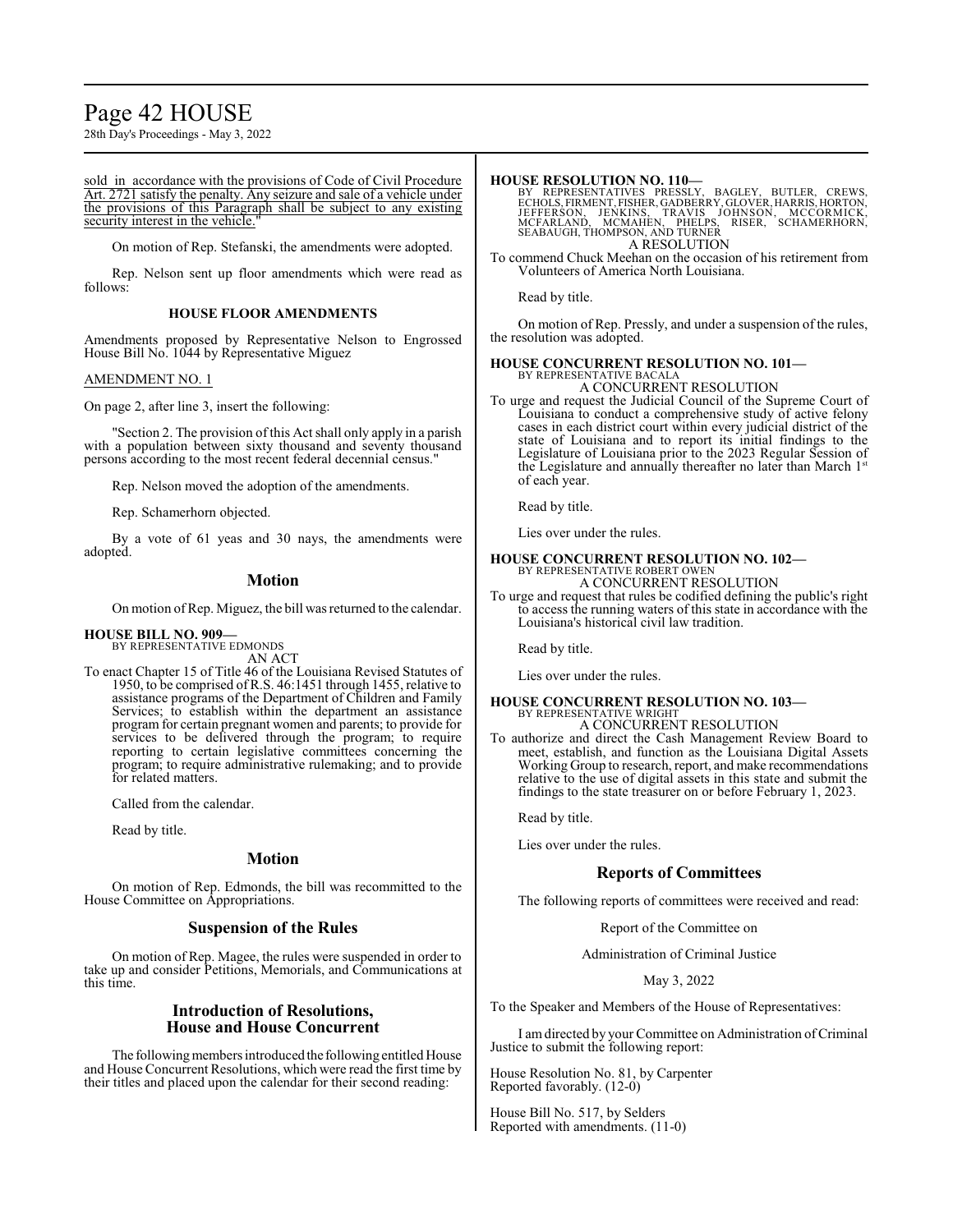# Page 43 HOUSE

28th Day's Proceedings - May 3, 2022

| House Bill No. 601, by Hughes<br>Reported with amendments. (9-0)          | Chairman                                                                                                                                                                  |  |
|---------------------------------------------------------------------------|---------------------------------------------------------------------------------------------------------------------------------------------------------------------------|--|
| House Bill No. 620, by Stefanski                                          | Report of the Committee on                                                                                                                                                |  |
| Reported favorably. (10-0)                                                | Health and Welfare                                                                                                                                                        |  |
| House Bill No. 629, by Bryant<br>Reported favorably. (7-2)                | May 3, 2022                                                                                                                                                               |  |
| House Bill No. 726, by Lyons<br>Reported with amendments. (10-0)          | To the Speaker and Members of the House of Representatives:<br>I am directed by your Committee on Health and Welfare to                                                   |  |
| House Bill No. 774, by Glover<br>Reported with amendments. (9-0)          | submit the following report:<br>House Concurrent Resolution No. 88, by Echols                                                                                             |  |
| House Bill No. 775, by Glover<br>Reported favorably. (9-0)                | Reported with amendments. (12-0)<br>House Concurrent Resolution No. 93, by Emerson                                                                                        |  |
| House Bill No. 877, by Carter, Wilford<br>Reported with amendments. (8-0) | Reported with amendments. (10-0)<br>House Concurrent Resolution No. 94, by Duplessis                                                                                      |  |
| House Bill No. 904, by Phelps<br>Reported favorably. $(8-0)$              | Reported favorably. (10-0)<br>House Bill No. 117, by Echols                                                                                                               |  |
| House Bill No. 913, by Muscarello<br>Reported favorably. (8-0)            | Reported with amendments. (10-0)<br>House Bill No. 910, by Thomas                                                                                                         |  |
| House Bill No. 996, by Bryant<br>Reported with amendments. (9-0)          | Reported with amendments. (10-0)<br>LAWRENCE A. "LARRY" BAGLEY                                                                                                            |  |
| House Bill No. 1028, by Glover<br>Reported favorably. $(10-0)$            | Chairman<br>Report of the Committee on                                                                                                                                    |  |
| JOSEPH A. MARINO, III                                                     | House and Governmental Affairs                                                                                                                                            |  |
| Chairman                                                                  | May 3, 2022                                                                                                                                                               |  |
| Report of the Committee on                                                | To the Speaker and Members of the House of Representatives:                                                                                                               |  |
| Education<br>May 3, 2022                                                  | I am directed by your Committee on House and Governmental<br>Affairs to submit the following report:<br>House Resolution No. 19, by Zeringue<br>Reported favorably. (9-0) |  |
| To the Speaker and Members of the House of Representatives:               |                                                                                                                                                                           |  |
| I am directed by your Committee on Education to submit the                |                                                                                                                                                                           |  |
| following report:                                                         | House Resolution No. 30, by Zeringue<br>Reported with amendments. (9-0)                                                                                                   |  |
| House Bill No. 185, by Owen, Charles<br>Reported favorably. (9-0)         | House Concurrent Resolution No. 32, by Edmonds<br>Reported with amendments. (9-0)                                                                                         |  |
| House Bill No. 222, by Marcelle<br>Reported favorably. $(5-4-1)$          | House Concurrent Resolution No. 90, by Stefanski<br>Reported favorably. (9-0)                                                                                             |  |
| House Bill No. 391, by Bryant<br>Reported with amendments. (10-0)         | House Bill No. 357, by Jenkins<br>Reported favorably. (11-0)                                                                                                              |  |
| House Bill No. 688, by Phelps<br>Reported favorably. (11-0)               | House Bill No. 559, by Edmonds<br>Reported by substitute. (9-0)                                                                                                           |  |
| House Bill No. 861, by St. Blanc<br>Reported by substitute. (9-1)         | House Bill No. 671, by Edmonds                                                                                                                                            |  |

House Bill No. 946, by Miller, D. Reported with amendments. (9-0)

House Bill No. 970, by White, M Reported favorably.  $(11-0)$ 

House Bill No. 981, by Duplessis Reported favorably. (10-0)

LANCE HARRIS

Report of the Committee on

JOHN M. STEFANSKI

Chairman

Insurance

Reported with amendments. (10-0) House Bill No. 912, by Magee Reported favorably. (9-0)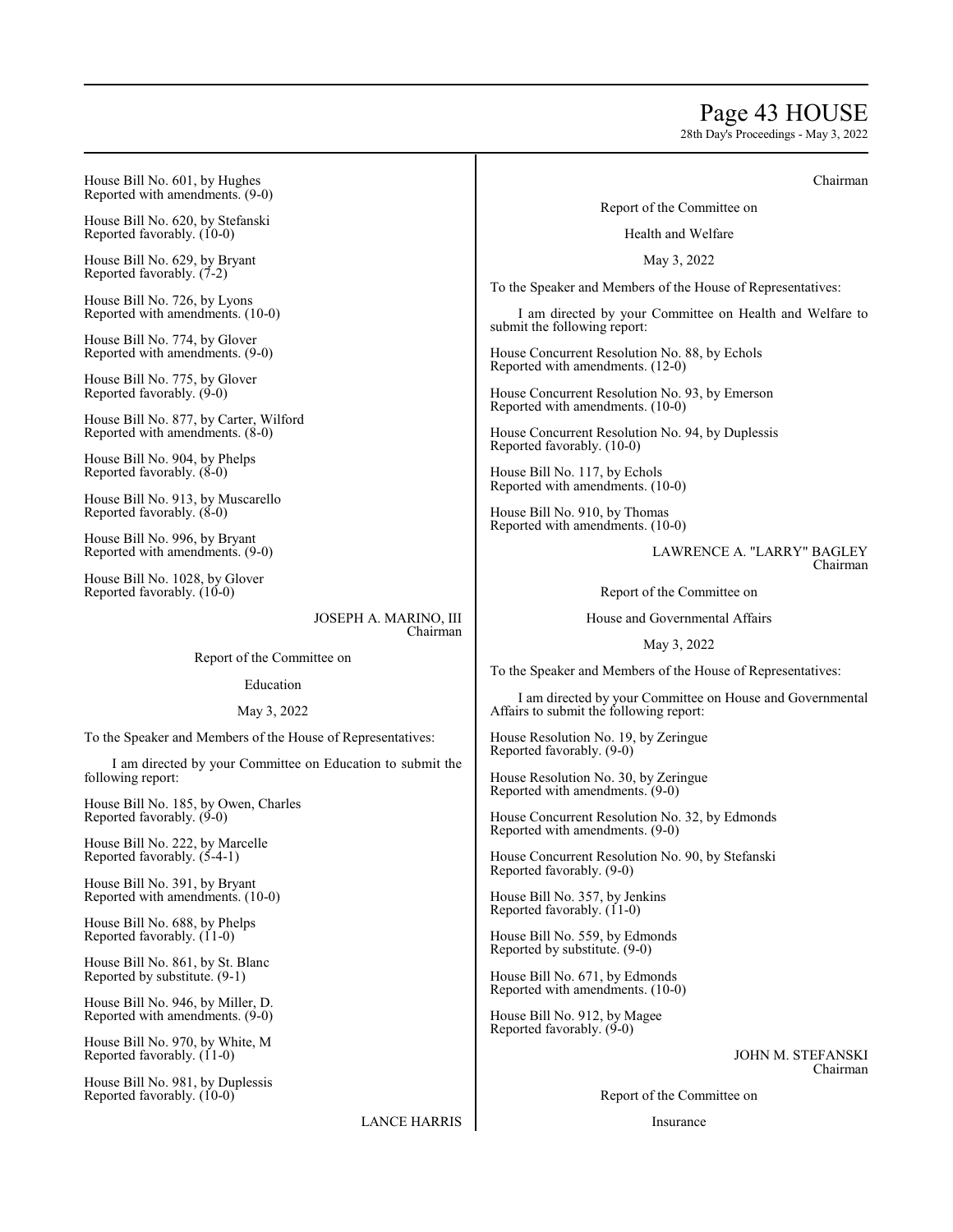# Page 44 HOUSE

28th Day's Proceedings - May 3, 2022

### May 3, 2022

To the Speaker and Members of the House of Representatives:

I am directed by your Committee on Insurance to submit the following report:

Senate Bill No. 117, by Luneau Reported with amendments. (9-0)

Senate Bill No. 118, by Talbot Reported with amendments. (9-0)

Senate Bill No. 134, by Talbot Reported with amendments. (10-0)

Senate Bill No. 146, by Talbot Reported with amendments. (9-0)

Senate Bill No. 154, by Talbot Reported with amendments. (9-0)

Senate Bill No. 163, by Talbot Reported with amendments. (9-0)

Senate Bill No. 165, by Talbot Reported with amendments. (10-0)

Senate Bill No. 412, by Talbot Reported with amendments. (10-0)

> MIKE HUVAL Chairman

The above Senate Bills reported favorably or with amendments, except Senate Bills Nos. 118 and 412, were referred to the Legislative Bureau.

# **House Bills and Joint Resolutions on Second Reading to be Referred**

The following House Bills and Joint Resolutions on second reading to be referred to committees were taken up, read, and referred to committees, as follows:

### **Motion**

On motion of Rep. Willard, the Committee on Appropriations was discharged from further consideration of House Bill No. 557.

On motion of Rep. Zeringue, the bill was ordered passed to its third reading.

### **Motion**

On motion of Rep. Freeman, the Committee on Administration of Criminal Justice was discharged from further consideration of House Bill No. 638.

# **HOUSE BILL NO. 638—** BY REPRESENTATIVE FREEMAN AN ACT

To amend and reenact Code of Criminal Procedure Articles 977(A)(introductory paragraph), 978(D), 989, 992, and 993 and to enact Code of Criminal Procedure Articles  $977(A)(3)$  and (D)(3), 978(A)(4), and 979.1, relative to expungement; to provide relative to motions to expunge records of arrest and convictions of misdemeanor and felony offenses; to provide relative to arrest and convictions committed by a victim of human trafficking; to provide relative to the procedures for motions to expunge records of victims of human trafficking; and to provide for related matters.

Read by title.

# **Motion**

On motion of Rep. Freeman, the bill was withdrawn from the files of the House.

# **Privileged Report of the Legislative Bureau**

May 3, 2022

To the Speaker and Members of the House of Representatives:

I am directed by your Legislative Bureau to submit the following report:

Senate Bill No. 14 Reported without amendments.

Senate Bill No. 39 Reported without amendments.

Senate Bill No. 52 Reported without amendments.

Senate Bill No. 61 Reported without amendments.

Senate Bill No. 79 Reported without amendments.

Senate Bill No. 85 Reported without amendments.

Senate Bill No. 102 Reported without amendments.

Senate Bill No. 129 Reported with amendments.

Senate Bill No. 181 Reported without amendments.

Senate Bill No. 211 Reported without amendments.

Senate Bill No. 217 Reported without amendments.

Senate Bill No. 242 Reported without amendments.

Senate Bill No. 293 Reported without amendments.

Senate Bill No. 363 Reported with amendments.

Senate Bill No. 371 Reported without amendments.

Senate Bill No. 431 Reported without amendments.

Senate Bill No. 433 Reported without amendments.

Senate Bill No. 486 Reported without amendments.

Respectfully submitted,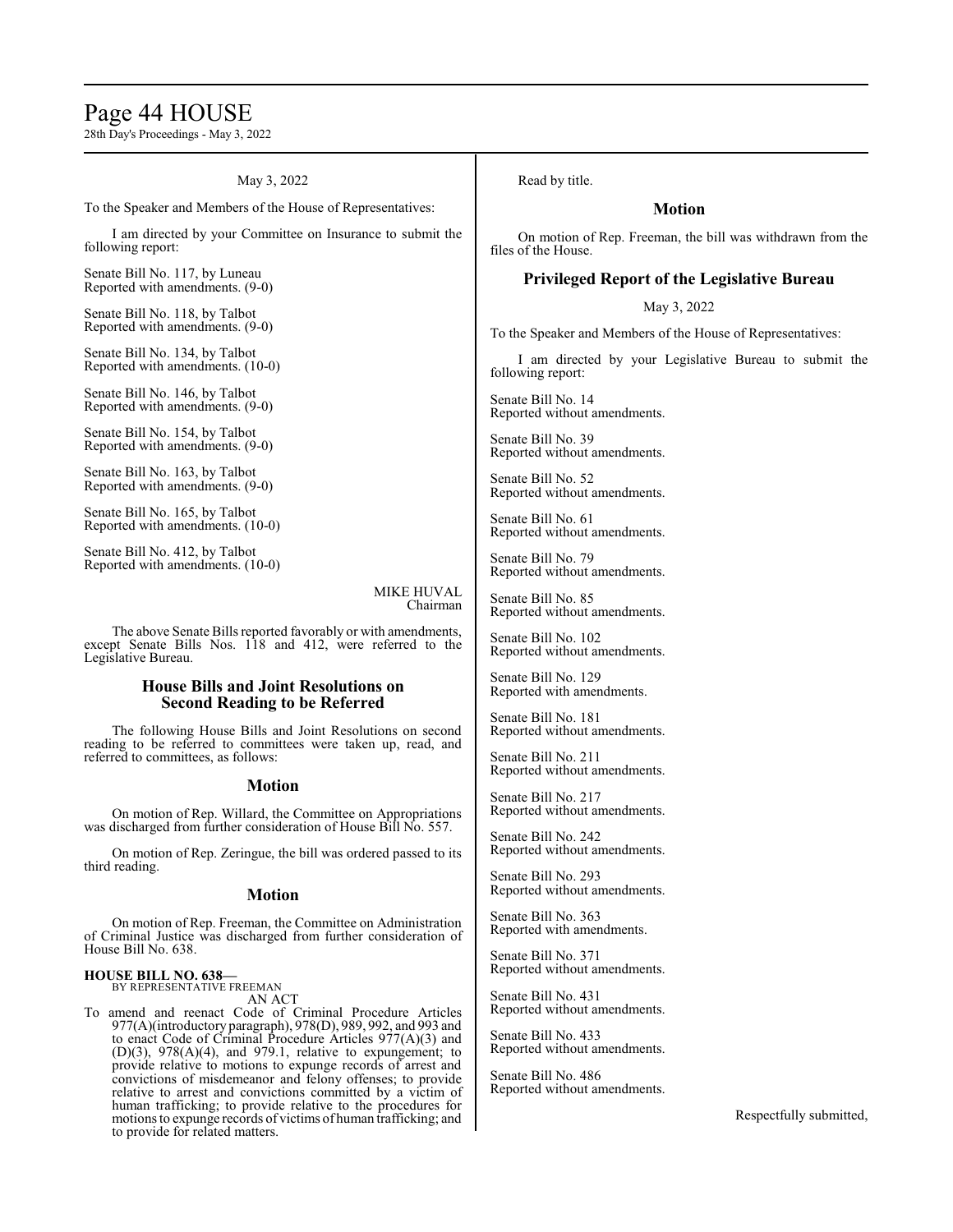Page 45 HOUSE

28th Day's Proceedings - May 3, 2022

DODIE HORTON Chair

# **Privileged Report of the Committee on Enrollment**

### May 3, 2022

To the honorable Speaker and Members of the House of Representatives:

I am directed by your Committee on Enrollment to submit the following report:

The following House Resolutions have been properly enrolled:

# **HOUSE RESOLUTION NO. 25—** BY REPRESENTATIVE ORGERON

A RESOLUTION

To urge and request the Louisiana Public Service Commission to investigate the benefits, feasibility, costs, and pathways to achieving a demonstrable offshore wind energy pilot project by 2026.

#### **HOUSE RESOLUTION NO. 77—** BY REPRESENTATIVE EDMONSTON

A RESOLUTION

To authorize and direct the office of state fire marshal to study the procedures as provided in the current Life Safety and Property Protection Licensing Act, R.S. 40:1664.1 et seq., as they relate to conducting criminal background checks required to obtain a license to perform regulated property protection activities, to determine the applicability of current law regarding persons convicted of certain felony offenses, and to report its findings to the legislature at least thirty days prior to the convening of the 2023 Regular Session of the Legislature of Louisiana.

# **HOUSE RESOLUTION NO. 100—**

BY REPRESENTATIVES FREIBERG, MCKNIGHT, AND SELDERS A RESOLUTION

To commend the University Laboratory School football team on winning the Louisiana High School Athletic Association 2021 Division II state championship.

# **HOUSE RESOLUTION NO. 102—** BY REPRESENTATIVE PIERRE

A RESOLUTION

To recognize Thursday, May 5, 2022, as the thirty-eighth annual Red and White Day at the Legislature of Louisiana.

#### **HOUSE RESOLUTION NO. 106—** BY REPRESENTATIVE GAROFALO

A RESOLUTION

To recognize Thursday, May 19, 2022, as SchizencephalyAwareness Day in Louisiana.

Respectfully submitted,

STEPHANIE HILFERTY Chairwoman

The above House Resolutions contained in the report were signed by the Speaker of the House and taken by the Clerk of the House to the Secretary of State in accordance with the rules of the House.

# **Suspension of the Rules**

On motion of Rep. Marino, the rules were suspended to permit the Committee on Administration of Criminal Justice to meet on Wednesday, May 4, 2022 at 9:30 A.M. instead of 9:00 A.M., and consider the following legislative instruments that were not listed on the weekly committee schedule as required by House Rule 14.23:

House Bill No. 730

# **Suspension of the Rules**

On motion of Rep. Harris, the rules were suspended to permit the Committee on Education to meet on Wednesday, May 4, 2022, and consider the following legislative instruments that were not listed on the weekly committee schedule as required by House Rule 14.23:

House Bill No. 781

Senate Bill No. 377

# **Suspension of the Rules**

On motion of Rep. Bagley, the rules were suspended to permit the Committee on Health and Welfare to meet on Wednesday, May 4, 2022, and consider the following legislative instruments that were not listed on the weekly committee schedule as required by House Rule 14.23:

House Concurrent Resolution Nos. 80 and 99

# **Suspension of the Rules**

On motion of Rep. Huval, the rules were suspended to permit the Committee on Insurance to meet on Wednesday, May 4, 2022, and consider the following legislative instruments that were not listed on the weekly committee schedule as required by House Rule 14.23:

House Bill No. 951

### **Leave of Absence**

Rep. Adams - 1 day

### **Adjournment**

On motion of Rep. Thompson, at 6:41 P.M., the House agreed to adjourn until Wednesday, May 4, 2022, at 2:00 P.M.

The Speaker of the House declared the House adjourned until 2:00 P.M., Wednesday, May 4, 2022.

> MICHELLE D. FONTENOT Clerk of the House

ANGELA S. SMITH Assistant Clerk of the House / Journal Clerk

# **Committee Meeting Notices**

The following committees posted notices as follows:

Committee on Administration of Criminal Justice

Will meet at: 9:30 a.m. (TBA - Time Change) (Subject to Rule Suspension)

Date: Wednesday, May 4, 2022

Location: Committee Room 6

- **HB 431 JORDAN CRIME/DNA** Provides relative to DNA database cross-referencing
- **HB 672 JORDAN CRIMINAL/FORFEITURE** Eliminates asset forfeiture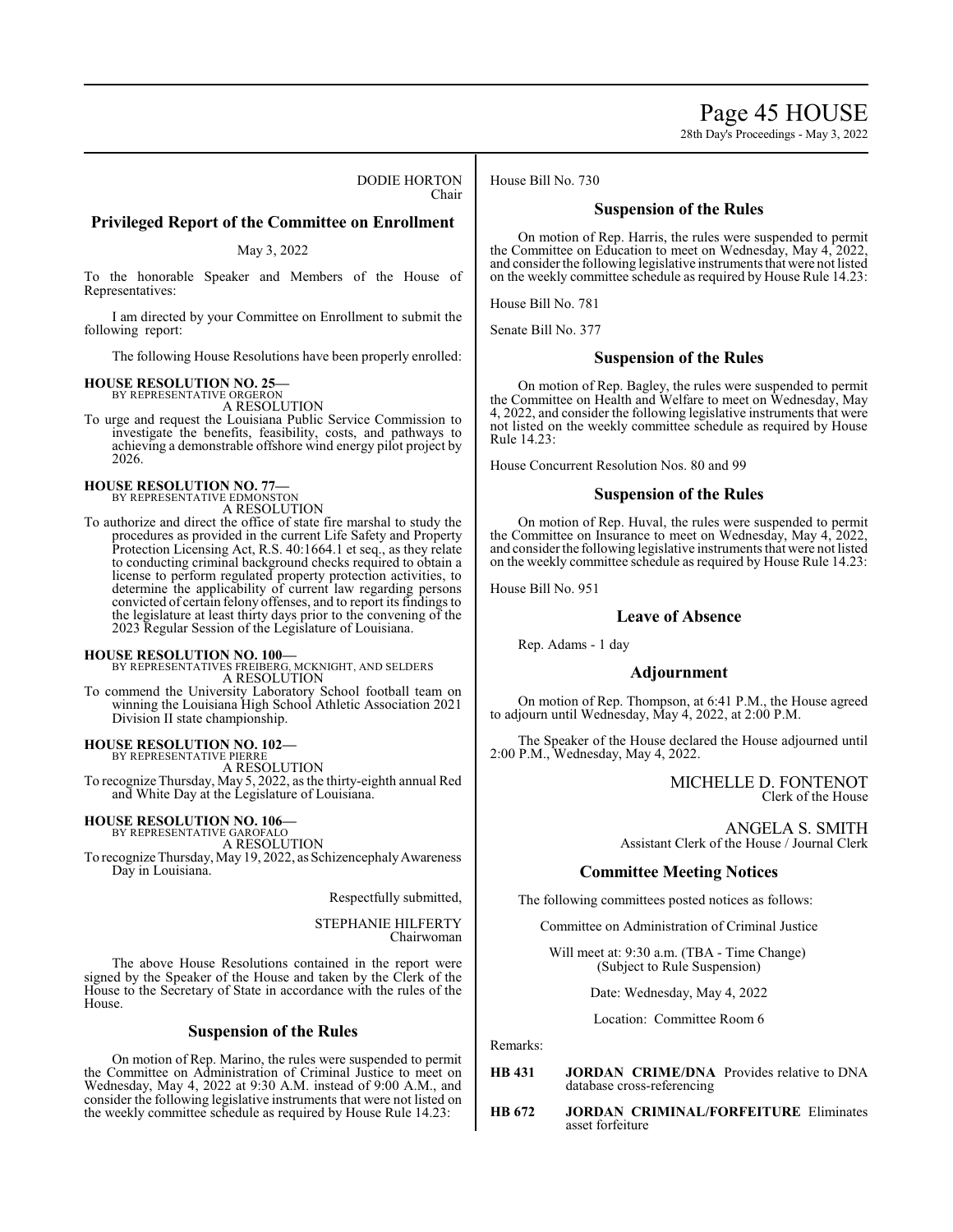# Page 46 HOUSE

28th Day's Proceedings - May 3, 2022

- **HB 730 DUPLESSIS (TBA) PAROLE** Provides relative to parole eligibility for certain persons **(Subject to Rule Suspension)**
- **HB 813 MCCORMICK ABORTION** Enacts the Abolition of Abortion in Louisiana Act of 2022
- **HB 839 JORDAN CRIMINAL/MENTAL CAPACITY**  Provides relative to the insanity defense
- **SB 36 HENRY, CAMERON CRIME/PUNISHMENT**  Provides relative to penalties for the crime of simple assault
- **SB 53 FOIL WEAPONS** Provides certain exceptions to the crime of illegal carrying of weapons
- **SB 66 CONNICK DOMESTIC VIOLENCE** Enhances penalties for violation of a protective order when committed while in possession of a firearm
- **SB 70 TALBOT THEFT** Creates the crime of theft of a catalytic converter or engine control module and provides for dealer registration
- **SB 136 CONNICK CRIME/PUNISHMENT** Provides relative to protections for emergency room personnel, emergency services personnel, and healthcare professionals
- **SB 148 MIZELL CRIMINAL JUSTICE** Provides for postconviction relief for victims of human trafficking
- **SB 161 TALBOT CRIME/PUNISHMENT** Increases penalty for crime of carjacking
- **SB 182 FIELDS LAW ENFORCEMENT** Provides relative to revocation of P.O.S.T. certification
- **SB 206 JACKSON PUBLIC DEFENDER** Requires the Louisiana Public Defender Board to annually enter into a contract with the University of Louisiana Monroe to provide certain statewide training
- **SB 320 HENRY, CAMERON GAMING** Suspends certain requirements regarding the landbased casino contract
- **SB 335 JACKSON JUVENILE JUSTICE** Provides for a juvenile in a correctional facility to serve additional time when he commits an assault or battery on an employee of the facility or another juvenile in the facility or a simple or aggravated escape
- **SB 360 FOIL CRIMINAL PROCEDURE** Provides relative to bond forfeiture
- **SB 400 FIELDS STATE AGENCIES** Provides for the administration of the Department of Public Safety and Corrections, public safety services
- **SB 449 LUNEAU GAMING** Authorizes the Natchitoches Parish Council to call a referendum election to allow video draw poker gaming in Natchitoches Parish

Any person who does not feel comfortable giving testimony in person may submit a prepared statement in accordance with House Rule 14.33 in lieu of appearing before the committee:

A. Any interested person or any committee member may file with the committee a prepared statement concerning a specific instrument or matter under consideration by the committee or concerning any matter within the committee's scope of authority, and the committee records shall reflect receipt of such statement and the date and time thereof.

B. Any person who files a prepared statement which contains data or statistical information shall include in such prepared statement sufficient information to identify the source of the data or statistical information. For the purposes of this Paragraph, the term "source" shall mean a publication, website, person, or other source fromwhich the data or statistical information contained in the prepared statement was obtained by the person or persons who prepared the statement.

NOTE: Statements emailed to h-acrj@legis.la.gov and received prior to noon on Tuesday, May 3,  $2022$ , will be distributed to the committee members prior to the meeting.

> JOSEPH A. MARINO, III Chairman

Committee on Education

Will meet at: 9:00 a.m.

Date: Wednesday, May 4, 2022

Location: Committee Room 1

- **HB 356 AMEDEE EDUCATION** Provides for the right of parents to access and examine lessons used in their child's education
- **HB 369 HARRIS, LANCE EDUCATION** Requires public school governing authorities and public schools to post on their websites laws pertaining to parental access to instructional materials and the Parents' Bill of Rights
- **HB 453 HARRIS, LANCE CURRICULA** Requires each public school governing authority to post on its website information relative to instructional materials and activities for each school under its jurisdiction
- **HB 781 PHELPS (TBA) VOTING/REGISTRATION**  Requires public high schools to provide an opportunity for certain students to register to vote **(Subject to Rule Suspension)**
- **HB 983 BISHOP, S. STUDENT/TUITION** Authorizes the transfer of funds from a START account to a START K12 account
- **SB 44 MIZELL AMUSEMENTS/SPORTS** Provides for the Fairness in Womens Sports Act relative to a school's ability to offer equal opportunities to each student to participate in team sporting events on an equal basis.  $(8/1/22)$
- **SB 94 JACKSON SCHOOLS** Provides relative to instruction on child assault awareness and prevention in public schools. (gov sig)
- **SB 169 MIZELL EARLY CHILDHOOD ED** Requires annual meetings of and reports from the Early Childhood Care and Education Commission. (gov sig)
- **SB 189 WHITE, B SCHOOLS** Provides relative to the jurisdiction of the Central Community School System. (7/1/22)
- **SB 191 HEWITT TOPS** Provides relative to high school core curriculum requirements. (gov sig)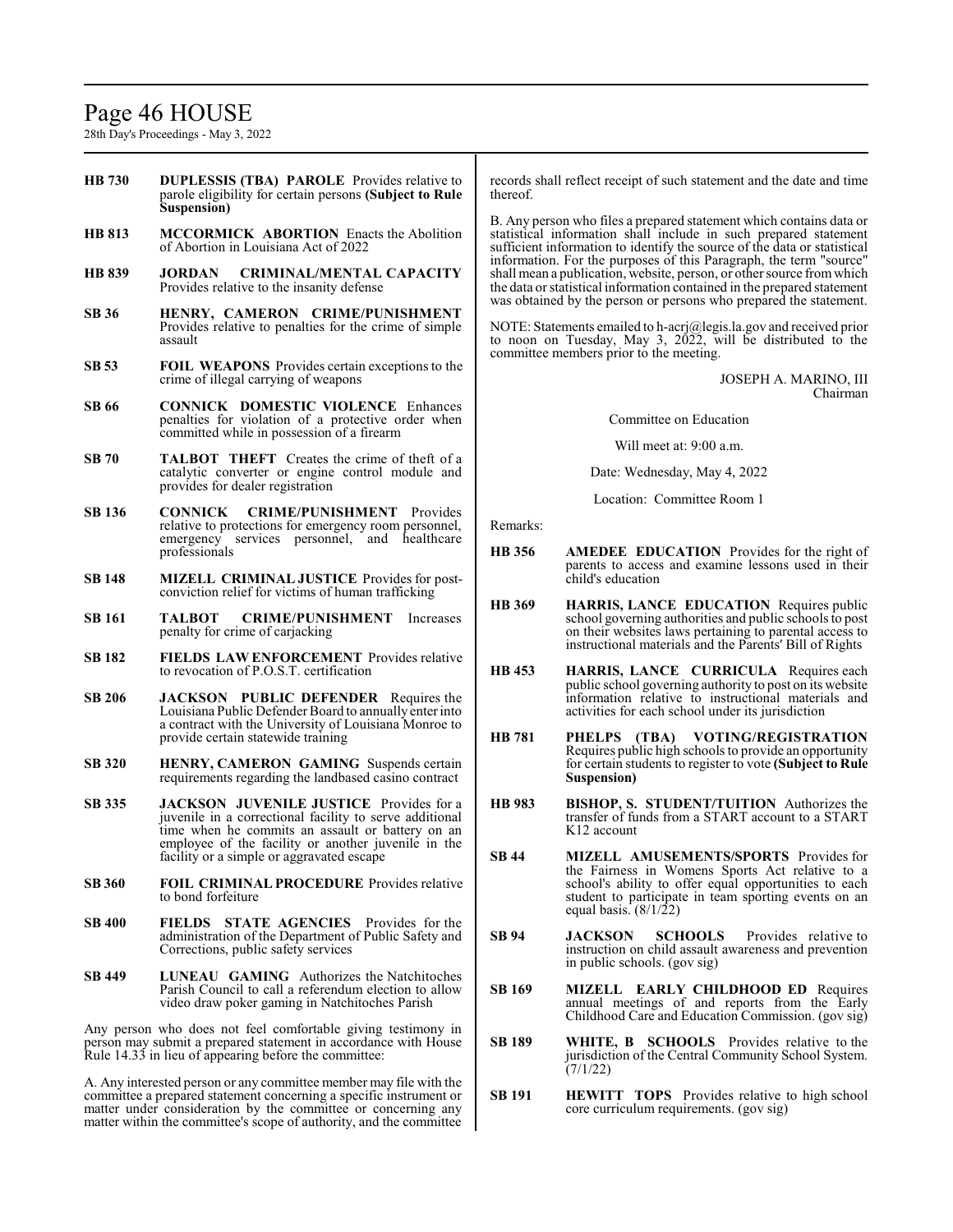# Page 47 HOUSE

28th Day's Proceedings - May 3, 2022

### **SB 377 PEACOCK (TBA) TEACHERS** Provides relative to teacher certification requirements. (gov sig) **(Subject to Rule Suspension)**

Any person who does not feel comfortable giving testimony in person may submit a prepared statement in accordance with House Rule 14.33 in lieu of appearing before the committee:

A. Any interested person or any committee member may file with the committee a prepared statement concerning a specific instrument or matter under consideration by the committee or concerning any matter within the committee's scope of authority, and the committee records shall reflect receipt of such statement and the date and time thereof.

B. Any person who files a prepared statement which contains data or statistical information shall include in such prepared statement sufficient information to identify the source of the data or statistical information. For the purposes of this Paragraph, the term "source" shall mean a publication, website, person, or other source fromwhich the data or statistical information contained in the prepared statement was obtained by the person or persons who prepared the statement.

NOTE: Statements emailed to h-educ@legis.la.gov and received prior to noon on Tuesday, May 3, 2022, will be distributed to the committee members prior to the meeting.

> LANCE HARRIS Chairman

Committee on Health and Welfare

Will meet at: 10:00 a.m.

Date: Wednesday, May 4, 2022

Location: Committee Room 5

Remarks:

- **HB600 FRIEMAN VACCINES/VACCINATION** Provides for release of opt-out information to the public when state law requires a vaccination or immunization
- **HB 767 MARINO DRUGS/PRESCRIPTION** Relative to licensure of production facilities for therapeutic marijuana
- **HCR 80 CREWS PUBLIC HEALTH/OFFICE** Directs the office of public health to conduct a comprehensive assessment of this state's response to the COVID-19 pandemic
- **HCR 99 BAGLEY (TBA) MEDICAID MANAGED CARE**  Requests the La. Department of Health to fully utilize the NASPO ValuePoint process to procure Medicaid managed care information systems and services **(Subject to Rule Suspension)**
- **HR 62 ECHOLS EMERGENCY PREPAREDNESS**  Requests the La. Department of Health to develop a proposal for a statewide hospital coordination plan for use in disasters and other emergency situations
- **SB 40 MCMATH CHILDREN** Provides relative to protections for foster children. (gov sig)
- **SB 77 LUNEAU MEDICAID** Provides relative to prior authorization of prescription drugs. (8/1/22)
- **SB 98 HEWITT HEALTH DEPARTMENT** Provides relative to the LouisianaCommission for the Deaf. (See Act)
- **SB 116 BARROW HEALTH DEPARTMENT** Creates the office on women's health within the Louisiana Department of Health. (gov sig)
- **SB 194 HEWITT HEALTH CARE** Provides relative to the membership of the Louisiana Health Works Commission. (8/1/22)
- **SB 411 WHITE, B HEALTH CARE** Provides relative to the Louisiana Emergency Response Network. (8/1/22)

Any person who does not feel comfortable giving testimony in person may submit a prepared statement in accordance with House Rule 14.33 in lieu of appearing before the committee:

A. Any interested person or any committee member may file with the committee a prepared statement concerning a specific instrument or matter under consideration by the committee or concerning any matter within the committee's scope of authority, and the committee records shall reflect receipt of such statement and the date and time thereof.

B. Any person who files a prepared statement which contains data or statistical information shall include in such prepared statement sufficient information to identify the source of the data or statistical information. For the purposes of this Paragraph, the term "source" shall mean a publication, website, person, or other source fromwhich the data or statistical information contained in the prepared statement was obtained by the person or persons who prepared the statement.

NOTE: Statements emailed to h-hw@legis.la.gov and received prior to noon on Tuesday, May 3,  $20\overline{2}2$ , will be distributed to the committee members prior to the meeting.

> LAWRENCE A. "LARRY" BAGLEY Chairman

Committee on House and Governmental Affairs

Will meet at: 9:00 a.m.

Date: Wednesday, May 4, 2022

Location: Committee Room 3

- **HB 178 VILLIO VOTERS/VOTING** (Constitutional Amendment) Provides relative to the right to vote
- **HB924 EDMONDS ELECTIONS** Provides for post-election tabulation audits of paper records including absentee ballots
- **HB 1056 HODGES VOTERS/VOTING** Provides relative to persons permitted to register or vote
- **HB 179 WRIGHT GOVERNOR/POWERS-VETO**  (Constitutional Amendment) Removes the line item veto power of the governor
- **HB 405 WRIGHT CONSTITUTION/CONVENTION**  Provides for calling a constitutional convention and preparations therefor
- **HB 756 SCHEXNAYDER PUBLIC BLDGS/GROUNDS-ST** Provides relative to certain public buildings and grounds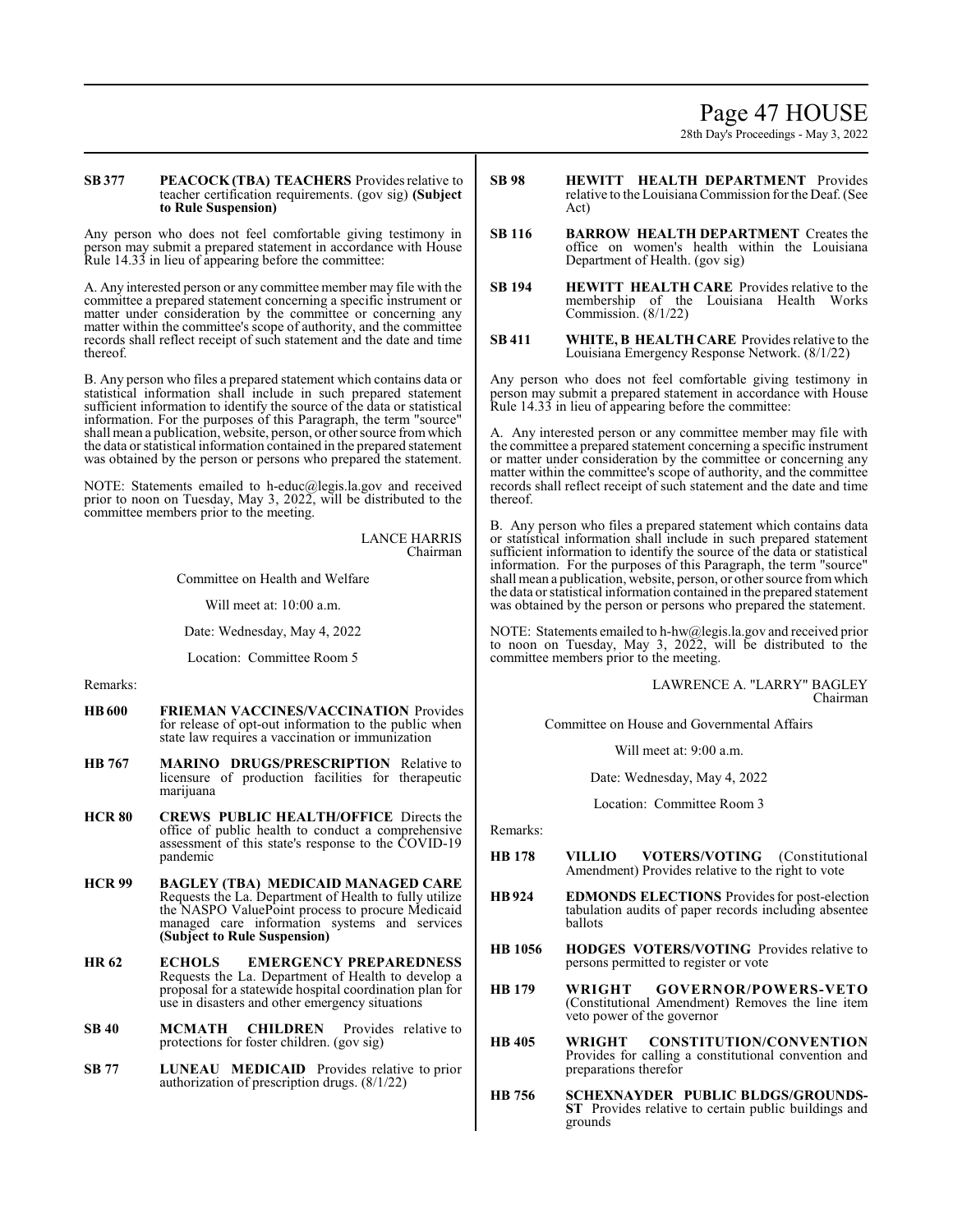# Page 48 HOUSE

28th Day's Proceedings - May 3, 2022

- **HB 145 E D M O N S T O N A D M I N I S T R A T I V E PROCEDURE** Provides relative to rule making procedure
- **HB 390 WRIGHT ADMINISTRATIVE PROCEDURE**  Provides relative to rules adopted under the Administrative Procedure Act
- **HCR 48 IVEY LEGISLATIVE POWERS** Provides for House and Senate standing committees to meet and function as joint committees to study the provisions of the state constitution and to make recommendations for revisions

Any person who does not feel comfortable giving testimony in person may submit a prepared statement in accordance with House Rule 14.33 in lieu of appearing before the committee:

A. Any interested person or any committee member may file with the committee a prepared statement concerning a specific instrument or matter under consideration by the committee or concerning any matter within the committee's scope of authority, and the committee records shall reflect receipt of such statement and the date and time thereof.

B. Any person who files a prepared statement which contains data or statistical information shall include in such prepared statement sufficient information to identify the source of the data or statistical information. For the purposes of this Paragraph, the term "source" shall mean a publication, website, person, or other source fromwhich the data or statistical information contained in the prepared statement was obtained by the person or persons who prepared the statement.

NOTE: Statements emailed to h&ga@legis.la.gov and received prior to noon on Tuesday, May 3, 2022, will be distributed to the committee members prior to the meeting.

> JOHN M. STEFANSKI Chairman

Committee on Insurance

Will meet at: 9:30 a.m.

Date: Wednesday, May 4, 2022

Location: Committee Room 2

Remarks:

- **HB 316 WILLARD INSURANCE CLAIMS** Provides for the transmission of certain documents and recordings from insurers to insureds in times of a gubernatorially declared disaster
- **HB 317 WILLARD INSURANCE/POLICIES** Provides for hurricane, named storm, and wind and hail deductibles
- **HB 558 WILLARD INSURANCE CLAIMS** Provides for claims settlement practices
- **HB 881 BOURRIAQUE INSURERS** Provides for the Louisiana Insurance Guaranty Association
- **HB 951 JORDAN (TBA) INSURANCE/AUTOMOBILE**  Requires automobile liability insurance policies include uninsured motorist coverage **(Subject to Rule Suspension)**
- **HCR 83 GAROFALO INSURANCE/HEALTH** Creates the Louisiana All-Payer Claims Database Task Force
- **HCR 84 KERNER INSURANCE/FLOOD** Memorializes Congress to review and reform the National Flood Insurance Program's pricing methodology known as Risk Rating 2.0
- **HCR 89 MILLER, D. INSURANCE/HEALTH** Requests a study of the costs and benefits of mandating coverage for therapies and treatments for PANS, PANDAS, and both conditions as types of AE by private insurance plans in the state of La.
- **SB 198 TALBOT INSURANCE CLAIMS** Provides relative to the adjustment of residential claims. (1/1/23)
- **SB 230 MORRIS, JAY INSURERS** Provides for qualifications of title insurance producers. (8/1/22)
- **SB 366 HARRIS, JIMMY INSURERS** Prohibits certain health insurance cost-sharing practices. (gov sig)
- **SB 394 BERNARD INSURANCE POLICIES** Requires coverage for drugs under certain conditions and the drug is approved by the United States Food and Drug Administration. (1/1/23)

Any person who does not feel comfortable giving testimony in person may submit a prepared statement in accordance with House Rule 14.33 in lieu of appearing before the committee:

A. Any interested person or any committee member may file with the committee a prepared statement concerning a specific instrument or matter under consideration by the committee or concerning any matter within the committee's scope of authority, and the committee records shall reflect of such statement and the date and time thereof.

B. Any person who files a prepared statement which contains data or statistical information shall include in such prepared statement sufficient information to identify the source of the data or statistical information. For the purposes of this Paragraph, the term "source" shall mean a publication, website, person, or other source fromwhich the data or statistical information contained in the prepared statement was obtained by the person or persons who prepared the statement.

NOTE: Statements emailed to h-ins@legis.la.gov and received prior to noon on Tuesday, May 3, 2022, will be distributed to the committee members prior to the meeting.

> MIKE HUVAL Chairman

Committee on Natural Resources and Environment

Will meet at: 9:30 a.m.

Date: Wednesday, May 4, 2022

Location: Committee Room 4

- **HCR 55 OWEN, ROBERT FISHING/COMMERCIAL**  Provides relative to charter fishing guides and commercial fishing
- **HCR 78 KERNER SEAFOOD** Memorializes Congress to support the Illegal Fishing and Forced Labor Prevention Act and to compel the United States Food and Drug Administration to fulfill its duties regarding inspection and testing of imported seafood
- **SB 447 HENSGENS FISH/FISHING** Provides for commercial menhaden harvest reporting. (8/1/22)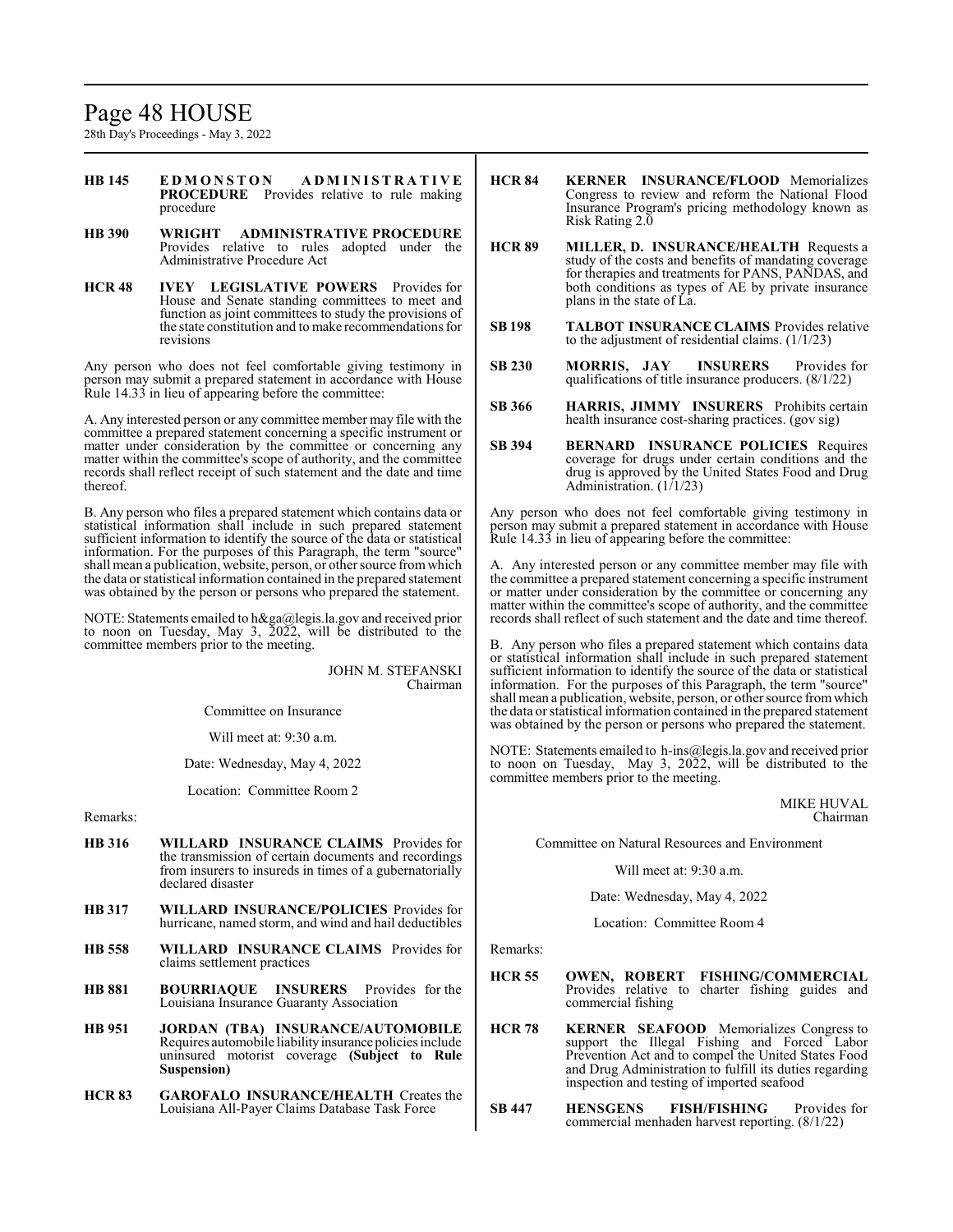# Page 49 HOUSE

28th Day's Proceedings - May 3, 2022

### **SB448 LUNEAU WILDLIFE/FISHERIESDEPT** Provides relative to civil penalties for restitution of value of wildlife and aquatic life. (8/1/22)

Consideration and approval of Site Code 1-52-021 - LDAF site, Lacombe, St. Tammany Parish: Vacant lot (with old fire tower), 5 acres, \$55,000 as of 4.4.2022

Consideration and approval of Site Code 2-23-034 - LDWF site, Maurepas, Livingston Parish: Vacant lot with bulkhead, boat slip and small metal shed, 0.63 acres, \$181,000 as of 12.1.2020

Any person who does not feel comfortable giving testimony in person may submit a prepared statement in accordance with House Rule 14.33 in lieu of appearing before the committee:

A. Any interested person or any committee member may file with the committee a prepared statement concerning a specific instrument or matter under consideration by the committee or concerning any matter within the committee's scope of authority, and the committee records shall reflect receipt of such statement and the date and time thereof.

B. Any person who files a prepared statement which contains data or statistical information shall include in such prepared statement sufficient information to identify the source of the data or statistical information. For the purposes of this Paragraph, the term "source" shall mean a publication, website, person, or other source from which the data or statistical information contained in the prepared statement was obtained by the person or persons who prepared the statement.

NOTE: Statements emailed to h-natr@legis.la.gov and received prior to noon on Tuesday, May 3, 2022, will be distributed to the committee members prior to the meeting.

> JEAN-PAUL P. COUSSAN Chairman

# **Weekly Committee Schedules**

The following committees posted weekly committee schedules as follows:

Committee on Appropriations

Monday, May 9, 2022

Committee Room 5

9:00 a.m.

# INSTRUMENTS TO BE HEARD:

- **HB 78 ZERINGUE FISCAL CONTROLS** Provides relative to the state's annual comprehensive financial report
- **HB 100 DESHOTEL FUNDS/FUNDING** Provides relative to the Avoyelles Parish Local Government Gaming Mitigation Fund
- **HB 494 ROMERO ALCOHOLIC BEVERAGES** Provides relative to brewery operations
- **HB 499 AMEDEE FUNDS/FUNDING** Creates a fund for the purpose of funding tuition exemptions and reduction of textbook costs for persons who are age fifty-five or older
- **HB 692 LARVADAIN INSURANCE DEPARTMENT** Provides for the Louisiana Named Storm Insurance Fraud Prevention Authority
- **HB 707 DUPLESSIS CRIMINAL/RECORDS** Provides relative to the expungement of criminal records
- **HB 933 STAGNI NURSING HOMES** Provides relative to emergency preparedness among licensed nursing homes
- **HB 958 MILLER, D. HEALTH CARE/PROVIDERS** Provides for licensure and regulation of nurse staffing agencies by the Louisiana Department of Health
- **HB1024 DUBUISSON STATE AGENCIES** Provides relative to payment for state charges
- **HCR 23 HARRIS, LANCE SCHOOLS/FINANCE-MFP** Provides for legislative approval of the MFP formula for FY 2022-2023
- **SB 3 ALLAIN COASTAL RESOURCES** Provides for distribution of monies collected from enforcement actions of coastal use permits. (8/1/22)
- **SB 23 ALLAIN NATURAL RESOURCES DEPT** Provides for the deposit of monies into the Oilfield Site Restoration Fund. (gov sig)
- **SB 48 REESE FUNDS/FUNDING** Provides for changes to the Water Sector Program. (gov sig)
- **SB 260 HEWITT FUNDS/FUNDING** Provides relative to the Community and Family Support System Fund. (8/1/22)
- **SB 277 CORTEZ FUNDS/FUNDING** Creates the Megaprojects Leverage Fund. (gov sig)

Any person who does not feel comfortable giving testimony in person may submit a prepared statement in accordance with House Rule 14.33 in lieu of appearing before the committee:

A. Any interested person or any committee member may file with the committee a prepared statement concerning a specific instrument or matter under consideration by the committee or concerning any matter within the committee's scope of authority, and the committee records shall reflect receipt of such statement and the date and time thereof.

B. Any person who files a prepared statement which contains data or statistical information shall include in such prepared statement sufficient information to identify the source of the data or statistical information. For the purposes of this Paragraph, the term "source" shall mean a publication, website, person, or other source fromwhich the data or statistical information contained in the prepared statement was obtained by the person or persons who prepared the statement.

NOTE: Statements emailed to h-app@legis.la.gov and received prior to noon on Friday, May 6, 2022, will be distributed to the committee members prior to the meeting.

LEGISLATIVE INSTRUMENTS MAY BE DELETED (DOES NOT REQUIRE HOUSE RULES SUSPENSION) OR ADDED (REQUIRES HOUSE RULES<br>SUSPENSION)PRIOR TO THE MEETING DATE. (HOUSE RULES 14.22 AND<br>14.24) SEE THE DAILY NOTICE OFCOMMITTEE MEETINGS POSTED PRIOR TO MEETING DATE.

> JEROME "ZEE" ZERINGUE Chairman

Committee on Civil Law and Procedure

Monday, May 9, 2022

Committee Room 4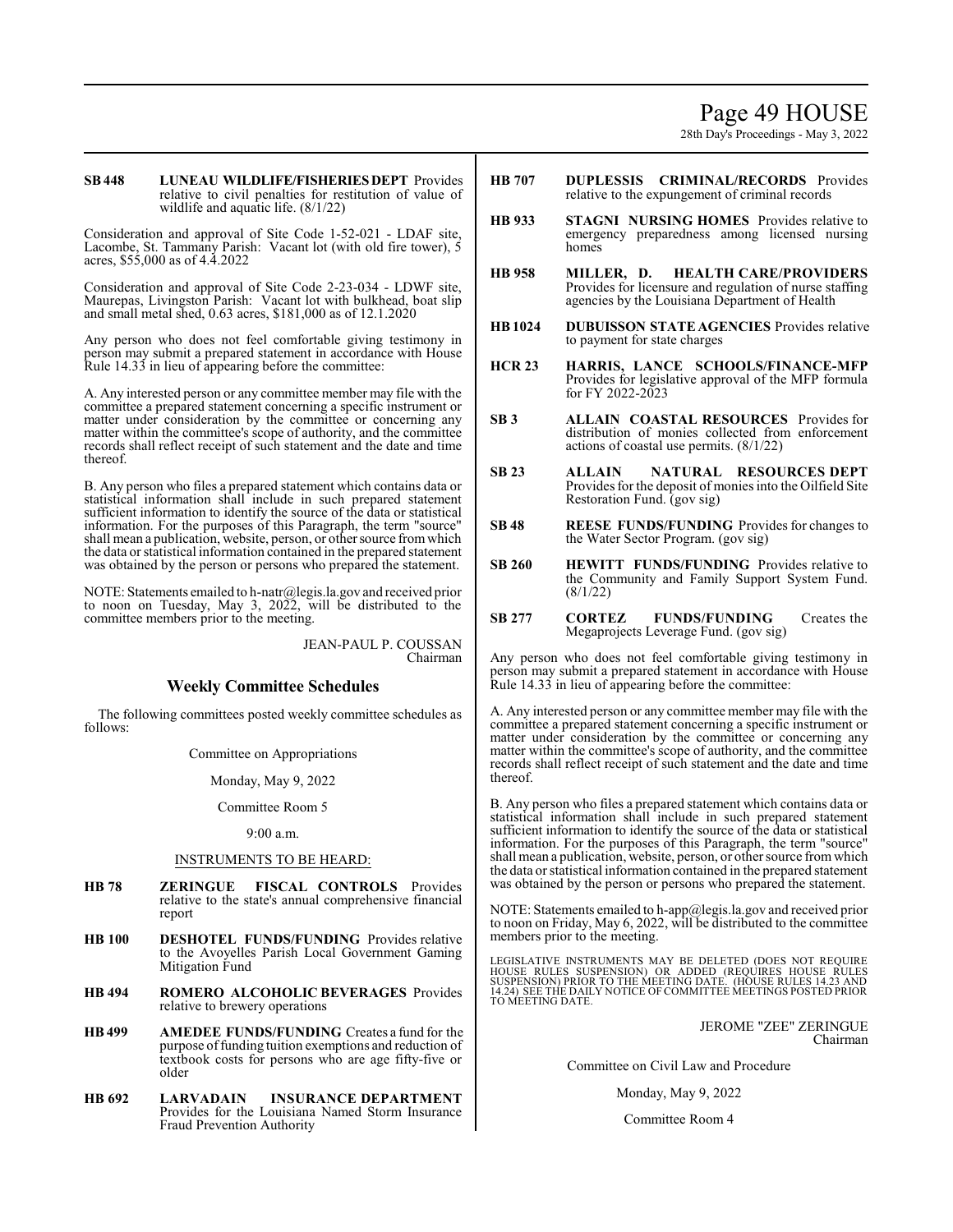# Page 50 HOUSE

28th Day's Proceedings - May 3, 2022

### 9:30 a.m.

### INSTRUMENTS TO BE HEARD:

- **HB 29 NELSON APPROPRIATIONS** (Constitutional Amendment) To require the legislature to appropriate no less than fifty percent of nonrecurring state revenues for application to certain state retirement system unfunded accrued liability
- **HB 31 TARVER, PHILLIP RETIREMENT/STATE SYSTEMS** (Constitutional Amendment) Dedicates a certain amount of state nonrecurring revenue to state retirement systems for supplemental benefit payments
- **HB177 EDMONSTON DISCRIMINATION** (Constitutional Prohibits discrimination based on vaccination or immunity status
- **HB 288 LANDRY ASSESSORS** (Constitutional Amendment) Provides for term limits for tax assessors
- **HB 667 PHELPS DISCRIMINATION** Prohibits race discrimination based on natural hairstyles
- **SCR 18 CONNICK CIVIL PROCEDURE** Requests the Louisiana State Law Institute to study and make recommendations regarding reply memoranda in response to a motion for summary judgment.
- **SB 103 FOIL MALPRACTICE** Provides relative to legal malpractice. (7/1/22)
- **SB 214 LUNEAU CIVIL PROCEDURE** Provides for deposition or trial testimony of out-of-state insurance claims adjusters who are licensed or registered in the state. (8/1/22)
- **SB 284 FOIL CIVIL PROCEDURE** Provides relative to garnishments. (8/1/22)
- **SB 489 JACKSON FAMILY LAW** Provides for suspension of certain licenses for failure to comply with subpoenas, or warrants, or court orders in paternity or child support cases. (gov sig)

Any person who does not feel comfortable giving testimony in person may submit a prepared statement in accordance with House Rule 14.33 in lieu of appearing before the committee:

A. Any interested person or any committee member may file with the committee a prepared statement concerning a specific instrument or matter under consideration by the committee or concerning any matter within the committee's scope of authority, and the committee records shall reflect receipt of such statement and the date and time thereof.

B. Any person who files a prepared statement which contains data or statistical information shall include in such prepared statement sufficient information to identify the source of the data or statistical information. For the purposes of this Paragraph, the term "source" shall mean a publication, website, person, or other source fromwhich the data or statistical information contained in the prepared statement was obtained by the person or persons who prepared the statement.

NOTE: Statements emailed to h-clp@legis.la.gov and received prior to noon on Friday, May 6, 2022, will be distributed to the committee members prior to the meeting.

LEGISLATIVE INSTRUMENTS MAY BE DELETED (DOES NOT REQUIRE<br>HOUSE RULES SUSPENSION) OR ADDED (REQUIRES HOUSE RULES<br>SUSPENSION) PRIOR TO THE MEETING DATE. (HOUSE RULES 14.23 AND

14.24) SEE THE DAILY NOTICE OF COMMITTEE MEETINGS POSTED PRIOR<br>TO MEETING DATE.

GREGORY A. MILLER Chairman

Committee on Commerce

Monday, May 9, 2022

Committee Room 1

9:30 a.m.

### INSTRUMENTS TO BE HEARD:

- **HB 950 BOYD FINANCIAL INSTITUTIONS** Provides relative to mortgage companies
- **HB 985 WRIGHT COMMERCE** Provides relative to virtual currency
- **HB 987 DESHOTEL PRIVACY** Provides relative to the protection of data
- **HB 993 EDMONDS COUNSELORS** Provides a right of conscience protection for marriage and family therapists
- **HB 1038 DESHOTEL UTILITIES** Provides relative to broadband
- **SB 110 REESE UTILITIES** Creates the Louisiana Electric Utility Energy Transition Securitization Act. (gov sig)
- **SB152 ABRAHAM MOTOR VEHICLES** Provides relative to certain unauthorized acts of motor vehicle manufacturers, distributors, wholesalers, distributor branches, factory branches, and converters. (8/1/22)
- **SB 174 REESE BANKS/BANKING** Provides relative to shareholder remedies within the state banking code. (8/1/22)
- **SB 179 REESE CHARITABLE ORGANIZATIONS** Provides relative to annual filing and reporting requirements of charitable organizations. (gov sig)
- **SB 196 CATHEY COMMERCIAL REGULATIONS** Prohibits the importation of crude oil and petroleum products from the Russian Federation into Louisiana. (gov sig)
- **SB 305 FOIL CONSUMERS/PROTECTION** Provides for the disclosure of certain information on websites and online services. (8/1/22)
- **SB 318 FOIL ADVERTISING** Provides relative to the advertising, promoting, and conducting of certain live musical performances. (8/1/22)
- **SB 354 CATHEY COMMERCIAL REGULATIONS** Provides for the "Louisiana Consumer Fuel Choice Act". (gov sig)
- **SCR 4 CATHEY FEES/LICENSES/PERMITS** Repeals administrative licensing requirements relative to residential specialty classifications.

Any person who does not feel comfortable giving testimony in person may submit a prepared statement in accordance with House Rule 14.33 in lieu of appearing before the committee: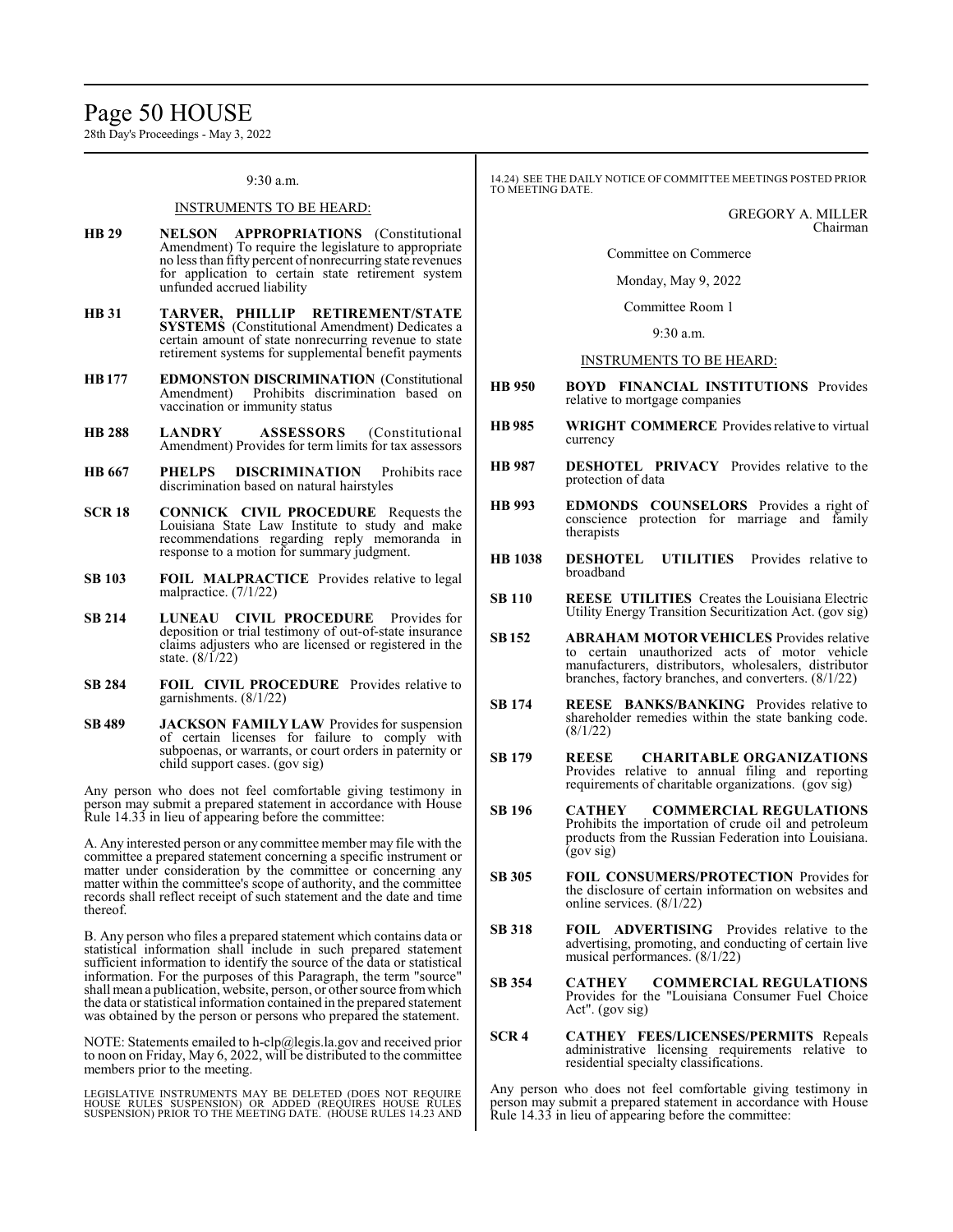# Page 51 HOUSE

28th Day's Proceedings - May 3, 2022

A. Any interested person or any committee member may file with the committee a prepared statement concerning a specific instrument or matter under consideration by the committee or concerning any matter within the committee's scope of authority, and the committee records shall reflect receipt of such statement and the date and time thereof.

B. Any person who files a prepared statement which contains data or statistical information shall include in such prepared statement sufficient information to identify the source of the data or statistical information. For the purposes of this Paragraph, the term "source" shall mean a publication, website, person, or other source fromwhich the data or statistical information contained in the prepared statement was obtained by the person or persons who prepared the statement.

NOTE: Statements emailed to h-com@legis.la.gov and received prior to noon on Friday, May 6, 2022, will be distributed to the committee members prior to the meeting.

LEGISLATIVE INSTRUMENTS MAY BE DELETED (DOES NOT REQUIRE<br>HOUSE RULES SUSPENSION) OR ADDED (REQUIRES HOUSE RULES<br>SUSPENSION) PRIOR TO THE MEETING DATE. (HOUSE RULES 14.23 AND<br>14.24) SEETHE DAILY NOTICE OF COMMITTEE MEETINGS

PAULA P. DAVIS Chairman

Committee on Judiciary

Thursday, May 5, 2022

Committee Room 1

9:30 a.m.

# INSTRUMENTS TO BE HEARD:

- **HCR 10 BRYANT CIVIL/ACTIONS** Requests the state to expedite the resolution of pending civil litigation with the estate of Ronald Greene
- **HCR 87 MAGEE COURTS/COURT COSTS** Requests the courts to develop and implement a unified court cost system
- **HB 258 LANDRY JURY DUTY** Provides relative to the qualifications of jurors
- **HB 366 FRIEMAN JUDGES** (Constitutional Amendment) Provides relative to the mandatory retirement age for judges
- **HB 370 MAGEE ALCOHOLIC BEVERAGES** Provides relative to the self-distribution of certain alcoholic beverages by certain brewers
- **HB 430 JORDAN DRUGS** Provides relative to the regulation of cannabis
- **HB 660 CORMIER DISTRICT ATTORNEYS** (Constitutional Amendment) Requires district attorneys to retire at age 70
- **HB 744 GAINES CRIMINAL/PROCEDURE** Provides relative to convictions rendered by a verdict from a non-unanimous jury
- **HB 745 GREEN LAW ENFORCE/OFFICERS** Provides relative to the officer bill of rights
- **HB 915 CREWS CORONERS** Provides for duties of coroners in cases in which a death occurs within a certain time period of the decedent's last vaccination
- **HB 922 MARCELLE POLICE/STATE** Provides for the collection and reporting of data
- **HB 966 CARRIER CORONERS** Authorizes a renewable tax for the operation of the coroner's office for certain parishes
- **HB1009 TARVER,PHILLIP LAW ENFORCE/OFFICERS** Provides relative to the training requirements for parttime and reserve peace officers
- **HB 1057 DESHOTEL FUELS** Provides for an emergency fuel reserve
- **SCR 20 LUNEAU HEALTH SERVICES** Requests the continued operation ofthe Alexandria Veterans Affairs Medical Center.
- **SB 132 MILLIGAN SUNSET LAW** Re-creates the Governor's Office of Homeland Security and Emergency Preparedness. (6/30/22)
- **SB 135 BOUDREAUX MILITARY AFFAIRS** Provides relative to Military Family Assistance Fund applications.
- **SB 171 FOIL SUNSET LAW** Re-creates the Department of Veterans Affairs.
- **SB 216 JACKSON COURTS** Provides for the transfer and deposit of monies from the witness fee fund to the operating fund of the Bastrop City Court for operating expenses of the court.
- **SB 219 JACKSON COURTS** Authorizes judicial district indigent defender funds to be used for the purposes of retaining expert witnesses.
- **SB 392 BOUDREAUX LEGIS POWERS/FUNCTIONS** Designates St. Landry Parish as the Equine Capital of Louisiana and St. Tammany Parish as the Thoroughbred Breeding Capital of Louisiana.

Any person who does not feel comfortable giving testimony in person may submit a prepared statement in accordance with House Rule 14:33 in lieu of appearing before the committee:

A. Any interested person or any committee member may file with the committee a prepared statement concerning a specific instrument or matter under consideration by the committee or concerning any matter within the committee's scope of authority, and the committee records shall reflect receipt of such statement and the date and time thereof.

B. Any person who files a prepared statement which contains data or statistical information shall include in such prepared statement sufficient information to identify the source of the data or statistical information. For the purposes of this Paragraph, the term "source" shall mean a publication, website, person, or other source fromwhich the data or statistical information contained in the prepared statement was obtained by the person or persons who prepared the statement.

NOTE: Statements emailed to h-jud@legis.la.gov and received prior to noon on May 4, 2022, will be distributed to the committee members prior to the meeting.

LEGISLATIVE INSTRUMENTS MAY BE DELETED (DOES NOT REQUIRE<br>HOUSE RULES SUSPENSION) OR ADDED (REQUIRES HOUSE RULES<br>SUSPENSION) PRIOR TO THE MEETING DATE. (HOUSE RULES 14.23 AND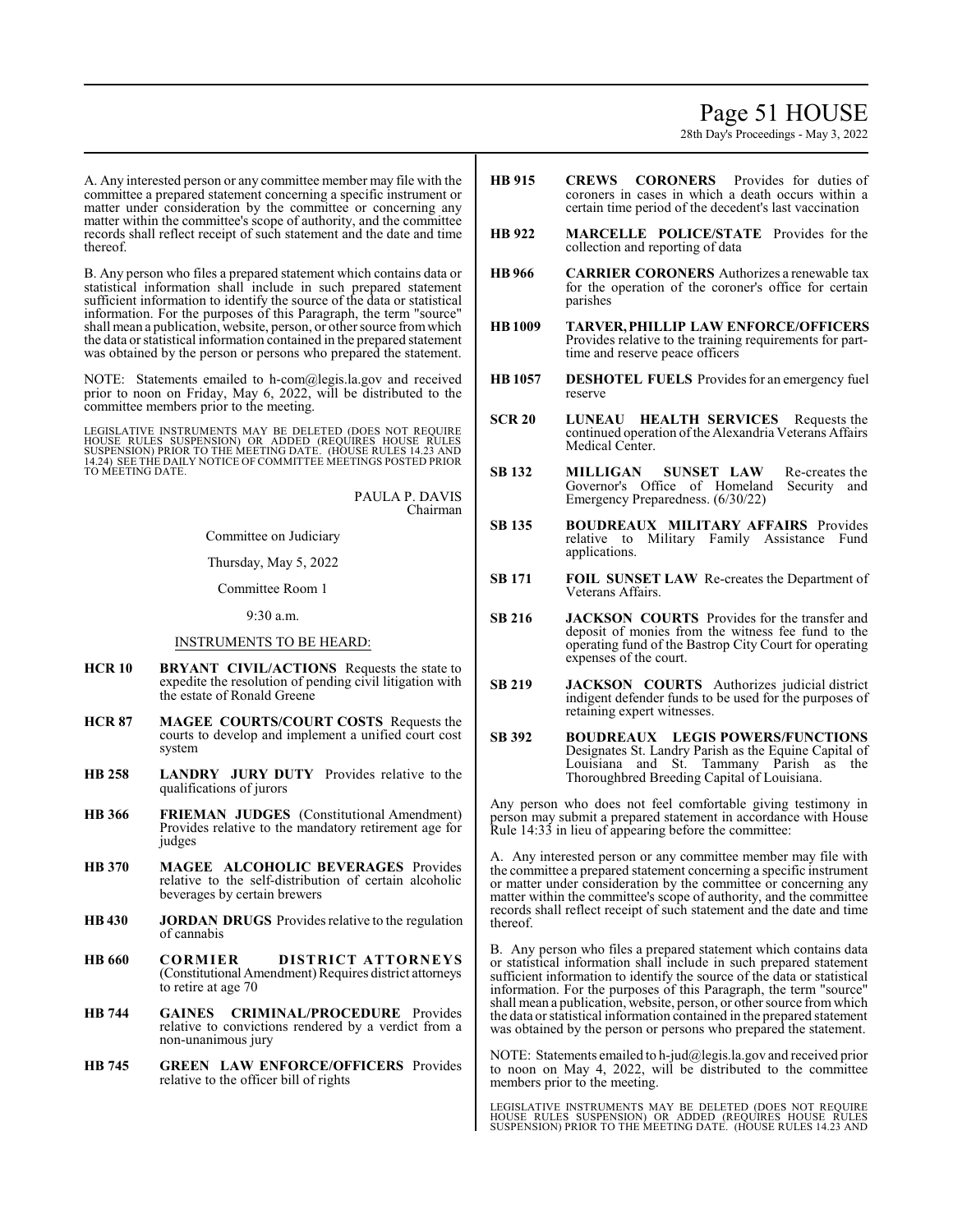# Page 52 HOUSE

28th Day's Proceedings - May 3, 2022

14.24) SEE THE DAILY NOTICE OF COMMITTEE MEETINGS POSTED PRIOR TO MEETING DATE.

RANDAL L. GAINES Chairman

Committee on Transportation, Highways and Public Works

Monday, May 9, 2022

Committee Room 3

10:00 a.m.

### INSTRUMENTS TO BE HEARD:

- **HB 871 MARCELLE MTR VEHICLE/DRIVER LIC** Provides relative to reinstatement fees for an arrested person's failure to honor a written promise to appear
- **SB 19 MORRIS, JAY TRAFFIC** Provides for police officers to use electronic forms.  $(8/1/22)$
- **SB 68 MILLS, FRED PORTS/HARBORS/TERMINALS** Provides relative to the Port of Iberia. (8/1/22)
- **SB 78 REESE PROCUREMENT CODE** Increases threshold amount that requires a public bid for the procurement of certain law enforcement vehicles by a local government unit. (8/1/22)
- **SB 100 CATHEY DRIVER EDUCATION** Exempts certain visa holders from Louisiana driver education requirements. (8/1/22)
- **SB127 CARTER, GARY PUBLIC CONTRACTS** Provides for certain advertising requirements for small purchase bids. (Gov sig)
- **SB 302 BARROW FEES/LICENSES/PERMITS** Provides for changing the special prestige license plate for Girl Scouts. (8/1/22)
- **SB 389 REESE TAX/INCOME/PERSONAL** Provides relative to the suspension of driver's licenses for failure to pay taxes. (Gov sig)
- **SB 423 FOIL CONTRACTS** Provides relative to public contracts, works, and improvements. (8/1/22)
- **SB 477 SMITH, G. WEIGHTS/MEASURES** Provides relative to issuance of a special permit for the operation of a combination of vehicles or tandem loads hauling containers to and from port facilities. (Gov sig)

Any person who does not feel comfortable giving testimony in person may submit a prepared statement in accordance with House Rule 14.33 in lieu of appearing before the committee:

A. Any interested person or any committee member may file with the committee a prepared statement concerning a specific instrument or matter under consideration by the committee or concerning any matter within the committee's scope of authority, and the committee records shall reflect receipt of such statement and the date and time thereof.

B. Any person who files a prepared statement which contains data or statistical information shall include in such prepared statement sufficient information to identify the source of the data or statistical information. For the purposes of this Paragraph, the term "source" shall mean a publication, website, person, or other source fromwhich the data or statistical information contained in the prepared statement was obtained by the person or persons who prepared the statement.

NOTE: Statements emailed to h-thpw@legis.la.gov and received prior to noon on Friday, May 6, 2022, will be distributed to the committee members prior to the meeting.

LEGISLATIVE INSTRUMENTS MAY BE DELETED (DOES NOT REQUIRE<br>HOUSE RULES SUSPENSION) OR ADDED (REQUIRES HOUSE RULES<br>SUSPENSION) PRIOR TO THE MEETING DATE. (HOUSE RULES 14.23 AND<br>14.24) SEE THE DAILY NOTICE OF COMMITTEE MEETING TO MEETING DATE.

> MARK WRIGHT Chairman

Committee on Ways and Means

Monday, May 9, 2022

Committee Room 6

10:00 a.m.

### INSTRUMENTS TO BE HEARD:

- **SB 12 REESE TAX/TAXATION** Provides for an extension ofthe Competitive Projects Payroll Incentive Program. (gov sig)
- **SB 41 REESE TAX/TAXATION** Provides for the Louisiana Quality Jobs Program Act. (gov sig)
- **SB 87 CATHEY CAPITAL OUTLAY** Provides relative to the capital outlay process. (gov sig)
- **SB 95 ALLAIN TAX/LOCAL** Creates the multi-parish audit program for local sales tax. (7/1/22)
- **SB 172 REESE BONDS** Provides relative to costs of issuance and the reporting requirements for bonds approved by the State Bond Commission. (7/1/22)
- **SB 364 REESE TAX/AD VALOREM** Provides for the rulemaking authority of the Louisiana Tax Commission. (8/1/22)
- **SB 488 HEWITT TAX/AD VALOREM** Authorizes millage rate increases in certain parishes. (8/1/22)

Any person who does not feel comfortable giving testimony in person may submit a prepared statement in accordance with House Rule 14.33 in lieu of appearing before the committee:

A. Any interested person or any committee member may file with the committee a prepared statement concerning a specific instrument or matter under consideration by the committee or concerning any matter within the committee's scope of authority, and the committee records shall reflect receipt of such statement and the date and time thereof.

B. Any person who files a prepared statement which contains data or statistical information shall include in such prepared statement sufficient information to identify the source of the data or statistical information. For the purposes of this Paragraph, the term "source" shall mean a publication, website, person, or other source fromwhich the data or statistical information contained in the prepared statement was obtained by the person or persons who prepared the statement.

NOTE: Statements emailed to hwmc@legis.la.gov and received prior to noon on Friday, May 6, 2022, will be distributed to the committee members prior to the meeting.

LEGISLATIVE INSTRUMENTS MAY BE DELETED (DOES NOT REQUIRE<br>HOUSE RULES SUSPENSION) OR ADDED (REQUIRES HOUSE RULES<br>SUSPENSION) PRIOR TO THE MEETING DATE. (HOUSE RULES 14.23 AND